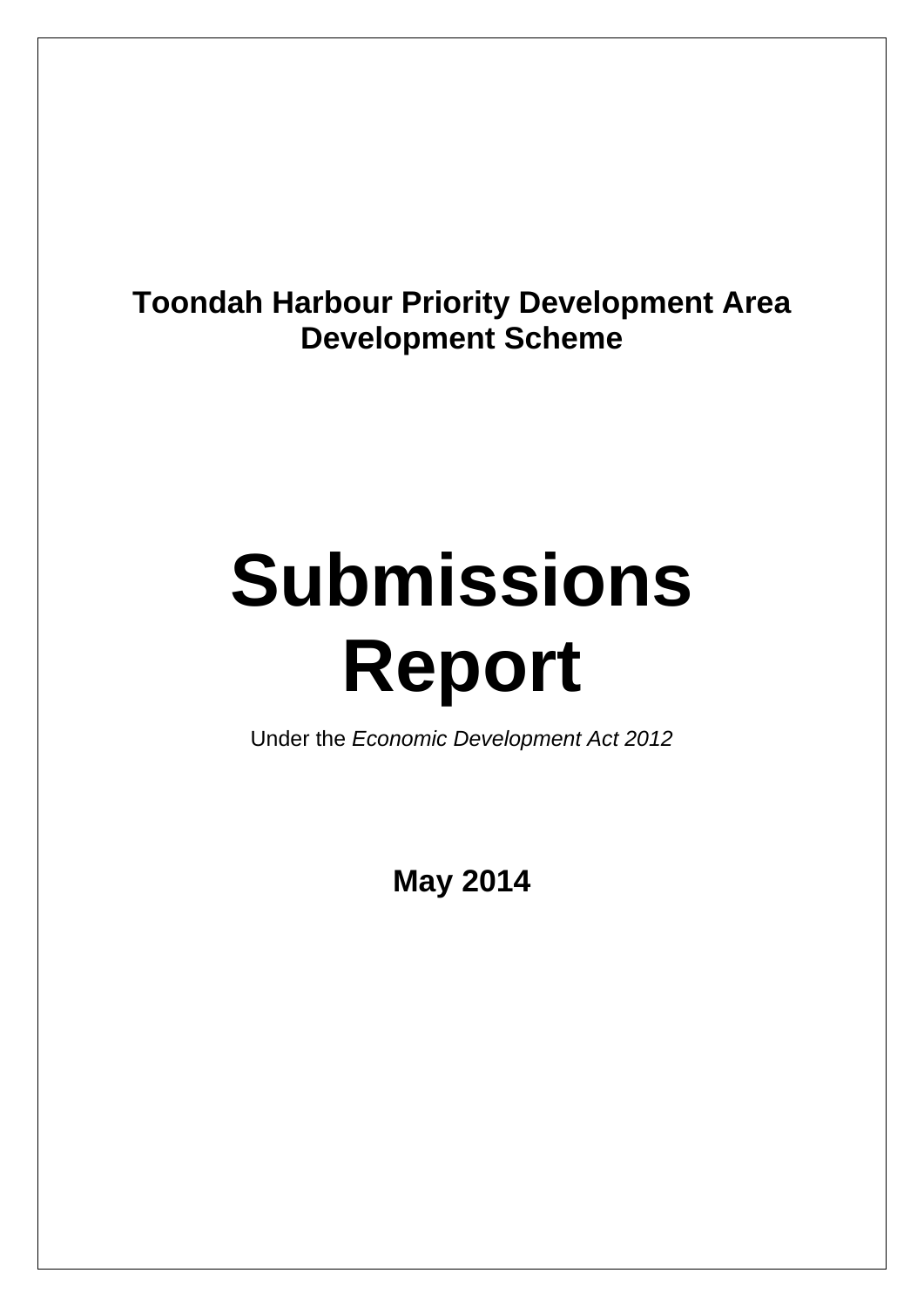# Contents

| 1. |      |  |
|----|------|--|
| 2. |      |  |
|    | 2.1. |  |
|    | 2.2. |  |
| 3. |      |  |
|    | 3.1. |  |
|    | 3.2. |  |
|    | 3.3. |  |
|    | 3.4. |  |
|    | 3.5. |  |
| 4. |      |  |
|    | 4.1. |  |
|    | 4.2. |  |
|    | 4.3. |  |
|    | 4.4. |  |
|    | 4.5. |  |
|    | 4.6. |  |
|    | 4.7. |  |
|    | 4.8. |  |
| 5. |      |  |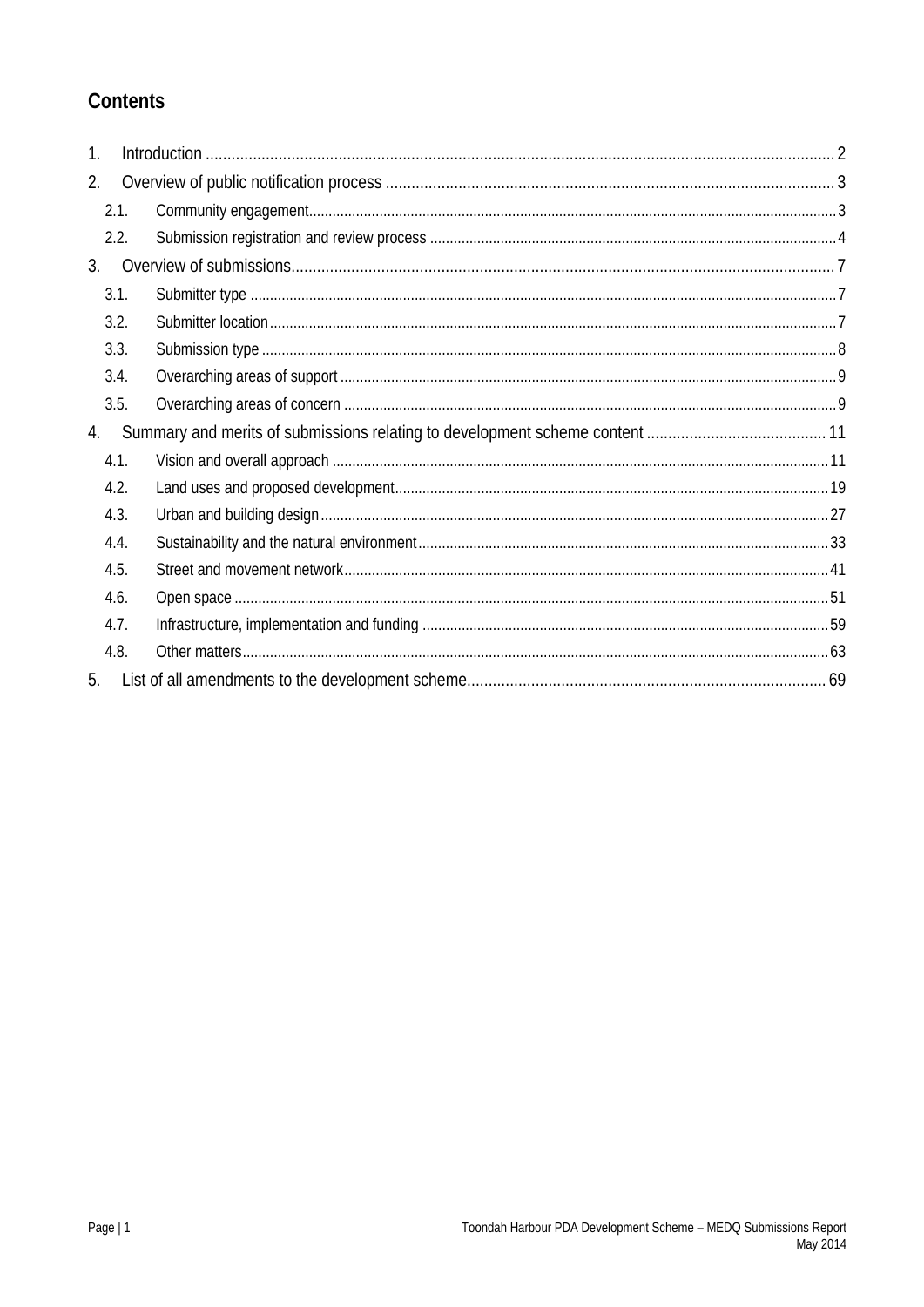### **1. Introduction**

The Toondah Harbour Priority Development Area (PDA) was declared at the request of Redland City Council (RCC) on 21 June 2013. Planning of the Toondah Harbour PDA has been managed by the Minister for Economic Development Queensland (MEDQ) in partnership with RCC.

The Toondah Harbour PDA is located on the southern shores of Moreton Bay in Cleveland, approximately one kilometre east of the Cleveland CBD. The PDA covers landholdings located at Middle Street, Cleveland and covers a total area of approximately 67 hectares, including 17.5 hectares over land and 49.5 hectares over water within Moreton Bay.

It is a recognised boat landing and acts as the point of departure and arrival for vehicular ferry and water taxi services between the mainland and North Stradbroke Island. The area is also comprised of residential and open space.

Development of the PDA provides an opportunity to support economic development and will seek to reinforce Toondah Harbour as a community focus and a regional gateway to Moreton Bay and North Stradbroke Island. Development will include opportunities for mixed use and medium density residential development as well as tourism and retail based development, dedicated ferry terminals, public open space and the potential for a private berth marina.

The public notification and submission period for the Toondah Harbour PDA Proposed Development Scheme was undertaken from 10 January to 24 February 2014. This period coincided with the public notification of the Weinam Creek PDA Proposed Development Scheme which is also within the RCC Local Government Area.

Following the end of the public notification, submissions received were considered by the MEDQ and RCC and the proposed development scheme was amended as considered appropriate in response to issues raised. This report has been prepared to summarise the submissions received by the MEDQ and RCC, provide information on the merits of the submissions and the extent to which the proposed development scheme has been amended.

The MEDQ and RCC engaged with state agencies in the drafting of the development scheme and have incorporated comments where appropriate.

The MEDQ has now made the development scheme which is available to view on the Department of State Development Infrastructure and Planning (DSDIP) website at www.dsdip.qld.gov.au/toondahPDA. The MEDQ will publish a notice in the local newspaper advising the public of the approval of the scheme. Additionally each person who made a submission during the submission period will be notified that the scheme has been approved and that this report and the development scheme can be viewed on the DSDIP website.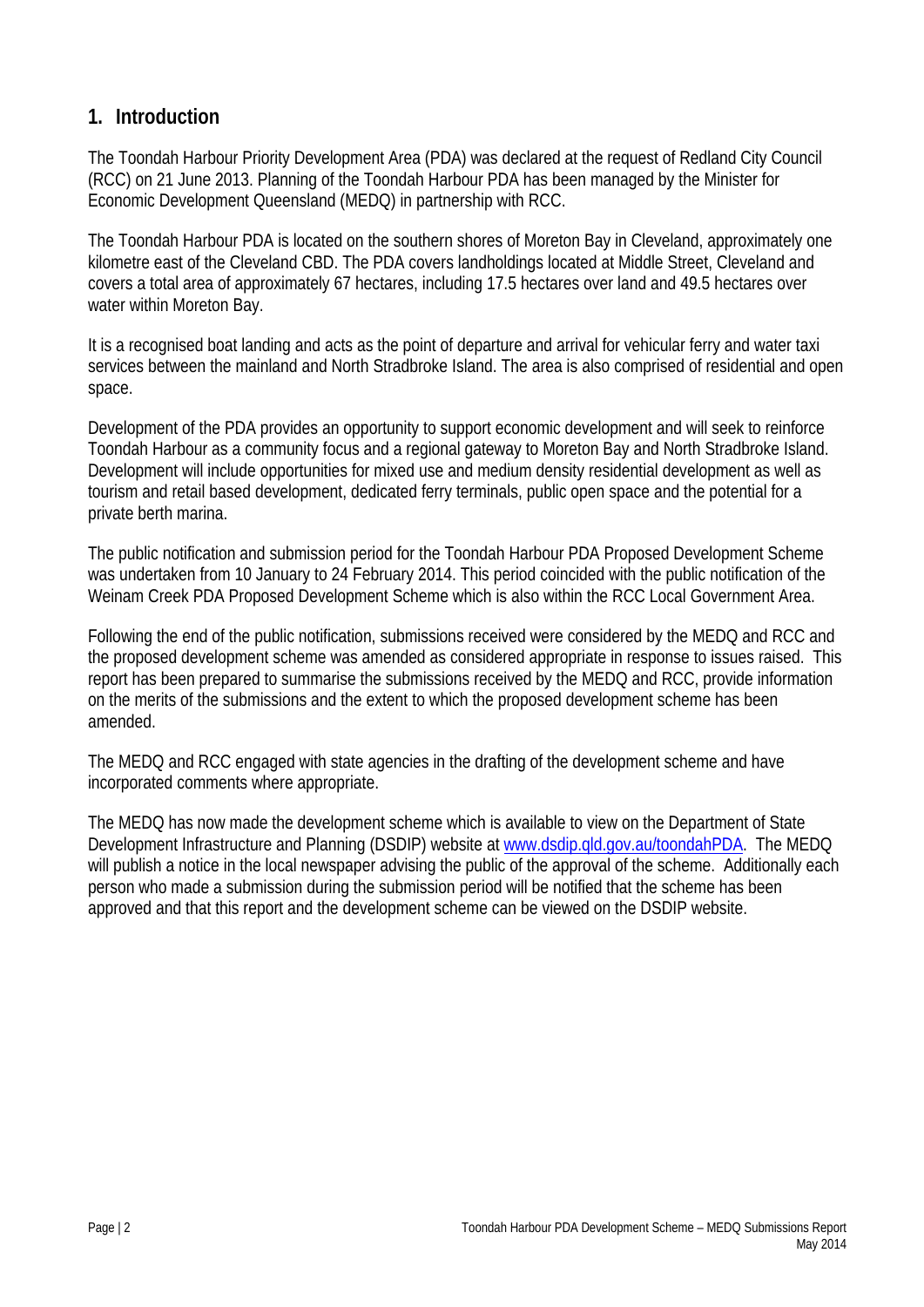# **2. Overview of public notification process**

# **2.1. Community engagement**

The public notification and the submission period for the Toondah Harbour PDA Proposed Development Scheme was held from 10 January to 24 February 2014. A structured program of community engagement undertaken involving a range of approaches and media as follows:

- Council and state government officers have undertaken engagement on the PDAs since May 2013, including speaking directly with stakeholders and holding engagement sessions on the mainland and islands.
- Both the RCC and DSDIP websites and a dedicated developer's website *Redlands Open for Business and Investment* included frequently asked questions and information about the project. The DSDIP website also provided an online submission portal and the proposed development scheme for download.
- Hundreds of online comments were received via the DSDIP online portal, RCC website, Have your say website and through the interest register, which was set up in May 2013.
- Over 20 meetings have been held with key stakeholders for both Toondah Harbour and Weinam Creek to discuss issues, concerns and opportunities since June 2013.
- Widespread community consultation on the PDAs has included:
	- o 10 community forums
	- o website information
	- o online submissions
	- o ongoing interest register since May 2013
	- o five community mail-outs
	- o advertisements in local and state wide media
	- o posters and other advertising at ferry terminals and on ferries
	- o stakeholder meetings
	- o articles in city wide RCC magazines and e-newsletters
	- o Australia-first technology that allows a 3D view of the potential development in each PDA
	- o telephone survey of 300 people
	- o radio interviews (Bay FM and ABC)
	- o display of the proposed development schemes throughout the statutory consultation period at 14 local libraries and three major Redlands shopping centres.

Three community information forums were held for the Toondah Harbour PDA Proposed Development Scheme, which were well attended. The locations of these forums were:

- Saturday 1 February 2014, 1pm 3pm at Island View Cafe, Toondah Harbour Ferry Terminal
- Friday 7 February 2014, 3.30pm 5.30pm at Island View Cafe, Toondah Harbour Ferry Terminal
- Saturday 8 February 2014, 1pm 3pm at Dunwich Community Hall, Dunwich, North Stradbroke Island.

Other speaking engagements and presentations to key stakeholders were also provided to explain the development scheme.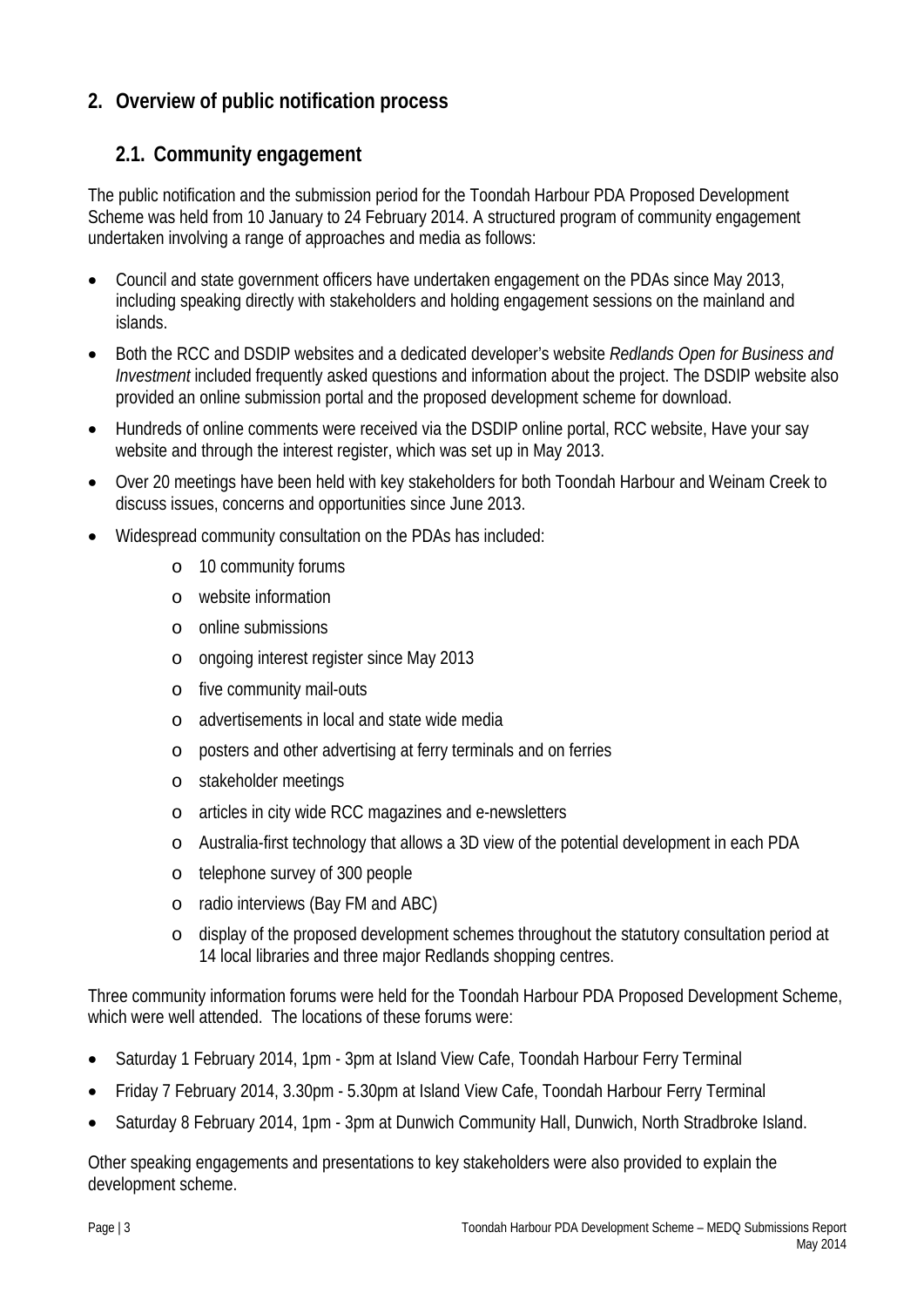## **2.2. Submission registration and review process**

Submissions were received in hard copy at community information forums, by post, email, fax and via the online submission portal. Once a submission was received, submissions were registered and reviewed. This process was established to:

- consider all submissions in an objective, equitable and fair manner
- assist in the preparation of the submissions report
- provide guidance and advice to the Minister and the RCC in respect of preparing the final development scheme
- enable the Minister to comply with the requirements of the *Economic Development Act* 2012 (ED Act).

All submissions were treated as confidential. Some individual submitters chose to make the contents of their submissions public.

Where duplicate submissions were received which were exactly the same from the same submitter, the submission was counted only once. If a submitter lodged more than one submission covering different issues, the submissions were counted as separate submissions.

An EDQ submissions database was established to assist in the registration, classification and summary of submissions.

Table 1 below provides an overview of the submission registration and review process.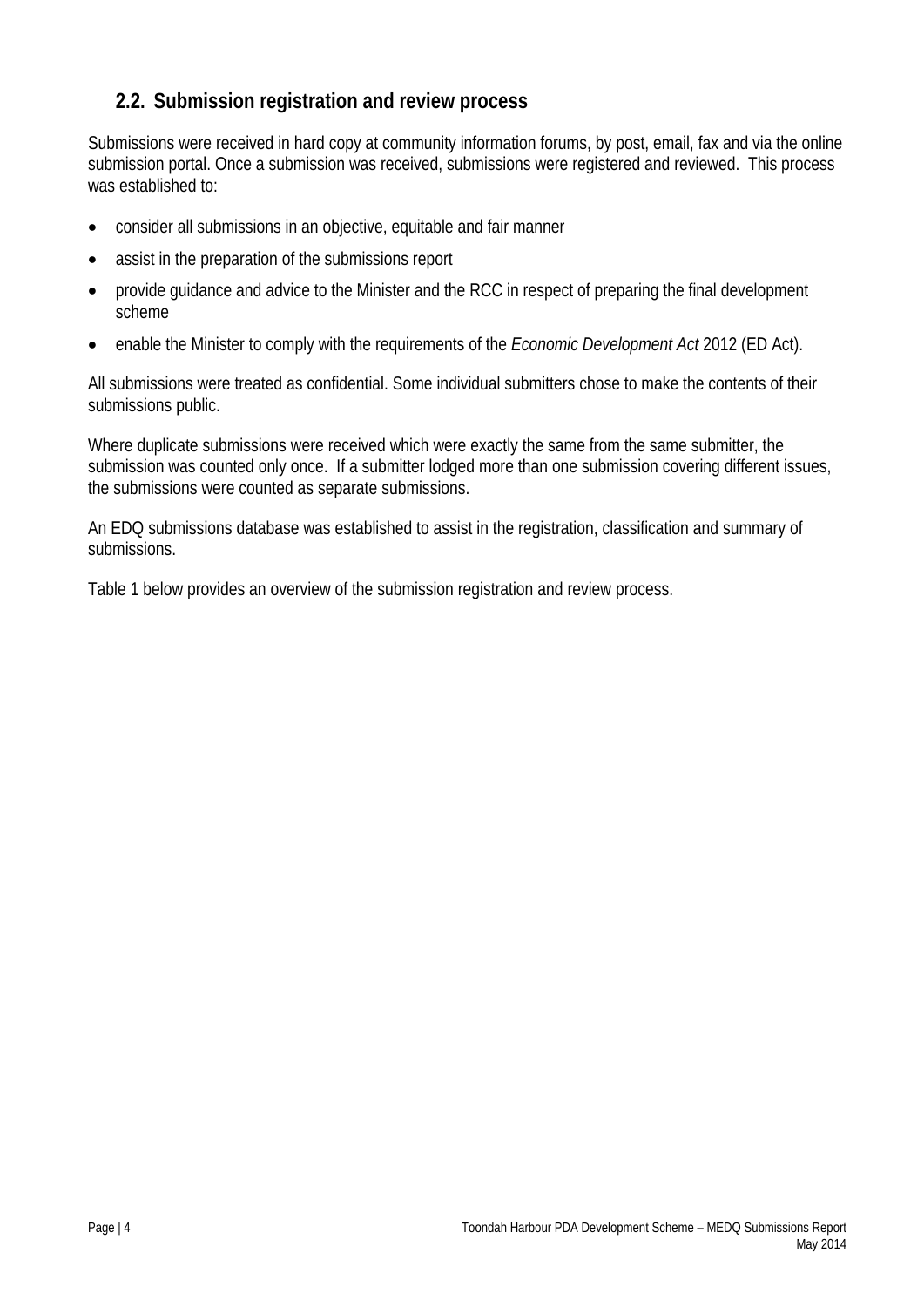# **Table 1: Submission registration and review process**

| <b>Step</b>                                           | Action / detail                                                                                                                                                                                                                                                                                                                                                                                                                                                                           |
|-------------------------------------------------------|-------------------------------------------------------------------------------------------------------------------------------------------------------------------------------------------------------------------------------------------------------------------------------------------------------------------------------------------------------------------------------------------------------------------------------------------------------------------------------------------|
| 1: Registration and<br>acknowledgement of submissions | Submissions were registered and given a submission number<br>Submitter was sent an acknowledgement letter                                                                                                                                                                                                                                                                                                                                                                                 |
| 2: Classification of submissions                      | Submissions were classified by location, submitter and submission type.<br>For further information see Section 3 below.                                                                                                                                                                                                                                                                                                                                                                   |
| 3: Summarising submission<br>issues                   | Each submission was read and the different matters raised were entered<br>into the submissions database under relevant topics. The database was<br>then used to summarise and collate the matters raised into the<br>Submissions Report.                                                                                                                                                                                                                                                  |
|                                                       | Each submission often covered a number of topics or issues, therefore<br>allowance was made for the same or similar issues being raised in a<br>number of submissions. This included receiving multiple submissions with<br>similar views on a particular issue or submissions having different views<br>on the same issue. For this reason, common issues across submissions<br>were identified and these issues were summarised under common issue<br>topics in the submissions report. |
| 4: Evaluation and responses to<br>issues              | After all issues had been summarised under issue topics, the issues were<br>assessed and responses were prepared.                                                                                                                                                                                                                                                                                                                                                                         |
|                                                       | The assessment and response to issues was undertaken by EDQ and<br>RCC in partnership. Where required further information from state<br>agencies or specialist consultants was sought.                                                                                                                                                                                                                                                                                                    |
|                                                       | Relevant changes to the document were identified.                                                                                                                                                                                                                                                                                                                                                                                                                                         |
|                                                       | In evaluating submissions, allowance was made for the same or similar<br>issues being raised in different submissions. For this reason, assessment<br>of issues and resulting development scheme changes were made in<br>relation to issue topics rather than a submission by submission basis.                                                                                                                                                                                           |
| 5: Submissions report                                 | The submissions report was prepared which collates steps 3 and 4<br>above, therefore providing a summary of the submissions considered,<br>information about the merits of the submissions, recommendations on<br>amendments to the proposed development scheme to reflect submissions<br>and details of all changes to the proposed development scheme.                                                                                                                                  |
|                                                       | To facilitate presentation and review of issues, issues were summarised<br>into concise dot points under a common format.                                                                                                                                                                                                                                                                                                                                                                 |
| 6: Council workshops to consider<br>submissions       | RCC held two workshops with councillors on 4 <sup>th</sup> and 11 <sup>th</sup> of March 2014 to<br>review and provide feedback on issues raised and suggested responses<br>to those issues.                                                                                                                                                                                                                                                                                              |
|                                                       | RCC reviewed key issues raised and made recommendations on<br>development scheme amendments at the Council meeting on 20 <sup>th</sup> March                                                                                                                                                                                                                                                                                                                                              |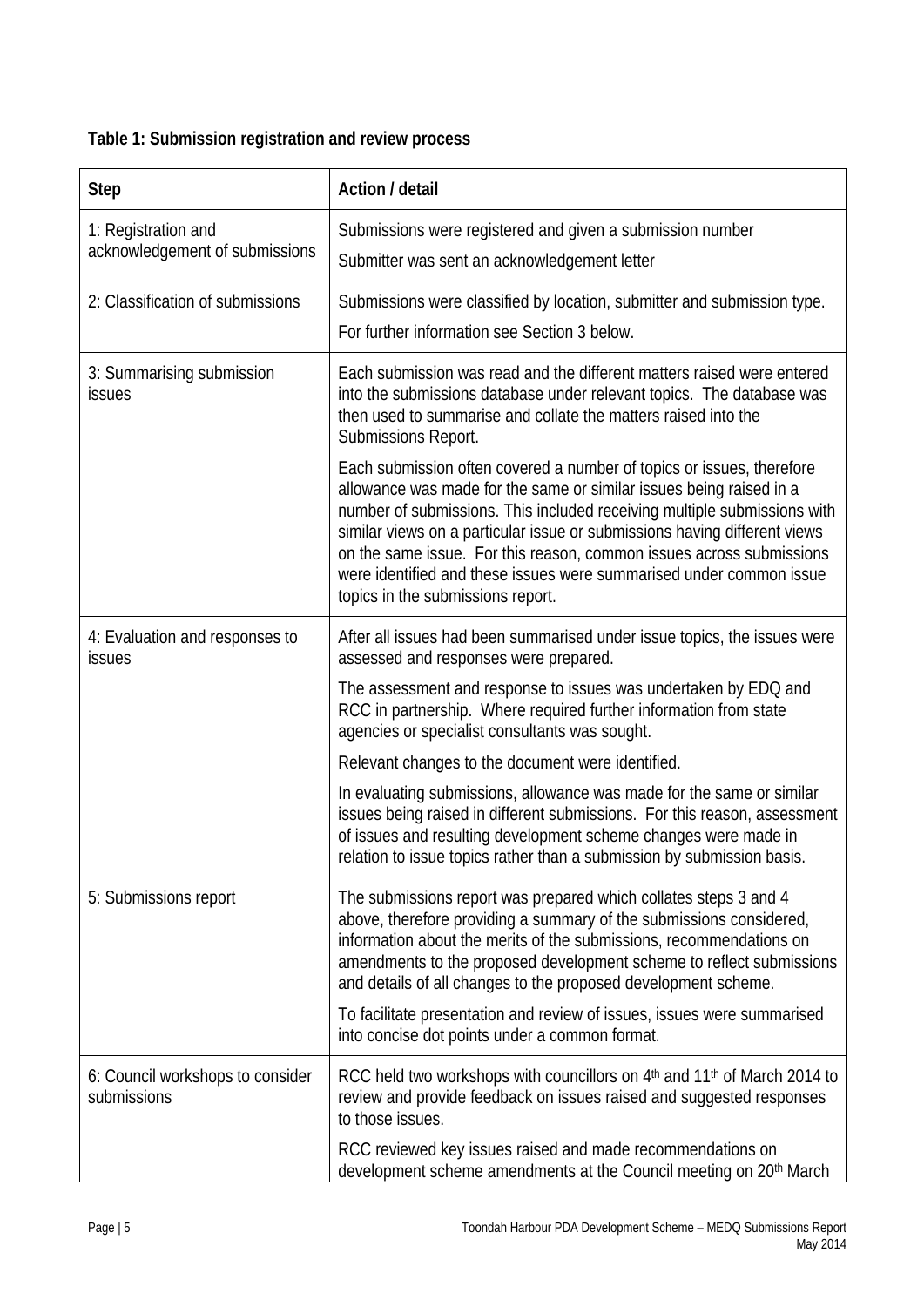|                                                                                                   | 2014.                                                                                                                                                                                                                                                                                                                                                                                    |
|---------------------------------------------------------------------------------------------------|------------------------------------------------------------------------------------------------------------------------------------------------------------------------------------------------------------------------------------------------------------------------------------------------------------------------------------------------------------------------------------------|
| 7: ED Board meeting                                                                               | The Economic Development (ED) Board reviewed key issues raised and<br>considered RCC's recommendations for amendment to the development<br>scheme at the ED Board meeting on 26th March 2014.                                                                                                                                                                                            |
| 8: MEDQ approval                                                                                  | The final submissions report and development scheme was submitted to<br>the MEDQ for his review and approval.                                                                                                                                                                                                                                                                            |
| 9: Governor in Council approval<br>and adoption of development<br>scheme and notice to submitters | After the MEDQ approved the submissions report and development<br>scheme the <i>Economic Development Regulation 2013</i> was amended by<br>the Governor in Council to give effect to the Toondah Harbour<br>Development Scheme, which supersedes the Interim Land Use Plan.                                                                                                              |
|                                                                                                   | As soon as practicable after the development scheme takes effect, the<br>MEDQ will publish the scheme and submissions report on the DSDIP<br>website. The MEDQ will also publish in at least one newspaper<br>circulating in the local area, a notice stating the scheme has been<br>approved and it can be inspected on the department's website, along with<br>the submissions report. |
|                                                                                                   | Additionally the MEDQ will notify RCC and each person who made a<br>submission within the submission period, that the scheme has been<br>approved and is available on the department's website along with the<br>submissions report.                                                                                                                                                     |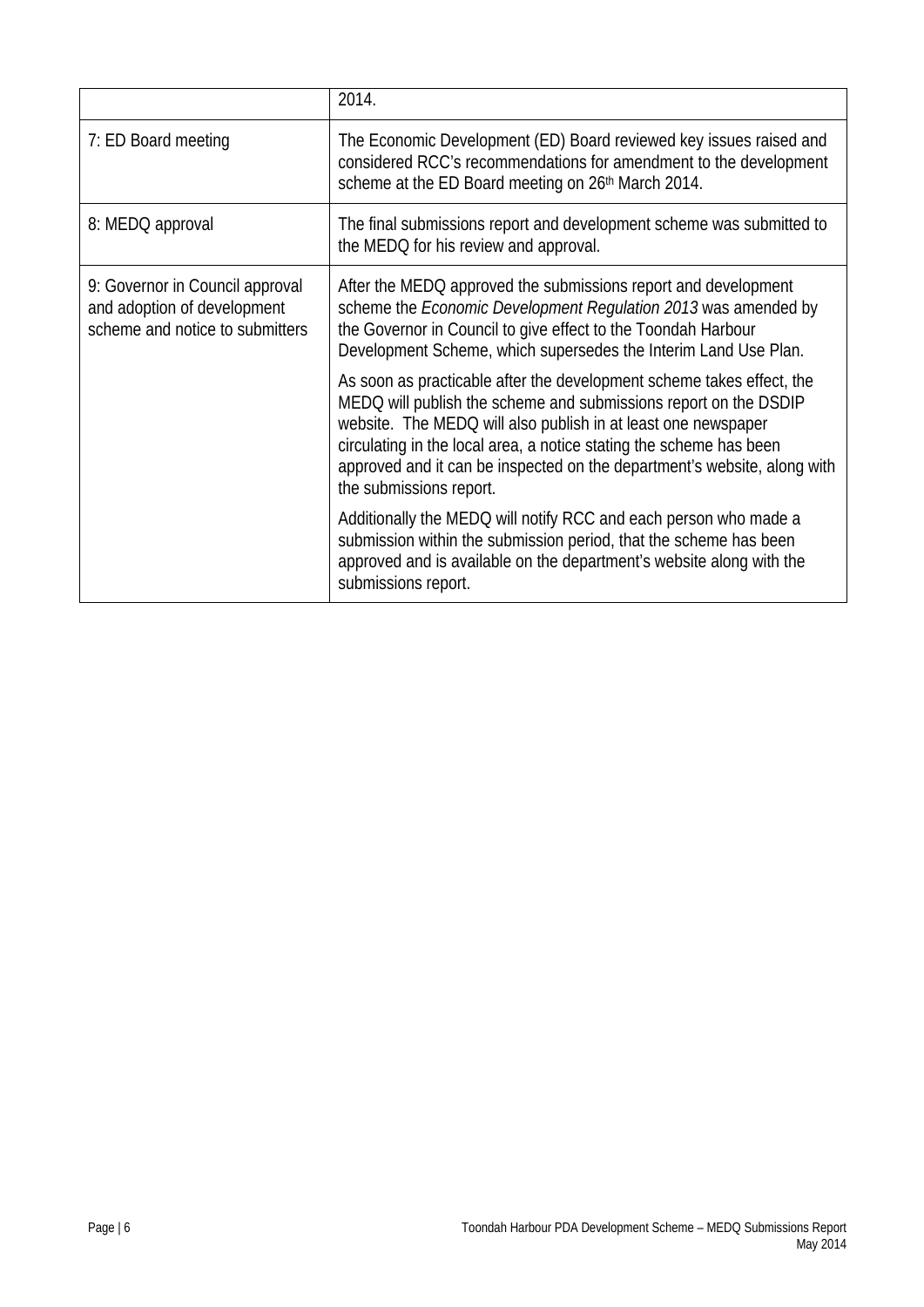# **3. Overview of submissions**

# **3.1. Submitter type**

A total of 583 submissions were received during the submission period, including submissions from private individuals, community organisations, businesses, commercial organisations and professional organisations. 44 submissions were received after the submission period had closed.

Refer to Table 2 for a breakdown of submissions received during the submission period, from different submitter types.

#### **Table 2: Breakdown of submissions by submitter type**

| Type of submitter          | Number of submissions received |
|----------------------------|--------------------------------|
| Private individual         | 568                            |
| Community organisations    | 5                              |
| Professional organisations | 3                              |
| Commercial organisations   |                                |
| Total submissions          | 583                            |

## **3.2. Submitter location**

The origin of submitters (by suburb) is shown in Table 3.

#### **Table 3: Breakdown of submissions by submitter location**

| Location                                                                        | Number of submissions received |
|---------------------------------------------------------------------------------|--------------------------------|
| Within PDA or immediate adjoining suburbs<br>(postcodes 4160, 4161, 4163, 4164) | 323                            |
| Other submissions from Redland City Council local government area               | 114                            |
| Other submissions from South East Queensland                                    | 32                             |
| Submissions from other areas                                                    | 0                              |
| Submissions received via email with no address details                          | 114                            |
| Total submissions                                                               | 583                            |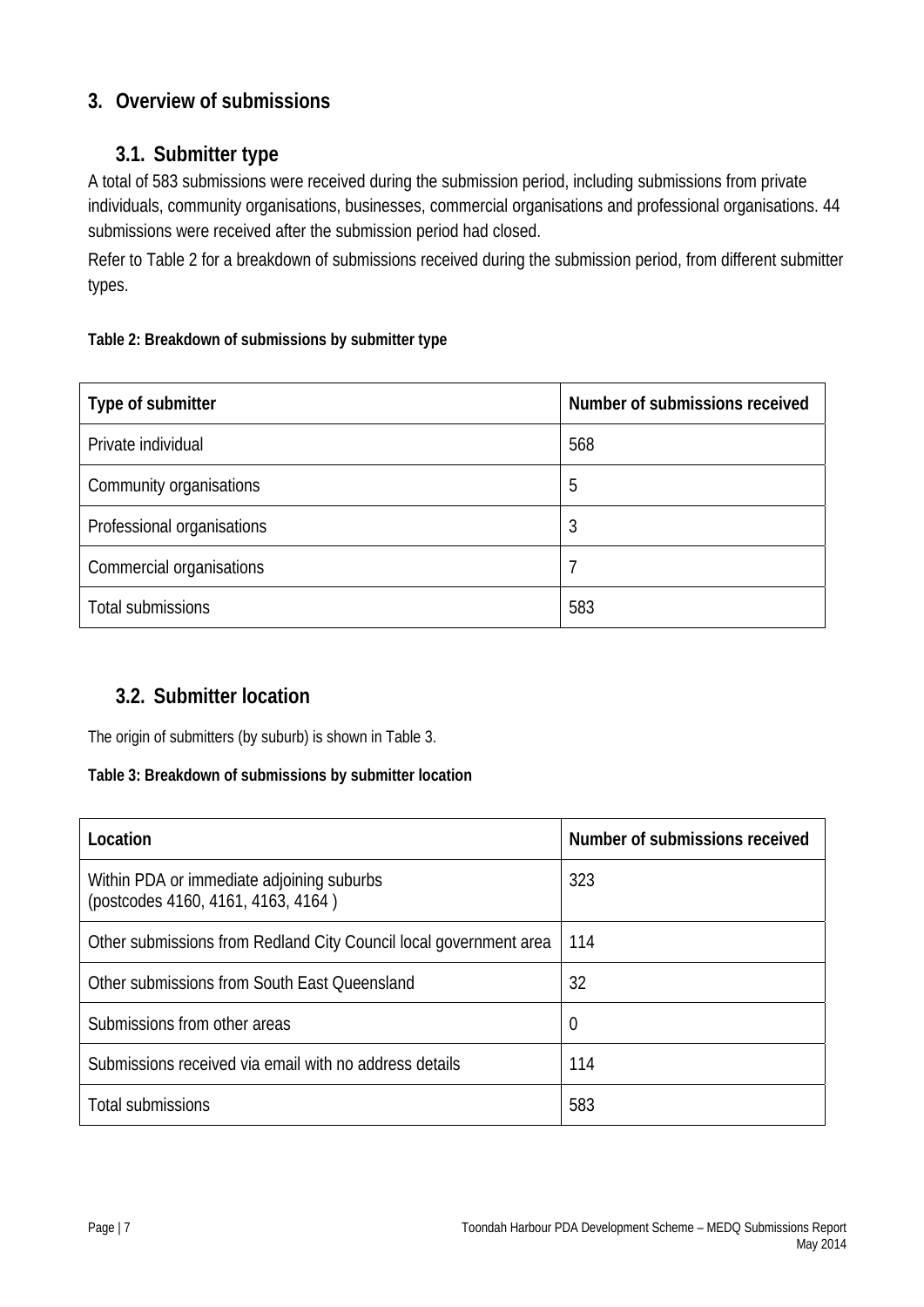# **3.3. Submission type**

A number of different types of submissions were received including general letters or online submissions, form letters or petitions.

Submissions were considered to be form letters where they used a pro-forma document or a standard set of words, which was then signed by individuals or organisations, and eight or more of this type of submissions were received.

Submissions were also received in the form of petitions signed by a number of people. These were treated as a single general submission and were registered under the name of the person submitting the petition. Table 4 below provides a breakdown of submissions by submission type.

#### **Table 4: Breakdown of submissions by submission type**

| Type of submission                  | Number of submissions received |
|-------------------------------------|--------------------------------|
| Letter or hard copy submission form | 49                             |
| Email                               | 188                            |
| Online submission                   | 122                            |
| Form letter                         | 218                            |
| Petition                            | 1                              |
| fax                                 | 5                              |
| Total submissions                   | 583                            |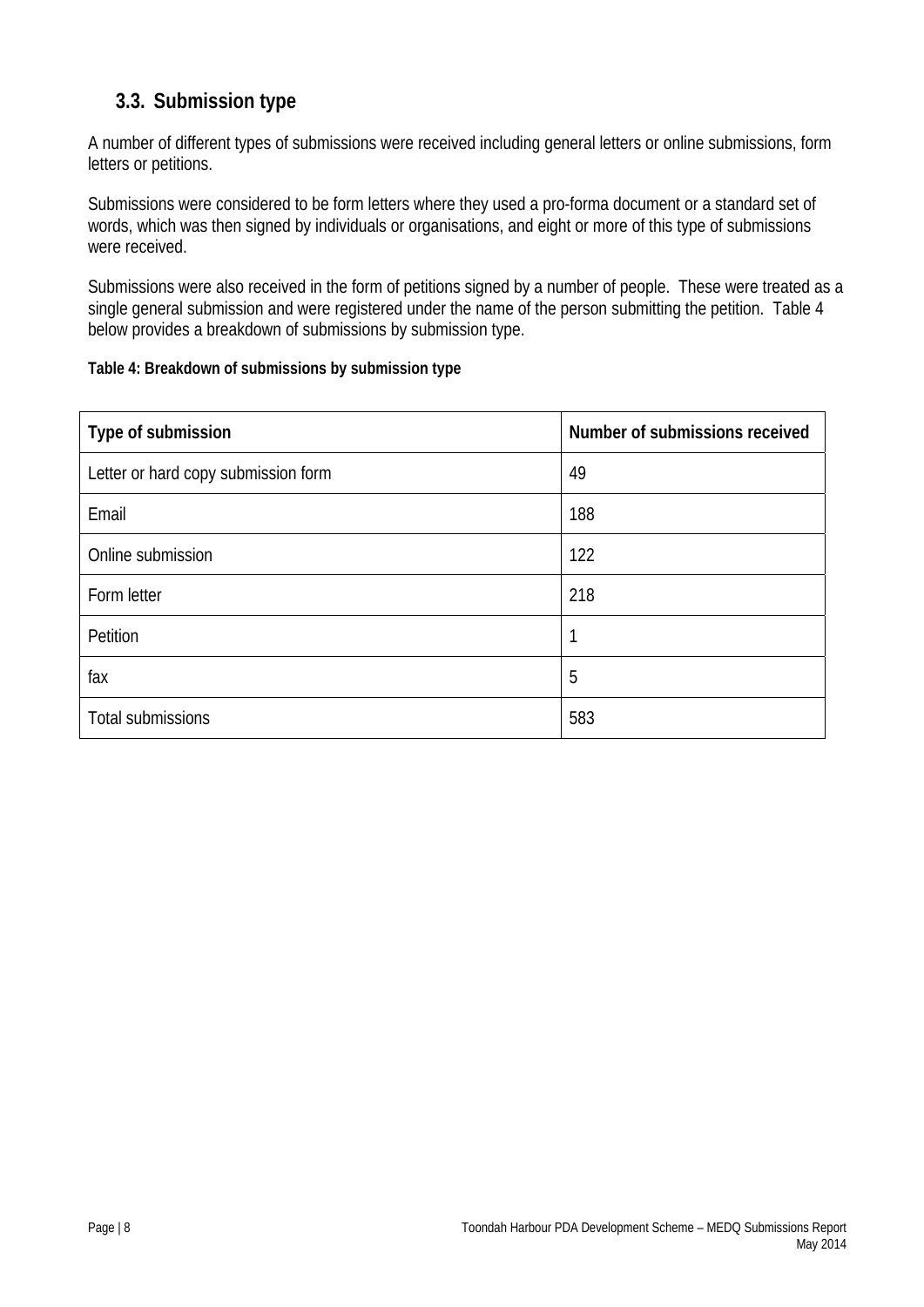# **3.4. Overarching areas of support**

Submissions raised a complex variety of different opinions on different matters. Submissions often supported some aspects of the development scheme but had concern for others. Below is a summary of the overarching areas of support identified in submissions.

- General support for redevelopment of the area and underutilised land within the PDA.
- Support for improvements to island access and the enhancement of the area as a gateway to North Stradbroke Island, including revitalisation of the car and passenger ferry terminals. Many submitters suggested that the redevelopment of the ferry terminals was overdue and a much needed improvement to the area.
- Support for improvements to pedestrian and cycle networks, particularly where they provide increased access to the foreshore and bay.
- Support for improvements to local roads and public transport infrastructure.
- Support for the creation of world class facilities which will attract tourists and visitors to the area, as well as creating and supporting employment opportunities.
- Support for the improvement and enhancement of the public realm and open space including the delivery of the public foreshore promenade.

## **3.5. Overarching areas of concern**

Submissions raised a complex variety of different opinions on different matters. Submissions often supported some aspects of the development scheme but had concern for others. Below is a summary of the overarching areas of concern identified in submissions.

- There is concern about building heights identified in the scheme. In particular, potential impacts to amenity, loss of views and breezes and development which conflicts with the character of the area.
- There are concerns that the impact on habitat, animals, environmental processes and ecosystems is not adequately considered and that these are not protected in the development.
- There is concern regarding the traffic network and parking provisions in regard to meeting the demand of the current and future population of the area. Many submitters were concerned that the current network would be unable to support the needs of the proposed development and population.
- Significant concern about the future use of GJ Walter Park. Many residents were concerned that medium or high density residential development would be detrimental to the amenity and negatively impact the heritage and community value of the park. Concerns related to the reduction in size of GJ Walter Park and that open space provision will fall short of the demand of the area.
- There are some concerns that the marina development will reduce access to the foreshore, park and promenade and impact park area.
- There are concerns that the marina development, dredging and ferry movements will impact on the ecology of the bay.
- Concern regarding the public consultation period, in which many submitters voiced concerns that the community views and values were not adequately represented in the proposed scheme. Submitters were concerned that consultation was tokenistic and that their wishes would be disregarded in favour of private development.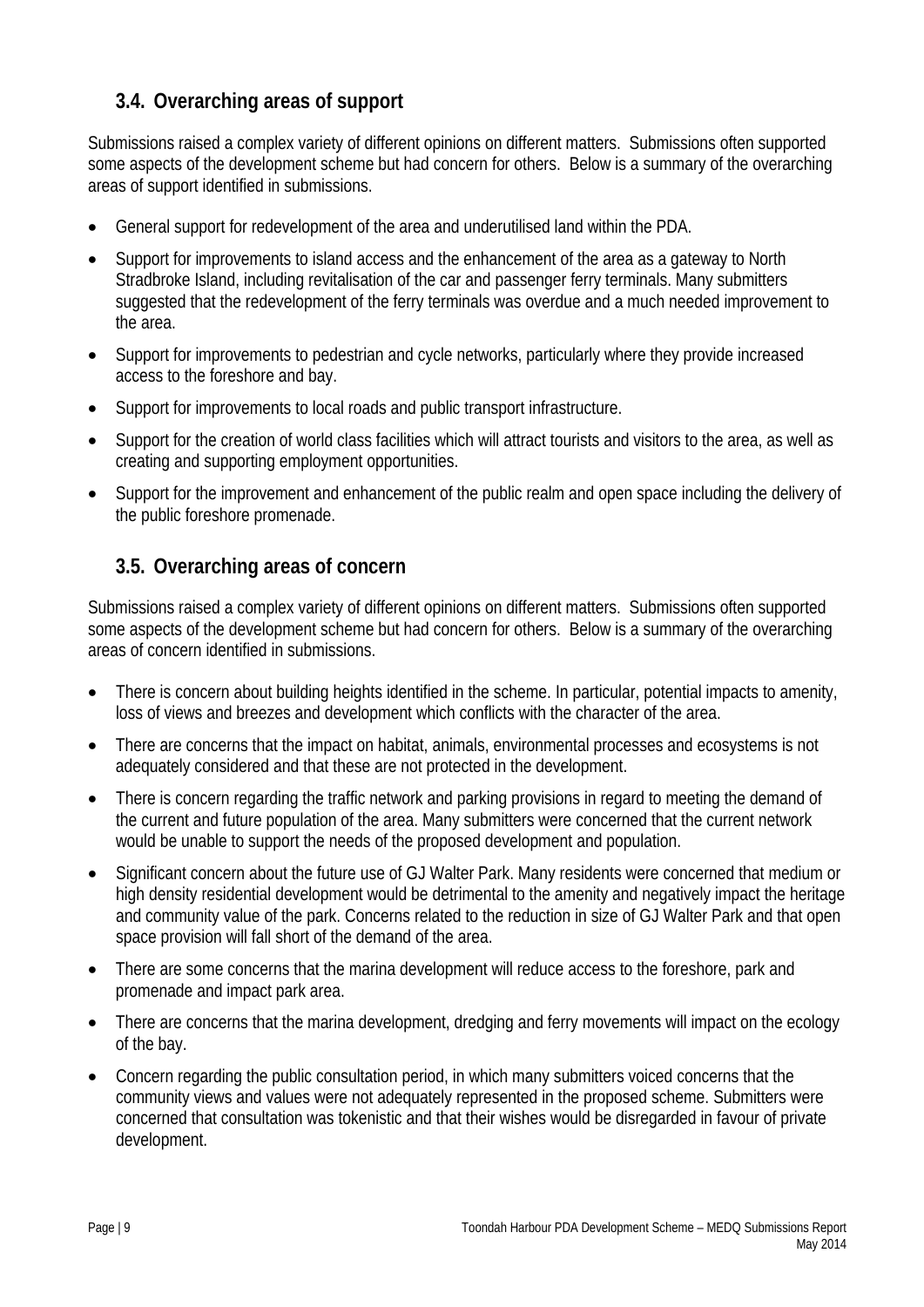Concern that additional costs may be incurred by ratepayers due to new and upgraded infrastructure i.e. car parking (subsidies and facilities), ongoing dredging of the marina and ferry services.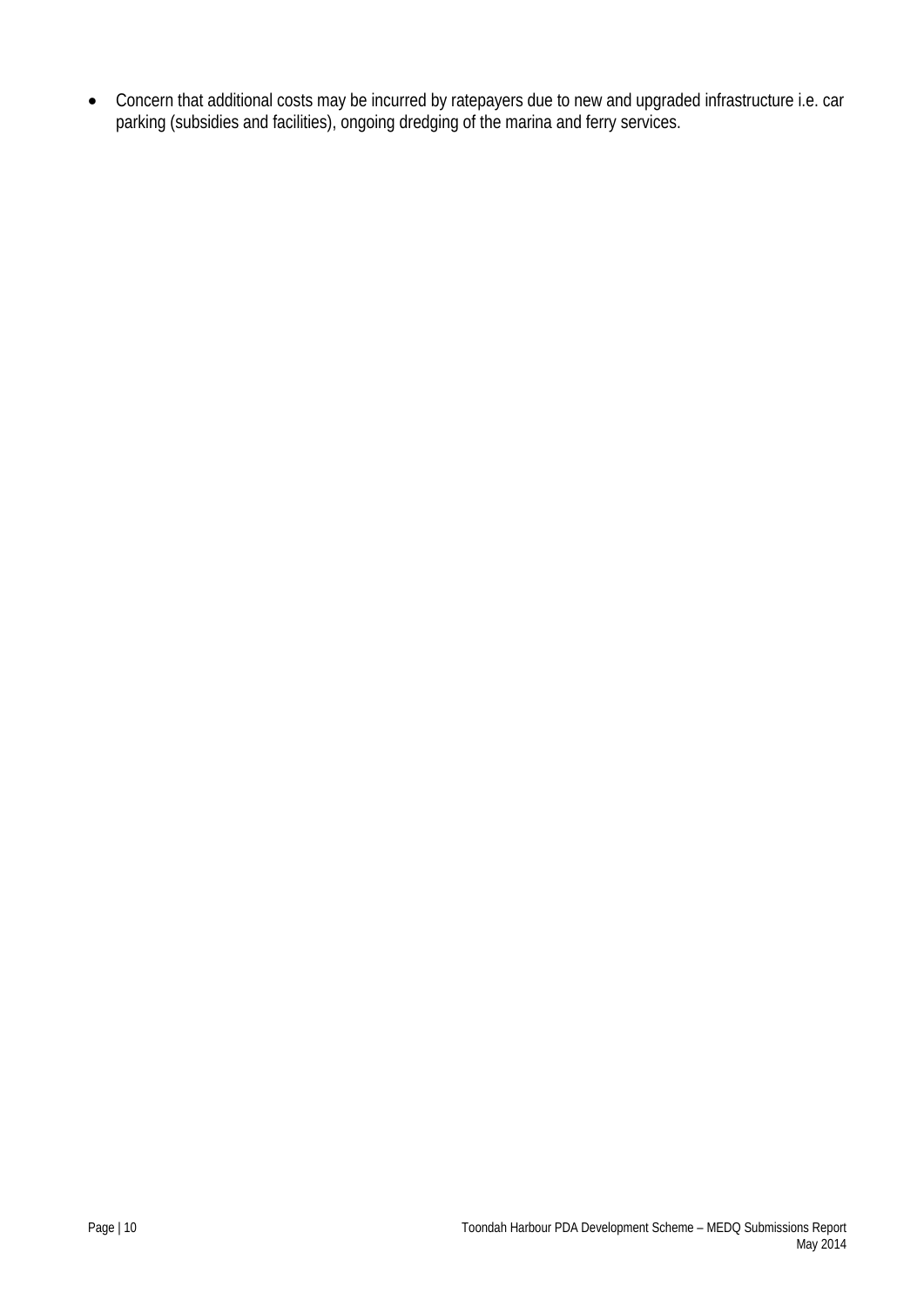# **4. Summary and merits of submissions relating to development scheme content**

# **4.1. Vision and overall approach**

| Matter #      | Summary and merits of matters<br>raised in submissions:<br><b>Vision</b>                                                                                                                                                                                                                                                                                                                                                                                                                                                                                                                                                                                                                                                                                                         | <b>Assessment</b>                                                                                                                                                                                                                                                                                                                                                                                                                                                                                                                                                                                                                                                                                           | Amendment<br>Y/N |
|---------------|----------------------------------------------------------------------------------------------------------------------------------------------------------------------------------------------------------------------------------------------------------------------------------------------------------------------------------------------------------------------------------------------------------------------------------------------------------------------------------------------------------------------------------------------------------------------------------------------------------------------------------------------------------------------------------------------------------------------------------------------------------------------------------|-------------------------------------------------------------------------------------------------------------------------------------------------------------------------------------------------------------------------------------------------------------------------------------------------------------------------------------------------------------------------------------------------------------------------------------------------------------------------------------------------------------------------------------------------------------------------------------------------------------------------------------------------------------------------------------------------------------|------------------|
| <b>Vision</b> |                                                                                                                                                                                                                                                                                                                                                                                                                                                                                                                                                                                                                                                                                                                                                                                  |                                                                                                                                                                                                                                                                                                                                                                                                                                                                                                                                                                                                                                                                                                             |                  |
| 1.            | A similar 1980s proposal was widely opposed<br>and did not go ahead. Question why a PDA has<br>been declared here and why development of<br>the area is again being considered.                                                                                                                                                                                                                                                                                                                                                                                                                                                                                                                                                                                                  | The PDA was declared under the <i>Economic</i><br>Development Act 2012 at the request of RCC.<br>The Act's purpose is to facilitate economic<br>development and development for community<br>purposes. The development scheme therefore<br>seeks to support opportunities for economic<br>development which will provide new public<br>infrastructure and facilities that will benefit both<br>mainland and island communities.<br>It was identified that development outcomes<br>could be more efficiently facilitated under the<br>Economic Development Act 2012 and a<br>development scheme, than what could be<br>achieved under the Sustainable Planning Act<br>2004 and the Redlands Planning Scheme. | N                |
| 2.            | Support for the overall vision for the PDA.<br>Believe development is timely and will<br>encourage increased investment, tourism and<br>employment opportunities in the area. Specific<br>areas of support included:<br>The proposed plan adequately caters for<br>the needs of the local community.<br>The redevelopment of Toondah Harbour<br>and GJ Walter Park will enhance the<br>Cleveland area and complement the<br>existing CBD and harbour.<br>Support for the harbour to be transformed<br>٠<br>into a world class development that attracts<br>residents and tourists.<br>The plan will support growth and tourism<br>٠<br>for Stradbroke Island post-sand mining and<br>should provide connections to Cleveland<br>CBD.<br>Believe the development will attract the | Noted.                                                                                                                                                                                                                                                                                                                                                                                                                                                                                                                                                                                                                                                                                                      | N                |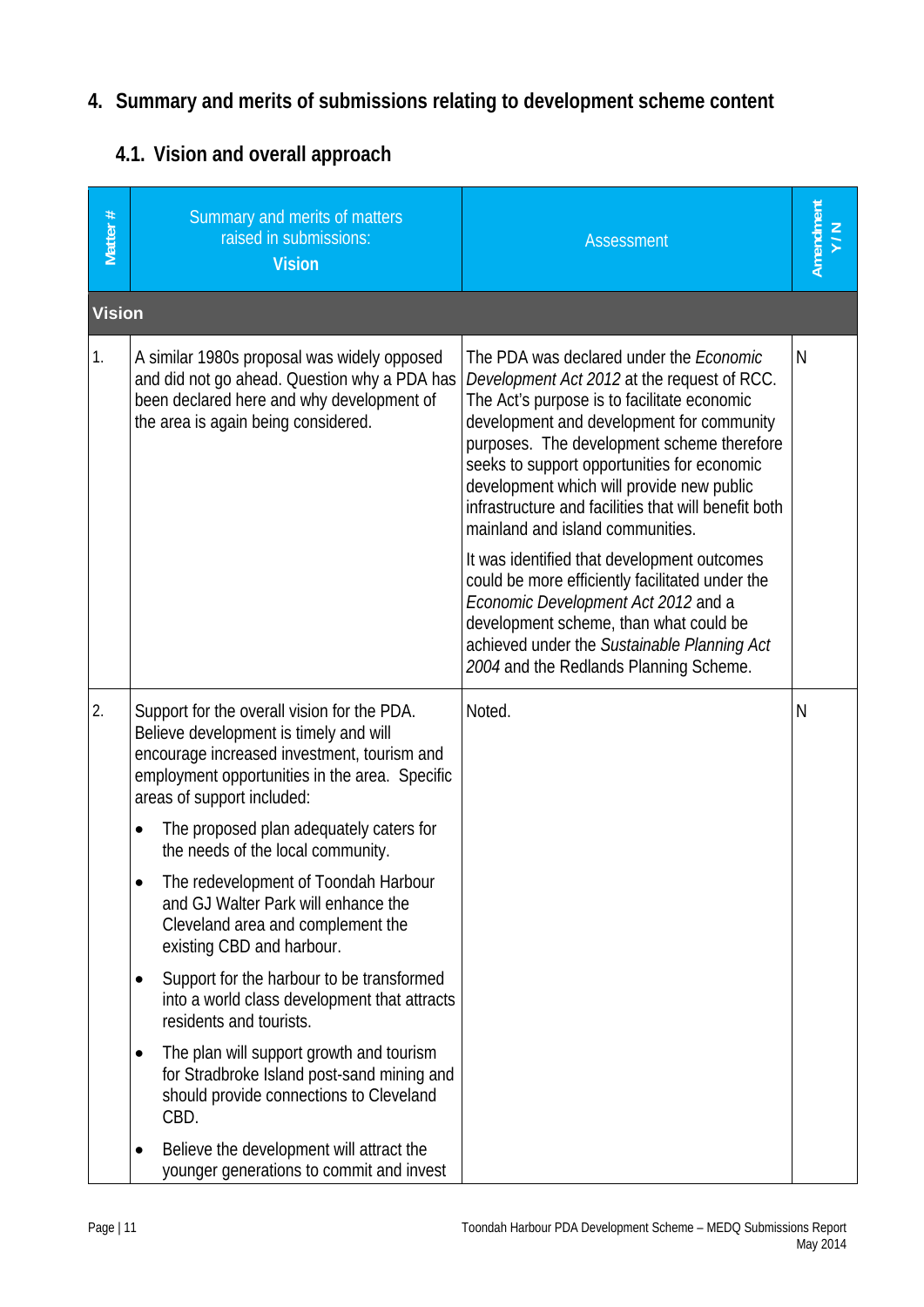| Matter $#$ | Summary and merits of matters<br>raised in submissions:<br><b>Vision</b>                                                                                                                                                                                                                                                                                                                                                                                                                                                                                                                                                                                                                                                                                                                                                                                                                                                                                       | <b>Assessment</b>                                                                                                                                                                                                                                                                                                                                                                                                                                                                                                                                                                                                                                                                                                                                                                                                                                                                                                                                                                                                                                                                                                                                                                                             | Amendment<br>Y/N |
|------------|----------------------------------------------------------------------------------------------------------------------------------------------------------------------------------------------------------------------------------------------------------------------------------------------------------------------------------------------------------------------------------------------------------------------------------------------------------------------------------------------------------------------------------------------------------------------------------------------------------------------------------------------------------------------------------------------------------------------------------------------------------------------------------------------------------------------------------------------------------------------------------------------------------------------------------------------------------------|---------------------------------------------------------------------------------------------------------------------------------------------------------------------------------------------------------------------------------------------------------------------------------------------------------------------------------------------------------------------------------------------------------------------------------------------------------------------------------------------------------------------------------------------------------------------------------------------------------------------------------------------------------------------------------------------------------------------------------------------------------------------------------------------------------------------------------------------------------------------------------------------------------------------------------------------------------------------------------------------------------------------------------------------------------------------------------------------------------------------------------------------------------------------------------------------------------------|------------------|
|            | in the future of Redlands.                                                                                                                                                                                                                                                                                                                                                                                                                                                                                                                                                                                                                                                                                                                                                                                                                                                                                                                                     |                                                                                                                                                                                                                                                                                                                                                                                                                                                                                                                                                                                                                                                                                                                                                                                                                                                                                                                                                                                                                                                                                                                                                                                                               |                  |
| 3.         | Some comments were received in relation to<br>the size and boundary of the PDA including:<br>The size of the PDA is too big and the<br>$\bullet$<br>boundary should be reduced.<br>The projected population of 3,500 is too<br>$\bullet$<br>high for the size of the site.<br>The boundary should be extended to the<br>$\bullet$<br>northern side of Oyster Point.                                                                                                                                                                                                                                                                                                                                                                                                                                                                                                                                                                                            | The PDA boundary was determined with<br>consideration of key catalyst development<br>sites, of which most are government owned.<br>The boundary also includes some privately<br>owned land adjoining catalyst sites to allow for<br>effective long term development integration.                                                                                                                                                                                                                                                                                                                                                                                                                                                                                                                                                                                                                                                                                                                                                                                                                                                                                                                              | N                |
| 4.         | A number of submissions raised concerns<br>about impacts to local residents, the<br>environment and the local character of the<br>area. More detailed comments are included in<br>specific sections of the document. Some<br>general matters raised included:<br>The development should protect the local<br>$\bullet$<br>village/bayside character and should<br>compensate local residents with<br>improvements to public amenity and<br>facilities.<br>The scheme should provide for less<br>٠<br>intensive activities and development.<br>The scheme caters for developers and<br>government rather than the community.<br>Concerned development will result in loss<br>of local amenities in favour of profit.<br>Establishing a sense of character unique to<br>٠<br>Toondah Harbour is important. Future<br>development should avoid any<br>development similar to Raby Bay and<br>waterfront developments at the Gold Coast,<br>Townsville and Cairns. | A key priority of the development scheme is to<br>provide for improvements to the existing bus,<br>ferry and parking arrangements and other<br>public infrastructure within the PDA. It is<br>intended these improvements will enhance<br>pedestrian and cycle connections, open space<br>and the overall amenity of the<br>area. Development will contribute to<br>improvements to public facilities and<br>infrastructure.<br>It is acknowledged that there are a number of<br>existing areas within the PDA which the<br>community value and utilise. The development<br>scheme requires applications to have regard to<br>existing residential development and local<br>character in the way new development is<br>designed and delivered. Minor amendments<br>have been made to the Urban design section of<br>the PDA-wide criteria to clarify this<br>requirement.<br>The development scheme seeks to create a<br>framework which balances diverse interests.<br>The vision for Toondah Harbour has been<br>designed to clearly distinguish it from other<br>locations in South East Queensland. It provides<br>for a harbour as well as a place to live and<br>relax within a setting that is unique. | Υ                |
| 5.         | Submitters raised questions around the role of<br>tourism in development of the PDA. Some key<br>matters raised included:<br>Questioning whether the area can be an<br>٠                                                                                                                                                                                                                                                                                                                                                                                                                                                                                                                                                                                                                                                                                                                                                                                       | It is intended that the PDA serve both a<br>transport and tourism function. Significant<br>improvements to public infrastructure and<br>amenities will attract people to the area who                                                                                                                                                                                                                                                                                                                                                                                                                                                                                                                                                                                                                                                                                                                                                                                                                                                                                                                                                                                                                         | N                |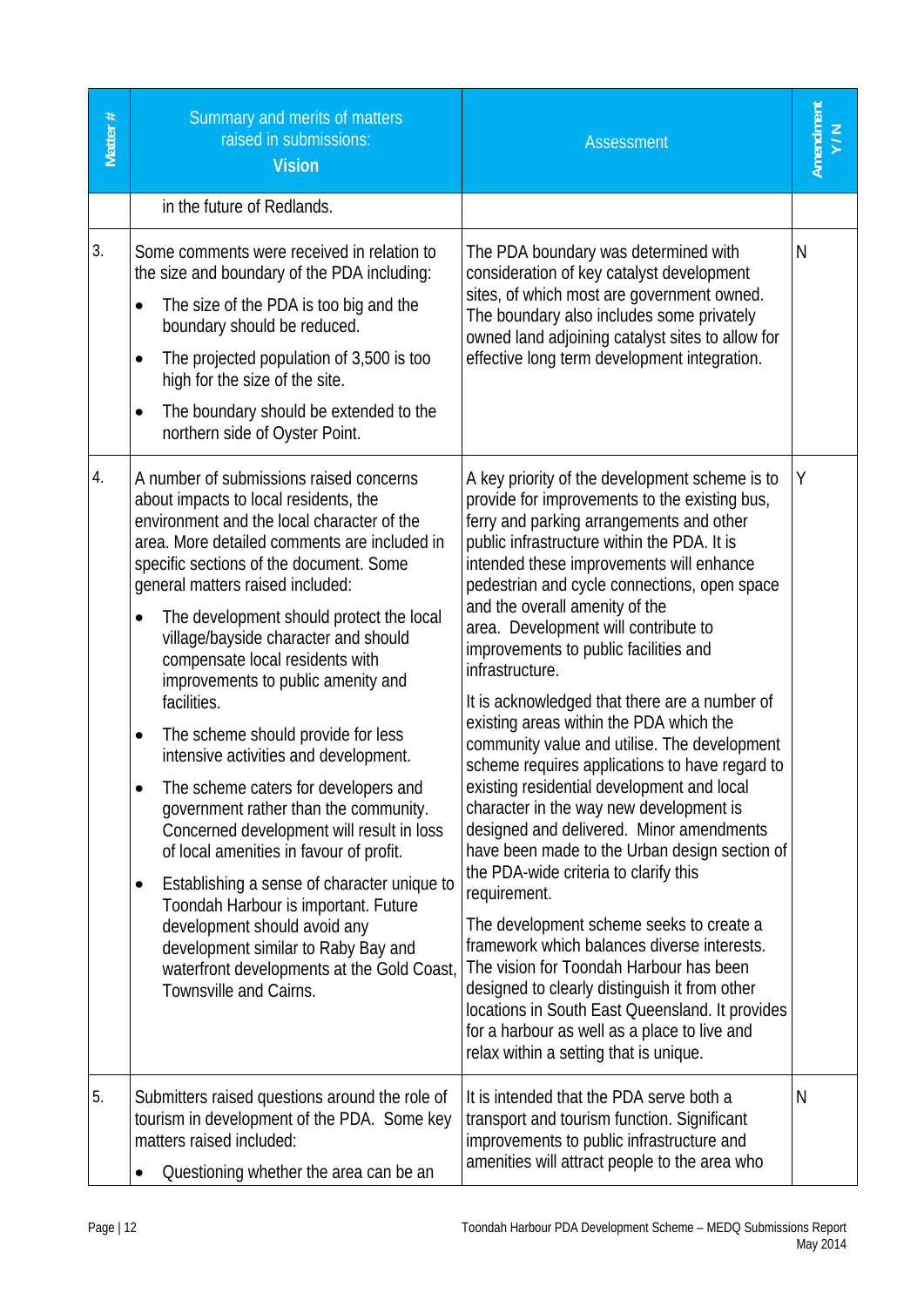| Matter # | Summary and merits of matters<br>raised in submissions:<br><b>Vision</b>                                                                                                                                                                                                                                                                                                                                                                                                                                                                                                                                                                | <b>Assessment</b>                                                                                                                                                                                                                                                                                                                                                                                                                                                                                                                                                                                                                                                                                                                                                                                                         | Amendment      |
|----------|-----------------------------------------------------------------------------------------------------------------------------------------------------------------------------------------------------------------------------------------------------------------------------------------------------------------------------------------------------------------------------------------------------------------------------------------------------------------------------------------------------------------------------------------------------------------------------------------------------------------------------------------|---------------------------------------------------------------------------------------------------------------------------------------------------------------------------------------------------------------------------------------------------------------------------------------------------------------------------------------------------------------------------------------------------------------------------------------------------------------------------------------------------------------------------------------------------------------------------------------------------------------------------------------------------------------------------------------------------------------------------------------------------------------------------------------------------------------------------|----------------|
|          | effective tourist destination if it is primarily a<br>transport hub.<br>Concerned about promoting this as a<br>٠<br>tourism gateway. Supporting an increase<br>in tourism for Moreton Bay and North<br>Stradbroke Island will be detrimental.<br>Concerned that the PDA will not attract the<br>$\bullet$<br>projected number of tourists to compete<br>with other destinations.<br>The scheme needs to be flexible and allow<br>$\bullet$<br>for future tourism related development<br>opportunities.<br>A resort/hotel should be considered as a<br>$\bullet$                                                                         | may also travel to the islands.<br>The vision and PDA-wide criteria provide<br>sufficient guidance and flexibility for a range of<br>uses to be considered.                                                                                                                                                                                                                                                                                                                                                                                                                                                                                                                                                                                                                                                               |                |
|          | preferred land use to increase tourist<br>numbers.<br>A tourism information centre or kiosk<br>$\bullet$<br>should be co-located with an<br>environmental/marine science museum<br>with interactive displays to educate visitors<br>about the bay area.<br>The mix of uses should support the tourism<br>٠<br>industry and services that will be utilised by<br>and attract tourists.                                                                                                                                                                                                                                                   |                                                                                                                                                                                                                                                                                                                                                                                                                                                                                                                                                                                                                                                                                                                                                                                                                           |                |
| 6.       | A number of submitters raised concerns about<br>development of the site and the relationship<br>with its function as a port. Some key matters<br>raised included:<br>Once sand mining activities conclude on<br>$\bullet$<br>Stradbroke Island there will be no need for<br>increased services and amenities.<br>Support for redevelopment and<br>$\bullet$<br>improvements to the vehicle ferry terminal<br>but not for other development on the site.<br>The area is a port, not a village, and should<br>$\bullet$<br>be planned accordingly.<br>Concerned that development will negatively<br>$\bullet$<br>impact island residents. | A key priority of the development scheme is to<br>provide for improvements to the existing bus,<br>ferry and parking arrangements and other<br>public infrastructure within the PDA. It is<br>intended these improvements will enhance<br>pedestrian and cycle connections, open space<br>and the overall amenity of the<br>area. Development will contribute to paying for<br>improvements to public facilities and<br>infrastructure.<br>The development scheme seeks to create a<br>framework which balances diverse interests.<br>The preparation of the development scheme<br>was informed by specialist consultant advice<br>including civil engineering, economic,<br>environmental, stormwater management, traffic<br>engineering and urban design advice. This<br>information was then reinforced by advice from | $\overline{N}$ |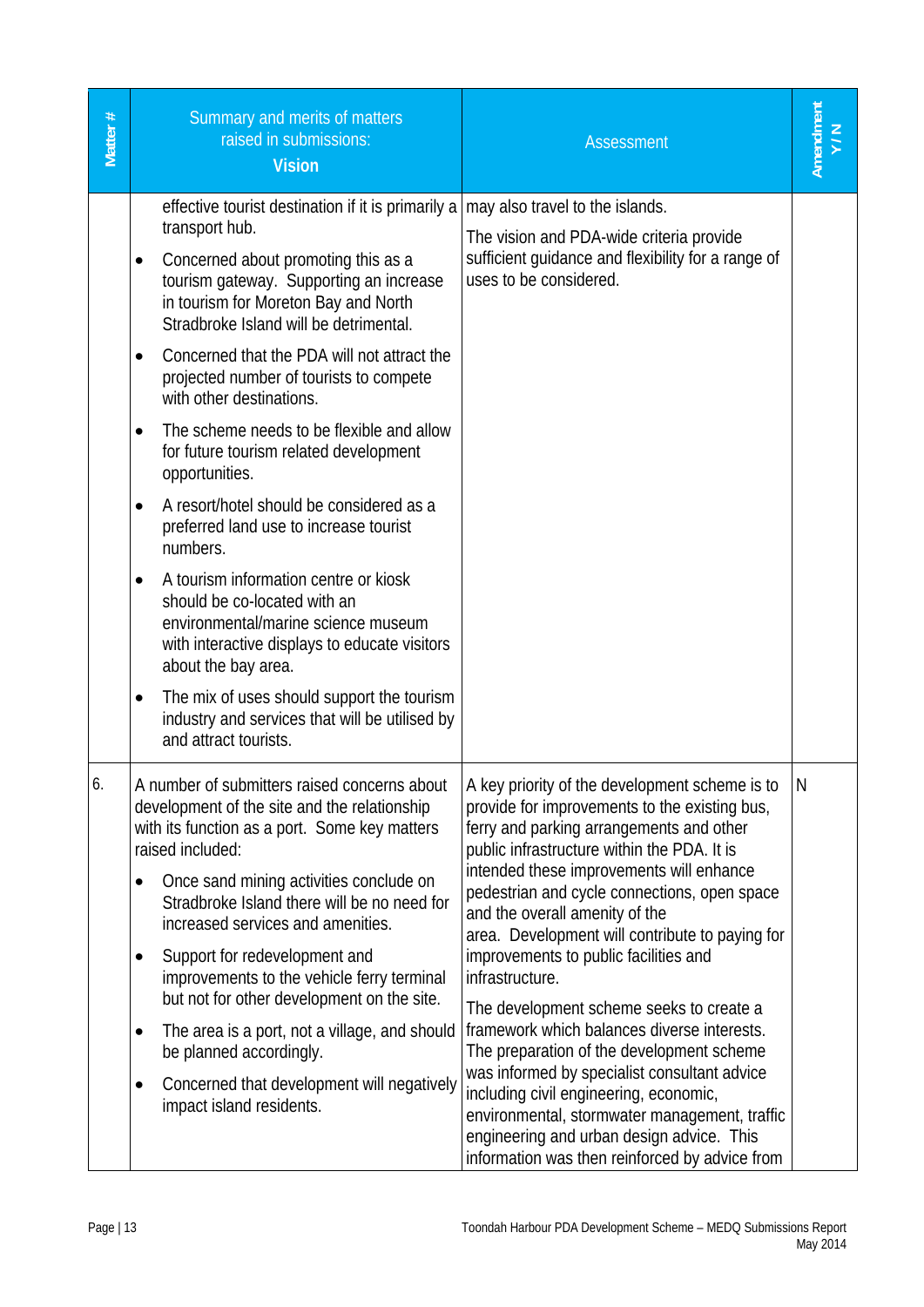| Matter# | Summary and merits of matters<br>raised in submissions:<br><b>Vision</b>                                                                                  | <b>Assessment</b>                                                                                                                                                                                                                                                                                                                                                                                                                                                           | Amendment<br>Y/N |
|---------|-----------------------------------------------------------------------------------------------------------------------------------------------------------|-----------------------------------------------------------------------------------------------------------------------------------------------------------------------------------------------------------------------------------------------------------------------------------------------------------------------------------------------------------------------------------------------------------------------------------------------------------------------------|------------------|
|         |                                                                                                                                                           | Council and state agencies.<br>It is intended that investment in development in<br>this location will attract people to the area who<br>also may choose to travel to the Islands.<br>Additionally, island residents will have the<br>opportunity to access and benefit from<br>improvements to public infrastructure and<br>amenities in the PDA.                                                                                                                           |                  |
| 7.      | There are concerns that the redevelopment of<br>the precinct will inflate property prices and drive<br>out current residents due to affordability issues. | It is not possible to predict with certainty what<br>will happen in the private market in the future.<br>However the key reason the PDA was declared<br>was to support opportunities for economic<br>development which will provide new public<br>infrastructure and facilities that will benefit both<br>mainland and island communities.<br>The development scheme provides<br>opportunities for additional housing which will<br>support efficient development outcomes. | N.               |
| 8.      | The proposed plan should be withdrawn and<br>replaced by a new scheme promoting a healthy<br>natural environment and green living.                        | It is considered that the development scheme<br>provides a balance between environmental,<br>social and economic interests and can deliver<br>development that will contribute positively to<br>the development of the Redlands.<br>Development applications will still require<br>rigorous assessment to ensure community<br>interests are addressed.                                                                                                                      | N                |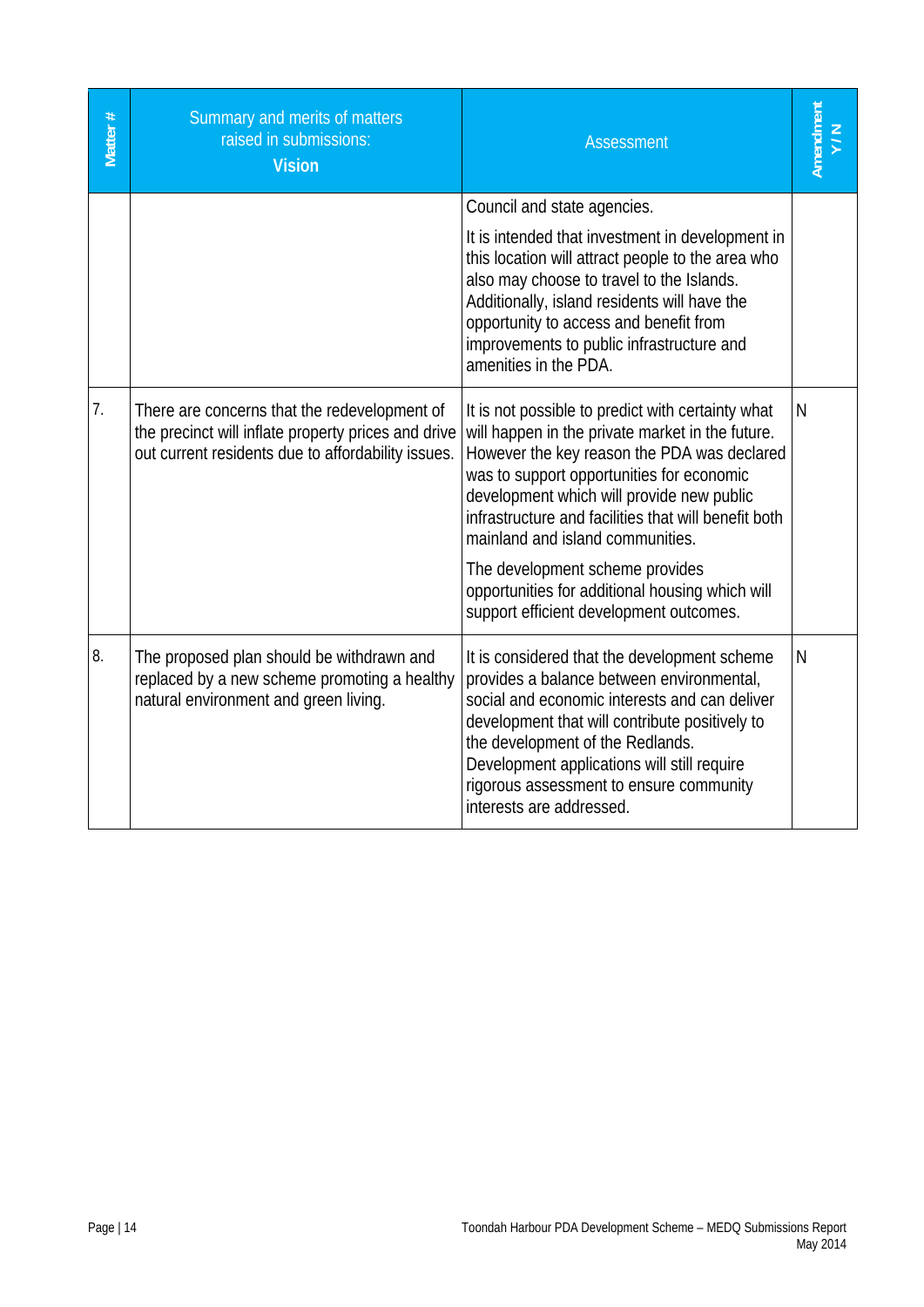| Matter # | Summary and merits of matters<br>raised in submissions:<br>Document structure, content or language                                                                                                                                                                                                                                                                                                                                                                                                                                                                                                                                                                                                                                         | <b>Assessment</b>                                                                                                                                                                                                                                                                                                                                                                                                                                                                                                                                                                                                                                                                                                                                                                                                                                                                                                      | Amendment<br>Y/N |
|----------|--------------------------------------------------------------------------------------------------------------------------------------------------------------------------------------------------------------------------------------------------------------------------------------------------------------------------------------------------------------------------------------------------------------------------------------------------------------------------------------------------------------------------------------------------------------------------------------------------------------------------------------------------------------------------------------------------------------------------------------------|------------------------------------------------------------------------------------------------------------------------------------------------------------------------------------------------------------------------------------------------------------------------------------------------------------------------------------------------------------------------------------------------------------------------------------------------------------------------------------------------------------------------------------------------------------------------------------------------------------------------------------------------------------------------------------------------------------------------------------------------------------------------------------------------------------------------------------------------------------------------------------------------------------------------|------------------|
|          | Document structure, content or language                                                                                                                                                                                                                                                                                                                                                                                                                                                                                                                                                                                                                                                                                                    |                                                                                                                                                                                                                                                                                                                                                                                                                                                                                                                                                                                                                                                                                                                                                                                                                                                                                                                        |                  |
| 9.       | A number of submissions raised concerns there<br>was insufficient detail provided in the<br>document. Specific comments are discussed in<br>the relevant sections of this document below.<br>Some general matters raised included:<br>The document does not provide enough<br>$\bullet$<br>information on development outcomes or<br>benefits.<br>The precinct provisions are unclear and it is<br>not easy to understand what will happen in<br>each precinct and how this relates to the<br>vision.<br>The proposed scheme contains poor,<br>qualitative statements.<br>It is difficult to interpret maps 3, 4 and 5<br>$\bullet$<br>from the information provided.<br>The document is vague and only includes a<br>conceptualised plan. | The preparation of the development scheme<br>was informed by specialist consultant advice<br>including civil engineering, economic,<br>environmental, stormwater management, traffic<br>engineering and urban design advice. This<br>information was then reinforced by advice from<br>Council and state agencies.<br>The development scheme is a high level<br>planning framework which seeks to balance<br>diverse interests. It is not an application for<br>development and detailed designs have not yet<br>been undertaken. The development scheme<br>identifies principles which future development<br>applications will need to address.<br>The detailed design, location of buildings and<br>nature of development will be determined in<br>future development applications assessed<br>through the development assessment process.<br>Some changes have been made to the maps to<br>clarify specific issues. | Υ                |
| 10.      | It is unclear if background studies have been<br>undertaken to inform the content of the<br>document. Further information and background<br>studies are required to justify the development.                                                                                                                                                                                                                                                                                                                                                                                                                                                                                                                                               | The preparation of the development scheme<br>was informed by specialist consultant advice<br>including civil engineering, economic,<br>environmental, stormwater management, traffic<br>engineering and urban design advice. This<br>information was then reinforced by advice from<br>Council and state agencies.<br>Background reports have now been made<br>available to the community to show how<br>specialist consultant advice has informed the<br>preparation of the development scheme.                                                                                                                                                                                                                                                                                                                                                                                                                       | N                |
| 11.      | The development scheme contains terminology<br>which make it difficult for the public to<br>understand. Punctuation used throughout the<br>development scheme is incorrect.                                                                                                                                                                                                                                                                                                                                                                                                                                                                                                                                                                | The scheme has been reviewed and minor<br>amendments have been made to clarify<br>criteria, improve the readability of the<br>document and correct typographical errors.                                                                                                                                                                                                                                                                                                                                                                                                                                                                                                                                                                                                                                                                                                                                               | Υ                |
| 12.      | Comments received about some definitions in<br>the plan:<br>The term 'catalyst project' (page 20 of the                                                                                                                                                                                                                                                                                                                                                                                                                                                                                                                                                                                                                                    | The scheme has been reviewed and minor<br>amendments have been made to clarify criteria<br>and improve the readability of the document.                                                                                                                                                                                                                                                                                                                                                                                                                                                                                                                                                                                                                                                                                                                                                                                | Υ                |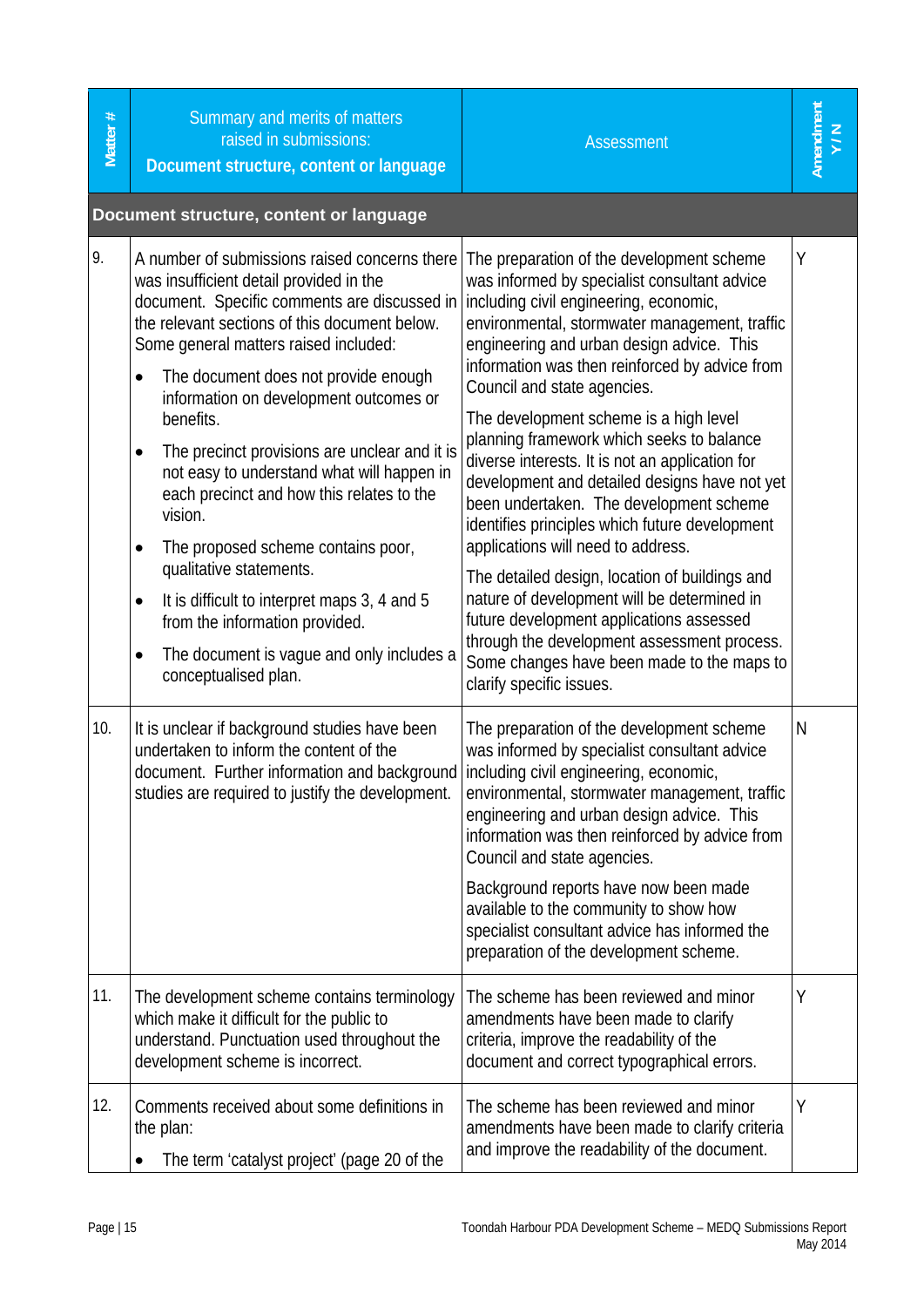| Matter # | Summary and merits of matters<br>raised in submissions:<br>Document structure, content or language                                                                                                                                                                                                                                            | <b>Assessment</b>                                                                                                                                                                                                                                                                                                                                                                                                               | Amendment<br>Y/N |
|----------|-----------------------------------------------------------------------------------------------------------------------------------------------------------------------------------------------------------------------------------------------------------------------------------------------------------------------------------------------|---------------------------------------------------------------------------------------------------------------------------------------------------------------------------------------------------------------------------------------------------------------------------------------------------------------------------------------------------------------------------------------------------------------------------------|------------------|
|          | proposed scheme) is not defined.<br>There is no definition for 'compensatory<br>offset' which 'seeks to achieve a net gain in<br>koala and marine habitat' in the<br>development scheme.<br>Sustainability is inadequately defined and<br>٠<br>the scheme does not contain a widely<br>accepted definition.                                   |                                                                                                                                                                                                                                                                                                                                                                                                                                 |                  |
| 13.      | Some submissions raised concerns regarding<br>the title of the PDA, including:<br>The PDA name should be changed to<br>'Toondah Harbour and GJ Walter Park<br>Redevelopment PDA' to reflect true<br>intention.<br>The name of the PDA is misleading given<br>the PDA boundary includes adjacent land,<br>open space and parts of Moreton Bay. | The PDA title is a legal title, as defined in the<br>Economic Development Regulation 2013 and<br>therefore cannot be changed without a<br>statutory amendment to the regulation which is<br>considered unnecessary.                                                                                                                                                                                                             | N                |
| 14.      | There are concerns that mapping is inaccurate,<br>with discrepancies between RCC material and<br>the PDA boundary map (i.e. the spoil area is<br>included in the PDA map but excluded from<br>council material).                                                                                                                              | Submitters were invited to comment on the<br>publicly notified proposed development<br>scheme which included correct maps.                                                                                                                                                                                                                                                                                                      | N                |
| 15.      | The pictures used throughout the document are<br>misleading as they depict buildings of up to 7<br>storeys, yet the scheme allows up to 15.                                                                                                                                                                                                   | These images are examples of potential<br>development which may occur in the future and<br>are for illustration purposes only. Future<br>building designs will be subject to a<br>development assessment process.<br>The scheme has been amended to reduce<br>height limits to 10 storeys in specified<br>locations.                                                                                                            | Y                |
| 16.      | The proposed scheme has no relationship to<br>the objectives or community values in the<br>South East Queensland Regional Plan,<br>Redlands Community Plan and Redlands<br>Planning Scheme.                                                                                                                                                   | The PDA was declared under the <i>Economic</i><br>Development Act 2012 at the request of RCC.<br>The Act's purpose is to facilitate economic<br>development and development for community<br>purposes. The development scheme therefore<br>seeks to support opportunities for economic<br>development which will provide new public<br>infrastructure and facilities that will benefit both<br>mainland and island communities. | N                |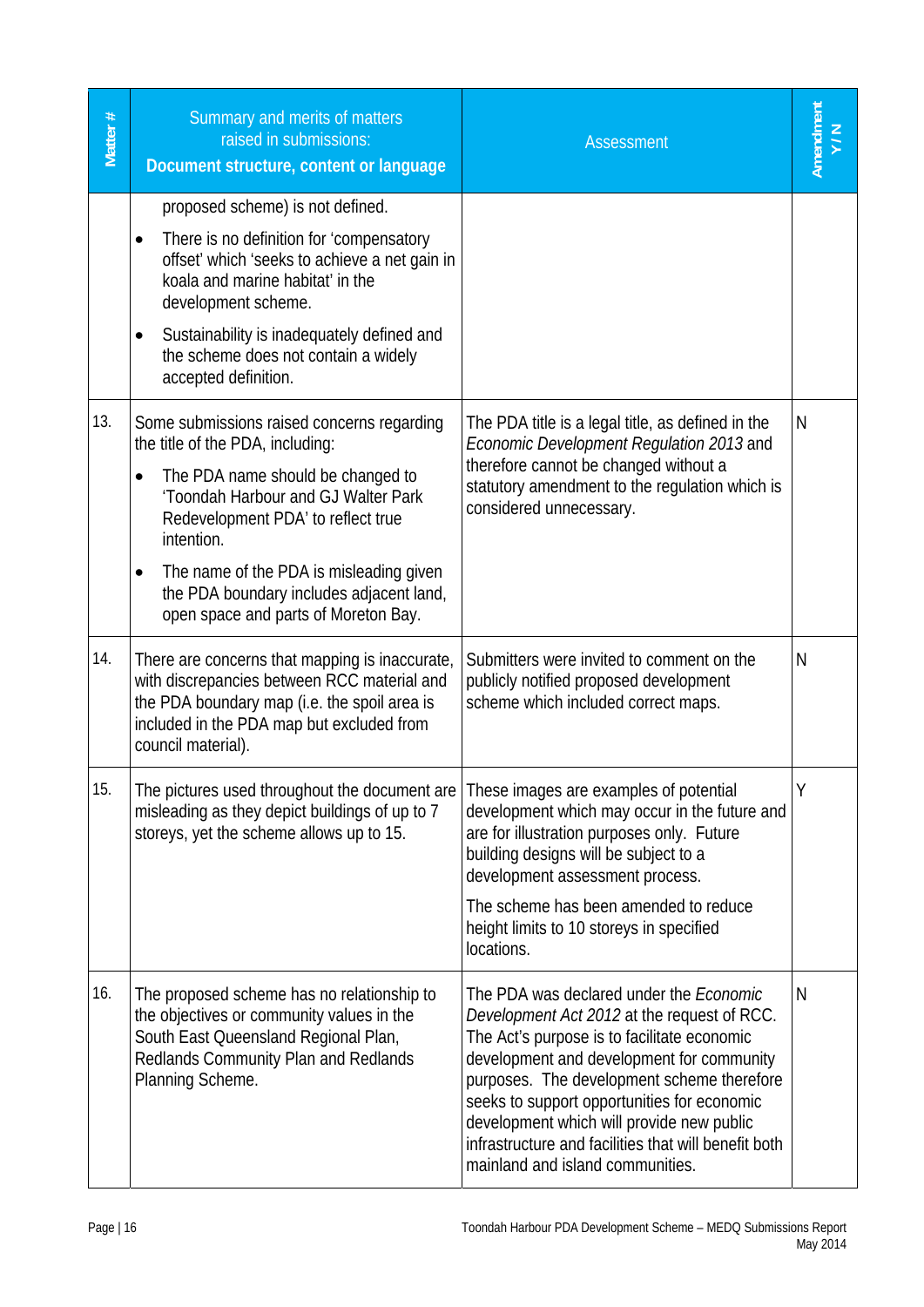| Matter# | Summary and merits of matters<br>raised in submissions:<br>Document structure, content or language                                                                                                                          | <b>Assessment</b>                                                                                                                                                                                                                                                                                                                                                                                                                                                                                                                                                                                                                                                                                                                        |   |
|---------|-----------------------------------------------------------------------------------------------------------------------------------------------------------------------------------------------------------------------------|------------------------------------------------------------------------------------------------------------------------------------------------------------------------------------------------------------------------------------------------------------------------------------------------------------------------------------------------------------------------------------------------------------------------------------------------------------------------------------------------------------------------------------------------------------------------------------------------------------------------------------------------------------------------------------------------------------------------------------------|---|
|         |                                                                                                                                                                                                                             | It was identified that development outcomes<br>could be more efficiently facilitated under the<br>Economic Development Act 2012 and a<br>development scheme, than what could be<br>achieved under the Sustainable Planning Act<br>2004 and the Redlands Planning Scheme.                                                                                                                                                                                                                                                                                                                                                                                                                                                                 |   |
|         |                                                                                                                                                                                                                             | The development scheme has been prepared<br>in partnership between the state government<br>and RCC.                                                                                                                                                                                                                                                                                                                                                                                                                                                                                                                                                                                                                                      |   |
| 17.     | Concerned that the community will have no say<br>in relation to exempt development.<br>Question why exempt development is included<br>in the scheme when other assessable<br>development must be assessed against criteria. | The RCC planning scheme currently provides<br>for exempt development. Exempt development<br>is generally development of a lower order or<br>development that provides a public benefit and<br>the requirement for an application would be<br>costly and an imposition on the proponent<br>Additionally, the scheme provides for future<br>exempt development where it is in accordance<br>with an existing approval. This means<br>developers submit an initial development<br>application which establishes key design<br>requirements and considerations to be<br>addressed but removes the need for secondary<br>approvals. This streamlined process reduces<br>red tape and therefore cost and time to<br>developers and government. | N |
| 18.     | Concerned that the document is too flexible<br>and development can be approved where it is<br>inconsistent with the criteria in the document.                                                                               | The development scheme is a high level<br>planning framework which seeks to balance<br>diverse interests. It identifies principles which<br>future development applications will need to<br>address. The detailed design and nature of<br>development will be determined in future<br>development applications assessed through<br>the development assessment process.<br>A development application may propose<br>something which is different to the PDA-wide<br>criteria or Precinct provisions, provided it is not<br>inconsistent with the vision.                                                                                                                                                                                  | N |
|         |                                                                                                                                                                                                                             | This is intended to provide an appropriate<br>amount of flexibility for alternative options to be<br>lodged and considered. A development<br>application of this nature would need to be<br>publicly notified and provide sufficient                                                                                                                                                                                                                                                                                                                                                                                                                                                                                                     |   |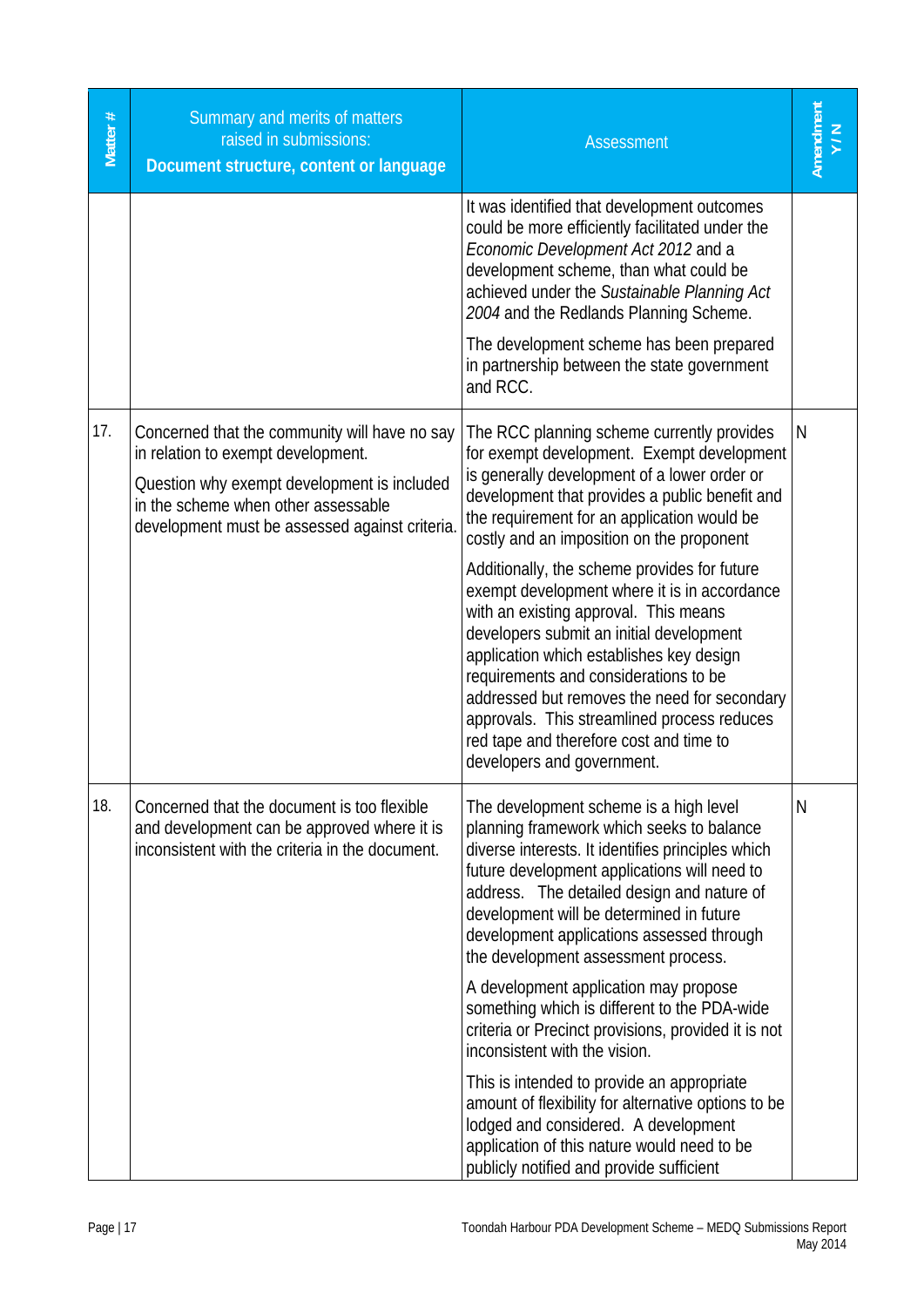| #<br><b>Matter</b> | Summary and merits of matters<br>raised in submissions:<br>Document structure, content or language | Assessment                                                                                               |  |
|--------------------|----------------------------------------------------------------------------------------------------|----------------------------------------------------------------------------------------------------------|--|
|                    |                                                                                                    | justification of a superior design outcome or<br>overwhelming community need to support the<br>proposal. |  |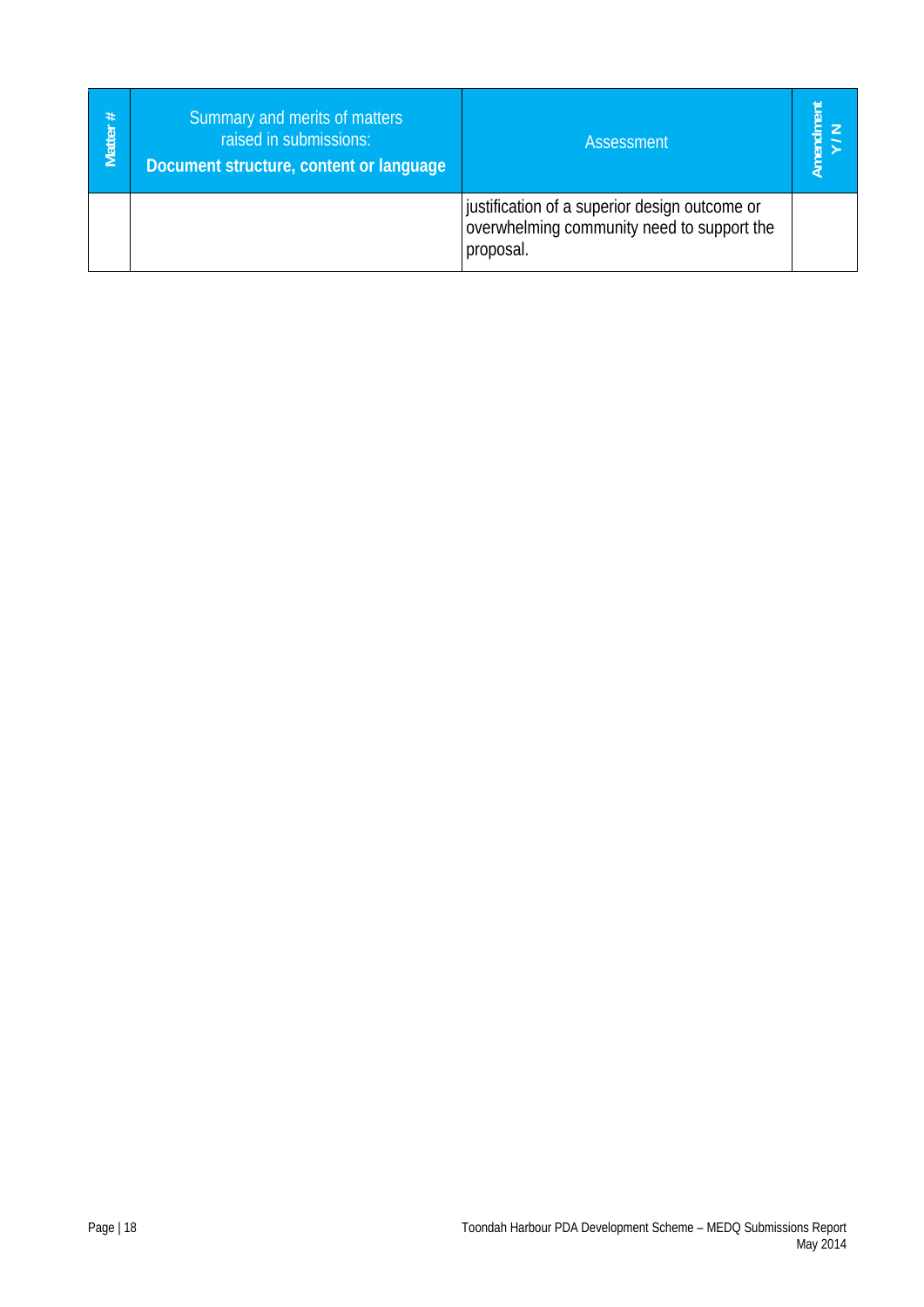# **4.2. Land uses and proposed development**

| Matter # | Summary and merits of matters<br>raised in submissions.<br><b>General land use</b>                                                                                                                                                      | <b>Assessment</b>                                                                                                                                                                                                                                                                                                                                                                                                                         | Amendment<br>Y/N |
|----------|-----------------------------------------------------------------------------------------------------------------------------------------------------------------------------------------------------------------------------------------|-------------------------------------------------------------------------------------------------------------------------------------------------------------------------------------------------------------------------------------------------------------------------------------------------------------------------------------------------------------------------------------------------------------------------------------------|------------------|
|          | <b>General land use</b>                                                                                                                                                                                                                 |                                                                                                                                                                                                                                                                                                                                                                                                                                           |                  |
| 19.      | Development should be restricted to infill and<br>not greenfield areas.                                                                                                                                                                 | The redevelopment of Toondah Harbour is<br>considered to be infill development.                                                                                                                                                                                                                                                                                                                                                           | N                |
| 20.      | Support for a number of land use outcomes<br>proposed in the scheme including:<br>The development of modern ferry<br>$\bullet$                                                                                                          | Noted.                                                                                                                                                                                                                                                                                                                                                                                                                                    | N                |
|          | terminals, attractive on-land infrastructure,<br>modest residential and social facilities and<br>widening and maintaining Fison channel to<br>assist current and future ferry operations.                                               |                                                                                                                                                                                                                                                                                                                                                                                                                                           |                  |
|          | The marina development and associated<br>$\bullet$<br>apartments.                                                                                                                                                                       |                                                                                                                                                                                                                                                                                                                                                                                                                                           |                  |
|          | The redevelopment of the former CSIRO<br>$\bullet$<br>building.                                                                                                                                                                         |                                                                                                                                                                                                                                                                                                                                                                                                                                           |                  |
| 21.      | Concerned about the mix of uses proposed<br>within the area and that some types of<br>development are not compatible. For example,<br>car parking with residential or high density<br>development next to environmental<br>sanctuaries. | The development scheme identifies principles<br>which future development applications will<br>need to address.<br>The detailed design, location of buildings and<br>nature of development will be determined in<br>future development applications assessed<br>through the development assessment process.                                                                                                                                | N                |
| 22.      | Do not support the scale, nature or mix of<br>development types proposed and believe they<br>are inconsistent with the character of the area.                                                                                           | It is acknowledged that there are a number of<br>existing areas within the PDA which the<br>community value and utilise. The development<br>scheme requires applications to have regard to<br>existing residential development and local<br>character in the way new development is<br>designed and delivered. Minor amendments<br>have been made to the Urban design section of<br>the PDA-wide criteria to clarify this<br>requirement. | Υ                |
|          |                                                                                                                                                                                                                                         | The development scheme seeks to create a<br>framework which balances diverse interests.                                                                                                                                                                                                                                                                                                                                                   |                  |
|          |                                                                                                                                                                                                                                         | The vision for Toondah Harbour has been<br>designed to clearly distinguish it from other<br>locations in South East Queensland. It provides                                                                                                                                                                                                                                                                                               |                  |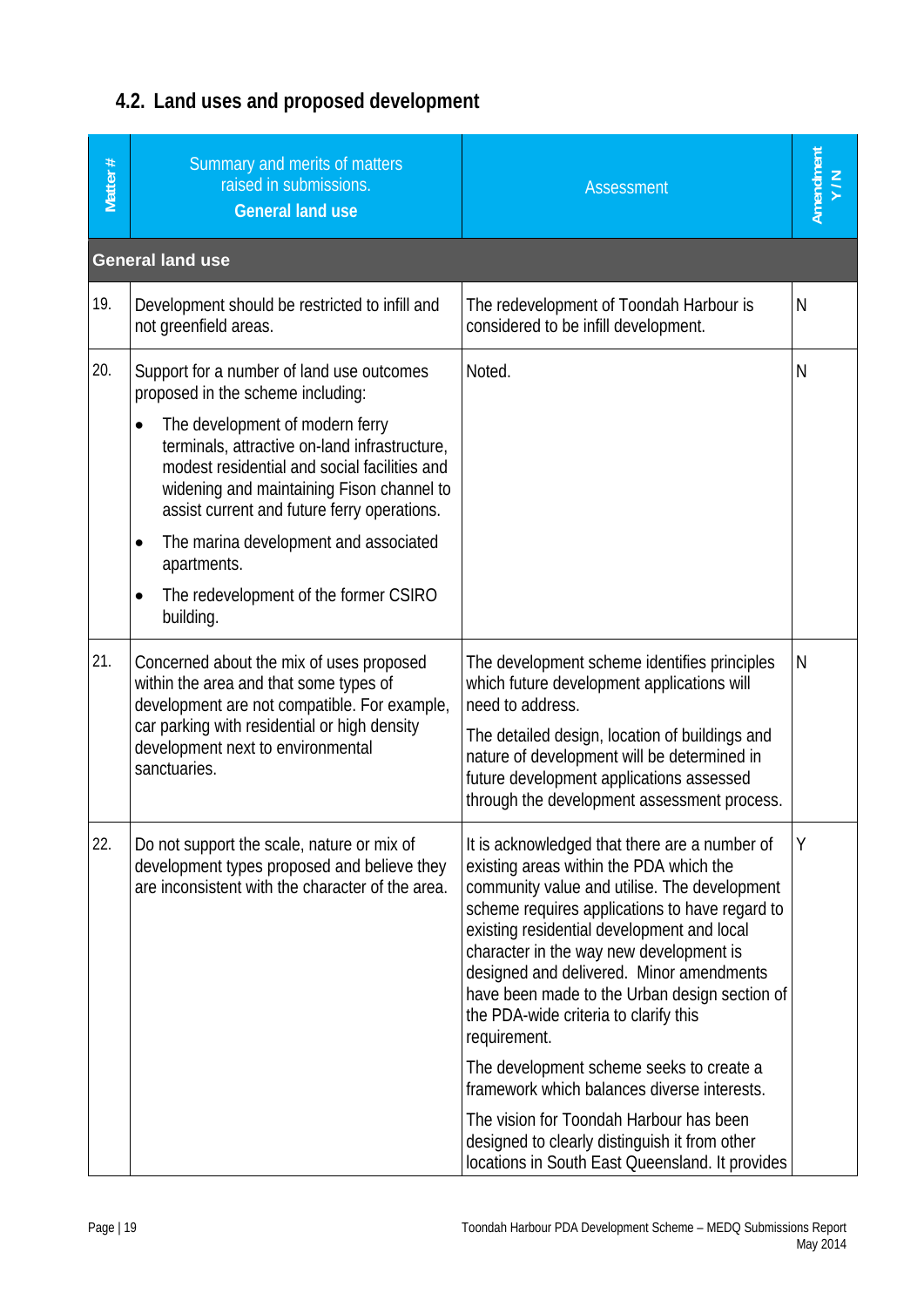| Matter # | Summary and merits of matters<br>raised in submissions.<br><b>General land use</b>                                                                                                                                                                                                                   | <b>Assessment</b>                                                                                                                                                                                                                                                                                    | Amendment<br>Y/N |
|----------|------------------------------------------------------------------------------------------------------------------------------------------------------------------------------------------------------------------------------------------------------------------------------------------------------|------------------------------------------------------------------------------------------------------------------------------------------------------------------------------------------------------------------------------------------------------------------------------------------------------|------------------|
|          |                                                                                                                                                                                                                                                                                                      | for a harbour as well as a place to live and<br>relax within a setting that is unique.                                                                                                                                                                                                               |                  |
| 23.      | The proposed plan should include other public<br>cultural uses (such as a library, maritime<br>museum, art gallery, revitalised horticulture<br>research centre and indigenous training<br>facilities) creating a multi-purpose destination<br>rather than just a launch pad to the islands.         | The development scheme allows for these<br>uses to be established in the PDA                                                                                                                                                                                                                         | N                |
| 24.      | The plan should include major employment<br>nodes such as hospitals, industry and<br>universities outlined in the document.<br>The proposal should include opportunities for a<br>university and tech park to enhance<br>employment opportunities and strengthen the<br>local community and economy. | A university or hospital would require a large<br>area of land that is unlikely to be<br>accommodated within the PDA and which<br>would be better located in other more suitable<br>places within the Redlands.                                                                                      | N                |
| 25.      | A free serviced camping ground with provisions<br>for caravans, tents and motorhomes should be<br>provided.                                                                                                                                                                                          | A tourist park would require a large area of<br>land that is unlikely to be accommodated within<br>the PDA.                                                                                                                                                                                          | N                |
| 26.      | Concerned about the impact of the<br>development on personal safety, particularly at<br>night, including concern that crime would<br>increase.                                                                                                                                                       | The development scheme requires<br>development to consider how its design and<br>the design of public places promote safety.<br>This is called Crime Prevention Through<br>Environmental Design and is a well-accepted<br>urban design tool used to maximise community<br>safety in new development. | N                |
| 27.      | Land within the PDA should be allocated for the<br>Australian Navy Cadets Training Ship<br>Diamantina.                                                                                                                                                                                               | This is not specifically proposed in the<br>development scheme, however this use could<br>be proposed in the future, subject to the<br>availability of funding and a delivery proponent.                                                                                                             | N                |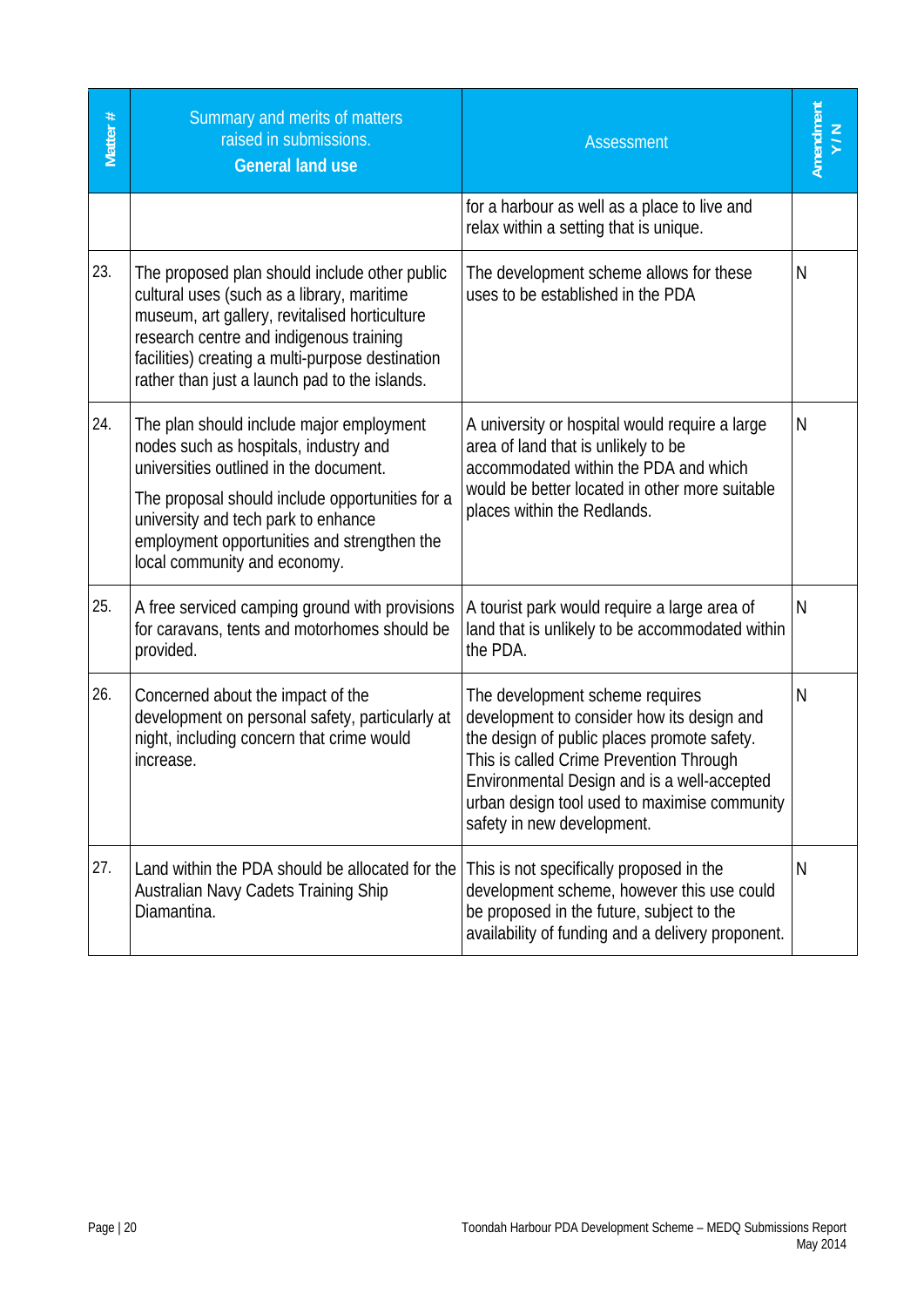| Matter # | Summary and merits of matters<br>raised in submissions.<br><b>Residential development</b>                                                                                                  | <b>Assessment</b>                                                                                                                                                                                                                                                                                                                                                                                                                                                                                                                                                                                                                                                                           | Amendment<br>Y/N |
|----------|--------------------------------------------------------------------------------------------------------------------------------------------------------------------------------------------|---------------------------------------------------------------------------------------------------------------------------------------------------------------------------------------------------------------------------------------------------------------------------------------------------------------------------------------------------------------------------------------------------------------------------------------------------------------------------------------------------------------------------------------------------------------------------------------------------------------------------------------------------------------------------------------------|------------------|
|          | <b>Residential development</b>                                                                                                                                                             |                                                                                                                                                                                                                                                                                                                                                                                                                                                                                                                                                                                                                                                                                             |                  |
| 28.      | Support for residential development which is<br>consistent with the character of the area.                                                                                                 | Noted.                                                                                                                                                                                                                                                                                                                                                                                                                                                                                                                                                                                                                                                                                      | $\mathsf{N}$     |
| 29.      | Some submitters did not support high density<br>or high rise development which is discussed in<br>the Building height and density section below.                                           | The development scheme seeks to create a<br>framework which balances diverse interests.<br>The preparation of the development scheme<br>included looking at potential development<br>yields, the potential arrangement of different<br>land uses, how development should be<br>designed, where heights would be best located<br>and how development should contribute<br>towards infrastructure upgrades, in order to<br>create an attractive and liveable community<br>and viable development outcomes. The<br>development densities and heights proposed<br>are maximums and are based on potential<br>ultimate numbers. The delivery of<br>development will be subject to market forces. | Y                |
| 30.      | Support for residential development similar to<br>Raby Bay.                                                                                                                                | Noted.                                                                                                                                                                                                                                                                                                                                                                                                                                                                                                                                                                                                                                                                                      | $\mathsf{N}$     |
| 31.      | The proposal should accommodate public and<br>affordable housing options.                                                                                                                  | The development scheme allows for public and $ N $<br>private housing to be established in the PDA if<br>a provider chose to locate there. Land and<br>house prices will be determined by the private<br>market.                                                                                                                                                                                                                                                                                                                                                                                                                                                                            |                  |
| 32.      | Residential development, including low-rise and<br>medium density development, should cater for<br>different household types, including retirees,<br>couples and single person households. | The final mix of housing types to be delivered<br>will be determined by market forces.<br>The development scheme is underpinned by<br>the EDQ Guidelines which include a quideline<br>on best practice design of medium and high<br>rise buildings and encompass consideration of<br>diversity of housing types. Development will be<br>required to address how it delivers on the<br>principles of the development scheme and<br>related guidelines through the development<br>assessment process.                                                                                                                                                                                         | N                |
| 33.      | Concerned about residential development<br>occurring close to an operating port facility.                                                                                                  | The development scheme includes<br>requirements for development to ensure                                                                                                                                                                                                                                                                                                                                                                                                                                                                                                                                                                                                                   | N                |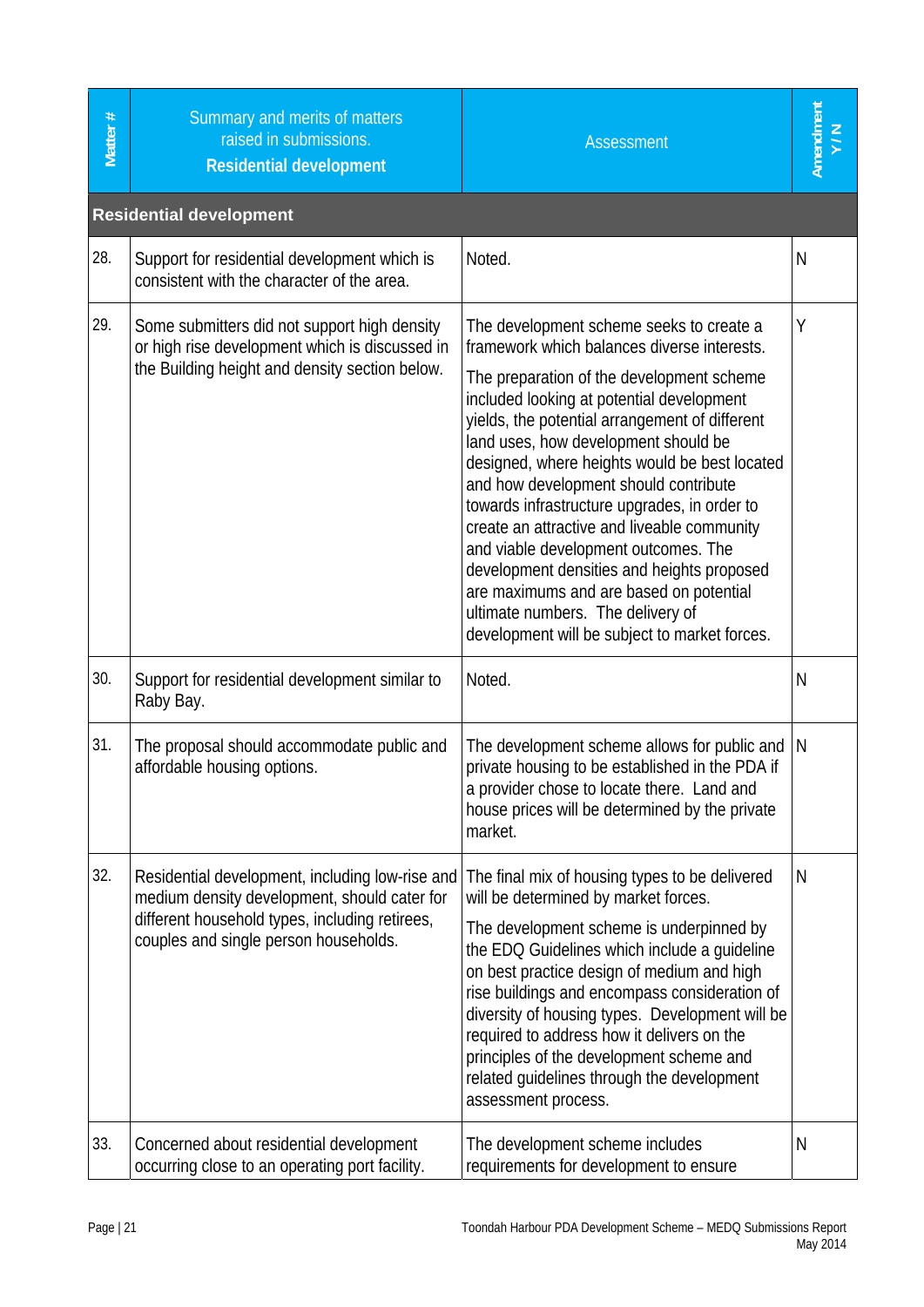| Matter# | Summary and merits of matters<br>raised in submissions.<br><b>Residential development</b>                                                               | <b>Assessment</b>                                                                                                                                                                                                                                                                                                                                                                                                                                                                                                                                                                                                         | Amendment<br>Y/N |
|---------|---------------------------------------------------------------------------------------------------------------------------------------------------------|---------------------------------------------------------------------------------------------------------------------------------------------------------------------------------------------------------------------------------------------------------------------------------------------------------------------------------------------------------------------------------------------------------------------------------------------------------------------------------------------------------------------------------------------------------------------------------------------------------------------------|------------------|
|         | Believe residential development is proposed<br>too close to diesel fumes and noise of ferries<br>and will conflict with other land uses of the<br>area. | adequate visual and noise amenity. The way<br>this is to be achieved and the detailed design<br>and nature of development will be determined<br>in future development applications assessed<br>through the development assessment process.<br>Potential conflicts between port related and<br>residential activity will be assessed and<br>managed through the development process.                                                                                                                                                                                                                                       |                  |
| 34.     | Suggests that the residential area in Precinct 4<br>is developed closer to the shoreline so that it is<br>not reliant on land reclamation.              | The height map is indicative only and does not<br>confer use rights for buildings over the entire<br>area water. The inclusion of water within the<br>PDA boundary was to allow for potential water<br>based uses and land reclamation. The timing<br>and delivery of land reclamation would be<br>subject to funding, detailed assessment and<br>approvals<br>The height map is intended to be read in<br>conjunction with other parts of the document<br>including Map 2 - Structure plan. If land<br>reclamation occurs, the height map provides<br>guidance on building heights which may occur<br>on reclaimed land. | N                |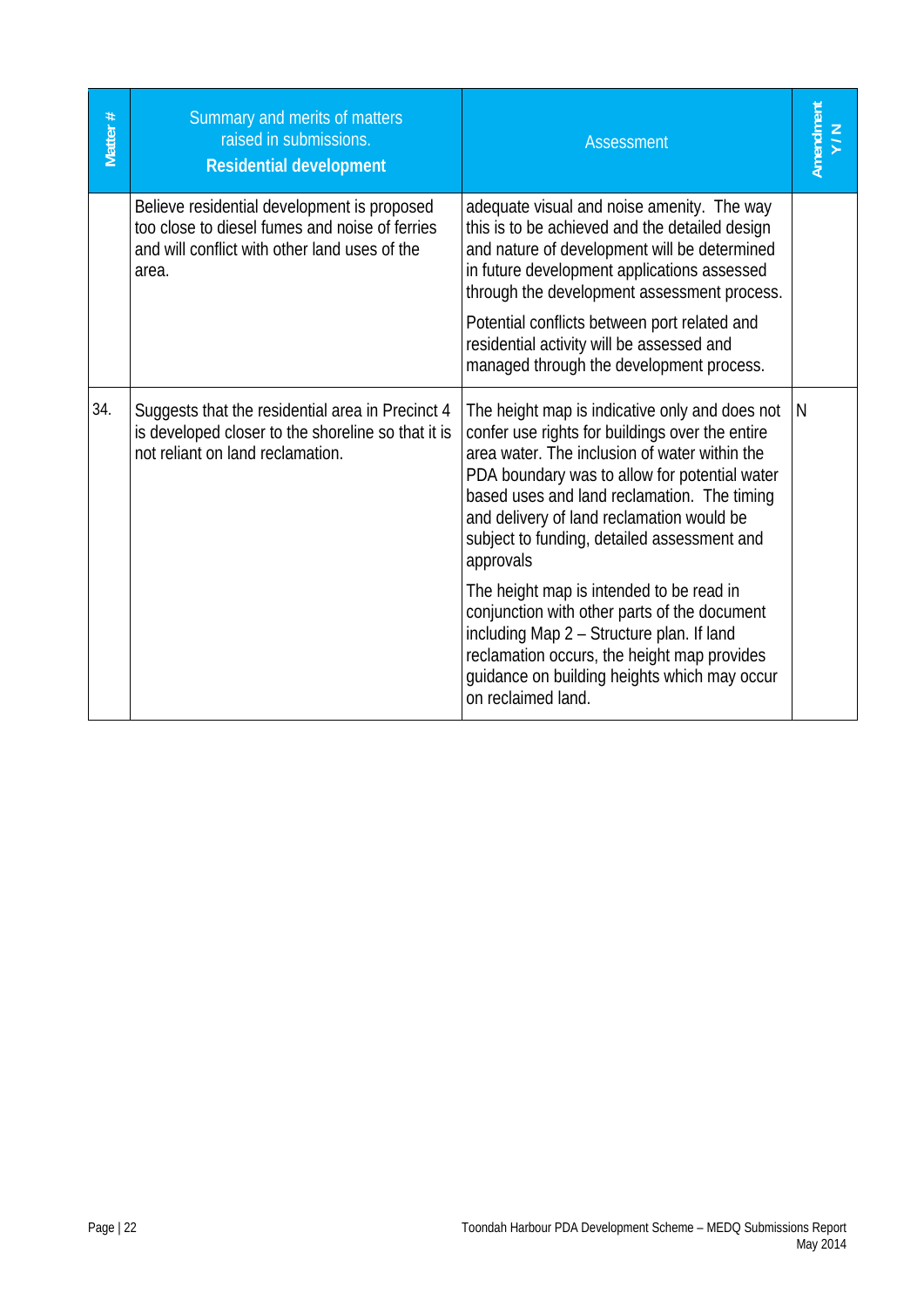| Matter #   | Summary and merits of matters<br>raised in submissions:<br>Retail and commercial development and<br>relationship with Cleveland                                                                                                                                                                                                                                                                                                                                                                                                                                                                                                                                                                                                                                                                                                                                                                                                                                                                                                                                                                                                                                                                                                                                                                                                                                                                                                 | <b>Assessment</b>                                                                                                                                                                                                                                                                                                                                                                                                                                                                                                                                                                                                                                                                                              | Amendment<br>Y/N |
|------------|---------------------------------------------------------------------------------------------------------------------------------------------------------------------------------------------------------------------------------------------------------------------------------------------------------------------------------------------------------------------------------------------------------------------------------------------------------------------------------------------------------------------------------------------------------------------------------------------------------------------------------------------------------------------------------------------------------------------------------------------------------------------------------------------------------------------------------------------------------------------------------------------------------------------------------------------------------------------------------------------------------------------------------------------------------------------------------------------------------------------------------------------------------------------------------------------------------------------------------------------------------------------------------------------------------------------------------------------------------------------------------------------------------------------------------|----------------------------------------------------------------------------------------------------------------------------------------------------------------------------------------------------------------------------------------------------------------------------------------------------------------------------------------------------------------------------------------------------------------------------------------------------------------------------------------------------------------------------------------------------------------------------------------------------------------------------------------------------------------------------------------------------------------|------------------|
|            | Retail and commercial development and relationship with Cleveland                                                                                                                                                                                                                                                                                                                                                                                                                                                                                                                                                                                                                                                                                                                                                                                                                                                                                                                                                                                                                                                                                                                                                                                                                                                                                                                                                               |                                                                                                                                                                                                                                                                                                                                                                                                                                                                                                                                                                                                                                                                                                                |                  |
| 35.<br>36. | There are concerns about how the<br>development of Toondah Harbour sits within<br>the wider centres network in the Redlands<br>area.<br>Council's focus should be on upgrading and<br>supporting the existing CBD with a mix of<br>residential and retail rather than redeveloping<br>the foreshore land.<br>A number of submitters did not support mixed<br>use retail or commercial development in the<br>area. Specific matters raised in relation to this<br>included:<br>Retail provisions should provide for no<br>$\bullet$<br>more than 600sqm in total for local service<br>retail and food and beverage businesses.<br>The development of a new hotel will<br>$\bullet$<br>compete with existing services in the local<br>area and should be removed.<br>A supermarket is not required as the area<br>$\bullet$<br>is well serviced by supermarkets already.<br>The proposed supermarket is too large but<br>$\bullet$<br>a smaller supermarket or convenience<br>store may be appropriate.<br>The type of retail which may locate there<br>٠<br>will not complement the local character.<br>Mixed use development should be deferred<br>$\bullet$<br>until demand is assessed.<br>Restaurants and pubs will lead to safety<br>$\bullet$<br>issues as a result of alcohol consumption.<br>The redevelopment will not activate commercial<br>development or create jobs.<br>A number of submitters supported mixed use | The development scheme provides limits for<br>retail and commercial uses in the Precinct<br>Provisions and requires development to<br>demonstrate consideration of how it<br>complements the Cleveland CBD. The<br>development scheme acknowledges that out of<br>centre development can result in inefficient<br>development, and impact surrounding centres.<br>Furthermore, measures proposed within the<br>development scheme will ensure that residents<br>will have the opportunity to access the<br>Cleveland CBD by walking, bicycling or public<br>transport. The Cleveland CBD is currently<br>receiving support from Council via a CBD<br>incentives package and revitalisation strategy.<br>Noted. | N                |
|            | retail and commercial development in the area,<br>including cafes and restaurants along the<br>foreshore.                                                                                                                                                                                                                                                                                                                                                                                                                                                                                                                                                                                                                                                                                                                                                                                                                                                                                                                                                                                                                                                                                                                                                                                                                                                                                                                       |                                                                                                                                                                                                                                                                                                                                                                                                                                                                                                                                                                                                                                                                                                                |                  |
| 37.        | Submissions included suggestions for specific<br>services which should be provided in the mixed                                                                                                                                                                                                                                                                                                                                                                                                                                                                                                                                                                                                                                                                                                                                                                                                                                                                                                                                                                                                                                                                                                                                                                                                                                                                                                                                 | The development scheme allows for these<br>uses to be established in the PDA if a provider                                                                                                                                                                                                                                                                                                                                                                                                                                                                                                                                                                                                                     | N                |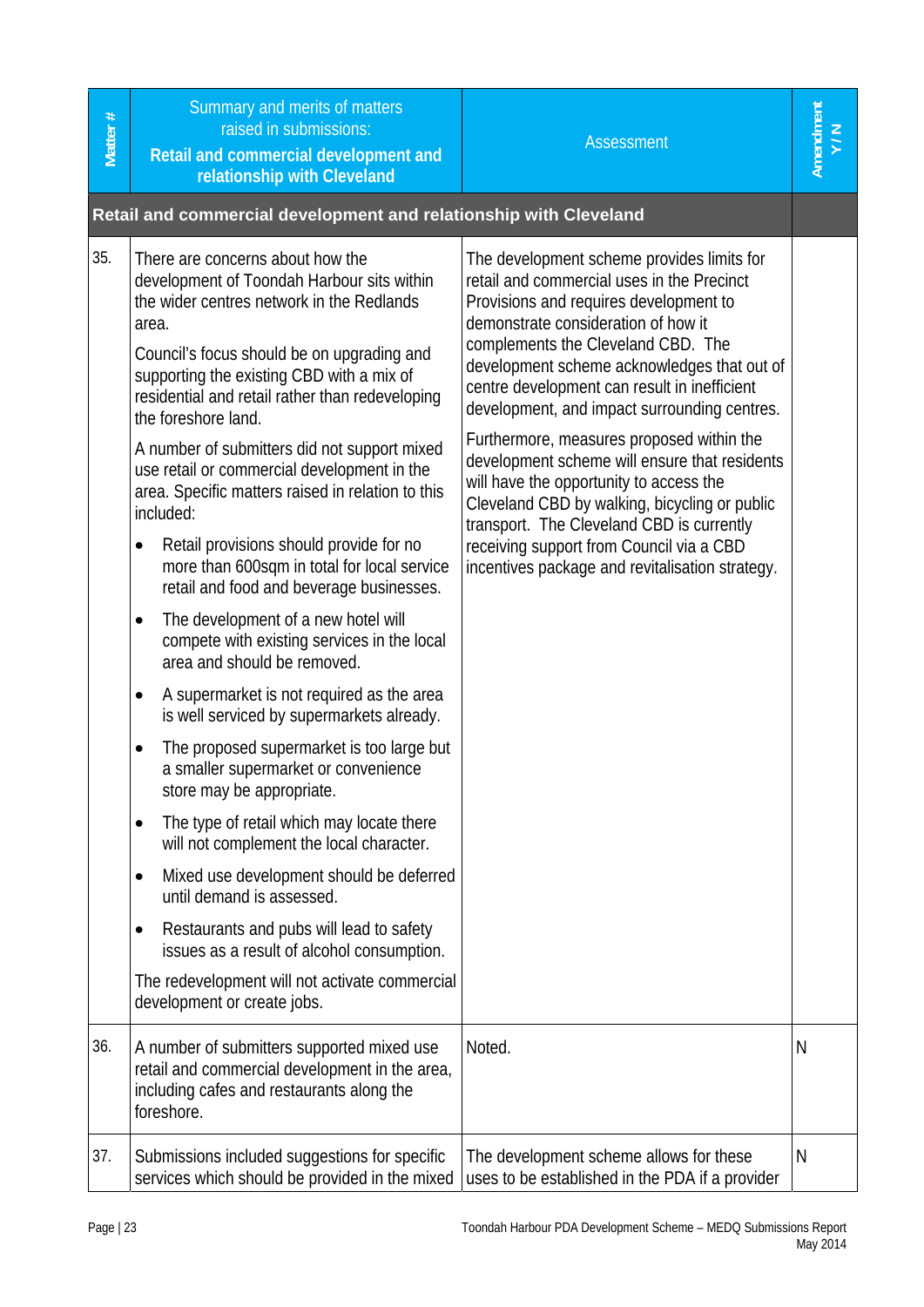| Matter# | Summary and merits of matters<br>raised in submissions:<br>Retail and commercial development and<br>relationship with Cleveland                                                                           | <b>Assessment</b>                                                                                                                                                                                                                                                                                                                                                                                                                                                                                                      | Amendment<br>Y/N |
|---------|-----------------------------------------------------------------------------------------------------------------------------------------------------------------------------------------------------------|------------------------------------------------------------------------------------------------------------------------------------------------------------------------------------------------------------------------------------------------------------------------------------------------------------------------------------------------------------------------------------------------------------------------------------------------------------------------------------------------------------------------|------------------|
|         | use node. Some examples include:<br>specialty retail shops such as hair<br>dressers, service stations and post office<br>cafes and seafood stores<br>$\bullet$<br>a marine education / research facility. | chooses to locate there and they address any<br>issues raised as part of the development<br>assessment process.<br>The delivery of development is subject to<br>market forces.                                                                                                                                                                                                                                                                                                                                         |                  |
| 38.     | Some submitters suggested specific design<br>considerations including more parking and<br>public amenities (shaded seating etc.) and<br>central square.                                                   | The development scheme is a high level<br>planning framework which seeks to balance<br>diverse interests. It is not an application for<br>development and detailed designs have not yet<br>been undertaken. The development scheme<br>identifies principles which future development<br>applications will need to address.<br>The detailed design, location of buildings and<br>nature of development will be determined in<br>future development applications assessed<br>through the development assessment process. | N                |
| 39.     | Retail and commercial uses should be provided<br>in Precinct 1 only and these uses should focus<br>on tourism only.                                                                                       | The detailed design, location of buildings and<br>nature of development will be determined in<br>future development applications assessed<br>through the development assessment process.                                                                                                                                                                                                                                                                                                                               | N                |
| 40.     | There is an incorrect reference to "Hostel" as a<br>preferred land use rather than hotel.                                                                                                                 | The development scheme has been amended<br>to change "Hostel" to "Hotel."                                                                                                                                                                                                                                                                                                                                                                                                                                              | Υ                |
| 41.     | Clarify why the plan states that retail is limited<br>to 2,500sqm yet the map shows the mixed use<br>node as 12,000sqm.                                                                                   | The development scheme limits retail uses to<br>5,000sqm and commercial uses to 2,500sqm.<br>The location of the mixed use node is indicative<br>and is intended to provide some flexibility for<br>where businesses may choose to locate.<br>The mixed use node provides for retail,<br>commercial and residential development.                                                                                                                                                                                       | Υ                |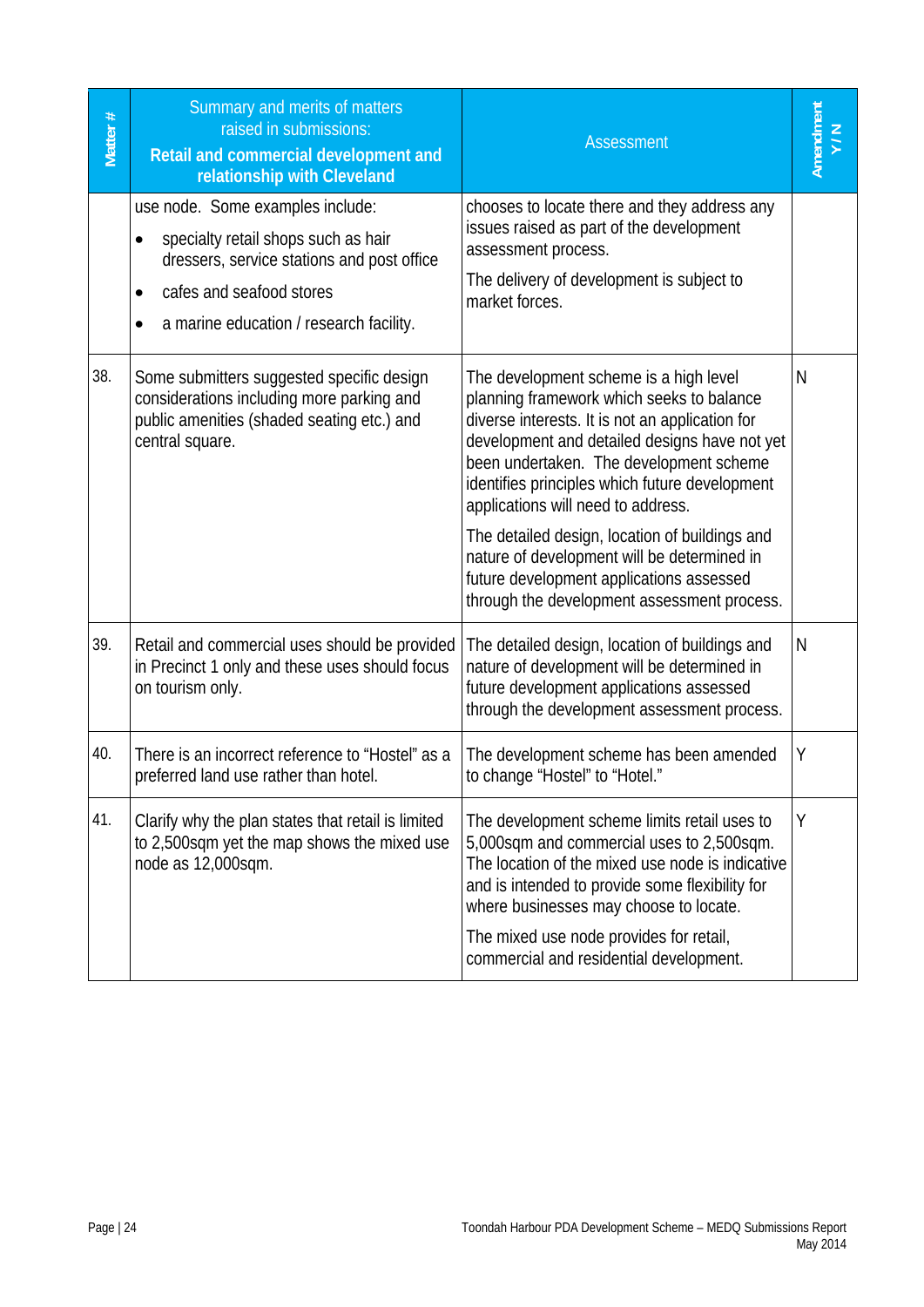| Matter # | Summary and merits of matters<br>raised in submissions:<br>Marina development                                                                                                                                                                                                                                                                                                                                                                                                                                                                                                                                                                                                                                                                                                                                                                                                                                                                                                                                                                                                                                                                                                                                                                                                                                                                                                                                                                                                         | <b>Assessment</b>                                                                                                                                                                                                                                                                                                                                                                                                                                                                                                                                                                                                                                                                                                                                                                                                                                                                                                                                                                                                                      | Amendment<br>Y/N |
|----------|---------------------------------------------------------------------------------------------------------------------------------------------------------------------------------------------------------------------------------------------------------------------------------------------------------------------------------------------------------------------------------------------------------------------------------------------------------------------------------------------------------------------------------------------------------------------------------------------------------------------------------------------------------------------------------------------------------------------------------------------------------------------------------------------------------------------------------------------------------------------------------------------------------------------------------------------------------------------------------------------------------------------------------------------------------------------------------------------------------------------------------------------------------------------------------------------------------------------------------------------------------------------------------------------------------------------------------------------------------------------------------------------------------------------------------------------------------------------------------------|----------------------------------------------------------------------------------------------------------------------------------------------------------------------------------------------------------------------------------------------------------------------------------------------------------------------------------------------------------------------------------------------------------------------------------------------------------------------------------------------------------------------------------------------------------------------------------------------------------------------------------------------------------------------------------------------------------------------------------------------------------------------------------------------------------------------------------------------------------------------------------------------------------------------------------------------------------------------------------------------------------------------------------------|------------------|
|          | <b>Marina development</b>                                                                                                                                                                                                                                                                                                                                                                                                                                                                                                                                                                                                                                                                                                                                                                                                                                                                                                                                                                                                                                                                                                                                                                                                                                                                                                                                                                                                                                                             |                                                                                                                                                                                                                                                                                                                                                                                                                                                                                                                                                                                                                                                                                                                                                                                                                                                                                                                                                                                                                                        |                  |
| 42.      | A number of submitters provided general<br>support for the development of a marina and<br>improved marina car parking.                                                                                                                                                                                                                                                                                                                                                                                                                                                                                                                                                                                                                                                                                                                                                                                                                                                                                                                                                                                                                                                                                                                                                                                                                                                                                                                                                                | Noted.                                                                                                                                                                                                                                                                                                                                                                                                                                                                                                                                                                                                                                                                                                                                                                                                                                                                                                                                                                                                                                 | N                |
| 43.      | Other submitters did not support a marina in<br>this location for a range reasons. Specific<br>matters raised in relation to this:<br>Development should focus on improving<br>$\bullet$<br>recreational opportunities rather than<br>developing a marina.<br>Raby Bay Marina should not be used as<br>$\bullet$<br>the model for the Toondah Harbour Marina.<br>The scale of the proposed marina has not<br>$\bullet$<br>been supported by appropriate economic<br>assessment. Vacancy rates in existing<br>marinas are high, including the Wynnum<br>and Manly marinas. A marina is not<br>required and may be commercially<br>unviable.<br>Concerned marine life and habitats will be<br>$\bullet$<br>adversely impacted by the marina and rock<br>wall or from erosion from boat movements<br>and storm events.<br>Concerned about conflicts between the<br>$\bullet$<br>marina and associated industrial uses and<br>other nearby land uses including open<br>space and residential areas.<br>Concerned about the marina being located<br>$\bullet$<br>in shallow water and the cost of capital and<br>maintenance dredging of the marina.<br>Believe that this may result in increased<br>rates for local residents.<br>Concerned that prevailing winds blowing<br>against the proposed site would make the<br>marina inoperable for long periods of time.<br>Notes that the location of the Marina is<br>most exposed to weather conditions.<br>Question if an economic impact | Based on community feedback, further analysis   Y<br>and recommendations from RCC, the<br>development scheme has been amended to<br>limit the number of marina berths to up to 400.<br>The development scheme identifies principles<br>which future development applications will<br>need to have regard to including providing for<br>the community to access the waterfront and<br>environmental considerations. The detailed<br>design and nature of development, such as a<br>marina, will be determined in future<br>development applications assessed through<br>the development assessment process.<br>The development of a marina is dependent on<br>private sector interest. Therefore the timing of<br>when development will occur will be<br>determined by market forces.<br>Additionally the timing and delivery of any<br>marina or dredging would be subject to detailed<br>assessment and approvals for development<br>under the Marine Parks Act 2004 including<br>where required, environmental impact<br>statements. |                  |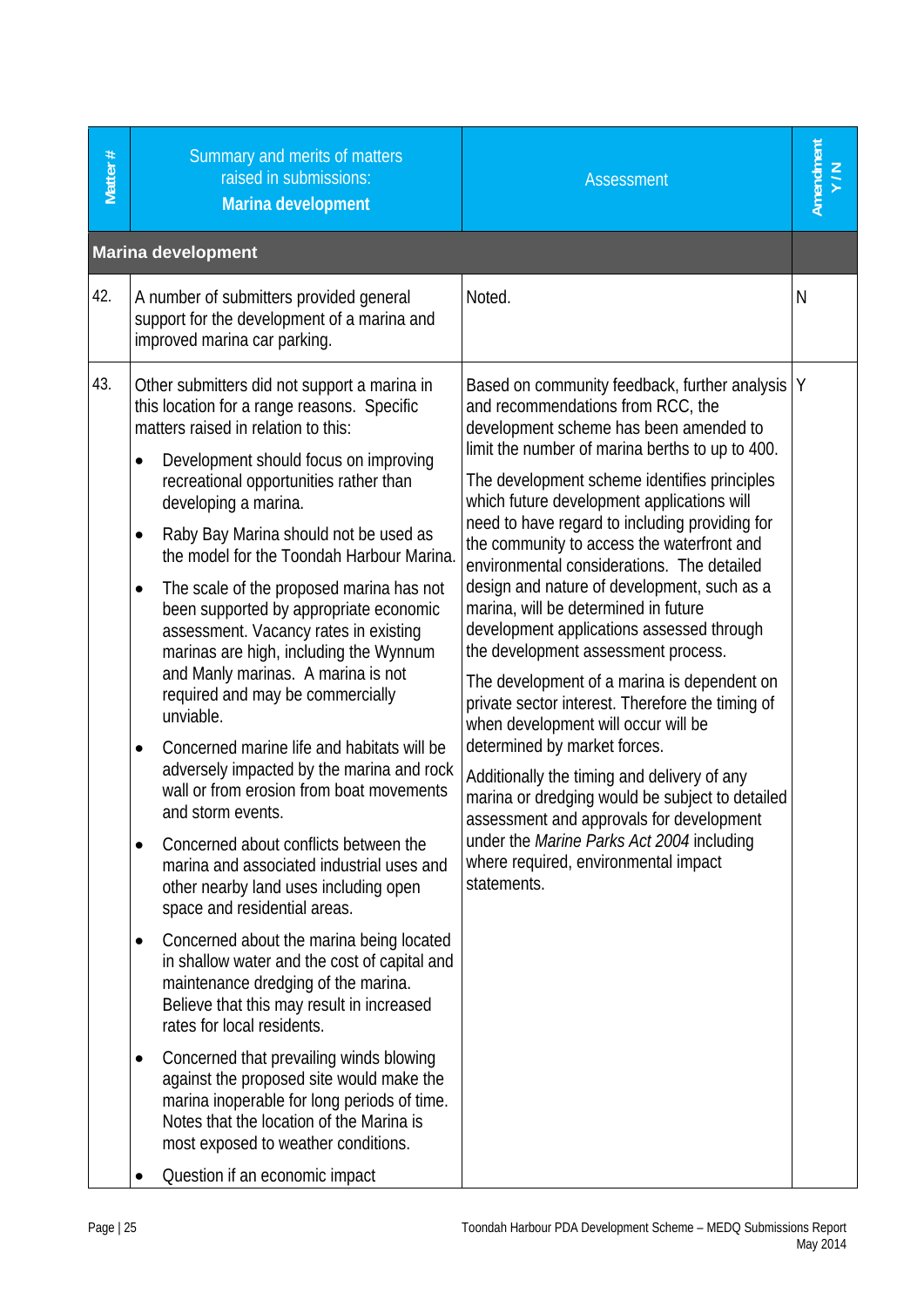| Matter# | Summary and merits of matters<br>raised in submissions:<br>Marina development                                                                                                                                                                                                                                                                                                                                                                                                                                                                                                                                                                                                                                                                                                                                                                                                                                                                                                                                                                                                                                                                                                                                                                                                                | <b>Assessment</b>                                                                                                                                                                                                                                                                                                                                                                                                                                                                                                                                                                                                                                                                                                                                                                                                                                                                                                                                                                                                   | Amendment<br>Y/N |
|---------|----------------------------------------------------------------------------------------------------------------------------------------------------------------------------------------------------------------------------------------------------------------------------------------------------------------------------------------------------------------------------------------------------------------------------------------------------------------------------------------------------------------------------------------------------------------------------------------------------------------------------------------------------------------------------------------------------------------------------------------------------------------------------------------------------------------------------------------------------------------------------------------------------------------------------------------------------------------------------------------------------------------------------------------------------------------------------------------------------------------------------------------------------------------------------------------------------------------------------------------------------------------------------------------------|---------------------------------------------------------------------------------------------------------------------------------------------------------------------------------------------------------------------------------------------------------------------------------------------------------------------------------------------------------------------------------------------------------------------------------------------------------------------------------------------------------------------------------------------------------------------------------------------------------------------------------------------------------------------------------------------------------------------------------------------------------------------------------------------------------------------------------------------------------------------------------------------------------------------------------------------------------------------------------------------------------------------|------------------|
| 44.     | assessment has been undertaken.<br>Suggest any marina be located elsewhere,<br>such as Point Halloran.<br>Suggest that a public jetty is sufficient and<br>a marina is not required.<br>Concerned that a marina will only benefit a<br>$\bullet$<br>small number of boat owners, and will<br>detract from public access to the<br>waterfront.<br>The marina should be located away from<br>GJ Walter Park and other open space<br>areas.<br>Some submitters provided suggestions on how<br>the marina should be delivered and designed.<br>Suggestions raised included:<br>Marina berths and associated infrastructure<br>$\bullet$<br>should have restricted access.<br>Support for a marina of a smaller size.<br>٠<br>The marina should be developed in one<br>$\bullet$<br>stage rather than in incremental upgrades,<br>to ensure the design remains consistent<br>with the character of the area.<br>Incorporate an attractive, clean and<br>accessible entry to Toondah Harbour.<br>Designated bays for small boats.<br>$\bullet$<br>Tourist operators should be allowed to<br>$\bullet$<br>operate out of the marina providing water<br>activities for locals.<br>Marina facilities should incorporate<br>٠<br>temporary berthing for vessels up to 35m<br>length (and 10m breadth). | Based on community feedback, further analysis   Y<br>and recommendations from RCC, the<br>development scheme has been amended to<br>limit the number of marina berths to up to 400.<br>The development scheme identifies principles<br>which future development applications will<br>need to have regard to including providing for<br>the community to access the waterfront and<br>environmental considerations. The detailed<br>design and nature of development will be<br>determined in future development applications<br>assessed through the development<br>assessment process.<br>The development of a marina is dependent on<br>private sector interest. Therefore the timing of<br>when development will occur will be<br>determined by market forces.<br>Additionally the timing and delivery of any<br>marina or dredging would be subject to detailed<br>assessment and approvals for development<br>under the Marine Parks Act 2004 including<br>where required, environmental impact<br>statements. |                  |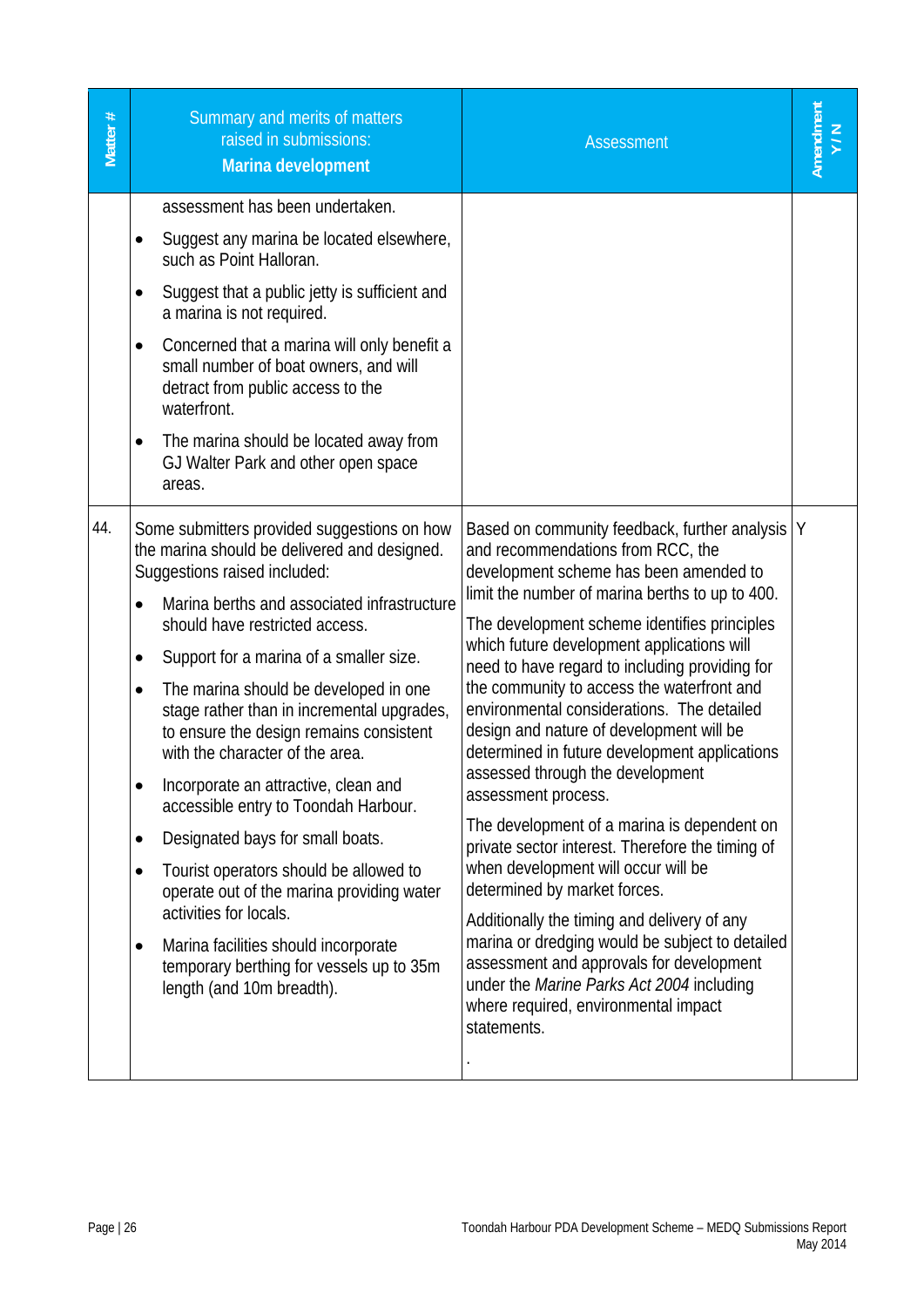# **4.3. Urban and building design**

| Matter # | Summary and merits of matters<br>raised in submissions:<br>General building and housing design                                                                                                                                                                                                                                                                                                                                                                                                                                                                                                                                                                                                                                           | <b>Assessment</b>                                                                                                                                                                                                                                                                                                                                                                               | Amendment<br>Y/N |
|----------|------------------------------------------------------------------------------------------------------------------------------------------------------------------------------------------------------------------------------------------------------------------------------------------------------------------------------------------------------------------------------------------------------------------------------------------------------------------------------------------------------------------------------------------------------------------------------------------------------------------------------------------------------------------------------------------------------------------------------------------|-------------------------------------------------------------------------------------------------------------------------------------------------------------------------------------------------------------------------------------------------------------------------------------------------------------------------------------------------------------------------------------------------|------------------|
|          | <b>General building and housing design</b>                                                                                                                                                                                                                                                                                                                                                                                                                                                                                                                                                                                                                                                                                               |                                                                                                                                                                                                                                                                                                                                                                                                 |                  |
| 45.      | A number of submitters made suggestions<br>about the design of buildings. Examples of<br>comments received include:<br>Concerned development will be of a low<br>$\bullet$<br>quality.<br>Unique building design should be<br>٠<br>encouraged to create development that is<br>iconic, beautiful and functional.<br>The interface between Moreton Bay and<br>$\bullet$<br>land should be integrated into the design of<br>waterfront buildings to create a strong<br>sense of place.<br>Support for development which consists of<br>$\bullet$<br>brick or block on slab and underground<br>parking. Other submitters did not support<br>this development type and suggested<br>buildings be timber and of light weight<br>construction. | The development scheme includes criteria for<br>development to have regard to views, access<br>to the waterfront, environmental impacts and<br>traffic impacts in how buildings and streets are<br>designed.<br>In addition to the development scheme,<br>applications will need to consider the EDQ<br>Guidelines which provide further detailed<br>advice on how buildings should be designed | N                |
| 46.      | Building design should be sympathetic to<br>existing development in the area and the<br>Cleveland CBD and retain views and breezes.                                                                                                                                                                                                                                                                                                                                                                                                                                                                                                                                                                                                      | The PDA-wide criteria in the development<br>scheme have been amended to ensure there is<br>an appropriate interface between new<br>development and existing residential<br>development. They have also been amended<br>to strengthen and clarify the intent for<br>development to have regard to views, breezes<br>and local character in its design and delivery.                              | Y                |
| 47.      | Buildings should promote sustainable<br>outcomes, incorporate innovative green design<br>techniques, including natural cooling and<br>heating, and have regard to the existing natural<br>environment.                                                                                                                                                                                                                                                                                                                                                                                                                                                                                                                                   | The development scheme and associated EDQ   N<br>Guidelines support this as an outcome.                                                                                                                                                                                                                                                                                                         |                  |
| 48.      | The development scheme should provide more<br>detail on the design of higher density buildings.<br>Specific matters raised in submissions<br>included:<br>The design principles are too flexible and                                                                                                                                                                                                                                                                                                                                                                                                                                                                                                                                     | The development scheme includes criteria for<br>development to have regard to access to the<br>waterfront, environmental impacts and traffic<br>impacts in how buildings and streets are<br>designed.                                                                                                                                                                                           | N                |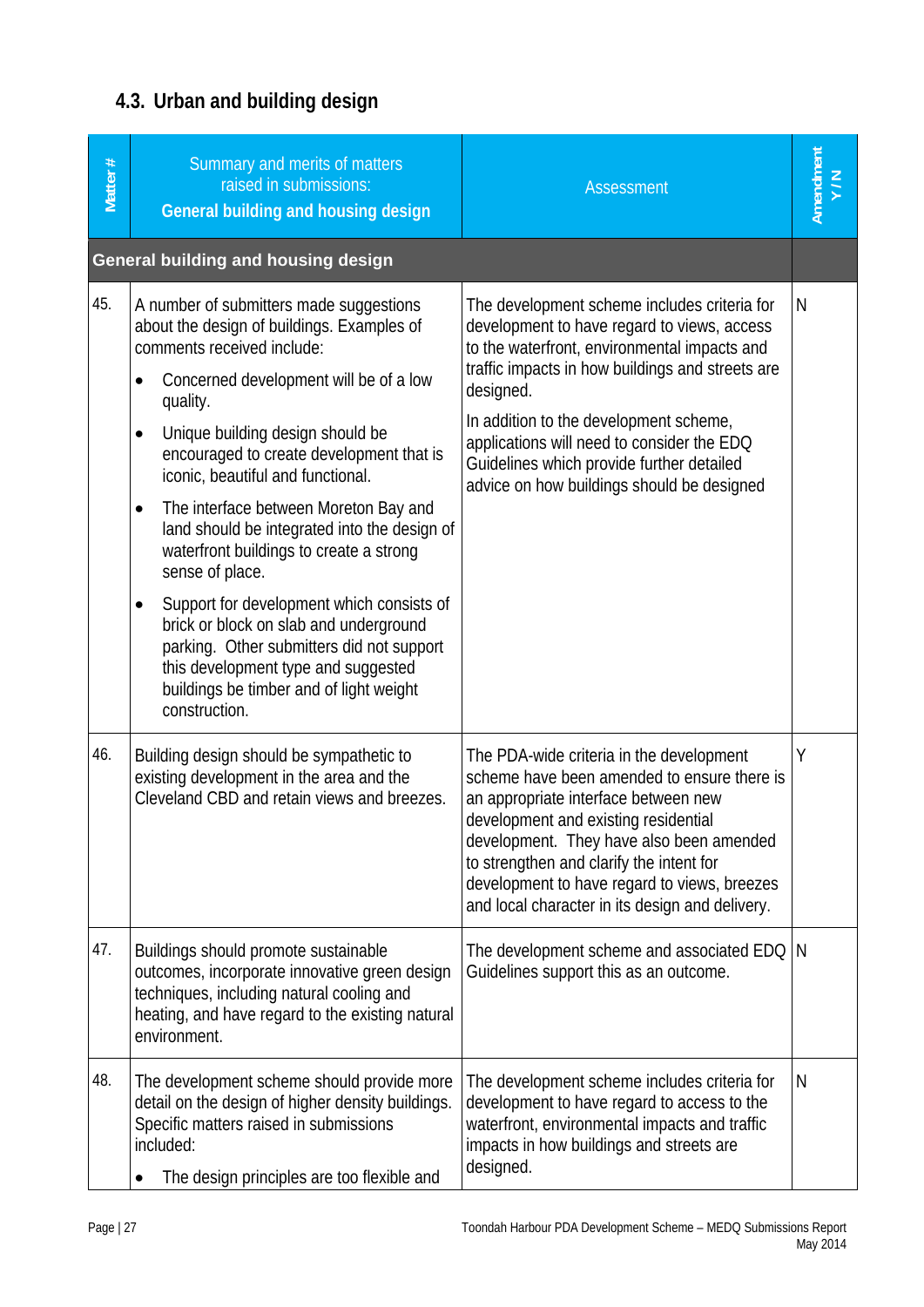| Matter # | Summary and merits of matters<br>raised in submissions:<br>General building and housing design                                                                                                                                                                                                                                                                                                                                                     | <b>Assessment</b>                                                                                                                                                                                                                                                                                                                                                                                                                                                                                                                                                                                                                    | Amendment<br>Y/N |
|----------|----------------------------------------------------------------------------------------------------------------------------------------------------------------------------------------------------------------------------------------------------------------------------------------------------------------------------------------------------------------------------------------------------------------------------------------------------|--------------------------------------------------------------------------------------------------------------------------------------------------------------------------------------------------------------------------------------------------------------------------------------------------------------------------------------------------------------------------------------------------------------------------------------------------------------------------------------------------------------------------------------------------------------------------------------------------------------------------------------|------------------|
|          | general and do not clearly depict how<br>conflicting uses will be resolved.<br>No examples of building designs have<br>been provided; therefore it is difficult to<br>comment on form and design.<br>Privacy of residential dwellings must be<br>٠<br>considered in landscaping and building<br>design.<br>Acoustic design treatments and noise<br>٠<br>management strategies should be included<br>to mitigate noise issues for future residents. | The development scheme is also underpinned<br>by the EDQ Guidelines which includes a<br>guideline on best practice design of medium<br>and high rise buildings including consideration<br>of privacy, noise, safety and building design.<br>Development will be required to address how it<br>delivers on the principles of the development<br>scheme and related guidelines through the<br>development assessment process.                                                                                                                                                                                                          |                  |
| 49.      | Residential development in Precinct 2 should<br>reflect current RCC planning standards.                                                                                                                                                                                                                                                                                                                                                            | The development scheme includes criteria for<br>development to have regard to access to the<br>waterfront, environmental impacts and traffic<br>impacts in how buildings and streets are<br>designed.<br>The development scheme is also underpinned<br>by the EDQ Guidelines which includes a<br>guideline on best practice design of medium<br>and high rise buildings including consideration<br>of privacy, noise, safety and building design.<br>Development will be required to address how it<br>delivers on the principles of the development<br>scheme and related guidelines through the<br>development assessment process. | N                |
| 50.      | Concerned that deep piling will make<br>development unviable and buildings<br>unaffordable.                                                                                                                                                                                                                                                                                                                                                        | The nature of the type of development to be<br>delivered will be determined by market forces.<br>Residential and other development exists<br>within the PDA.                                                                                                                                                                                                                                                                                                                                                                                                                                                                         | N                |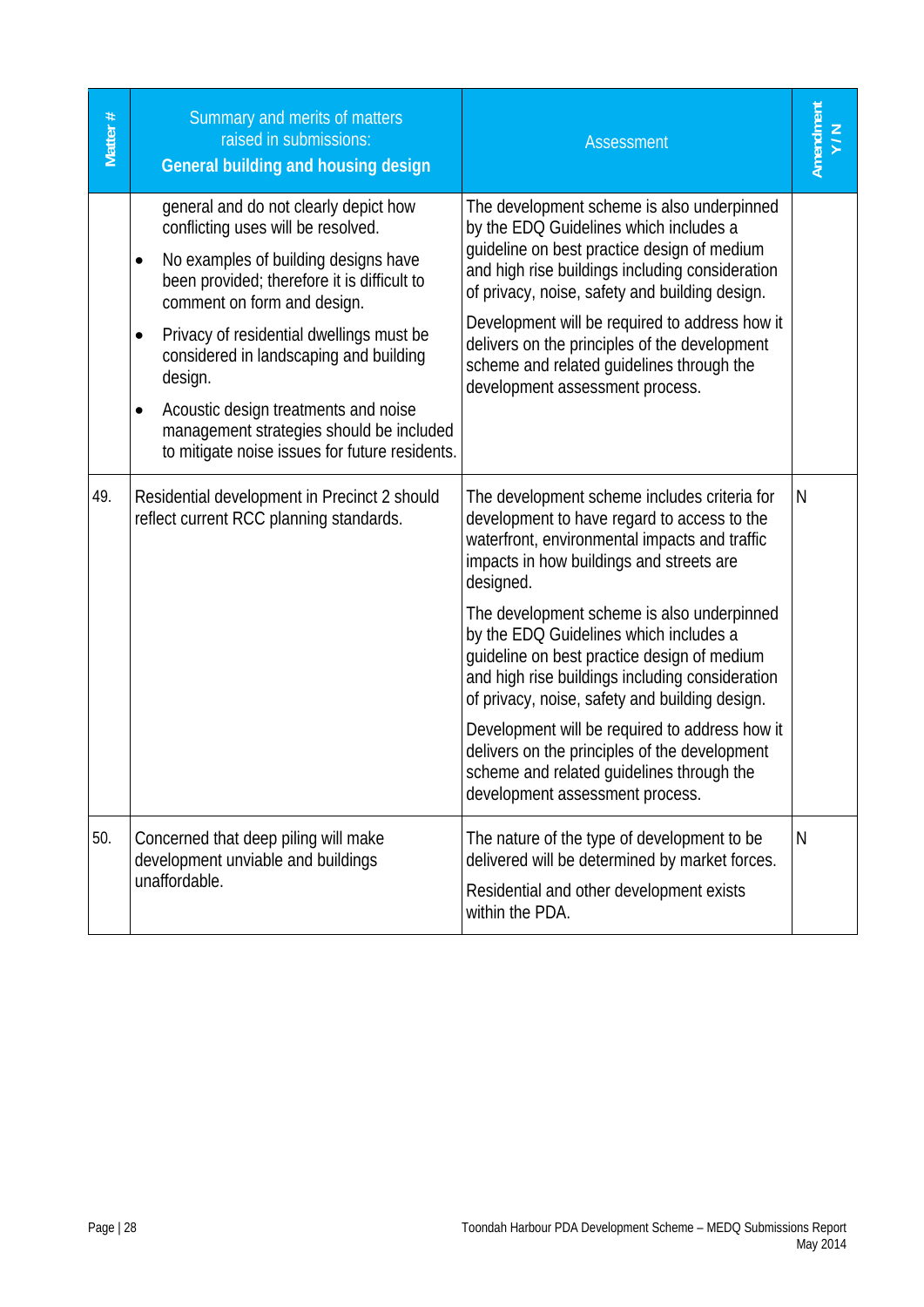| Matter # | Summary and merits of matters<br>raised in submissions:<br><b>Building height and density</b>                                                                                                                                                                                                                                                                                                                                                                                                                                                                                                                                                                                                                                                                                                                                                                                                              | <b>Assessment</b>                                                                                                                                                                                                                                                                                                                                                                                                                                                                                                                                                                                                                                                                                                                                                                                                                                                                                                                                                                                                                                                                                                                                                                                                                                                                                               | Amendment<br>Y/N |
|----------|------------------------------------------------------------------------------------------------------------------------------------------------------------------------------------------------------------------------------------------------------------------------------------------------------------------------------------------------------------------------------------------------------------------------------------------------------------------------------------------------------------------------------------------------------------------------------------------------------------------------------------------------------------------------------------------------------------------------------------------------------------------------------------------------------------------------------------------------------------------------------------------------------------|-----------------------------------------------------------------------------------------------------------------------------------------------------------------------------------------------------------------------------------------------------------------------------------------------------------------------------------------------------------------------------------------------------------------------------------------------------------------------------------------------------------------------------------------------------------------------------------------------------------------------------------------------------------------------------------------------------------------------------------------------------------------------------------------------------------------------------------------------------------------------------------------------------------------------------------------------------------------------------------------------------------------------------------------------------------------------------------------------------------------------------------------------------------------------------------------------------------------------------------------------------------------------------------------------------------------|------------------|
|          | <b>Building height and density</b>                                                                                                                                                                                                                                                                                                                                                                                                                                                                                                                                                                                                                                                                                                                                                                                                                                                                         |                                                                                                                                                                                                                                                                                                                                                                                                                                                                                                                                                                                                                                                                                                                                                                                                                                                                                                                                                                                                                                                                                                                                                                                                                                                                                                                 |                  |
| 51.      | A number of submitters opposed high rise and<br>high density development in the area. A<br>number of alternative height maximums were<br>suggested, ranging from 2-15 storeys.<br>Concerns raised included:<br>Insufficient detail is provided about the total<br>$\bullet$<br>number of residential dwellings and the<br>proposed building heights.<br>High rise and high density buildings are out<br>$\bullet$<br>of character with the area and will<br>negatively impact on amenity and local<br>heritage.<br>Do not create another Gold Coast or<br>$\bullet$<br>development which will take away from<br>unique qualities of the area.<br>Concerned about environmental, privacy,<br>$\bullet$<br>amenity, traffic and waterfront access<br>impacts.<br>Infrastructure capacity and the need for<br>٠<br>upgrades.<br>Concerned about negative impacts to the<br>٠<br>value of existing properties. | The development scheme has been amended<br>to reduce maximum potential building heights<br>to ten storeys in some specified parts of the<br>site. RCC supported this amendment. These<br>maximum heights provide an opportunity to<br>achieve higher densities where criteria in the<br>development scheme such as consideration of<br>views, access to the waterfront, environmental<br>impacts and traffic impacts have been<br>addressed. Development applications will also<br>need to consider the EDQ Guidelines which<br>provide further detailed advice on how<br>buildings should be designed to provide for<br>appropriate privacy, safety and high quality<br>design.<br>The PDA-wide criteria in the development<br>scheme have been amended to ensure there is<br>an appropriate interface between new<br>development and existing residential<br>development. They have also been amended<br>to strengthen and clarify the intent for<br>development to have regard to views, breezes<br>and local character in its design and delivery.<br>The development scheme enables an<br>appropriate balance to be achieved between<br>attracting development through higher potential<br>yields and protecting and enhancing matters<br>such as visual amenity, open space and public<br>infrastructure. | Y                |
| 52.      | Other submitters supported high rise<br>development and increased density in the area.<br>Comments made included:<br>The impacts from height are negligible<br>$\bullet$<br>provided buildings are appropriately<br>designed and aesthetically pleasing.                                                                                                                                                                                                                                                                                                                                                                                                                                                                                                                                                                                                                                                   | Noted.                                                                                                                                                                                                                                                                                                                                                                                                                                                                                                                                                                                                                                                                                                                                                                                                                                                                                                                                                                                                                                                                                                                                                                                                                                                                                                          | N                |
|          | Support for the 15 storey height limit as<br>٠<br>higher density residential buildings require<br>less developable land minimising<br>destruction of existing vegetation and koala                                                                                                                                                                                                                                                                                                                                                                                                                                                                                                                                                                                                                                                                                                                         |                                                                                                                                                                                                                                                                                                                                                                                                                                                                                                                                                                                                                                                                                                                                                                                                                                                                                                                                                                                                                                                                                                                                                                                                                                                                                                                 |                  |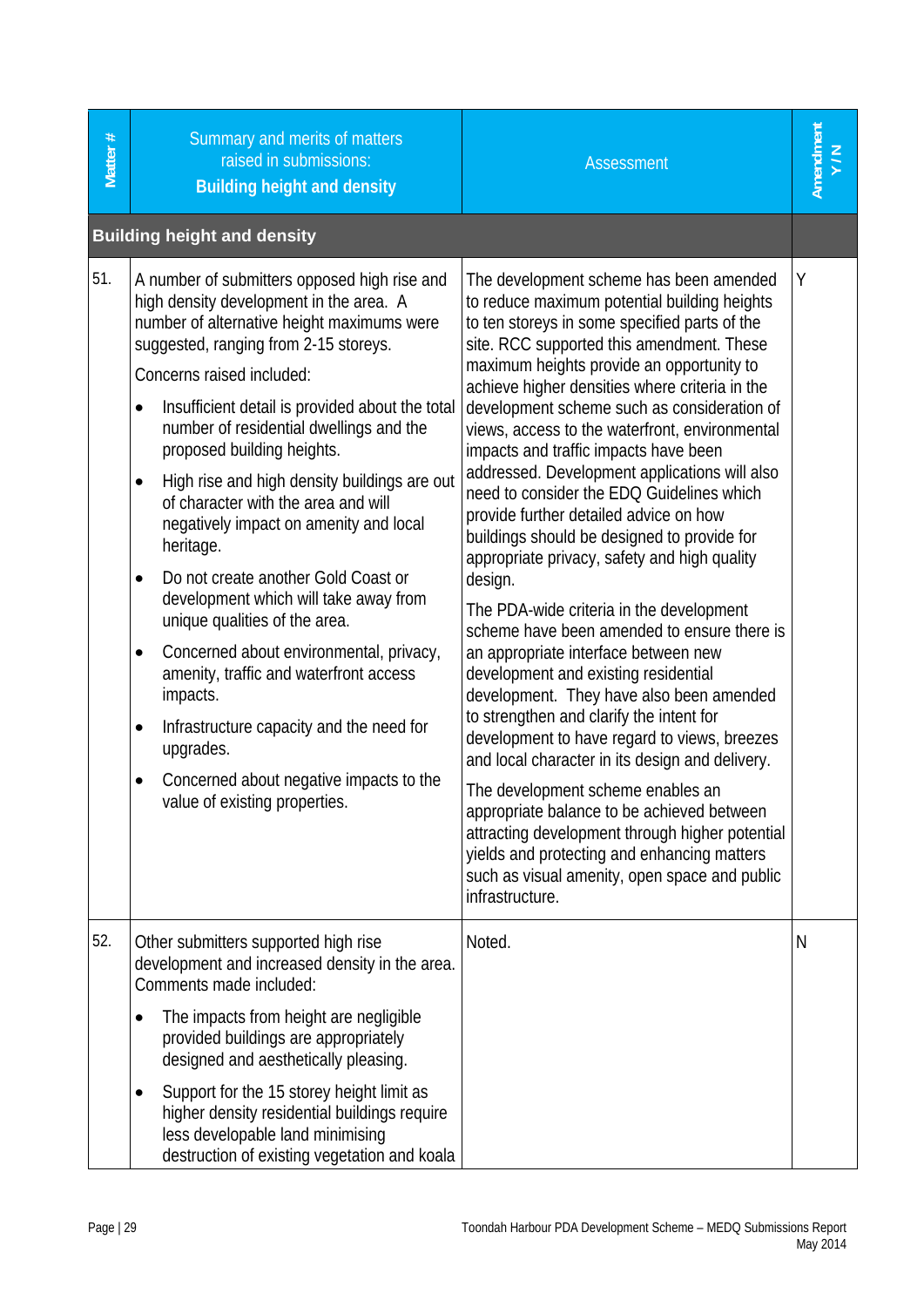| Matter # | Summary and merits of matters<br>raised in submissions:<br><b>Building height and density</b>                                                                                                               | <b>Assessment</b>                                                                                                                                                                                                                                                                                                                                                                                                                            | Amendment |
|----------|-------------------------------------------------------------------------------------------------------------------------------------------------------------------------------------------------------------|----------------------------------------------------------------------------------------------------------------------------------------------------------------------------------------------------------------------------------------------------------------------------------------------------------------------------------------------------------------------------------------------------------------------------------------------|-----------|
|          | habitats.<br>Support for the location of high density<br>$\bullet$<br>development.<br>Agree that high density buildings are<br>$\bullet$<br>required to support the proposed retail and<br>commercial uses. |                                                                                                                                                                                                                                                                                                                                                                                                                                              |           |
| 53.      | Concerned that the Grand View Hotel's viability<br>and tourist potential will be threatened if the<br>current view and outlook is lost due to high rise<br>being built in front of it.                      | The development scheme has been amended<br>to reduce maximum potential building heights<br>to ten storeys in some specified parts of the<br>site. RCC supported this amendment. These<br>maximum heights provide an opportunity to<br>achieve higher densities where criteria in the<br>development scheme such as consideration of<br>views, access to the waterfront, environmental<br>impacts and traffic impacts have been<br>addressed. | Y         |
|          |                                                                                                                                                                                                             | The PDA-wide criteria in the development<br>scheme have been amended to strengthen and<br>clarify the intent for development to have<br>regard to views, breezes and local character in<br>its design and delivery.                                                                                                                                                                                                                          |           |
|          |                                                                                                                                                                                                             | The development scheme enables an<br>appropriate balance to be achieved between<br>attracting development through higher potential<br>yields and protecting and enhancing matters<br>such as visual amenity, open space and public<br>infrastructure.                                                                                                                                                                                        |           |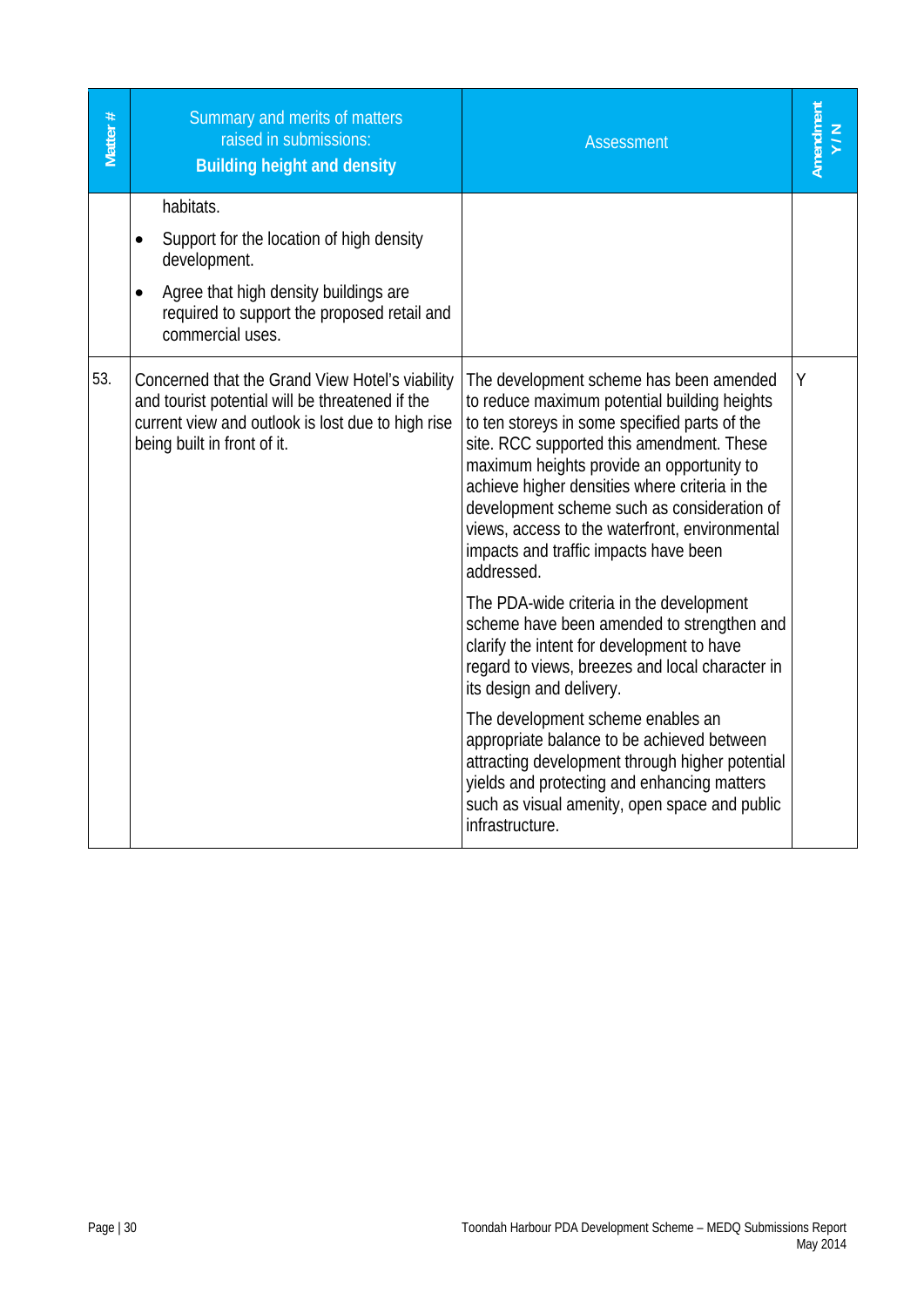| Matter #        | Summary and merits of matters<br>raised in submissions:<br><b>Heritage</b>                                                                                                                                                                                                                                                                              | <b>Assessment</b>                                                                                                                                                                                                                                                                                                                                                                                                                                                                                                      | Amendment<br>Y/N |
|-----------------|---------------------------------------------------------------------------------------------------------------------------------------------------------------------------------------------------------------------------------------------------------------------------------------------------------------------------------------------------------|------------------------------------------------------------------------------------------------------------------------------------------------------------------------------------------------------------------------------------------------------------------------------------------------------------------------------------------------------------------------------------------------------------------------------------------------------------------------------------------------------------------------|------------------|
| <b>Heritage</b> |                                                                                                                                                                                                                                                                                                                                                         |                                                                                                                                                                                                                                                                                                                                                                                                                                                                                                                        |                  |
| 54.             | The proposed scheme does not adequately<br>address that future development falls within a<br>heritage zone.<br>There is a lack of information on how heritage<br>has been considered and how it will be<br>impacted by development.                                                                                                                     | The development scheme requires future<br>development to demonstrate how it responds<br>to and conserves local site characteristics,<br>settings, places of heritage significance,<br>landmarks and views and uses built form and<br>natural features to provide specific identify and<br>character. Additionally, three lots of heritage<br>significance are recognised on Map 2 -<br>Structure plan.                                                                                                                 | N                |
| 55.             | Further research should be undertaken into the<br>local Indigenous traditions, farming history and<br>importance of local mudflats, to underpin the<br>scheme and ensure protection of heritage.                                                                                                                                                        | The development scheme requires future<br>development to demonstrate how it responds<br>to and conserves local site characteristics,<br>settings, places of heritage significance,<br>landmarks and views and uses built form and<br>natural features to provide specific identify and<br>character.                                                                                                                                                                                                                   | N                |
| 56.             | The references to cultural and Aboriginal<br>heritage in the proposed scheme are<br>insufficient and too generic and do not have<br>regard to the Quandamooka People.<br>Planning and development at Toondah Harbour<br>should be undertaken in consultation with the<br>Quandamooka people to achieve place-specific<br>landscape and building design. | Key stakeholders including representatives of<br>the Quandamooka People were involved in the<br>design workshops as well as private meetings<br>to inform the preparation of the proposed<br>development scheme.<br>Further consultation and consideration of<br>cultural and Aboriginal heritage can occur as<br>part of the development process.<br>The development scheme has been amended<br>to make further reference to consideration of<br>cultural and Aboriginal heritage issues.                             | Υ                |
| 57.             | The scheme does not respect the historical<br>significance of GJ Walter Park and the<br>"Fernleigh" precinct which should be<br>highlighted in the scheme as heritage assets<br>and of regional significance.                                                                                                                                           | The development scheme refers to heritage<br>values in the PDA-wide criteria and on Map 2 -<br>Structure Plan.<br>The development scheme requires future<br>development to demonstrate how it responds<br>to and conserves local site characteristics,<br>settings, places of heritage significance,<br>landmarks and views and uses built form and<br>natural features to provide specific identify and<br>character.<br>The development scheme has been amended<br>to protect the recreational function of GJ Walter | Υ                |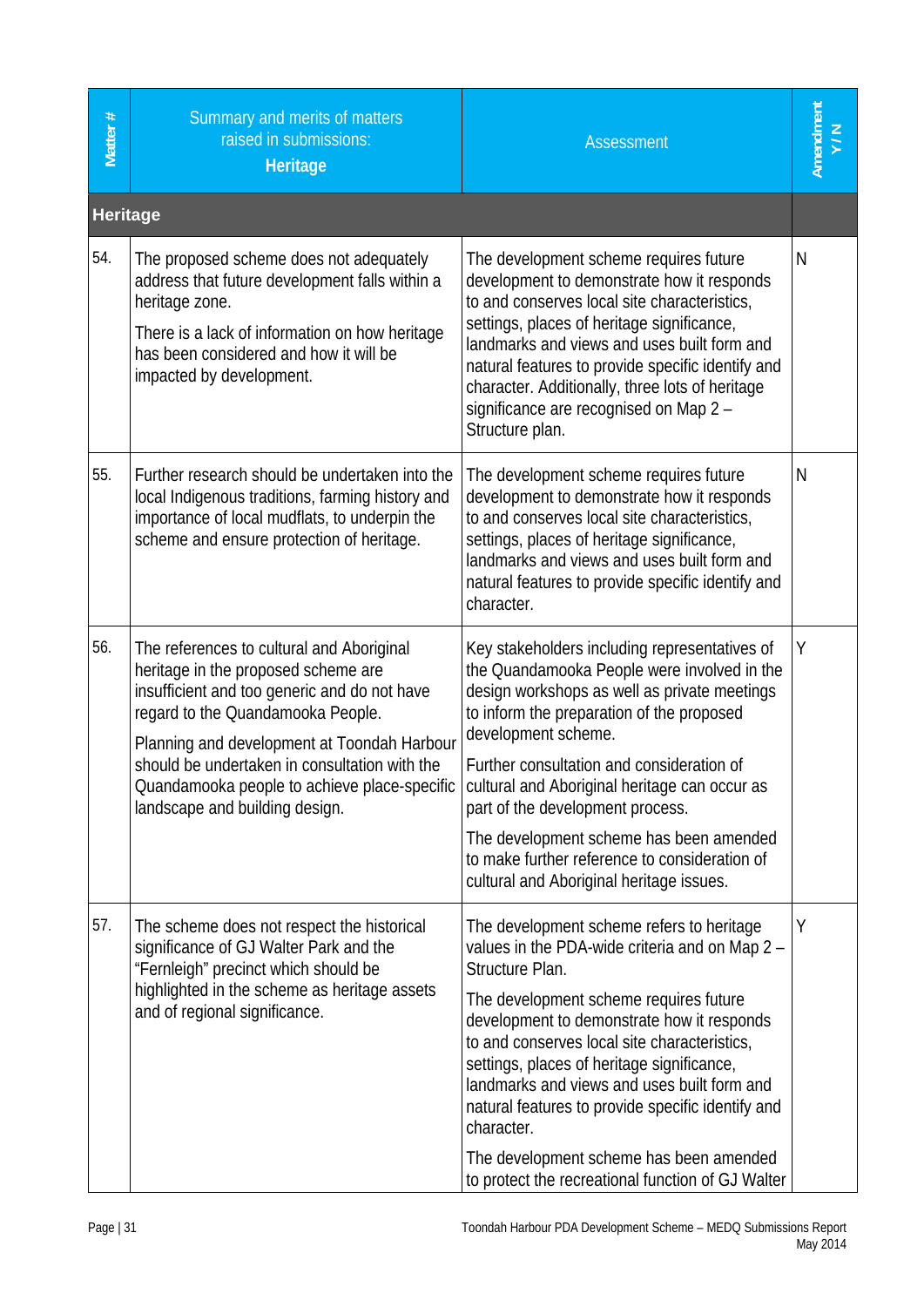| Matter # | Summary and merits of matters<br>raised in submissions:<br>Heritage                                     | <b>Assessment</b>                                                                                                                                                                                                                                                                                    | Amendment<br>Y/N |
|----------|---------------------------------------------------------------------------------------------------------|------------------------------------------------------------------------------------------------------------------------------------------------------------------------------------------------------------------------------------------------------------------------------------------------------|------------------|
|          |                                                                                                         | Park as a public open space area.                                                                                                                                                                                                                                                                    |                  |
| 58.      | Heritage should be displayed and emphasised<br>in the public realm through statues, seats and<br>trees. | The detailed design of public open space will<br>be determined through the development<br>assessment process.                                                                                                                                                                                        | N                |
|          |                                                                                                         | The development scheme requires future<br>development to demonstrate how it responds<br>to and conserves local site characteristics,<br>settings, places of heritage significance,<br>landmarks and views and uses built form and<br>natural features to provide specific identity and<br>character. |                  |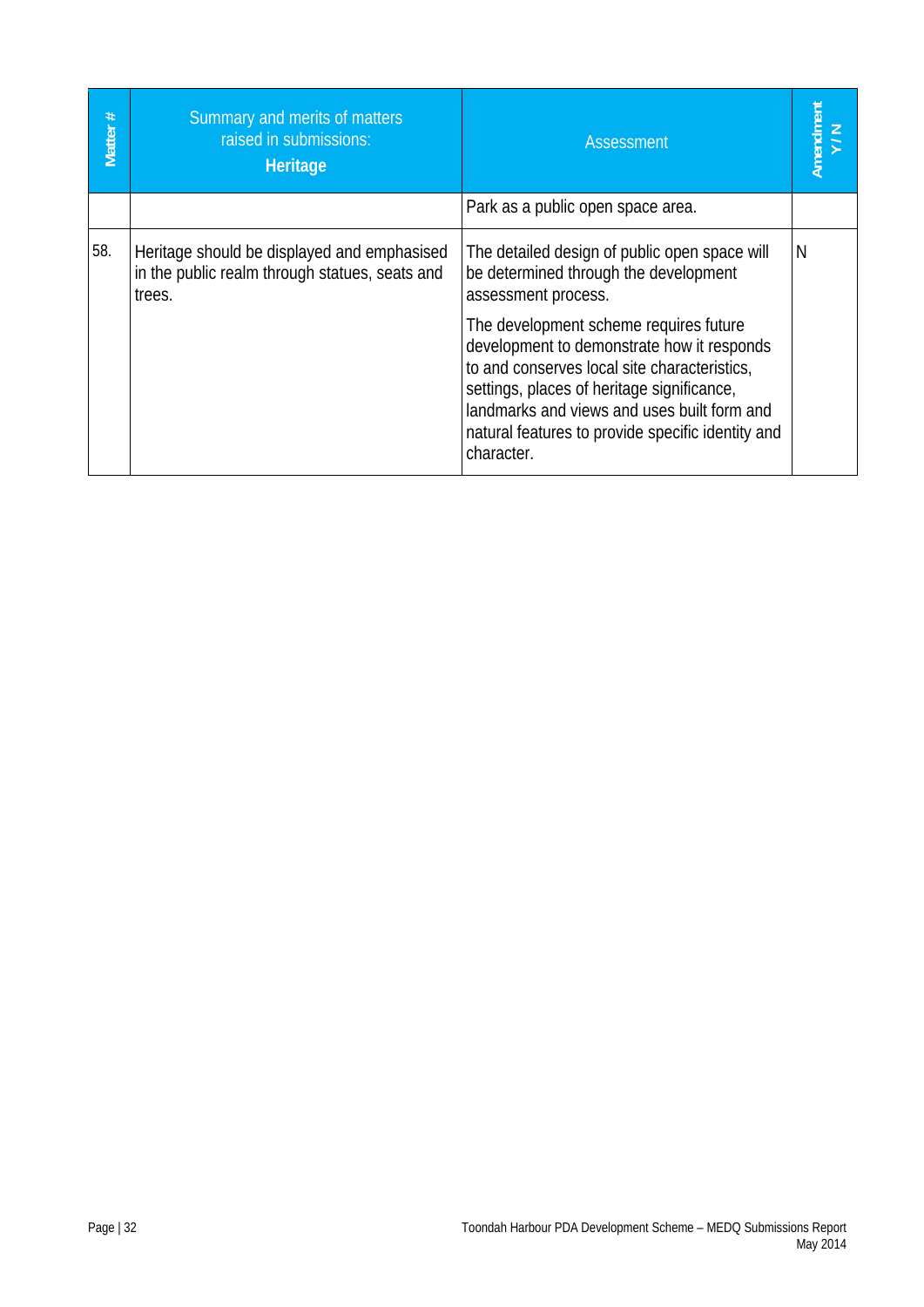# **4.4. Sustainability and the natural environment**

| Matter # | Summary and merits of matters<br>raised in submissions:<br><b>General sustainability and</b><br>the natural environment                                                                                                                                        | <b>Assessment</b>                                                                                                                                                                                                                                                                                                                   | Amendment<br>Y/N |
|----------|----------------------------------------------------------------------------------------------------------------------------------------------------------------------------------------------------------------------------------------------------------------|-------------------------------------------------------------------------------------------------------------------------------------------------------------------------------------------------------------------------------------------------------------------------------------------------------------------------------------|------------------|
|          | General sustainability and the natural environment                                                                                                                                                                                                             |                                                                                                                                                                                                                                                                                                                                     |                  |
| 59.      | Submitters raised general concerns about the<br>impacts of development on the environment. A<br>number of specific queries are discussed in<br>sections below. Some general comments<br>received included:<br>Concerned that environmental impact<br>$\bullet$ | The PDA was declared under the <i>Economic</i><br>Development Act 2012 at the request of RCC.<br>The Act's purpose is to facilitate economic<br>development and development for community<br>purposes. The development scheme therefore<br>seeks to support opportunities for economic<br>development which will provide new public | Υ                |
|          | studies have not been completed to<br>underpin the planning process.                                                                                                                                                                                           | infrastructure and facilities that will benefit both<br>mainland and island communities.                                                                                                                                                                                                                                            |                  |
|          | Concerned that environmental constraints<br>$\bullet$<br>are not addressed or planned for in the<br>development scheme.                                                                                                                                        | The development scheme seeks to create a<br>framework which balances diverse interests<br>while meeting the purpose of the Act. The                                                                                                                                                                                                 |                  |
|          | Concerned that increased population will<br>$\bullet$<br>destroy the quality of the environment and<br>increase pollution.                                                                                                                                     | preparation of the development schemes was<br>informed by specialist consultant advice<br>including environmental advice and detailed<br>environmental assessments will be undertaken                                                                                                                                               |                  |
|          | Development should not extend beyond<br>$\bullet$<br>existing bitumen or developed areas.                                                                                                                                                                      | as part of the development assessment<br>process, where relevant.                                                                                                                                                                                                                                                                   |                  |
|          | Development should protect and<br>$\bullet$<br>emphasise character environmental<br>elements including koalas, place of red<br>earth, mangroves, mud flats and Moreton<br>Bay, through open space and<br>development.                                          | Through this process it was determined that<br>the framework identified in the proposed<br>development scheme was the most appropriate<br>option to manage state and local interests and<br>provide for economic development and<br>development for community purposes.                                                             |                  |
|          | There is concern that the scheme will<br>impact existing ecological habitats.                                                                                                                                                                                  | The development scheme includes criteria<br>relating to sustainability which development<br>must respond to in future development<br>applications. The development scheme is also<br>underpinned by the EDQ Guidelines, which<br>includes a guideline on Environment and<br>Natural Resources Sustainability.                       |                  |
|          |                                                                                                                                                                                                                                                                | The development scheme recognises and<br>refers to the State Planning Policy and<br>associated mapping. This mapping includes<br>Matters of State Environmental Significance.                                                                                                                                                       |                  |
|          |                                                                                                                                                                                                                                                                | Development must address how it will seek to<br>avoid, minimise and mitigate impacts to<br>sensitive areas, through the development<br>assessment process.                                                                                                                                                                          |                  |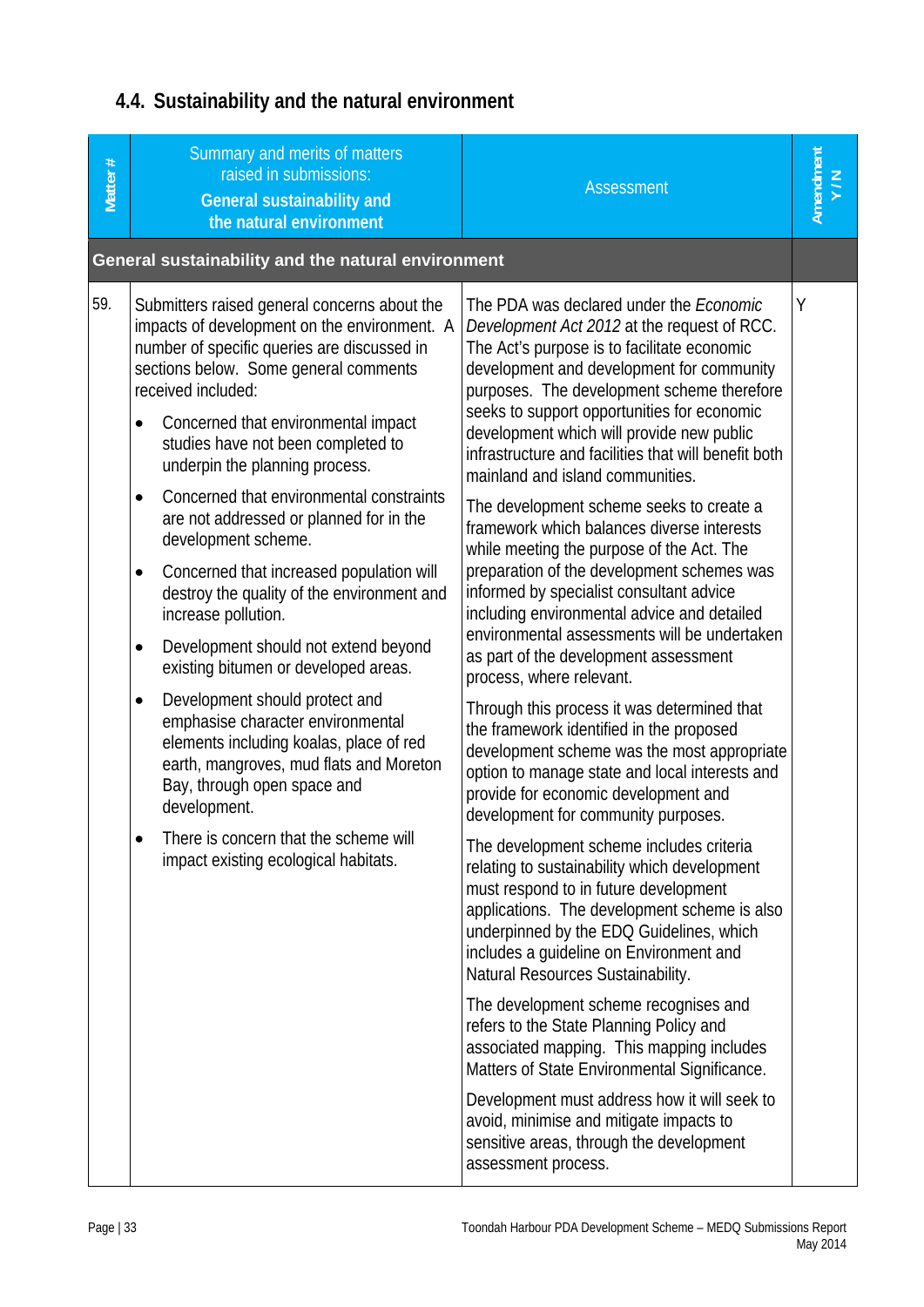| Matter # | Summary and merits of matters<br>raised in submissions:<br><b>General sustainability and</b><br>the natural environment                                                                                       | <b>Assessment</b>                                                                                                                                                                                                                                                                                                                                                                                                       | Amendment<br>Y/N |
|----------|---------------------------------------------------------------------------------------------------------------------------------------------------------------------------------------------------------------|-------------------------------------------------------------------------------------------------------------------------------------------------------------------------------------------------------------------------------------------------------------------------------------------------------------------------------------------------------------------------------------------------------------------------|------------------|
|          |                                                                                                                                                                                                               | Background reports have now been made<br>available to the community to show how<br>specialist consultant advice has informed the<br>preparation of the development scheme.                                                                                                                                                                                                                                              |                  |
|          |                                                                                                                                                                                                               | The scheme has been amended to reduce<br>height limits to 10 storeys, reduce maximum<br>marina berths to 400 and to protect the<br>recreational function of GJ Walter Park.                                                                                                                                                                                                                                             |                  |
| 60.      | There is general support for section 3.4.4<br>(Natural environment) of the proposed scheme;<br>however there are concerns that these<br>considerations are not reflected through the<br>rest of the document. | The PDA-wide criteria in section 3.4 including<br>Natural environment apply to all assessable<br>development within the PDA.                                                                                                                                                                                                                                                                                            | N                |
| 61.      | Section 5.2 (Development staging strategy),<br>degrades the importance of environmental<br>sustainability and prioritises development<br>outcomes.                                                            | The PDA-wide criteria in section 3.4 apply to all $\vert$ N<br>assessable development within the PDA.                                                                                                                                                                                                                                                                                                                   |                  |
| 62.      | GJ Walter Park was previously used for landfill<br>and consideration should be given to potential<br>contamination.                                                                                           | The development scheme includes criteria<br>relating to sustainability which development<br>must respond to in future development<br>applications. The development scheme is also<br>underpinned by the EDQ Guidelines, which<br>includes a guideline on Environment and<br>Natural Resources Sustainability.                                                                                                           | N                |
| 63.      | Concerned that the PDA contains acid sulfate<br>soils.                                                                                                                                                        | This will be addressed through the<br>development assessment process. The<br>development scheme includes criteria relating<br>to the identification of acid sulfate soils which<br>development must address in future<br>development applications. The development<br>scheme is also underpinned by the EDQ<br>Guidelines, which includes a guideline on<br><b>Environment and Natural Resources</b><br>Sustainability. | N                |
| 64.      | Concerns were raised in relation to impacts<br>from dredging. Matters raised include:<br>The development of the proposed marina<br>would require extensive and constant<br>dredging, which will have adverse  | The timing and delivery of any marina or<br>dredging would be subject to detailed<br>assessment and approvals for development<br>under the Marine Parks Act 2004, including<br>where required, environmental impact<br>statements.                                                                                                                                                                                      | N                |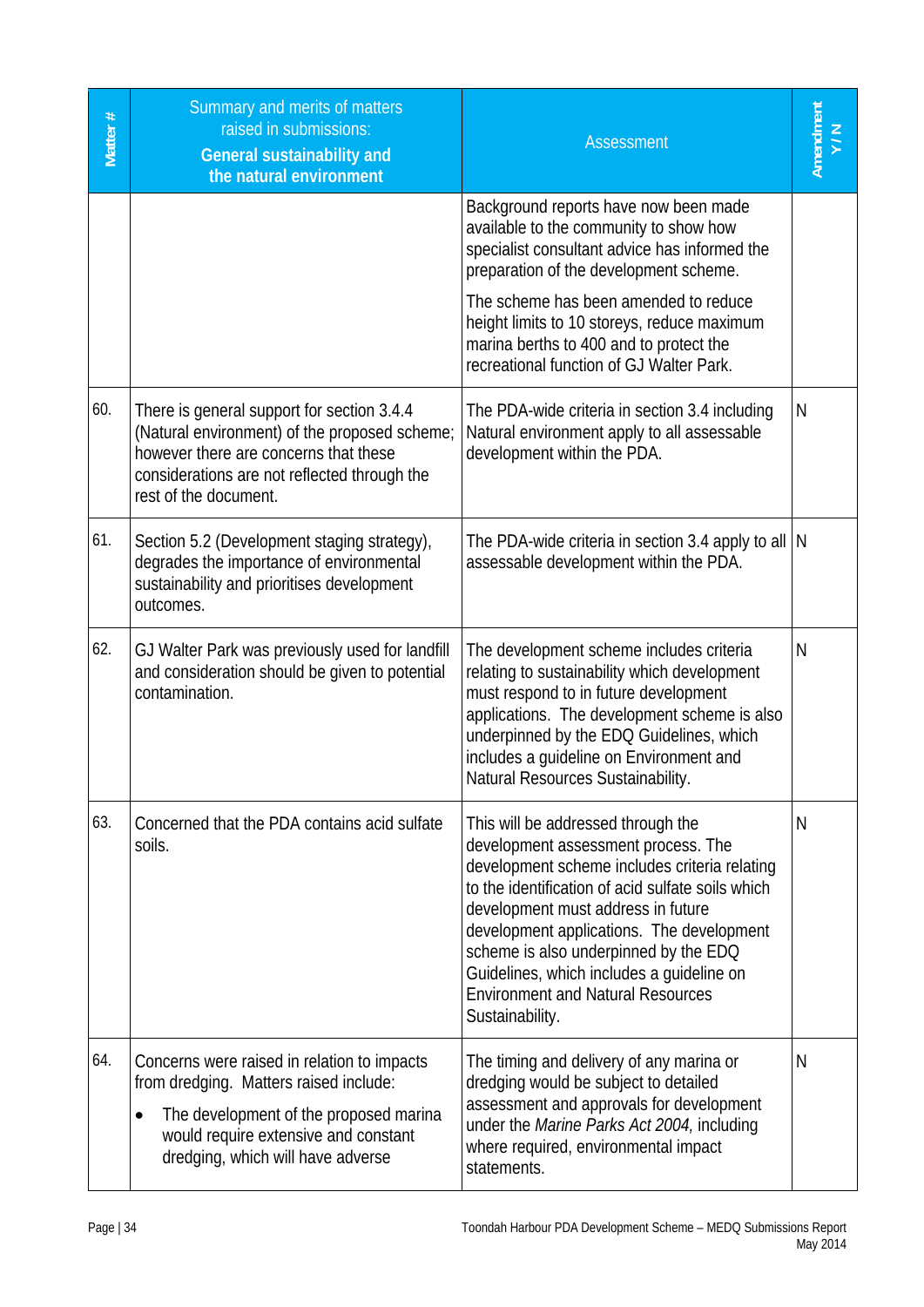| Matter# | Summary and merits of matters<br>raised in submissions:<br><b>General sustainability and</b><br>the natural environment                                                                                                                                                                                                                                                                                                                                                                                                                                                                                                                                                                                                                                                                                                                             | <b>Assessment</b>                                                                                                                                                                                                                                                                                                                                                                                                                                                                                                                                                                                                                                                                                                                                                                                                                                                | Amendment<br>Y/N |
|---------|-----------------------------------------------------------------------------------------------------------------------------------------------------------------------------------------------------------------------------------------------------------------------------------------------------------------------------------------------------------------------------------------------------------------------------------------------------------------------------------------------------------------------------------------------------------------------------------------------------------------------------------------------------------------------------------------------------------------------------------------------------------------------------------------------------------------------------------------------------|------------------------------------------------------------------------------------------------------------------------------------------------------------------------------------------------------------------------------------------------------------------------------------------------------------------------------------------------------------------------------------------------------------------------------------------------------------------------------------------------------------------------------------------------------------------------------------------------------------------------------------------------------------------------------------------------------------------------------------------------------------------------------------------------------------------------------------------------------------------|------------------|
|         | environmental impacts on the local area.<br>The scheme should have stronger<br>references to issues associated with<br>dredging, including effects on the marine<br>environment and acid sulfate soils.<br>Dredging spoil is not suitable for landfill.<br>$\bullet$<br>Concerned there will be increased siltation<br>$\bullet$<br>due to changes to water flow from<br>dredging.<br>Request further information on how dredge<br>spoil will be managed, including dredge<br>ponds and how this relates to land<br>reclamation.<br>Question what environmental assessment<br>will be undertaken to ensure there is limited<br>impact to the environment and bay.<br>Suggest that dredging may have Native<br>٠<br>Title implications.<br>Dredging should be carried out in<br>$\bullet$<br>consultation with the relevant<br>environmental bodies. |                                                                                                                                                                                                                                                                                                                                                                                                                                                                                                                                                                                                                                                                                                                                                                                                                                                                  |                  |
| 65.     | A number of submissions raised concerns in<br>relation to land reclamation and its impacts on<br>the environment. Specific comments included:<br>Believe there is sufficient land available for<br>$\bullet$<br>development without the need to create<br>new areas.<br>Uncertainly about where the fill will come<br>$\bullet$<br>from and what it might contain.<br>Concerned that a large portion of Moreton<br>٠<br>Bay is shown as 15 storey development.<br>Suggest proposed land reclamation should<br>be reduced to conserve the existing natural<br>habitat for migratory birds, mangroves and<br>other marine vegetation.<br>Land reclamation should be used for park<br>٠<br>and visitor facilities only.                                                                                                                                | The inclusion of water within the PDA boundary   Y<br>was to allow for potential water based uses and<br>land reclamation. The timing and delivery of<br>land reclamation would be subject to funding,<br>detailed assessment and approvals for<br>development under the Marine Parks Act 2004<br>including where required, environmental impact<br>statements.<br>The height map is indicative only and does not<br>confer use rights for buildings over the entire<br>area water. The development scheme has<br>been amended to reduce building heights to 10<br>storeys and clarify its intent.<br>The height map is intended to be read in<br>conjunction with other parts of the document<br>including Map 2 - Structure plan. If land<br>reclamation occurs, the height map provides<br>guidance on building heights which may occur<br>on reclaimed land. |                  |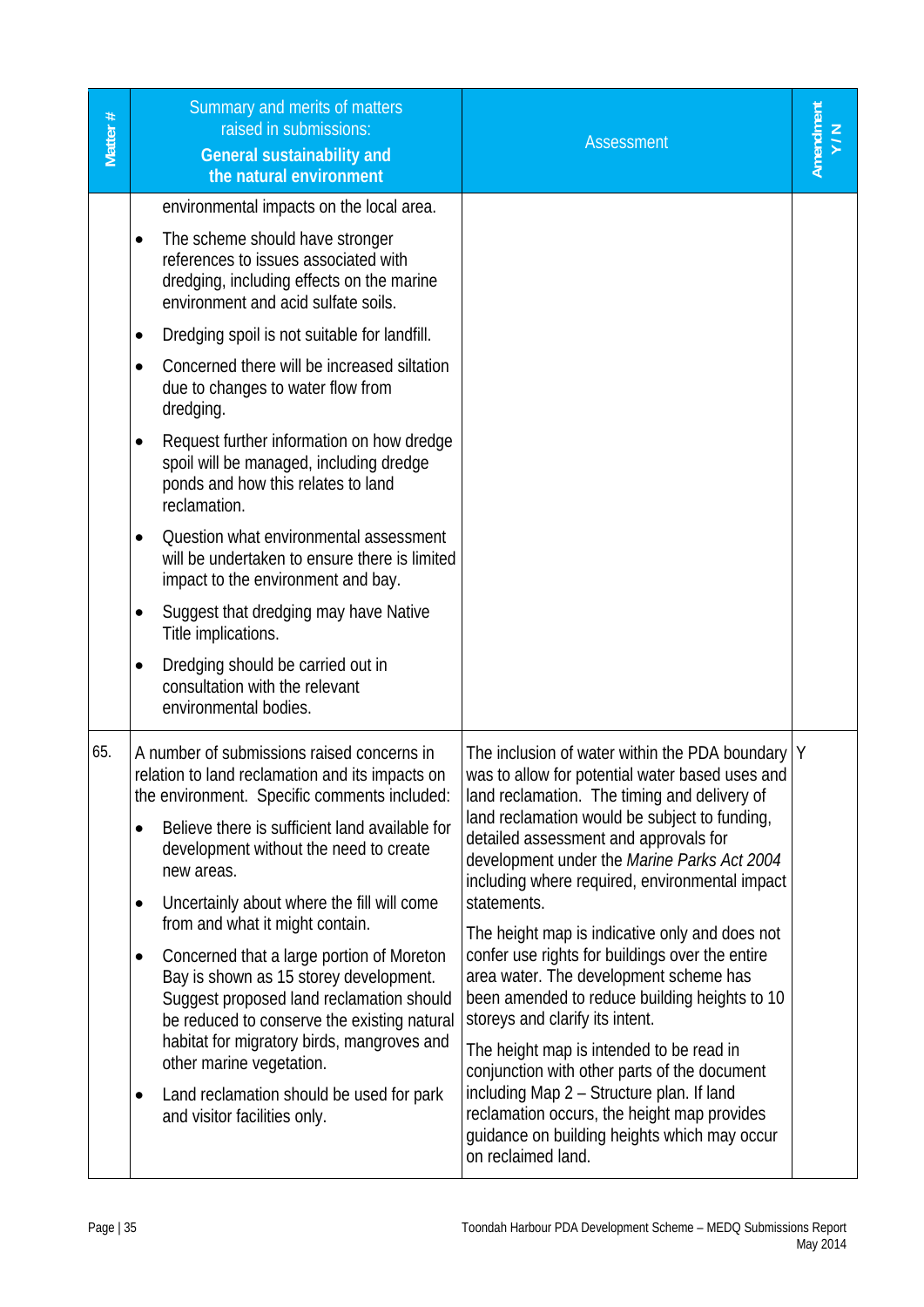| #<br>Matter | Summary and merits of matters<br>raised in submissions:<br><b>General sustainability and</b><br>the natural environment                                         | Assessment |   |
|-------------|-----------------------------------------------------------------------------------------------------------------------------------------------------------------|------------|---|
| 66.         | There was general support for limited land<br>reclamation around the harbour to support ferry<br>operations, marine services and a small mixed<br>use precinct. | Noted.     | N |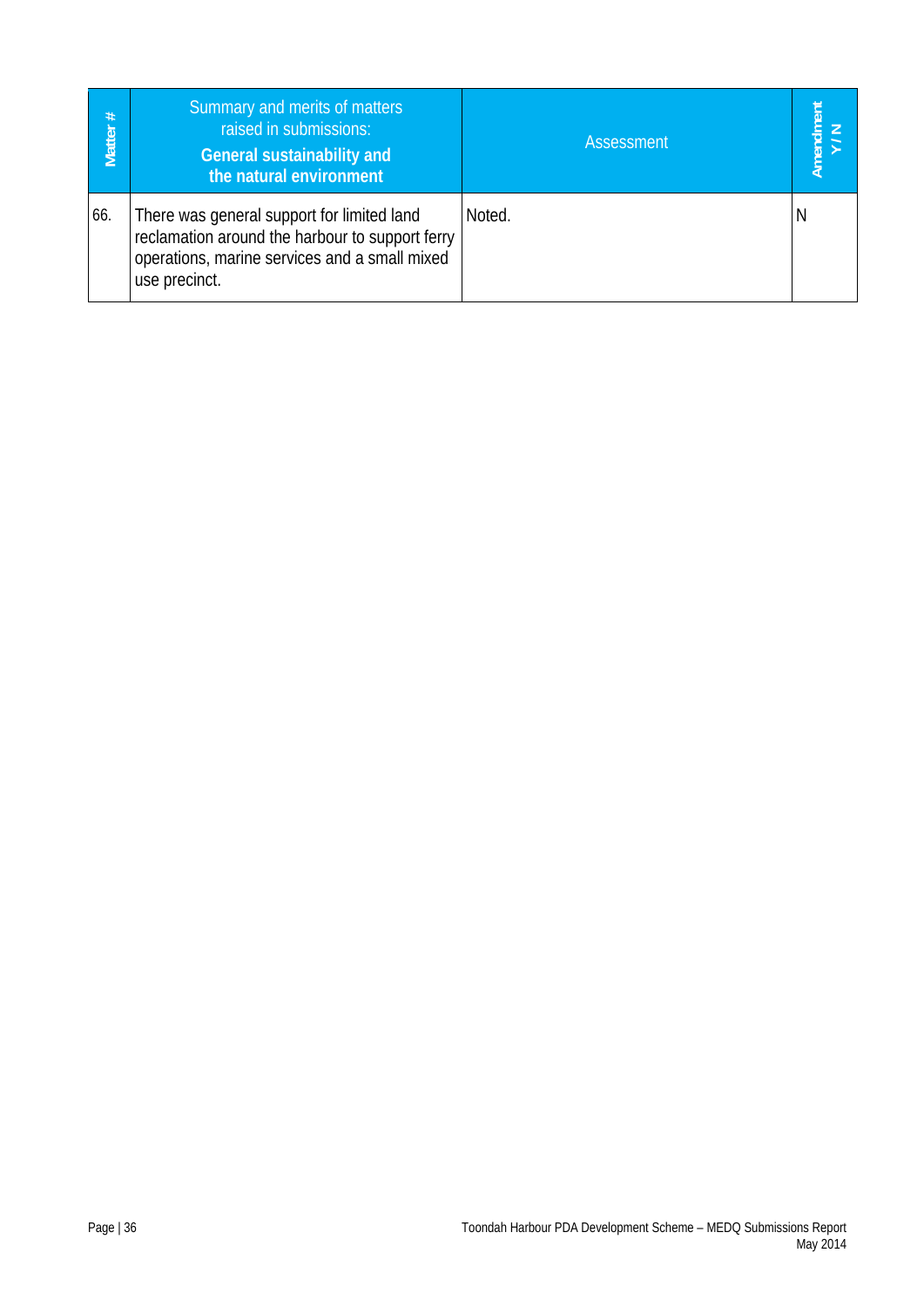| Matter # | Summary and merits of matters<br>raised in submissions:<br>Flora and fauna and<br>the Moreton Bay Marine Park                                                                                                                                                                                                                           | <b>Assessment</b>                                                                                                                                                                                                                                                                                                                                                                                                                                                                                                                                                                                                                                                       | Amendment<br>Y/N |
|----------|-----------------------------------------------------------------------------------------------------------------------------------------------------------------------------------------------------------------------------------------------------------------------------------------------------------------------------------------|-------------------------------------------------------------------------------------------------------------------------------------------------------------------------------------------------------------------------------------------------------------------------------------------------------------------------------------------------------------------------------------------------------------------------------------------------------------------------------------------------------------------------------------------------------------------------------------------------------------------------------------------------------------------------|------------------|
|          | Flora and fauna and the Moreton Bay Marine Park                                                                                                                                                                                                                                                                                         |                                                                                                                                                                                                                                                                                                                                                                                                                                                                                                                                                                                                                                                                         |                  |
| 67.      | Concerned that the RAMSAR areas are not<br>adequately protected and that development<br>would contravene the RAMSAR international<br>treaty.                                                                                                                                                                                            | Commonwealth legislation still applies to<br>relevant development within the Toondah<br>Harbour PDA. Development in the PDA may<br>trigger assessment against the Commonwealth<br>Environmental Protection and Biodiversity<br>Conservation Act 1999, which recognises the<br>RAMSAR treaty.                                                                                                                                                                                                                                                                                                                                                                            | N                |
| 68.      | Concerned that loss of mangroves will be<br>exacerbated by development and increased<br>pollution. Mangroves surrounding Toondah<br>Harbour should be protected.<br>More detail should be provided to demonstrate<br>how the environmentally rich mudflats fronting<br>GJ Walter Park will be preserved and<br>integrated into the PDA. | The preparation of the development schemes<br>was informed by specialist consultant advice<br>including environmental advice and detailed<br>environmental assessments will be undertaken<br>as part of the development assessment<br>process, where relevant.<br>The development scheme recognises and<br>refers to the State Planning Policy and<br>associated mapping. This includes Matters of<br>State Environmental Significance and how they<br>must be considered in a development<br>assessment.<br>Development must address how it will seek to<br>avoid, minimise and mitigate impacts to<br>sensitive areas, through the development<br>assessment process. | N                |
| 69.      | Other submitters noted that the mangroves are<br>of low quality in this area and any impact to<br>them will have a negligible impact.                                                                                                                                                                                                   | Noted.                                                                                                                                                                                                                                                                                                                                                                                                                                                                                                                                                                                                                                                                  | N                |
| 70.      | Significant trees and other native vegetation<br>(Moreton Bay Figs and Norfolk Pines) in GJ<br>Walter Park and the PDA should be retained.                                                                                                                                                                                              | The development scheme includes<br>requirements for development to seek to retain<br>existing mature trees where possible.<br>Additionally, the development scheme has<br>been amended to strengthen the protection of<br>the recreational function of GJ Walter Park and<br>the proposed north south link has been<br>removed.                                                                                                                                                                                                                                                                                                                                         | Υ                |
| 71.      | Concerned that the scale of development will<br>not allow for deep planting.                                                                                                                                                                                                                                                            | The development scheme and associated EDQ   N<br>Guidelines support this as an outcome.<br>Areas indicated for urban development will be                                                                                                                                                                                                                                                                                                                                                                                                                                                                                                                                |                  |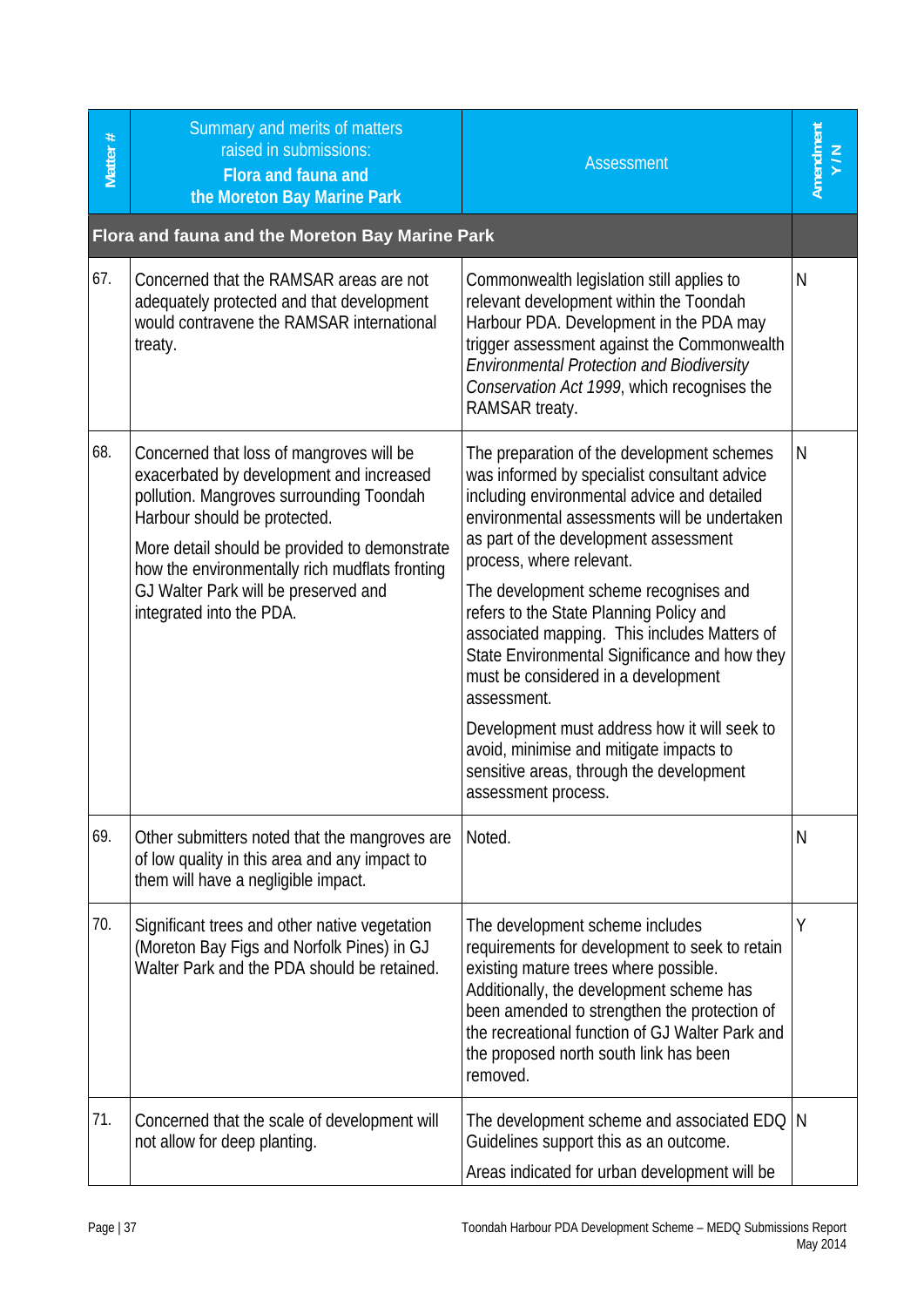| Matter # | Summary and merits of matters<br>raised in submissions:<br>Flora and fauna and<br>the Moreton Bay Marine Park                                                                                                                                                                                                        | <b>Assessment</b>                                                                                                                                                                                                                                                                                                | Amendment<br>Y/N |
|----------|----------------------------------------------------------------------------------------------------------------------------------------------------------------------------------------------------------------------------------------------------------------------------------------------------------------------|------------------------------------------------------------------------------------------------------------------------------------------------------------------------------------------------------------------------------------------------------------------------------------------------------------------|------------------|
|          |                                                                                                                                                                                                                                                                                                                      | required to provide street trees and<br>landscaping. Areas of open space will allow for<br>deep planting of trees.                                                                                                                                                                                               |                  |
| 72.      | Existing animal species in the local area will be<br>adversely impacted by the proposed<br>development which fails to prescribe criteria for<br>protecting existing wildlife species, with<br>particular concern for koalas, turtles, dugongs<br>and rare bird species.<br>Development should incorporate vegetation | The development scheme seeks to create a<br>framework which balances diverse interests.<br>The preparation of the development scheme<br>was informed by specialist consultant advice<br>including environmental advice on fauna<br>movements through the area, which the<br>development scheme seeks to support. | Υ                |
|          | buffers and design features to protect local<br>animals.                                                                                                                                                                                                                                                             | Detailed environmental assessments will be<br>undertaken as part of the development<br>assessment process, where relevant.                                                                                                                                                                                       |                  |
|          | Concerned the identified koala corridor will not<br>sufficiently protect existing koala habitat from<br>the proposed high density development,<br>particularly due to its close proximity to a road<br>and dog park. Concerned the koalas will be                                                                    | The development scheme recognises and<br>refers to the State Planning Policy and<br>associated mapping. This mapping includes<br>Matters of State Environmental Significance.                                                                                                                                    |                  |
|          | driven away or killed.<br>Suggest that the width of the koala corridor be<br>increased to protect the koala's habitat.                                                                                                                                                                                               | Development must address how it will seek to<br>avoid, minimise and mitigate impacts to<br>sensitive areas, through the development                                                                                                                                                                              |                  |
|          | Suggest that reference to the koala corridor in<br>the proposed scheme be amended to<br>"establishing a vegetated corridor for wildlife<br>habitat and provide for koalas and their safe<br>movement".                                                                                                               | assessment process.<br>A minor amendment to the development<br>scheme wording has been reflected to<br>strengthen the role of the vegetated corridor.                                                                                                                                                            |                  |
| 73.      | A number of concerns were raised in relation to<br>impacts from development on the Moreton Bay<br>Marine Park Some key matters raised<br>included:                                                                                                                                                                   | The preparation of the development schemes<br>was informed by specialist consultant advice<br>including environmental advice and detailed<br>environmental assessments will be undertaken<br>as part of the development assessment                                                                               | N                |
|          | Greater protection of marine zones should<br>$\bullet$<br>be provided.                                                                                                                                                                                                                                               | process, where relevant.                                                                                                                                                                                                                                                                                         |                  |
|          | The development scheme does not abide<br>٠<br>by the Moreton Bay Marine Park Guideline.                                                                                                                                                                                                                              | Additionally the timing and delivery of land<br>reclamation would be subject to funding,<br>detailed assessment and approvals for                                                                                                                                                                                |                  |
|          | Concerned about the impact on fisheries,<br>٠<br>fishing and bait collection.                                                                                                                                                                                                                                        | development under the Marine Parks Act 2004<br>including, environmental impact statements,                                                                                                                                                                                                                       |                  |
|          | Concerned about the impact on coral due<br>$\bullet$<br>to increased turbidity and nutrient load.                                                                                                                                                                                                                    | where required.                                                                                                                                                                                                                                                                                                  |                  |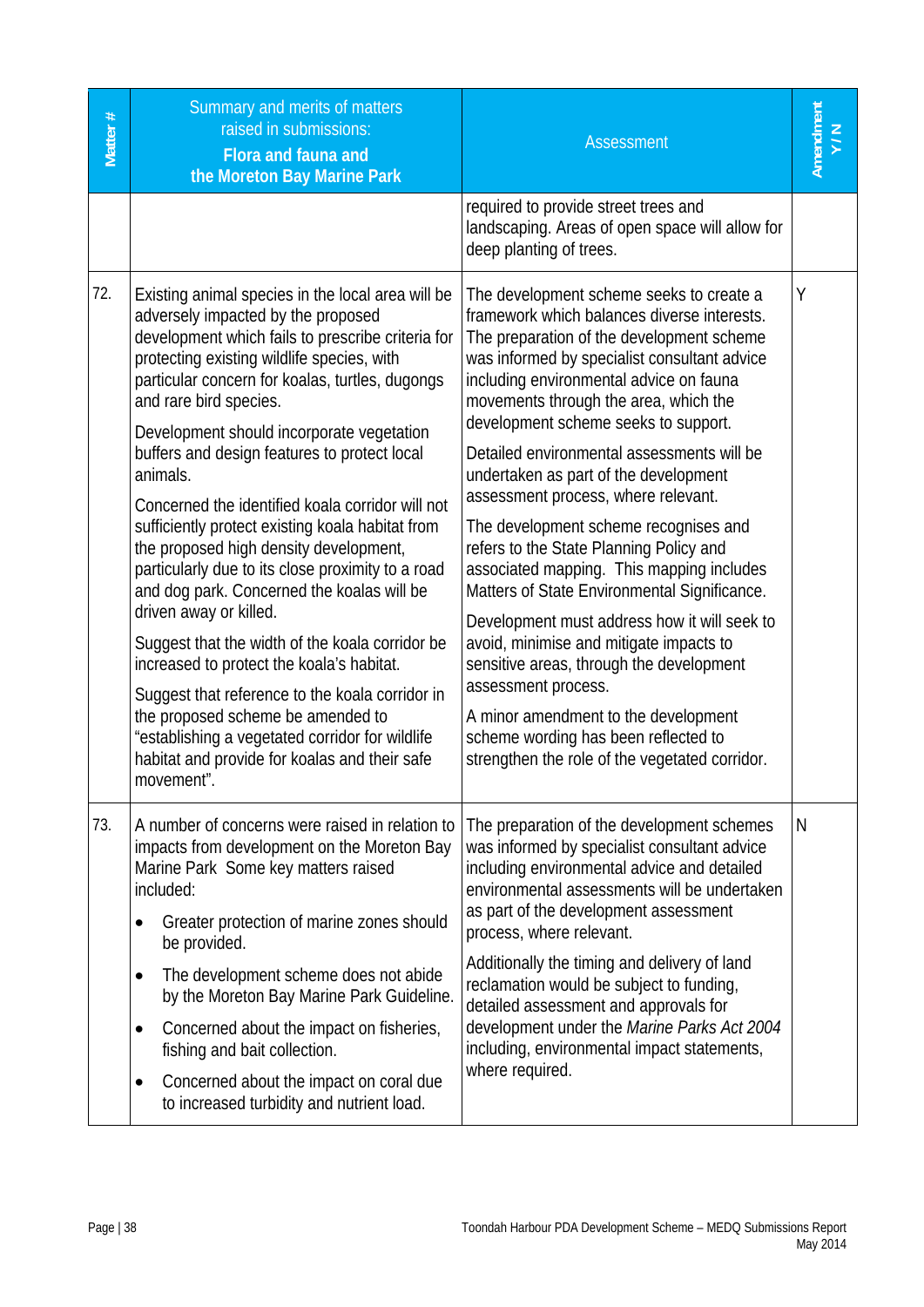| Matter # | Summary and merits of matters<br>raised in submissions:<br>Coastal hazards, stormwater, water quality<br>and flooding                                                                                                                                                                                | <b>Assessment</b>                                                                                                                                                                                                                                                                                                                                                                                                                                                                                                                  |   |
|----------|------------------------------------------------------------------------------------------------------------------------------------------------------------------------------------------------------------------------------------------------------------------------------------------------------|------------------------------------------------------------------------------------------------------------------------------------------------------------------------------------------------------------------------------------------------------------------------------------------------------------------------------------------------------------------------------------------------------------------------------------------------------------------------------------------------------------------------------------|---|
|          | Coastal hazards, stormwater, water quality and flooding                                                                                                                                                                                                                                              |                                                                                                                                                                                                                                                                                                                                                                                                                                                                                                                                    |   |
| 74.      | will cause erosion.                                                                                                                                                                                                                                                                                  | There are concerns that foreshore development The detailed design and nature of development N<br>will be determined in future development<br>applications assessed through the<br>development assessment process. The<br>development scheme includes criteria relating<br>to sustainability which development must<br>respond to in future development applications.<br>The development scheme is also underpinned<br>by the EDQ Guidelines, which includes a<br>guideline on Environment and Natural<br>Resources Sustainability. |   |
|          |                                                                                                                                                                                                                                                                                                      | The development scheme also recognises and<br>refers to the State Planning Policy and<br>associated mapping. This includes Matters of<br>State Environmental Significance and how they<br>must be considered in a development<br>assessment.                                                                                                                                                                                                                                                                                       |   |
|          |                                                                                                                                                                                                                                                                                                      | Development must address how it will seek to<br>avoid, minimise and mitigate impacts to<br>sensitive areas, through the development<br>assessment process.                                                                                                                                                                                                                                                                                                                                                                         |   |
| 75.      | Some comments were made in relation to<br>stormwater management including:<br>The re-use of stormwater for irrigation and                                                                                                                                                                            | The development scheme and associated EDQ   N<br>Guidelines support this as an outcome.                                                                                                                                                                                                                                                                                                                                                                                                                                            |   |
|          | in open spaces should be encouraged.<br>Additional open space should be provided<br>$\bullet$<br>for stormwater management to<br>compensate for increased hard stand<br>areas.                                                                                                                       |                                                                                                                                                                                                                                                                                                                                                                                                                                                                                                                                    |   |
| 76.      | Some submitters were concerned parts of the<br>PDA are affected by flood and storm surge.<br>Matters raised in relation to this included:<br>Concerned development will result in<br>٠<br>increased stormwater runoff during storm<br>events.<br>Measures to minimise this risk are not<br>$\bullet$ | The development scheme is consistent with<br>and is to be read in conjunction with the State<br>Planning Policy and associated mapping. This<br>mapping includes erosion prone areas, storm<br>surge and flood prone areas and Matters of<br>State Environmental Significance.<br>The development scheme includes criteria<br>relating to sustainability, community safety and                                                                                                                                                     | N |
|          | adequately covered in the PDA-wide<br>criteria.                                                                                                                                                                                                                                                      | development constraints which development<br>must respond to in future development                                                                                                                                                                                                                                                                                                                                                                                                                                                 |   |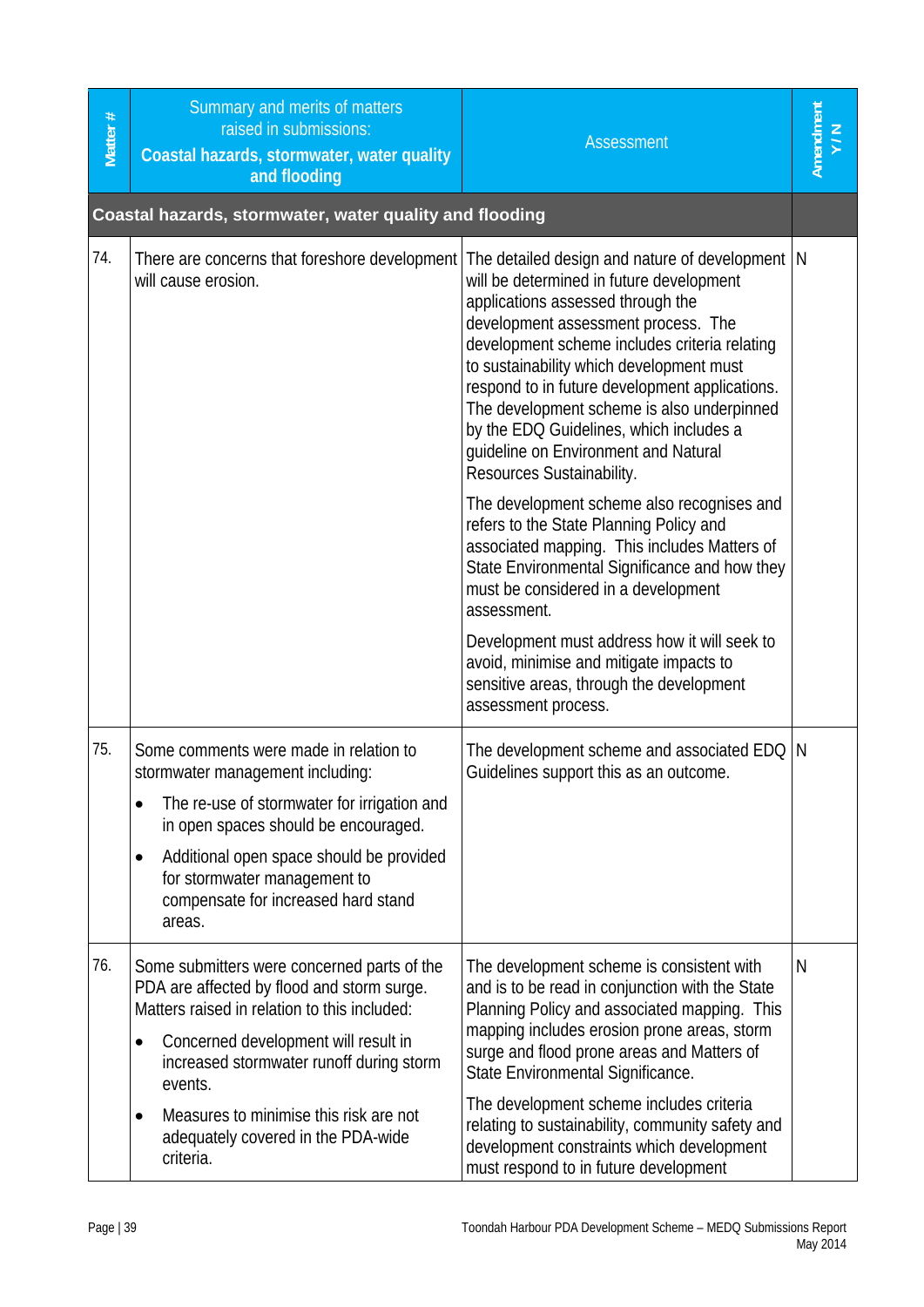| Matter # | Summary and merits of matters<br>raised in submissions:<br>Coastal hazards, stormwater, water quality<br>and flooding                         | <b>Assessment</b>                                                                                                                                                                                                                                                                                                                                                                                                                                                                                                                                                                                                                                                                                      | Amendment<br>Y/N |
|----------|-----------------------------------------------------------------------------------------------------------------------------------------------|--------------------------------------------------------------------------------------------------------------------------------------------------------------------------------------------------------------------------------------------------------------------------------------------------------------------------------------------------------------------------------------------------------------------------------------------------------------------------------------------------------------------------------------------------------------------------------------------------------------------------------------------------------------------------------------------------------|------------------|
|          | The scheme should take account of future<br>sea level rise (e.g. 1000m rise).                                                                 | applications. The development scheme is also<br>underpinned by the EDQ Guidelines, which<br>includes a guideline on Environment and<br>Natural Resources Sustainability.                                                                                                                                                                                                                                                                                                                                                                                                                                                                                                                               |                  |
|          |                                                                                                                                               | The detailed design and nature of development<br>will be determined in future development<br>applications assessed through the<br>development assessment process. Further<br>detailed flood modelling will be required as part<br>of the development assessment process,<br>where relevant.                                                                                                                                                                                                                                                                                                                                                                                                            |                  |
| 77.      | Concerned about drainage issues in the south<br>west corner of the PDA, which may negatively<br>impact parish land which has riparian rights. | The development scheme requires<br>development to demonstrate that stormwater<br>runoff does not exceed that which presently<br>exists and that there is no net worsening of<br>flood conditions at the PDA boundary.<br>The detailed design and nature of development<br>will be determined in future development<br>applications assessed through the<br>development assessment process.<br>Further detailed flood modelling will be required<br>in association with future development                                                                                                                                                                                                              | N                |
| 78.      | Sediment studies should be included to<br>determine the extent to which water quality will<br>be affected.                                    | applications, where relevant.<br>The development scheme includes criteria<br>relating to sustainability, community safety and<br>development constraints which development<br>must respond to in future development<br>applications. The development scheme is also<br>underpinned by the EDQ Guidelines, which<br>includes a guideline on Environment and<br>Natural Resources Sustainability.<br>The detailed design and nature of development<br>will be determined in future development<br>applications assessed through the<br>development assessment process. Further<br>detailed water quality modelling will be required<br>as part of the development assessment<br>process, where relevant. | N                |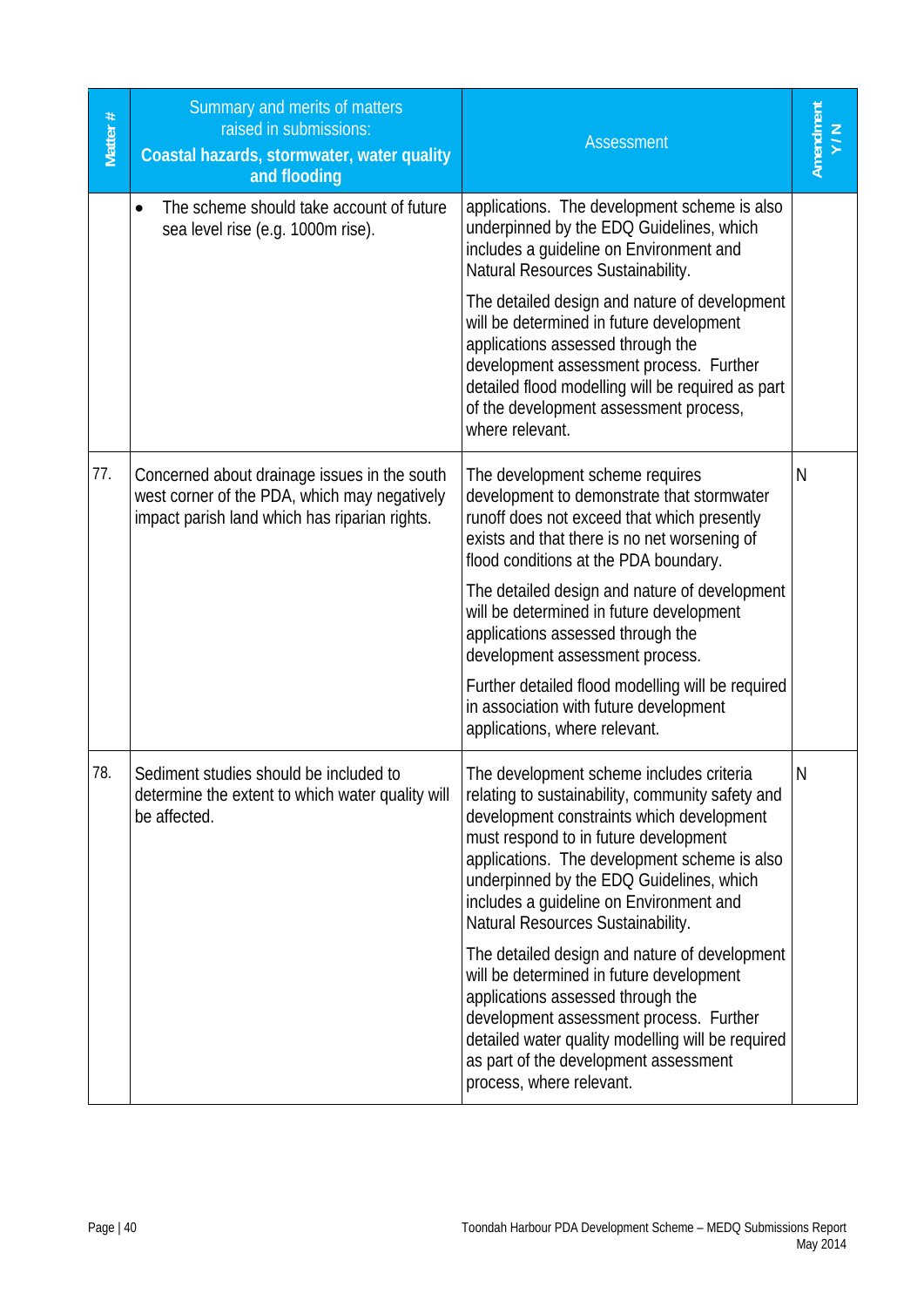# **4.5. Street and movement network**

| Matter # | Summary and merits of matters<br>raised in submissions:<br>Pedestrian, cyclist and active transport<br><b>networks</b>                                                                                                                                                                                                                                                                                                                                                                                                                                                                                                                                                                                                                                                                                                                                                                                                                                                                                                                                                                                                                   | <b>Assessment</b>                                                                                                                                                                                                                                                                                                                                                                                                                                                                                                                                                                                                                                                                                                                                                                                                                                                                                                                                                                                                                                                                                             | Amendment<br>Y/N |
|----------|------------------------------------------------------------------------------------------------------------------------------------------------------------------------------------------------------------------------------------------------------------------------------------------------------------------------------------------------------------------------------------------------------------------------------------------------------------------------------------------------------------------------------------------------------------------------------------------------------------------------------------------------------------------------------------------------------------------------------------------------------------------------------------------------------------------------------------------------------------------------------------------------------------------------------------------------------------------------------------------------------------------------------------------------------------------------------------------------------------------------------------------|---------------------------------------------------------------------------------------------------------------------------------------------------------------------------------------------------------------------------------------------------------------------------------------------------------------------------------------------------------------------------------------------------------------------------------------------------------------------------------------------------------------------------------------------------------------------------------------------------------------------------------------------------------------------------------------------------------------------------------------------------------------------------------------------------------------------------------------------------------------------------------------------------------------------------------------------------------------------------------------------------------------------------------------------------------------------------------------------------------------|------------------|
|          | Pedestrian, cyclist and active transport networks                                                                                                                                                                                                                                                                                                                                                                                                                                                                                                                                                                                                                                                                                                                                                                                                                                                                                                                                                                                                                                                                                        |                                                                                                                                                                                                                                                                                                                                                                                                                                                                                                                                                                                                                                                                                                                                                                                                                                                                                                                                                                                                                                                                                                               |                  |
| 79.      | Support for improvements to existing footpaths<br>and the creation of new pedestrian and cycle<br>networks.                                                                                                                                                                                                                                                                                                                                                                                                                                                                                                                                                                                                                                                                                                                                                                                                                                                                                                                                                                                                                              | Noted.                                                                                                                                                                                                                                                                                                                                                                                                                                                                                                                                                                                                                                                                                                                                                                                                                                                                                                                                                                                                                                                                                                        | N                |
| 80.      | A number of suggestions were raised in relation<br>to active transport including pedestrian and<br>cycle paths. Examples of suggestions include:<br>Provide shared access zones.<br>$\bullet$<br>Pedestrian and cycle paths should be<br>٠<br>incorporated into new development and<br>given priority over vehicular access.<br>Paths should be comfortable to use and<br>$\bullet$<br>include protection for the weather, seating<br>and water fountains.<br>Pedestrian paths should be clearly<br>٠<br>separated from cycle paths.<br>Cycle paths should be clearly separated<br>$\bullet$<br>from roads.<br>Cycling facilities should be provided to<br>٠<br>improve external connections to public<br>transport.<br>Some existing pedestrian paths should be<br>$\bullet$<br>retained such as the Erobin Street path.<br>The cycle path should be extended through<br>٠<br>the koala corridor to the south rather than<br>to the west of the external road network.<br>Pedestrian safety is currently being<br>٠<br>jeopardised on Passage Street due to a<br>lack of footpaths, except for a section<br>outside the primary school. | The preparation of the development scheme<br>was informed by specialist consultant advice<br>including advice on the design of an efficient<br>and safe movement network. The<br>development scheme supports the delivery of<br>an extensive pedestrian and cycle path<br>network which will ultimately link to the city<br>wide trunk pedestrian and cycle network.<br>The development scheme includes criteria<br>relating to the efficient design of the street and<br>movement network which development must<br>respond to in future development applications.<br>The development scheme is also underpinned<br>by the EDQ Guidelines, which includes a<br>guideline on Street and movement networks<br>and best practice design.<br>The detailed design and construction of<br>pedestrian and cycle paths will be determined<br>in future development applications assessed<br>through the development assessment process.<br>Map 2 – Structure plan has been amended to<br>clarify the intent for the waterfront promenade<br>to be a green open space connection which<br>promotes waterfront access. | Υ                |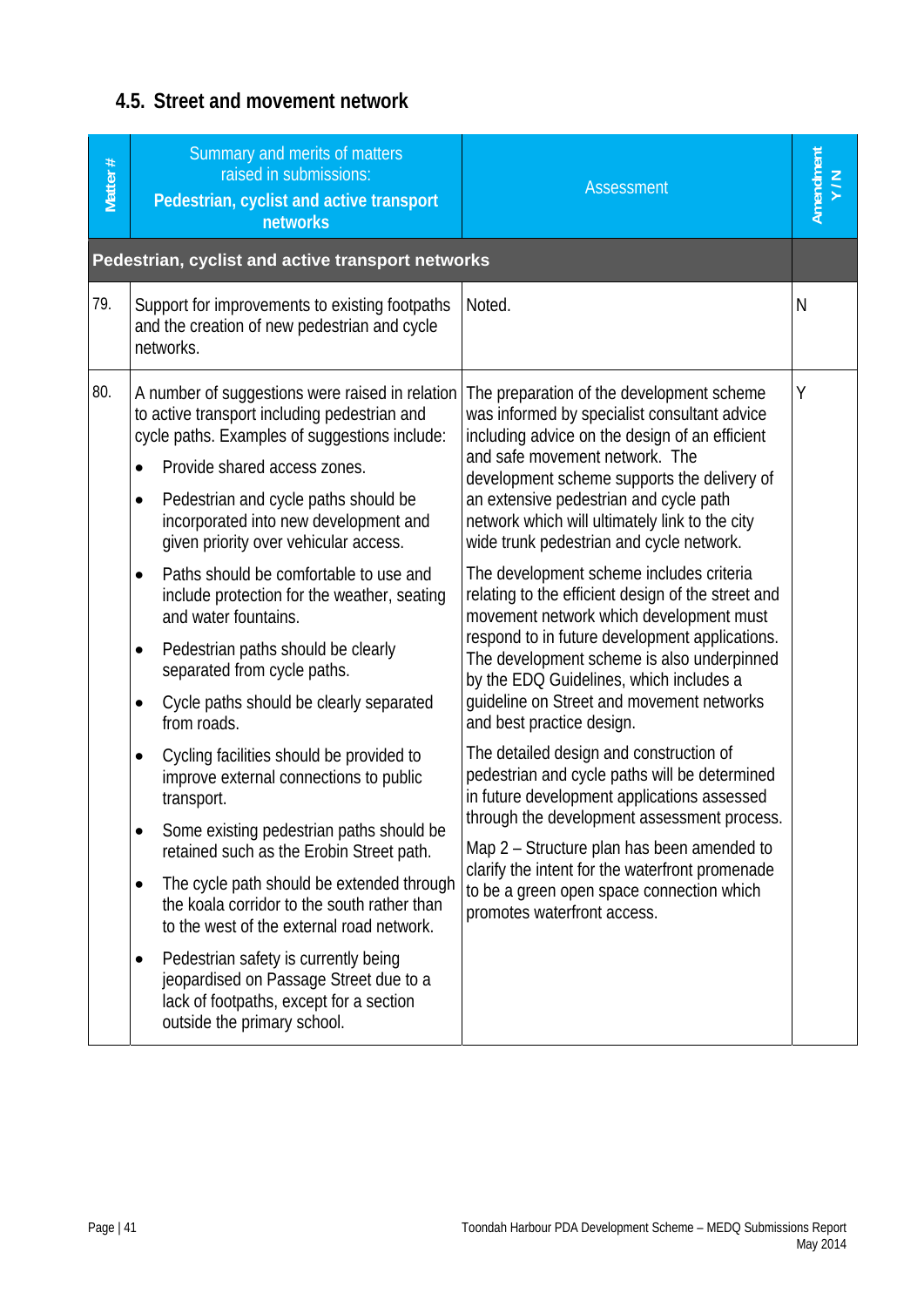| Matter # | Summary and merits of matters<br>raised in submissions:<br>Public transport and ferry services                                                                                                                                                                                                                                                                                                                                                                                                                                                                                                                                                                | <b>Assessment</b>                                                                                                                                                                                                                                                                                                                                                                                                                                                                                                                          | Amendment |
|----------|---------------------------------------------------------------------------------------------------------------------------------------------------------------------------------------------------------------------------------------------------------------------------------------------------------------------------------------------------------------------------------------------------------------------------------------------------------------------------------------------------------------------------------------------------------------------------------------------------------------------------------------------------------------|--------------------------------------------------------------------------------------------------------------------------------------------------------------------------------------------------------------------------------------------------------------------------------------------------------------------------------------------------------------------------------------------------------------------------------------------------------------------------------------------------------------------------------------------|-----------|
|          | <b>Public transport and ferry services</b>                                                                                                                                                                                                                                                                                                                                                                                                                                                                                                                                                                                                                    |                                                                                                                                                                                                                                                                                                                                                                                                                                                                                                                                            |           |
| 81.      | Public transit is already running at capacity,<br>and will require significant upgrades to<br>accommodate future demand. Transport<br>upgrades should be constructed with priority.                                                                                                                                                                                                                                                                                                                                                                                                                                                                           | A key priority of the development scheme is to<br>provide for improvements to the existing bus,<br>ferry and parking arrangements.                                                                                                                                                                                                                                                                                                                                                                                                         | N         |
| 82.      | A number of submissions requested<br>improvements in public transport provision in<br>the area. Suggestions included:<br>A subsidised shuttle from Cleveland Station<br>$\bullet$<br>to and from Toondah Harbour.<br>The extension of the rail line connecting<br>$\bullet$<br>Toondah Harbour to Cleveland Station.<br>An overhead automated monorail to<br>$\bullet$<br>connect areas.<br>Construction of a light rail between<br>٠<br><b>Toondah Harbour and Cleveland</b><br>Coordination of timetables to improve<br>٠<br>efficient connections between different<br>modes and locations.<br>An upgrade to the Cleveland line and<br>station facilities. | The preparation of the development scheme<br>was informed by specialist consultant advice<br>including advice on the traffic and transport<br>network. The development scheme seeks to<br>support opportunities to improve public<br>transport efficiency.<br>Some of the suggested improvements are not<br>matters for consideration in the development<br>scheme.                                                                                                                                                                        | N         |
| 83.      | Concerned that the proposed scheme does not<br>provide any direct benefit to island residents in<br>regard to travel time.                                                                                                                                                                                                                                                                                                                                                                                                                                                                                                                                    | A key priority of the development scheme is to<br>provide for improvements to the existing bus,<br>ferry and parking arrangements within the<br>PDA.<br>The implementation strategy includes<br>anticipated future actions to be delivered such<br>as improvements to ferry terminals, the Fison<br>Channel and ferry movements. The<br>development scheme also supports the<br>potential for a second ferry operator to be<br>located within the PDA. It is intended these<br>improvements will support more efficient ferry<br>services. | N         |
| 84.      | Support for upgrades and improvements to the<br>existing ferry and water taxi terminals and<br>associated parking and services.                                                                                                                                                                                                                                                                                                                                                                                                                                                                                                                               | Further detailed levels of planning through the<br>development process will be the main tool for<br>ensuring bus and ferry services are planned                                                                                                                                                                                                                                                                                                                                                                                            | N         |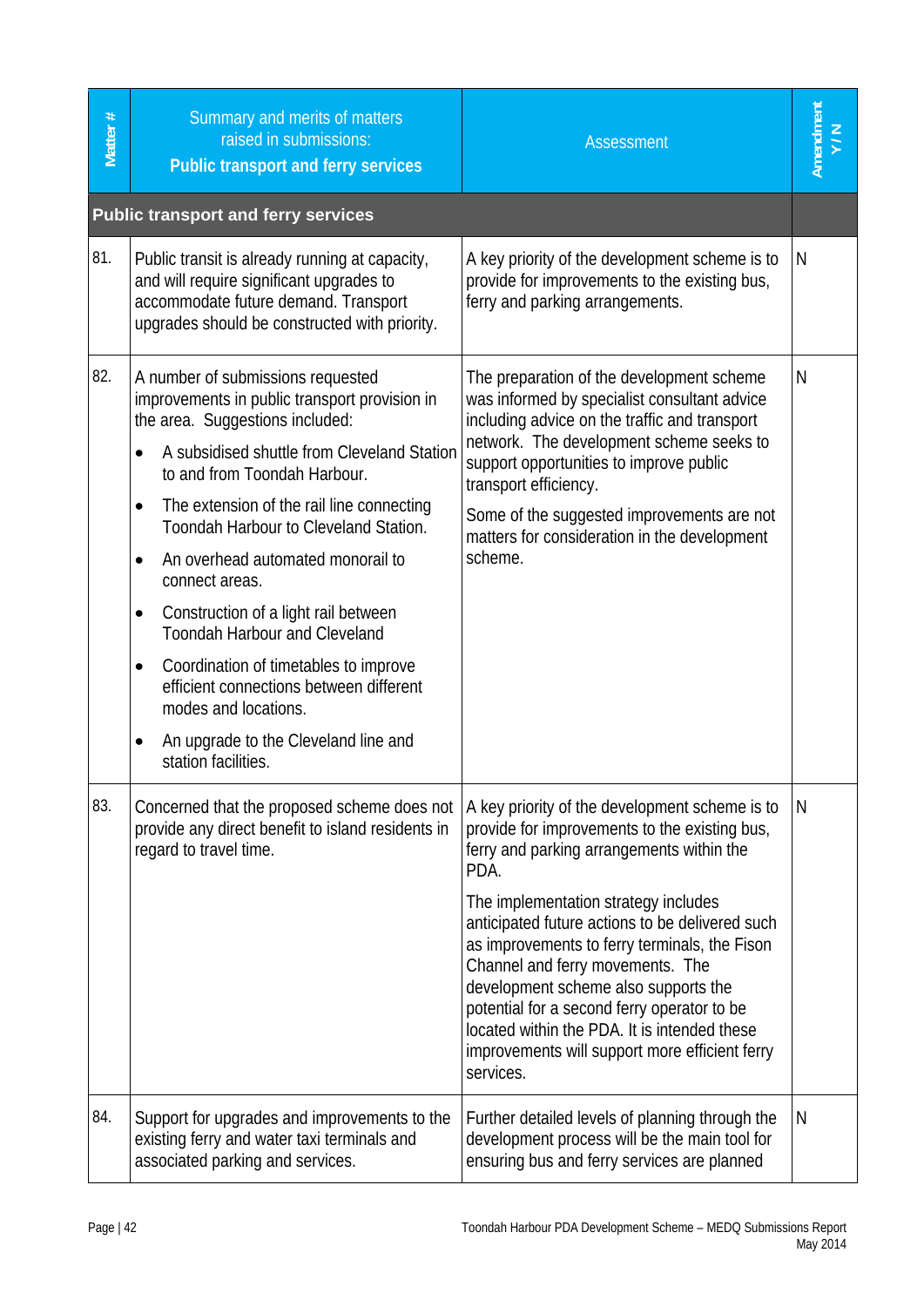| Matter # | Summary and merits of matters<br>raised in submissions:<br><b>Public transport and ferry services</b>                                                                                                                                                                                                                                                                                                                                                                                                                                                                                                                             | <b>Assessment</b>                                                                                                                                                                                                                                                                                                                                                                                                                                                                                                                                                                                                                                                                  | Amendment<br>Y/N |
|----------|-----------------------------------------------------------------------------------------------------------------------------------------------------------------------------------------------------------------------------------------------------------------------------------------------------------------------------------------------------------------------------------------------------------------------------------------------------------------------------------------------------------------------------------------------------------------------------------------------------------------------------------|------------------------------------------------------------------------------------------------------------------------------------------------------------------------------------------------------------------------------------------------------------------------------------------------------------------------------------------------------------------------------------------------------------------------------------------------------------------------------------------------------------------------------------------------------------------------------------------------------------------------------------------------------------------------------------|------------------|
|          | Believe there should be better integration<br>between the passenger and car ferry terminals<br>The terminal should provide protection from the<br>weather and appropriate facilities including<br>toilets and seating.                                                                                                                                                                                                                                                                                                                                                                                                            | and developed in an integrated way with<br>various land uses and infrastructure.<br>Improvements to terminal facilities will be<br>considered as part of this process.                                                                                                                                                                                                                                                                                                                                                                                                                                                                                                             |                  |
| 85.      | Support for increased dredging and<br>improvements to the width and depth of the<br>water channel and suggest this will improve<br>access for ferry services, which have issues at<br>low tide. Support expressed for improvements<br>to barge and water taxi services.<br>The development scheme should support<br>dredging and the construction of a retaining<br>wall to address these issues.                                                                                                                                                                                                                                 | Noted.                                                                                                                                                                                                                                                                                                                                                                                                                                                                                                                                                                                                                                                                             | N                |
| 86.      | Ferry services are currently being monopolised<br>due to a lack of competition and only a limited<br>number of service providers operating in the<br>area. A variety of transport options and<br>services providers should be supported in this<br>precinct. Some submitters suggested new<br>development should incorporate two vehicle<br>and passenger ferry services.<br>Conversely some submitters are concerned an<br>increase in passenger/vehicle ferry operators<br>will force existing operators out of business.                                                                                                       | The number of ferry operators in the area is not $ N $<br>determined by the development scheme and is<br>determined by other legislation and processes.<br>The development scheme does however allow<br>for a second ferry operator to locate within the<br>PDA.                                                                                                                                                                                                                                                                                                                                                                                                                   |                  |
| 87.      | A number of comments were received in<br>relation to the location of ferries and conflicts<br>between users. These included:<br>The development scheme should provide<br>for an integrated northern access point<br>and/or channel for passenger and vehicle<br>ferries.<br>Access for ferries and private vessels<br>should be limited to only one area with the<br>rest left as natural environment.<br>Relocating car ferries will increase traffic<br>queuing and have a negative impact on the<br>community and environment<br>There is potential for conflict between the<br>٠<br>location of the marina, recreational boat | The detailed design and nature of development   N<br>will be determined in future development<br>applications assessed through the<br>development assessment process. The<br>development scheme identifies principles<br>which future development applications will<br>need to have regard to including providing for<br>the community to access the waterfront,<br>appropriate provision of car parking and<br>queuing areas, boat safety and environmental<br>considerations.<br>Operational arrangements for ferries and<br>boating and detailed design, including<br>dredging, parking, and the design of the marina<br>will be considered through the development<br>process. |                  |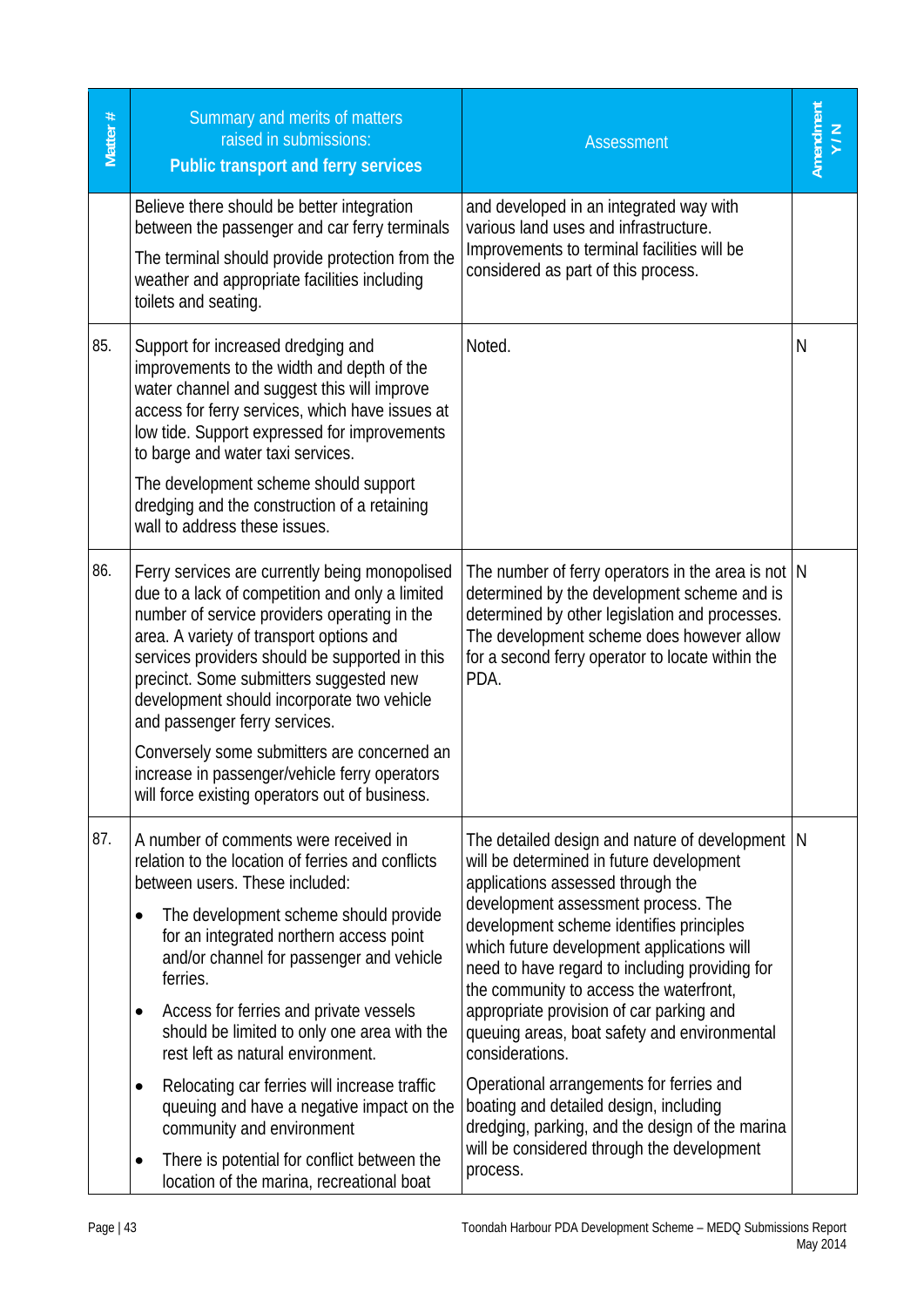| Matter # | Summary and merits of matters<br>raised in submissions:<br>Public transport and ferry services                                                                                                                                                                                                                                                    | <b>Assessment</b>                                                                                                                                                                                                                                                                                                                                                                                                                                                                                                                                                                                                 | Amendment<br>Y/N |
|----------|---------------------------------------------------------------------------------------------------------------------------------------------------------------------------------------------------------------------------------------------------------------------------------------------------------------------------------------------------|-------------------------------------------------------------------------------------------------------------------------------------------------------------------------------------------------------------------------------------------------------------------------------------------------------------------------------------------------------------------------------------------------------------------------------------------------------------------------------------------------------------------------------------------------------------------------------------------------------------------|------------------|
|          | traffic and ferries. Ferries turning and<br>reversing will compete with recreational<br>boating over the weekend if the channel.<br>Lack of dredging may exacerbate this<br>issue.                                                                                                                                                                |                                                                                                                                                                                                                                                                                                                                                                                                                                                                                                                                                                                                                   |                  |
| 88.      | Residential and mixed use development should<br>not impact on the operation of the vehicle and<br>passenger ferries and should provide for future<br>expansion of the terminals.<br>Some submissions were concerned with<br>potential noise impacts from ferries and<br>suggested a need to establish a process for<br>managing noise complaints. | The development scheme includes<br>requirements for development to ensure<br>adequate visual and noise amenity. The way<br>this is to be achieved and the detailed design<br>and nature of development will be determined<br>in future development applications assessed<br>through the development assessment process.<br>Prevention of conflicts between ferries and<br>recreational boats and potential conflicts<br>between port related and residential activity<br>and detailed design, including dredging,<br>parking, and the design of the marina will be<br>considered through the development process. | N                |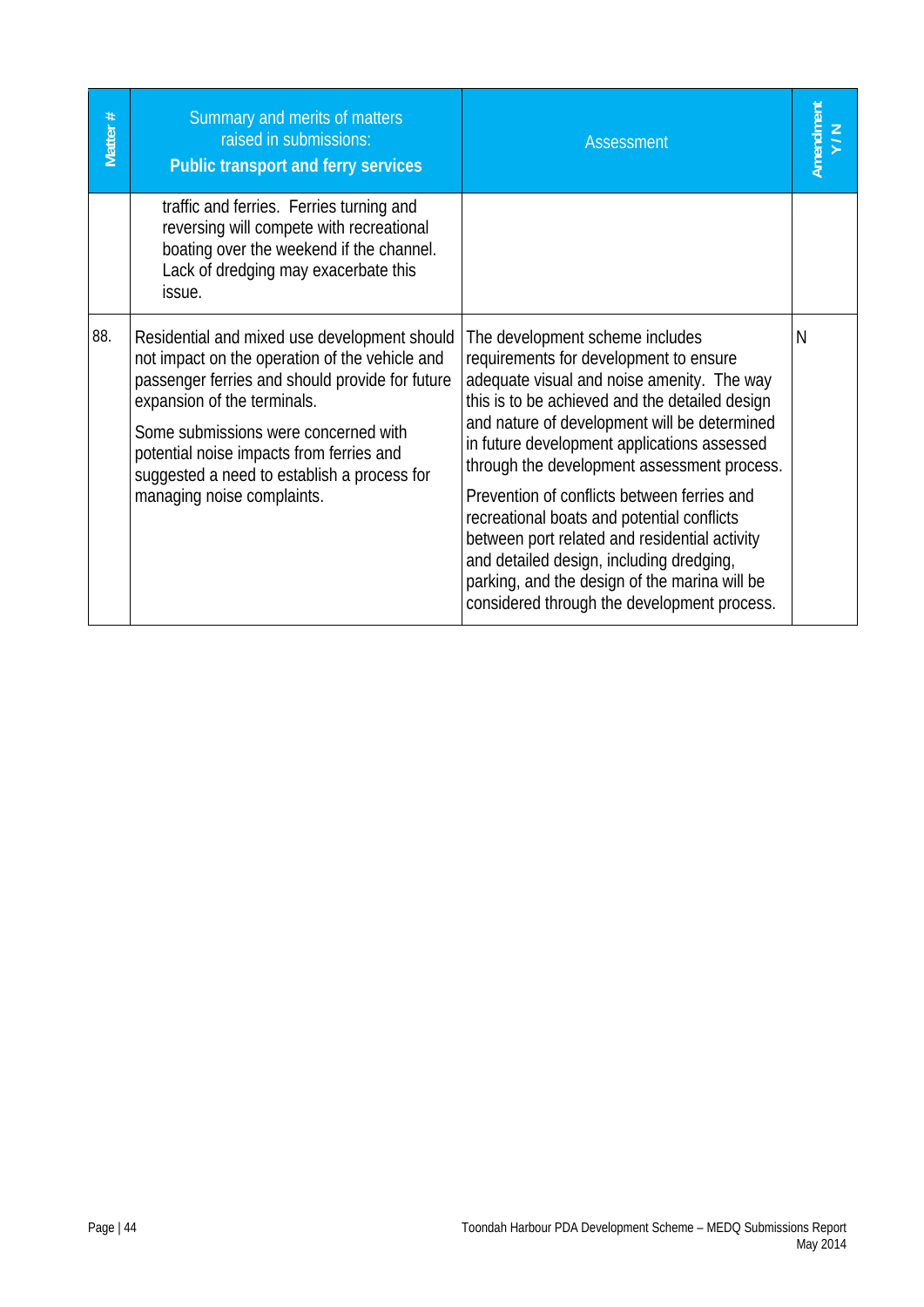| Matter# | Summary and merits of matters<br>raised in submissions:<br>Boat ramp and recreational boating                                                                                                                                                                                                                                                                                                                                                                                                                                                                                                                                                                                                                                                                                                                                                  | <b>Assessment</b>                                                                                                                                                                                                                                                                                                                                                                                                                                                                                                                                                                                            | Amendment |
|---------|------------------------------------------------------------------------------------------------------------------------------------------------------------------------------------------------------------------------------------------------------------------------------------------------------------------------------------------------------------------------------------------------------------------------------------------------------------------------------------------------------------------------------------------------------------------------------------------------------------------------------------------------------------------------------------------------------------------------------------------------------------------------------------------------------------------------------------------------|--------------------------------------------------------------------------------------------------------------------------------------------------------------------------------------------------------------------------------------------------------------------------------------------------------------------------------------------------------------------------------------------------------------------------------------------------------------------------------------------------------------------------------------------------------------------------------------------------------------|-----------|
|         | Boat ramp and recreational boating                                                                                                                                                                                                                                                                                                                                                                                                                                                                                                                                                                                                                                                                                                                                                                                                             |                                                                                                                                                                                                                                                                                                                                                                                                                                                                                                                                                                                                              |           |
| 89.     | A number of submissions offered suggestions<br>in relation to the boat ramp. Matters raised in<br>relation to this included:<br>The existing boat ramp is suitable for use<br>by only small lightweight trailer boats at<br>high tide only due to a build-up of soft mud<br>over the base of the ramp. This facility<br>should be upgraded.<br>A large multi-lane sheltered deep water<br>$\bullet$<br>boat ramp should be constructed as part of<br>the PDA, including a wide sandy beach<br>area for boat queuing.<br>Support the provision of increased number<br>$\bullet$<br>of boat ramps in the future.<br>Water and refuelling facilities should be<br>provided for recreational boats.<br>Parking for boat trailers should be<br>$\bullet$<br>prioritised at the boat ramp and should not<br>conflict with other demands for parking. | The preparation of the development scheme<br>was informed by specialist consultant advice.<br>The development scheme allows for the<br>ongoing use of the existing boat ramp, and<br>there are no proposals at this point in time to<br>change its location or configuration.<br>The development scheme is a high level<br>planning framework which identifies principles<br>that future development applications will need<br>to address. The detailed design and nature of<br>development will be determined in future<br>development applications assessed through<br>the development assessment process. | N         |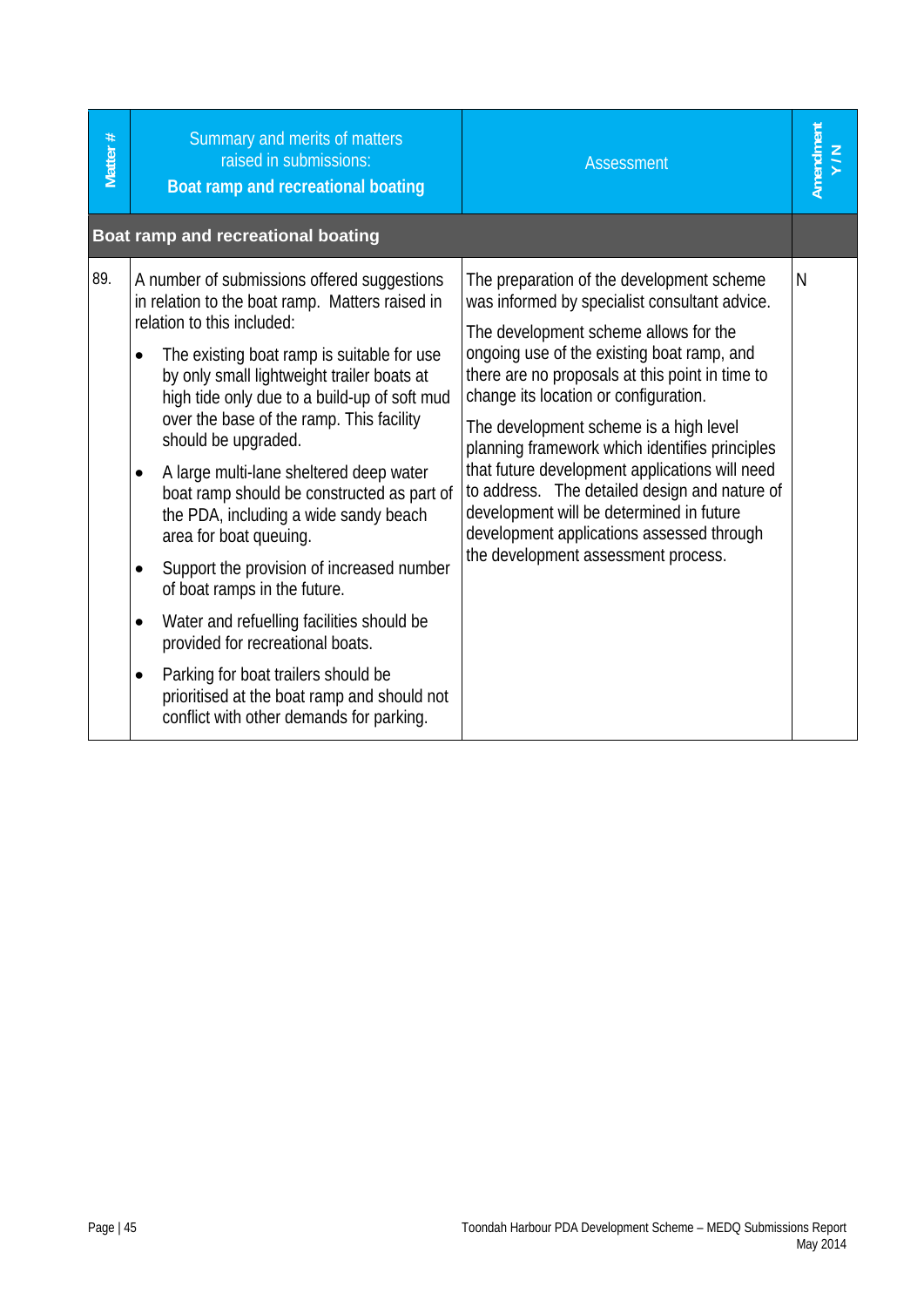| Matter # | Summary and merits of matters<br>raised in submissions:<br><b>Car parking</b>                                                                                                                                                                                                                                                                                                                                                                                                                                                                                                                                                                                                                                                                                                                                                                                                                                  | <b>Assessment</b>                                                                                                                                                                                                                                                                                                                                                                                                                                                                                                                                                                                                                                                                                                                                                                                                                      | Amendment<br>Y/N |
|----------|----------------------------------------------------------------------------------------------------------------------------------------------------------------------------------------------------------------------------------------------------------------------------------------------------------------------------------------------------------------------------------------------------------------------------------------------------------------------------------------------------------------------------------------------------------------------------------------------------------------------------------------------------------------------------------------------------------------------------------------------------------------------------------------------------------------------------------------------------------------------------------------------------------------|----------------------------------------------------------------------------------------------------------------------------------------------------------------------------------------------------------------------------------------------------------------------------------------------------------------------------------------------------------------------------------------------------------------------------------------------------------------------------------------------------------------------------------------------------------------------------------------------------------------------------------------------------------------------------------------------------------------------------------------------------------------------------------------------------------------------------------------|------------------|
|          | <b>Car parking</b>                                                                                                                                                                                                                                                                                                                                                                                                                                                                                                                                                                                                                                                                                                                                                                                                                                                                                             |                                                                                                                                                                                                                                                                                                                                                                                                                                                                                                                                                                                                                                                                                                                                                                                                                                        |                  |
| 90.      | Submissions raised concerns around access<br>and provision of adequate parking. Matters<br>raised in relation to this included:<br>It is unclear how many car parks will be<br>provided in the future. The scheme should<br>clearly state the parking standards for<br>different development types and densities.<br>It is unclear from Map 2 exactly where car<br>$\bullet$<br>parking will be provided and how large the<br>parking facilities will be.<br>Concerned that insufficient space has been<br>$\bullet$<br>allocated.<br>Concerned that existing residents will be<br>impacted by car parks.<br>Unclear how development will be staged to<br>$\bullet$<br>ensure there is no reduction in access to<br>parking as a result of development.<br>Request further information be included<br>about the type of parking to be provided,<br>for example free, short-term, long-term,<br>multi deck etc. | A key priority of the development scheme is to<br>provide for improvements to the existing bus,<br>ferry and parking arrangements within the<br>PDA.<br>The development scheme is a high level<br>planning framework which identifies principles<br>that future development applications will need<br>to address. It identifies the preferred location<br>of key parking areas and key considerations<br>development will need to address in providing<br>parking within the PDA. The detailed design<br>and nature of development will be determined<br>through the Expression of Interest process and<br>in future development applications assessed<br>through the development assessment process.<br>The quantity of parking provided for new<br>development will be dependent on the scale<br>and nature of development proposed. | N                |
| 91.      | A number of suggestions were received in<br>relation to how and where parking should be<br>provided including:<br>Support for underground car parking for<br>residential and commercial buildings.<br>Concerns that underground parking will be<br>prone to flooding.<br>Both support and opposition to multi deck<br>$\bullet$<br>car parking.<br>Request to maintain car parks within the<br>$\bullet$<br>existing bitumen area.<br>Car parking should be removed from the<br>$\bullet$<br>waterfront.<br>Concern that parking would cause safety<br>$\bullet$<br>issues and conflict with other users,                                                                                                                                                                                                                                                                                                      | The quantity of parking provided for new<br>development will be dependent on the scale<br>and nature of development proposed.<br>It is intended that RCC in partnership with the<br>state government, will undertake an Expression<br>of Interest process to identify a development<br>proponent or proponents to stage and deliver<br>key catalyst development and infrastructure.<br>Further detailed levels of planning through the<br>development process will be the main tool for<br>ensuring parking is planned and developed in<br>an integrated way with various land uses and<br>infrastructure.                                                                                                                                                                                                                             | N                |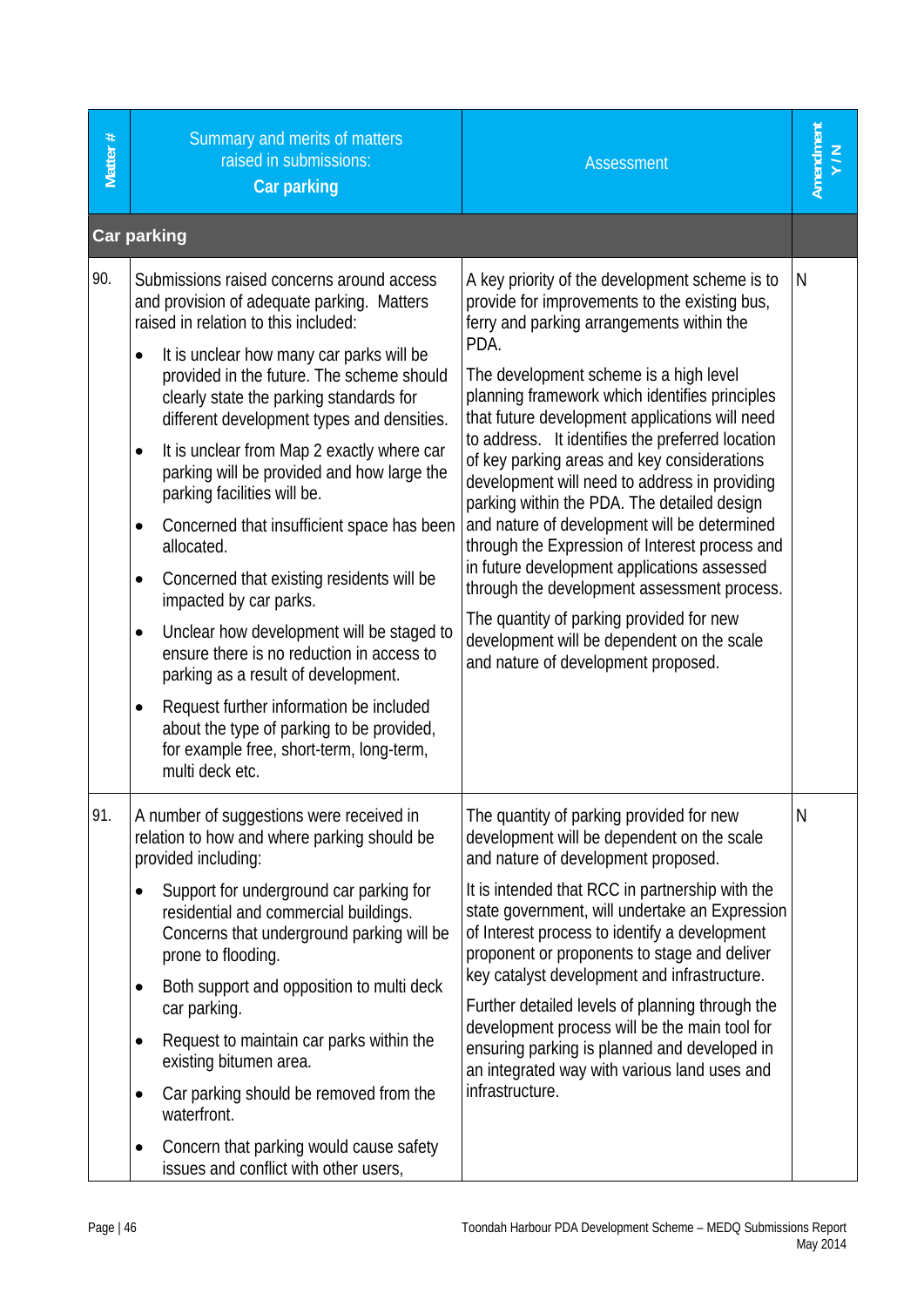| Matter # | Summary and merits of matters<br>raised in submissions:<br>Car parking                                                   | <b>Assessment</b> | Amendment<br>Y/N |
|----------|--------------------------------------------------------------------------------------------------------------------------|-------------------|------------------|
|          | including boat trailers and pedestrians.                                                                                 |                   |                  |
|          | Car parking should be provided closer to<br>$\bullet$<br>the ferry terminal.                                             |                   |                  |
|          | More parking is required near parks.<br>$\bullet$                                                                        |                   |                  |
|          | Car parking should not be developed near<br>٠<br>GJ Walter Park.                                                         |                   |                  |
|          | Requests for more free parking.                                                                                          |                   |                  |
|          | Suggestions of paid parking and use of pay<br>stations.                                                                  |                   |                  |
|          | Suggestions on the number of parks per<br>٠<br>unit/dwelling.                                                            |                   |                  |
|          | Parking should be prioritised for islanders<br>٠<br>and not for the general public.                                      |                   |                  |
|          | Parking should be aesthetically pleasing<br>$\bullet$<br>and should not negatively impact existing<br>residential areas. |                   |                  |
|          | Landscaping and shade should be<br>improved for ferry car park.                                                          |                   |                  |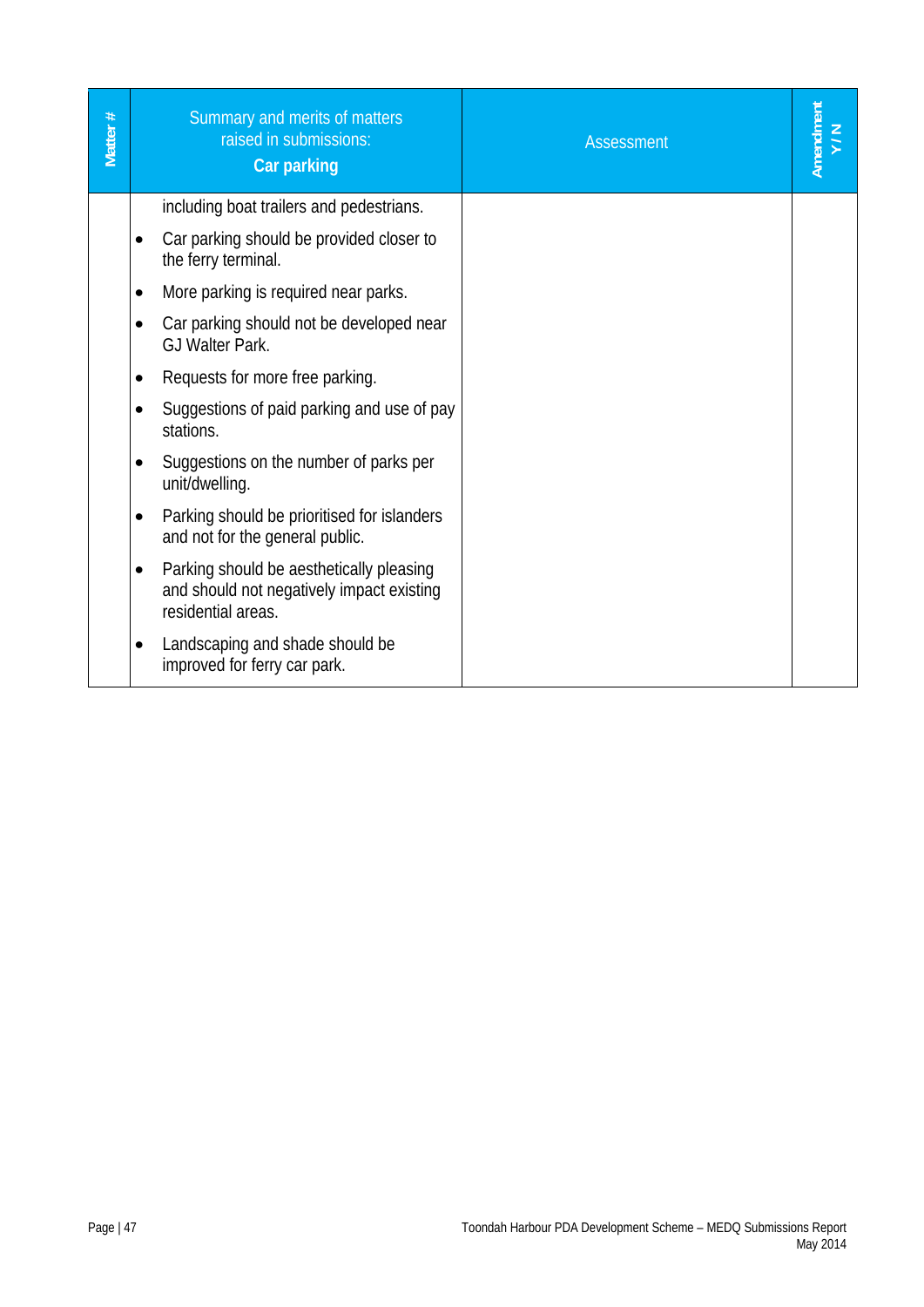| Matter # | Summary and merits of matters<br>raised in submissions:<br>Road network and traffic congestion                                                                                                                                                                                                                                                                                                                                                                                                                                                                                                                                                                                                                                                                                                                 | <b>Assessment</b>                                                                                                                                                                                                                                                                                                                                                                                                                                                                                                                                                                        | kmendment<br>Y/N |
|----------|----------------------------------------------------------------------------------------------------------------------------------------------------------------------------------------------------------------------------------------------------------------------------------------------------------------------------------------------------------------------------------------------------------------------------------------------------------------------------------------------------------------------------------------------------------------------------------------------------------------------------------------------------------------------------------------------------------------------------------------------------------------------------------------------------------------|------------------------------------------------------------------------------------------------------------------------------------------------------------------------------------------------------------------------------------------------------------------------------------------------------------------------------------------------------------------------------------------------------------------------------------------------------------------------------------------------------------------------------------------------------------------------------------------|------------------|
|          | Road network and traffic congestion                                                                                                                                                                                                                                                                                                                                                                                                                                                                                                                                                                                                                                                                                                                                                                            |                                                                                                                                                                                                                                                                                                                                                                                                                                                                                                                                                                                          |                  |
| 92.      | Concerned that traffic impact studies have not<br>been undertaken to inform the planning for the<br>area. If studies have not been undertaken, then<br>it has not been determined what effects the<br>increased population will have on the road<br>network and whether the proposed network is<br>adequate. Traffic studies should be made<br>publicly available.                                                                                                                                                                                                                                                                                                                                                                                                                                             | The preparation of the development scheme<br>was informed by specialist consultant advice<br>including traffic engineering advice on potential<br>development scenarios, impacts to the road<br>network and recommendations on the design<br>of an efficient and safe street and movement<br>network. This also considered where<br>upgrades, new roads and network changes<br>that may be required.                                                                                                                                                                                     | $\mathsf{N}$     |
|          |                                                                                                                                                                                                                                                                                                                                                                                                                                                                                                                                                                                                                                                                                                                                                                                                                | Background reports have now been made<br>available to the community to show how<br>specialist consultant advice has informed the<br>preparation of the development scheme.                                                                                                                                                                                                                                                                                                                                                                                                               |                  |
| 93.      | A number of general concerns were raised<br>about the road network and traffic congestion,<br>including the following:<br>Concerned that conflict between residential<br>$\bullet$<br>and industrial uses will cause traffic<br>congestion and noise pollution. A buffer<br>between residential and vehicle loading<br>area is required.<br>Concerned there is insufficient capacity in<br>the existing road network for new<br>development.<br>Roads and intersections will need to be<br>٠<br>upgraded and it is unclear how and when<br>this will be done.<br>The number of entry and exit points to the<br>٠<br>precinct should be increased to improve<br>traffic flow.<br>The road network should be appropriately<br>٠<br>landscaped.<br>Concerned there will be an increase in<br>٠<br>'hoon' drivers. | The development scheme includes criteria<br>relating to the efficient design of the street and<br>movement network which development must<br>respond to in future development applications.<br>The development scheme is also underpinned<br>by the EDQ Guidelines, which includes a<br>guideline on street and movement networks.<br>It is intended that RCC in partnership with the<br>state government, will undertake an Expression<br>of Interest process to identify a development<br>proponent or proponents to stage and deliver<br>key catalyst development and infrastructure. | $\mathsf{N}$     |
| 94.      | A number of suggestions and concerns<br>regarding specific roads were raised by<br>submitters, including:<br>Passage and Long Streets are already at                                                                                                                                                                                                                                                                                                                                                                                                                                                                                                                                                                                                                                                           | The preparation of the development scheme<br>was informed by specialist consultant advice<br>including traffic engineering advice on potential<br>development scenarios, impacts to the road                                                                                                                                                                                                                                                                                                                                                                                             | Y                |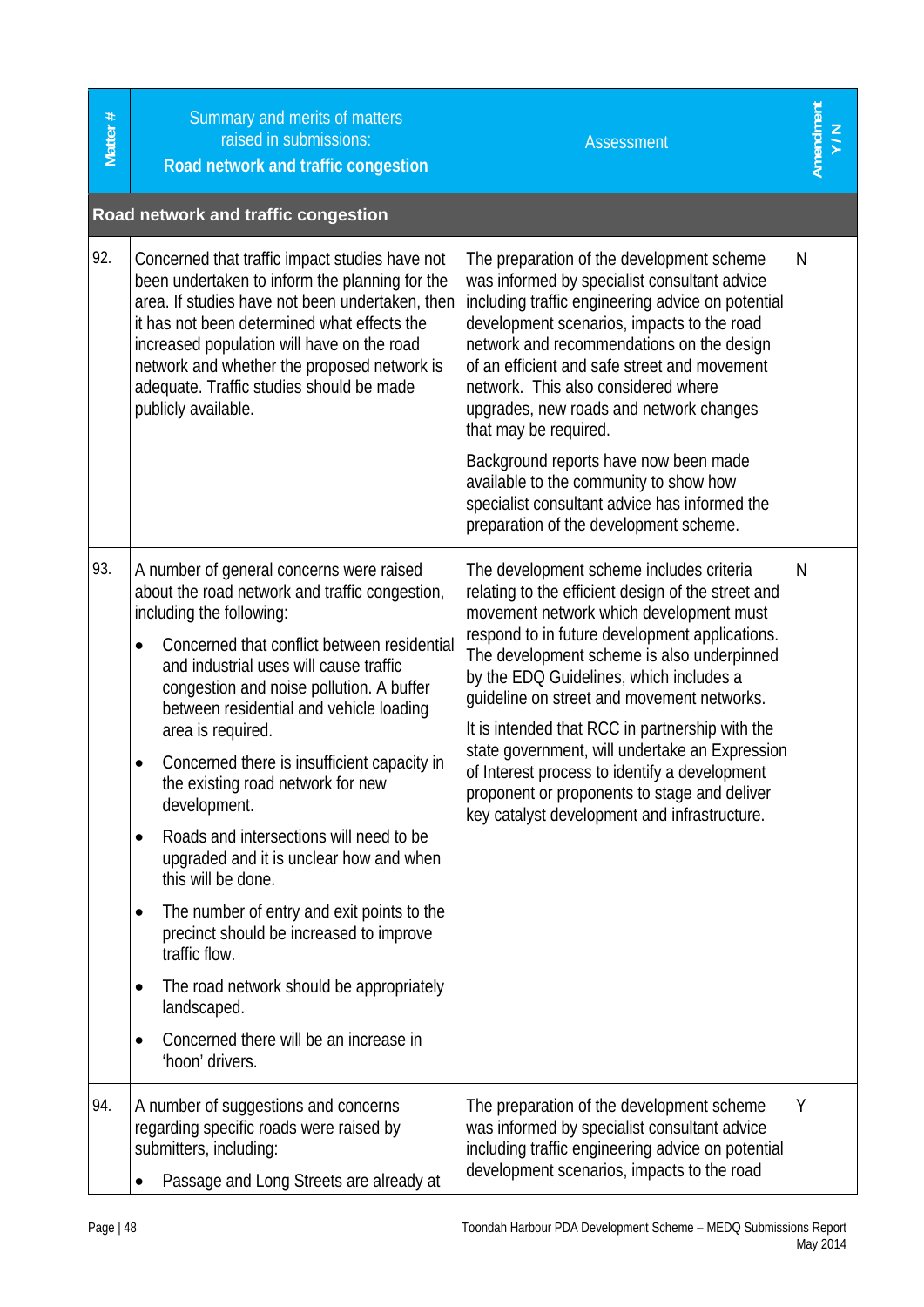| Matter # | Summary and merits of matters<br>raised in submissions:<br>Road network and traffic congestion                                                                                                                                                                                                                                                                                                                                                                                                                                                                                          | <b>Assessment</b>                                                                                                                                                                                                                                                                                                                                                                                                                                                                                                                                                                                                                                                                     | Amendment<br>Y/N |
|----------|-----------------------------------------------------------------------------------------------------------------------------------------------------------------------------------------------------------------------------------------------------------------------------------------------------------------------------------------------------------------------------------------------------------------------------------------------------------------------------------------------------------------------------------------------------------------------------------------|---------------------------------------------------------------------------------------------------------------------------------------------------------------------------------------------------------------------------------------------------------------------------------------------------------------------------------------------------------------------------------------------------------------------------------------------------------------------------------------------------------------------------------------------------------------------------------------------------------------------------------------------------------------------------------------|------------------|
|          | capacity and will require urgent attention to<br>meet the requirements of future<br>development.<br>A truck connector street should be provided<br>to ease congestion on Passage Street.<br>Access to the harbour (via Middle Street)<br>should be restricted to public transport,<br>cyclists, pedestrians and passengers to<br>North Stradbroke Island.<br>Upgrades will be required to Middle Street<br>٠<br>to ensure pedestrian safety and provide for<br>increased tourists traffic.<br>The proposed new street between Middle<br>٠<br>Street and North Shore Street will destroy | network and recommendations on the design<br>of an efficient and safe street and movement<br>network. This also considered where<br>upgrades, new roads and changes would be<br>required.<br>The development scheme includes criteria<br>relating to the efficient design of the street and<br>movement network which development must<br>respond to in future development applications.<br>The development scheme is also underpinned<br>by the EDQ Guidelines, which includes a<br>quideline on Street and movement networks.<br>It is intended that RCC in partnership with the<br>state government, will undertake an Expression<br>of Interest process to identify a development |                  |
|          | koala habitat. Shore Street East should be<br>blocked off from through traffic.<br>Do not support the extension of Queen<br>٠<br>Street.<br>Upgrades to Shore Street West and the<br>٠<br>bridge over Ross Creek are required.<br>Heavy vehicles should avoid residential<br>areas.<br>Concerned that access to properties on<br>٠<br>Shore Street North will be limited due to<br>proposed road changes.<br>The proposed south link from Cross Street<br>$\bullet$<br>in the north should be extended directly<br>into the PDA to create a larger load road                            | proponent or proponents to stage and deliver<br>key catalyst development and infrastructure.<br>The detailed design and construction of new<br>roads including minimising conflicts between<br>transport modes will be addressed through the<br>Expression of Interest process or the<br>development assessment process.<br>In response to concerns regarding the future<br>use of GJ Walter park, the proposed north-<br>south link road connection from Middle Street<br>to shore Street East has been removed.<br>Passage and Long Streets are external to the<br>PDA and not subject to the provisions of the<br>development scheme.                                              |                  |
|          | and ease traffic congestion.<br>The bottom of Queen Street should be<br>enhanced rather than additional streets<br>through the koala corridor.                                                                                                                                                                                                                                                                                                                                                                                                                                          | There are currently no plans to extend Queen<br>Street to connect with the internal PDA road<br>network.                                                                                                                                                                                                                                                                                                                                                                                                                                                                                                                                                                              |                  |
| 95.      | The PDA should be extended to incorporate the<br>delivery of the bypass from Moreton Bay Road,<br>Capalaba to Wellington Road, Alexandra Hills.                                                                                                                                                                                                                                                                                                                                                                                                                                         | This is not a matter for consideration in the<br>development scheme.                                                                                                                                                                                                                                                                                                                                                                                                                                                                                                                                                                                                                  | N                |
| 96.      | There are concerns that large heritage trees<br>will inhibit proposed road changes from being<br>implemented or that trees will be lost when new<br>roads are developed.                                                                                                                                                                                                                                                                                                                                                                                                                | The proposed north south link has been<br>removed from the development scheme in<br>order to retain natural features in this location.<br>The development scheme also requires                                                                                                                                                                                                                                                                                                                                                                                                                                                                                                        | Υ                |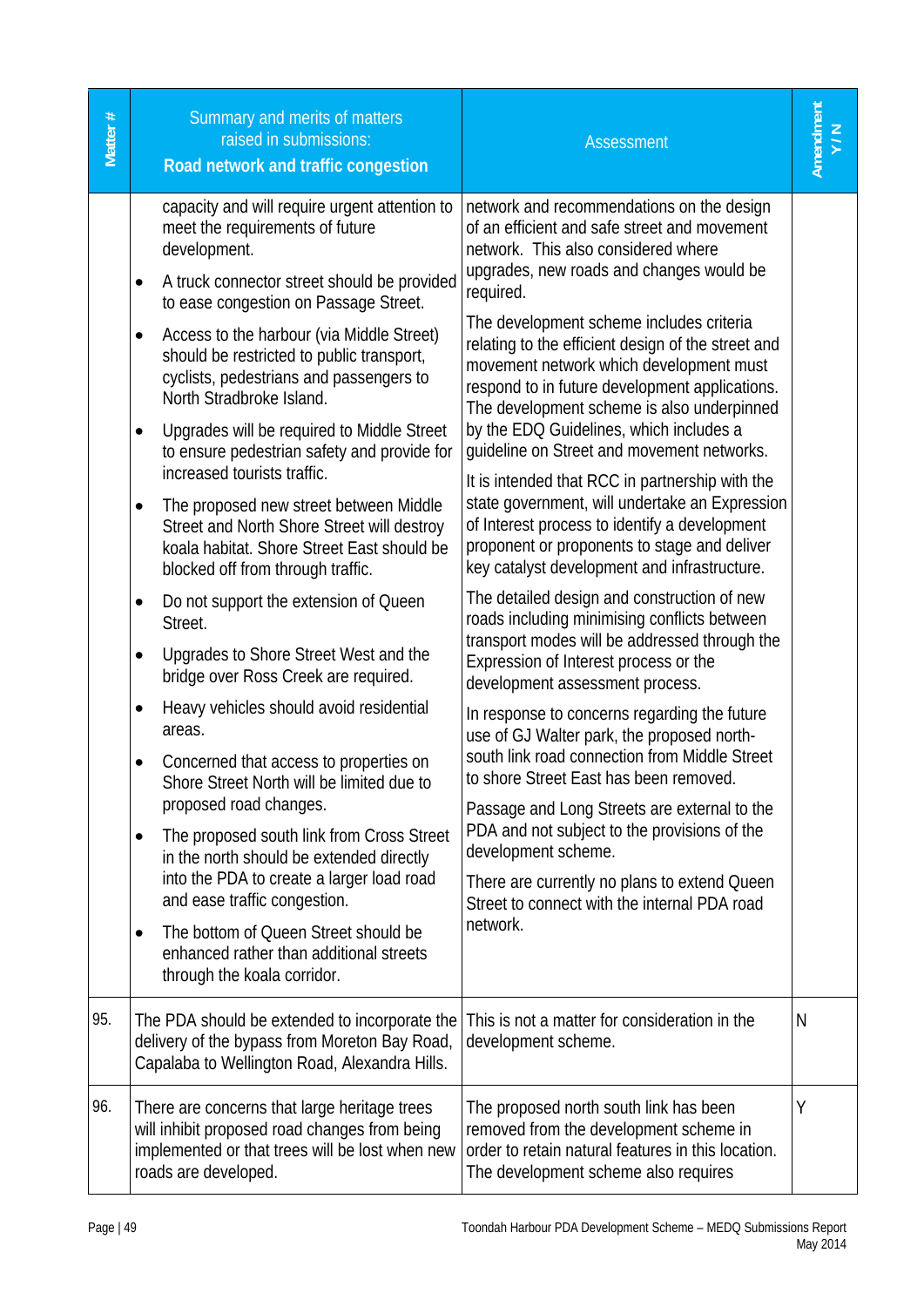| Matter # | Summary and merits of matters<br>raised in submissions:<br>Road network and traffic congestion                                   | Assessment                                                                                                                                                                                                  | Amendment<br>V/N |
|----------|----------------------------------------------------------------------------------------------------------------------------------|-------------------------------------------------------------------------------------------------------------------------------------------------------------------------------------------------------------|------------------|
|          |                                                                                                                                  | development to retain existing mature trees<br>wherever possible. This will be assessed<br>through the development assessment process.                                                                      |                  |
| 97.      | Sufficient access through streets and at ferry<br>and public transport terminals is required for<br>emergency services vehicles. | Any proposed road systems and networks will<br>be designed in accordance with relevant<br>standards to ensure that emergency vehicles<br>can access the site and associated public<br>transport facilities. | N                |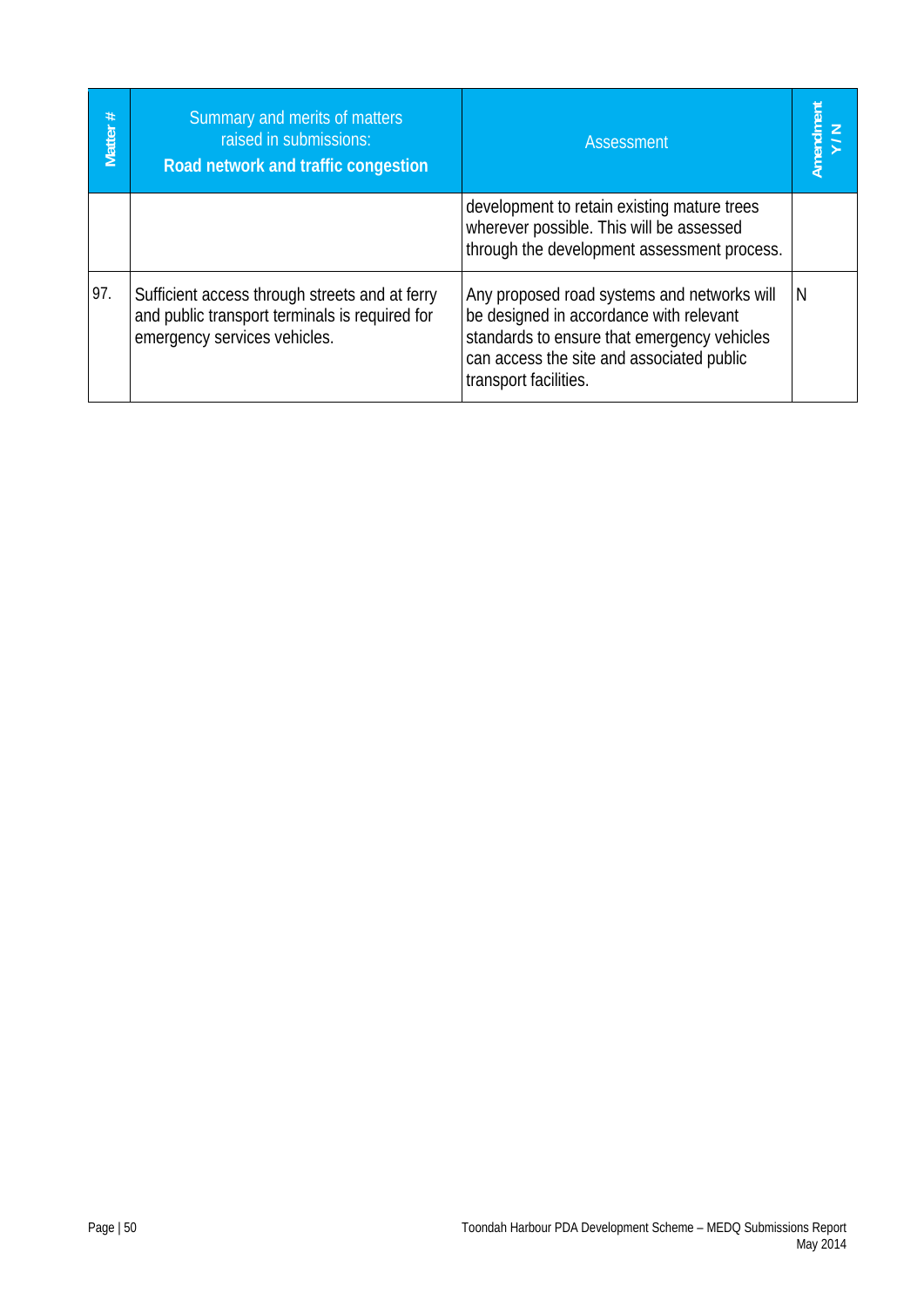# **4.6. Open space**

| Matter # | Summary and merits of matters<br>raised in submissions:<br>Public open space, public amenity and<br>recreation                                                                                                                                           | <b>Assessment</b>                                                                                                                                                                                                                                                                                                                       | Amendment<br>Y/N |
|----------|----------------------------------------------------------------------------------------------------------------------------------------------------------------------------------------------------------------------------------------------------------|-----------------------------------------------------------------------------------------------------------------------------------------------------------------------------------------------------------------------------------------------------------------------------------------------------------------------------------------|------------------|
|          | Public open space, public amenity and recreation                                                                                                                                                                                                         |                                                                                                                                                                                                                                                                                                                                         |                  |
| 98.      | There is general support for how open space<br>has been addressed in the proposed scheme,<br>including support for improvements to open<br>space, walkways and waterfront access.                                                                        | Noted.                                                                                                                                                                                                                                                                                                                                  | N                |
| 99.      | Suggestions on specific matters and the types<br>of improvements required included:<br>More information should be provided about<br>where improved facilities are proposed or<br>how they will be developed.<br>Map 2 should clarify if the foreshore is | The development scheme is a high level<br>planning framework which seeks to balance<br>diverse interests. It is not an application for<br>development and detailed designs have not yet<br>been undertaken. The development scheme<br>identifies principles which future development<br>applications will need to address. The detailed | Υ                |
|          | intended to be a public open space area.<br>Landscaped parks and grassed areas<br>should be provided.                                                                                                                                                    | design and nature of development will be<br>determined in future development applications<br>assessed through the development<br>assessment process.                                                                                                                                                                                    |                  |
|          | Existing trees, particularly mature pine<br>$\bullet$<br>trees, should be retained.<br>Additional child and family friendly facilities<br>$\bullet$<br>and recreational activities should be<br>provided.                                                | It is intended that the development scheme will<br>support development opportunities which<br>improve the character of the area and enhance<br>the current amenity, pedestrian and cycle<br>connections and open space within the PDA.                                                                                                  |                  |
|          | Diverse recreational services, sporting<br>$\bullet$<br>facilities and activities are needed in the<br>area.                                                                                                                                             | The document seeks to improve public access<br>and enjoyment of the waterfront through<br>maintaining and improving the recreational<br>function of GJ Walter park, as well as providing                                                                                                                                                |                  |
|          | Bins should be provided on footpaths and<br>$\bullet$<br>decorated with bay scenes.                                                                                                                                                                      | a pedestrian/cycle path along the length of the<br>waterfront and promoting mixed use retail café                                                                                                                                                                                                                                       |                  |
|          | A beach and water park area should be<br>included.                                                                                                                                                                                                       | opportunities in the mixed use node. This will<br>enhance opportunities for the public to access                                                                                                                                                                                                                                        |                  |
|          | Lighting should be installed along the<br>waterfront.                                                                                                                                                                                                    | and enjoy the water and bay through both<br>active and passive recreation.                                                                                                                                                                                                                                                              |                  |
|          | Precinct 1 should include an arts precinct<br>$\bullet$<br>and sculpture park.                                                                                                                                                                           | Significant parks, gardens and public spaces<br>will contribute to increased enhanced open<br>space and public realm. When the site is                                                                                                                                                                                                  |                  |
|          | Kayaking and kayak storage facilities<br>should be provided.                                                                                                                                                                                             | developed, open space will include mixed use<br>plazas, waterways, parks, gardens and building                                                                                                                                                                                                                                          |                  |
|          | Precinct 1 should include a park.                                                                                                                                                                                                                        | forecourts. Within the PDA, waterfront<br>promenades and pedestrian corridors and                                                                                                                                                                                                                                                       |                  |
|          | Make reference to connectivity of the PDA<br>$\bullet$<br>with adjacent parks.                                                                                                                                                                           | creek corridors will also contribute to open<br>space.                                                                                                                                                                                                                                                                                  |                  |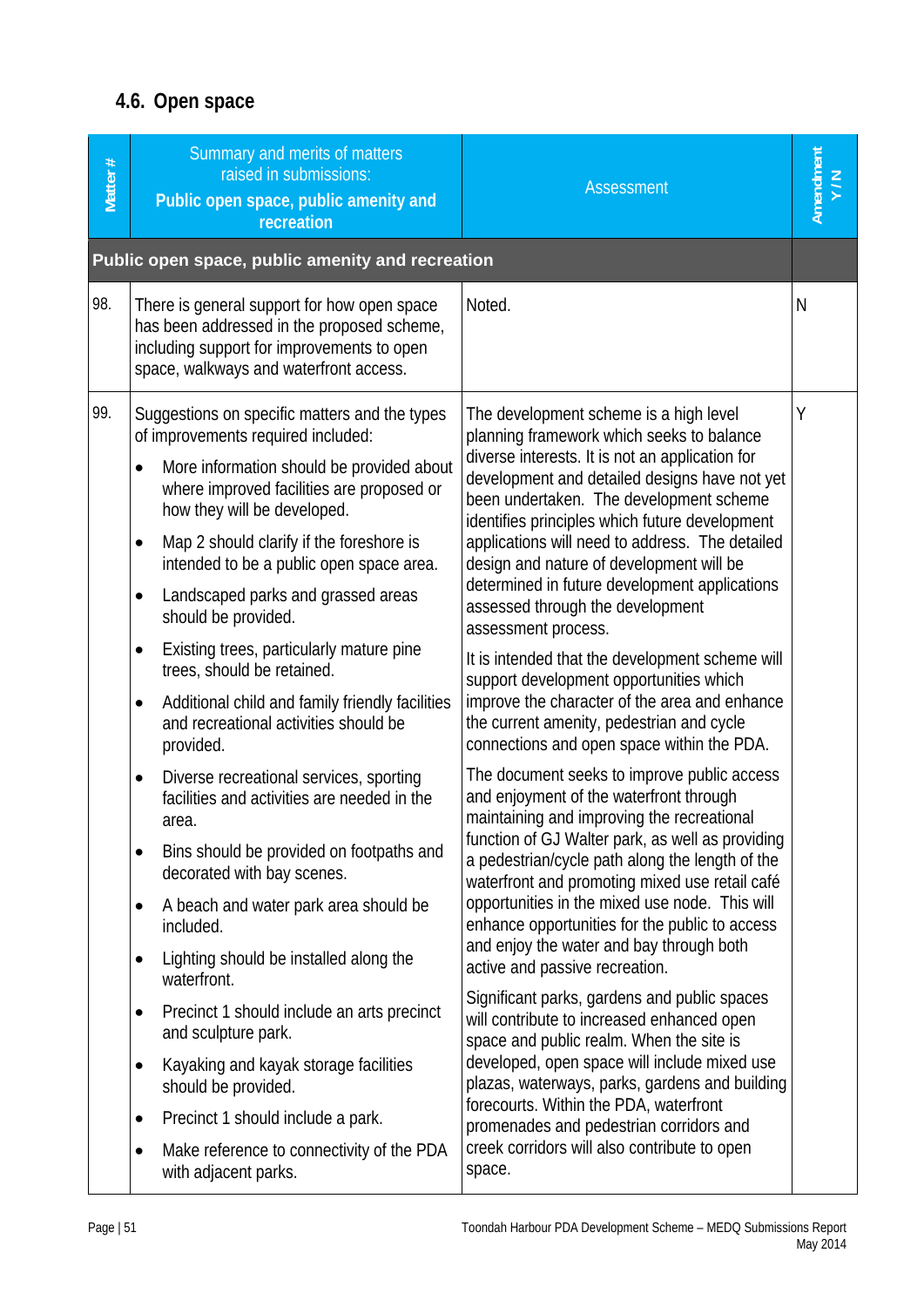| Matter # | Summary and merits of matters<br>raised in submissions:<br>Public open space, public amenity and<br>recreation                                                                                                                                                                                                                                                                                                                                                                                                                                                                                                                                                                                                                                                                                                     | <b>Assessment</b>                                                                                                                                                                                                                                                                                                                                                                                                                                                                                                                                                                                                                                                                                                                                                                                                                                                                                                                                                                                                                                                                                                                                                                                                             | Amendment<br>Y/N |
|----------|--------------------------------------------------------------------------------------------------------------------------------------------------------------------------------------------------------------------------------------------------------------------------------------------------------------------------------------------------------------------------------------------------------------------------------------------------------------------------------------------------------------------------------------------------------------------------------------------------------------------------------------------------------------------------------------------------------------------------------------------------------------------------------------------------------------------|-------------------------------------------------------------------------------------------------------------------------------------------------------------------------------------------------------------------------------------------------------------------------------------------------------------------------------------------------------------------------------------------------------------------------------------------------------------------------------------------------------------------------------------------------------------------------------------------------------------------------------------------------------------------------------------------------------------------------------------------------------------------------------------------------------------------------------------------------------------------------------------------------------------------------------------------------------------------------------------------------------------------------------------------------------------------------------------------------------------------------------------------------------------------------------------------------------------------------------|------------------|
|          |                                                                                                                                                                                                                                                                                                                                                                                                                                                                                                                                                                                                                                                                                                                                                                                                                    | The delivery of park embellishments and<br>facilities will be determined through the<br>development assessment process and in<br>accordance with RCC's open space policies.<br>Other considerations contributing to open<br>space and public realm would be the potential<br>use of integrated artworks with functional<br>properties such, as seating, bollards, lighting,<br>rails, and other hard surfaces. This would be<br>considered through the development<br>assessment process.<br>Map 2 - Structure plan has been amended to<br>clarify the intent for the waterfront promenade<br>to be a green open space connection which<br>promotes waterfront access.                                                                                                                                                                                                                                                                                                                                                                                                                                                                                                                                                        |                  |
| 100.     | Some submitters were concerned there was<br>insufficient open space provided in the scheme.<br>Specific matters raised in relation to this<br>included:<br>Suggest that more land should be provided<br>as open space for environmental<br>conservation, nature corridors, recreation<br>opportunities, buffers to beaches and a<br>waterpark play area and also to support the<br>increased population<br>Additional areas of open space will be<br>$\bullet$<br>required to cater for development and<br>increased population in the area.<br>Some submitters were also concerned areas of<br>existing open space would be lost to<br>development and expressed concern about the<br>potential loss of public and community assets.<br>A number of submitters opposed new<br>development on existing open space. | The preparation of the development scheme<br>was informed by specialist consultant advice<br>including civil engineering, economic,<br>environmental, stormwater management, traffic<br>engineering and urban design advice. This<br>information was then reinforced by advice from<br>Council and state agencies.<br>The document seeks to improve public access<br>and enjoyment of the waterfront through<br>maintaining and improving the recreational<br>function of GJ Walter park, as well as providing<br>a pedestrian/cycle path along the length of the<br>waterfront and promoting mixed use retail café<br>opportunities in the mixed use node. This will<br>enhance opportunities for the public to access<br>and enjoy the water and bay through both<br>active and passive recreation.<br>The Development Scheme seeks to achieve a<br>balance between land identified for community,<br>open space, residential and commercial uses.<br>Accordingly the Development Scheme aims to<br>ensure no net loss of public open space within<br>the PDA.<br>Maps 2 & 4 have been amended to provide<br>greater protection to the recreational function of<br>GJ Walter Park.<br>Background reports have now been made | Υ                |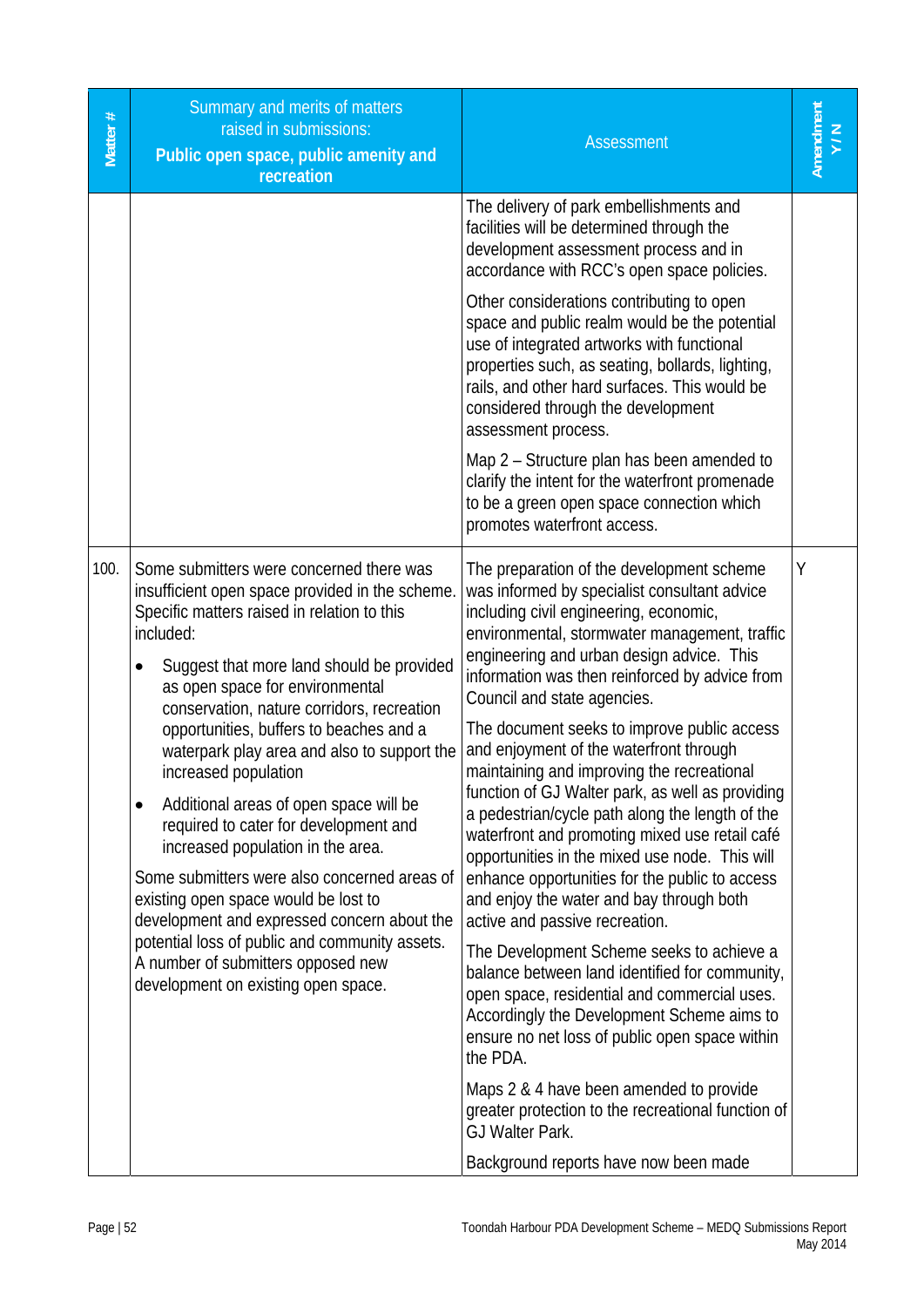| Matter # | Summary and merits of matters<br>raised in submissions:<br>Public open space, public amenity and<br>recreation | Assessment                                                                                                                        |  |
|----------|----------------------------------------------------------------------------------------------------------------|-----------------------------------------------------------------------------------------------------------------------------------|--|
|          |                                                                                                                | available to the community to show how<br>specialist consultant advice has informed the<br>preparation of the development scheme. |  |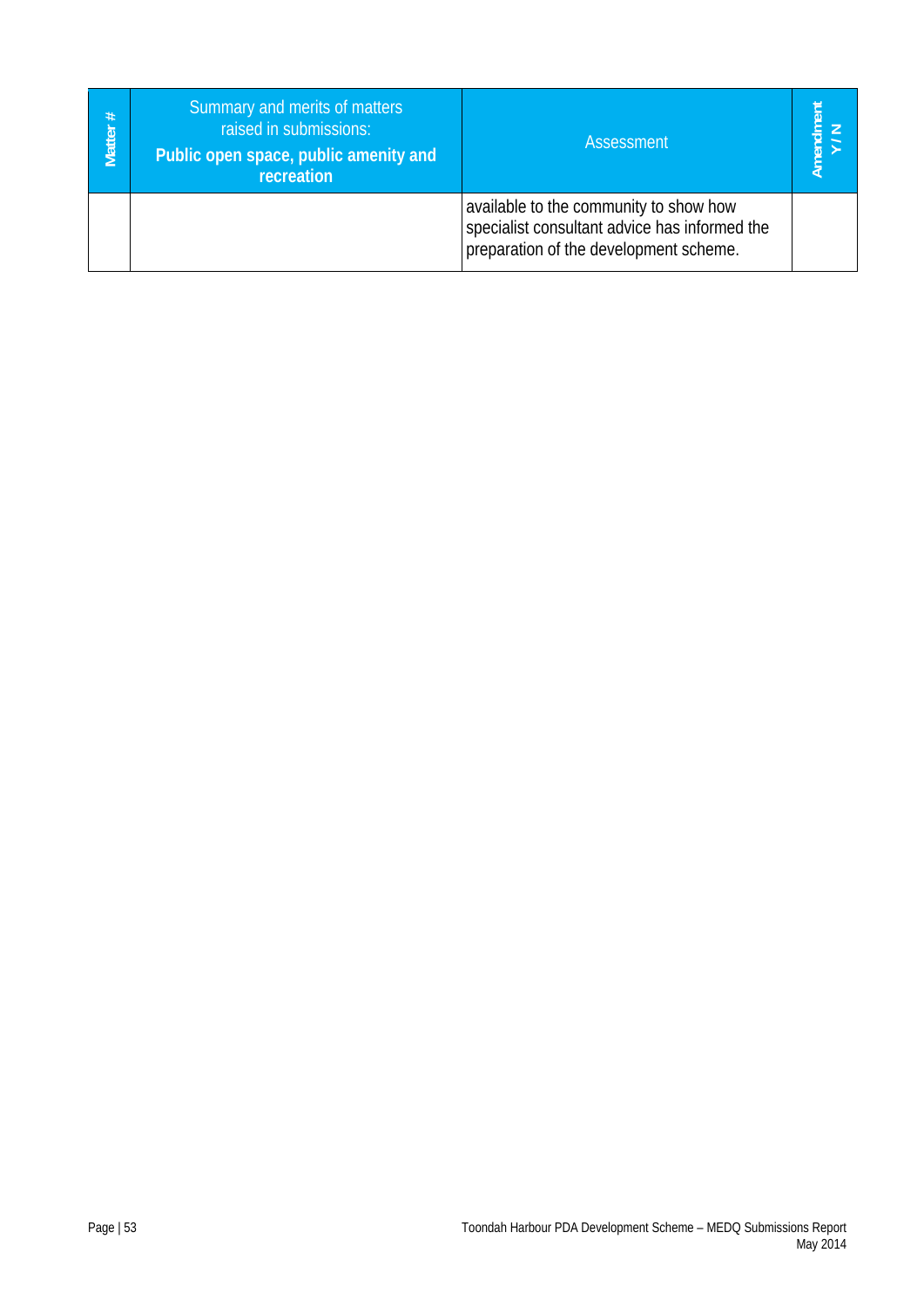| Matter # | Summary and merits of matters<br>raised in submissions:<br><b>Use of GJ Walter Park</b>                                                                                                                                                                                                                                                                                                                                                                                                                                                                                                                                                                                                                                                                                                                                                                                                  | <b>Assessment</b>                                                                                                                                                                                                                                                                                                                                                                                                                                                                                                                                                                                                           |   |
|----------|------------------------------------------------------------------------------------------------------------------------------------------------------------------------------------------------------------------------------------------------------------------------------------------------------------------------------------------------------------------------------------------------------------------------------------------------------------------------------------------------------------------------------------------------------------------------------------------------------------------------------------------------------------------------------------------------------------------------------------------------------------------------------------------------------------------------------------------------------------------------------------------|-----------------------------------------------------------------------------------------------------------------------------------------------------------------------------------------------------------------------------------------------------------------------------------------------------------------------------------------------------------------------------------------------------------------------------------------------------------------------------------------------------------------------------------------------------------------------------------------------------------------------------|---|
|          | <b>Use of GJ Walter Park</b>                                                                                                                                                                                                                                                                                                                                                                                                                                                                                                                                                                                                                                                                                                                                                                                                                                                             |                                                                                                                                                                                                                                                                                                                                                                                                                                                                                                                                                                                                                             |   |
| 101.     | A number of submitters raised concerns about<br>impacts from development on GJ Walter Park.<br>Matters raised in relation to this included:<br>Clarify in Map 4 whether GJ Walter Park is<br>$\bullet$<br>an area to be developed.<br>Concerned that the beach will be lost due<br>$\bullet$<br>to the marina development.<br>Concerned the heritage value and regional<br>$\bullet$<br>significance has not been considered and<br>will be compromised by development.<br>The plan should specify the size of the<br>٠<br>playground.<br>Concerned that development will impact<br>٠<br>the useability of existing walkways and<br>public space in the park.<br>Suggest that the seawall in the north of GJ<br>٠<br>Walter Park is located too far north, making<br>the existing beach in the park unusable due<br>to safety issues associated with fishing and<br>swimming in marinas. | The value of GJ Walter Park to the community<br>and the many functions and activities its hosts<br>has been acknowledged through the protection<br>of the recreational function of the park.<br>The development scheme, including Map 4 -<br>Height map, has been amended to strengthen<br>the intent to protect the recreational function of<br>GJ Walter Park.<br>The Development Scheme seeks to achieve a<br>balance between land identified for community,<br>open space, residential and commercial uses.<br>Accordingly the Development Scheme aims to<br>ensure no net loss of public open space within<br>the PDA. | Y |
| 102.     | Some submitters thought the dog park should<br>be protected and more detail should be<br>provided about its size to demonstrate how it<br>will be incorporated into the new scheme.<br>Other submitters believe the dog park should<br>be moved away from the waterfront to improve<br>public use and amenity of open space in GJ<br>Walter Park. Suggested alterative locations<br>include between Sommersea Drive and North<br>Street, and Island Street.                                                                                                                                                                                                                                                                                                                                                                                                                              | The value of GJ Walter Park to the community<br>and the many functions and activities it hosts<br>had been acknowledged through the protection<br>of the recreational function of the park.<br>The development scheme, including Map 4 -<br>Height map, has been amended to strengthen<br>the intent to protect the recreational function of<br>GJ Walter Park.<br>The Development Scheme seeks to achieve a<br>balance between land identified for community,<br>open space, residential and commercial uses.<br>Accordingly the Development Scheme aims to<br>ensure no net loss of public open space within<br>the PDA.  | Υ |
| 103.     | The ownership, protection and management of<br>the park should to be clarified.                                                                                                                                                                                                                                                                                                                                                                                                                                                                                                                                                                                                                                                                                                                                                                                                          | The value of GJ Walter Park to the community<br>and the many functions and activities its hosts<br>had been acknowledged through the protection                                                                                                                                                                                                                                                                                                                                                                                                                                                                             | Υ |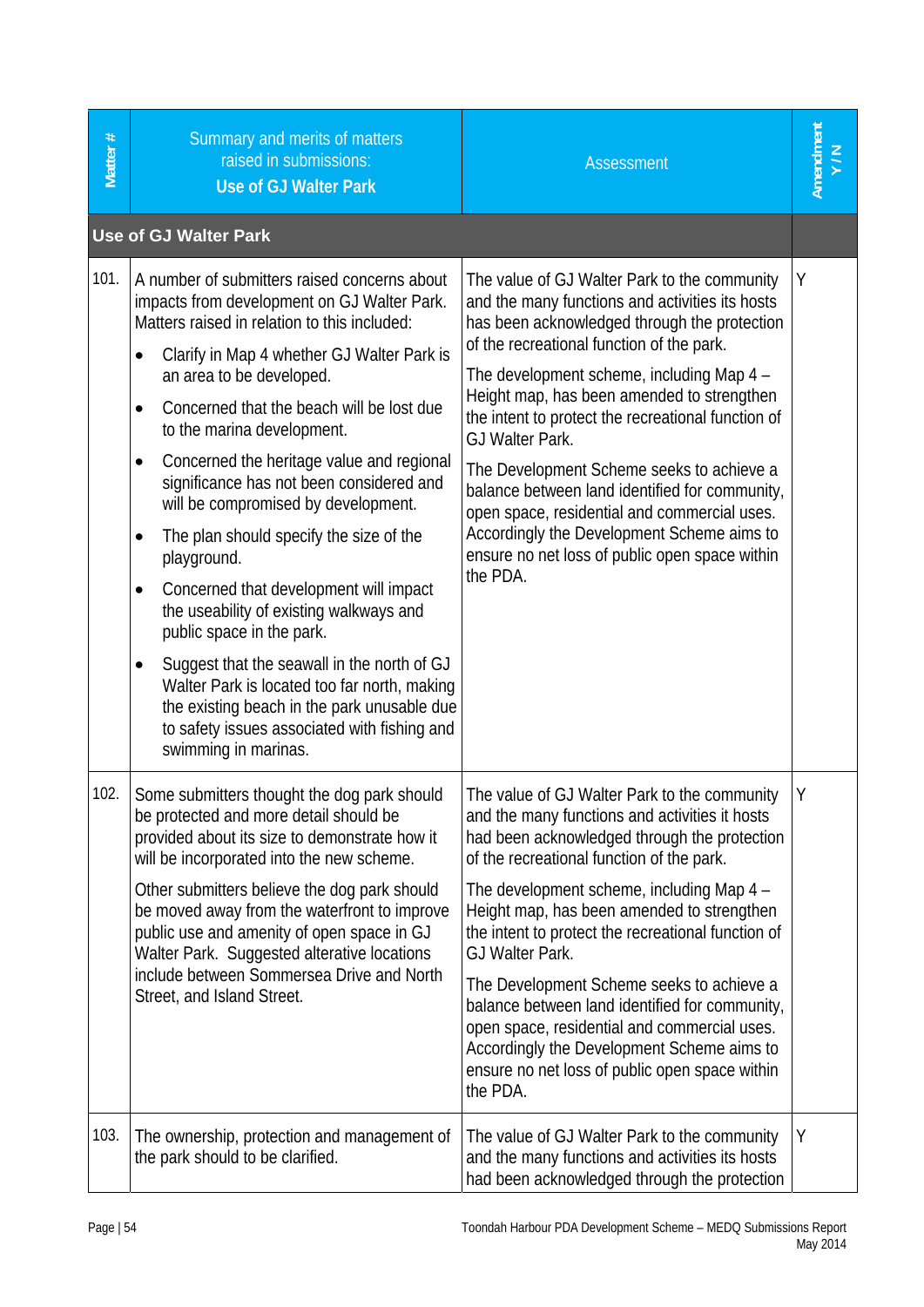| Matter # | Summary and merits of matters<br>raised in submissions:<br><b>Use of GJ Walter Park</b>                                                                                                                                                                                                                                                                                                                                                                                                                                                                                                                                                                                                                                                                          | <b>Assessment</b>                                                                                                                                                                                                                                                                                                                                                                                                                                                                                                                                                                                                                                                                                                                                                                                                                                                                                                                                                                                                                                                                                                                                                                                                                                                                | Amendment<br>N/V |
|----------|------------------------------------------------------------------------------------------------------------------------------------------------------------------------------------------------------------------------------------------------------------------------------------------------------------------------------------------------------------------------------------------------------------------------------------------------------------------------------------------------------------------------------------------------------------------------------------------------------------------------------------------------------------------------------------------------------------------------------------------------------------------|----------------------------------------------------------------------------------------------------------------------------------------------------------------------------------------------------------------------------------------------------------------------------------------------------------------------------------------------------------------------------------------------------------------------------------------------------------------------------------------------------------------------------------------------------------------------------------------------------------------------------------------------------------------------------------------------------------------------------------------------------------------------------------------------------------------------------------------------------------------------------------------------------------------------------------------------------------------------------------------------------------------------------------------------------------------------------------------------------------------------------------------------------------------------------------------------------------------------------------------------------------------------------------|------------------|
|          | Concern expressed about the tenure of the<br>park. In particular whether Council had<br>resolved to surrender trusteeship of the park<br>and what process was used with regard to the<br>responsibility under the Land Act. Concern that<br>the purpose of the reserve must be protected.                                                                                                                                                                                                                                                                                                                                                                                                                                                                        | of the recreational function of the park.<br>The development scheme, including Map 4 -<br>Height map, has been amended to strengthen<br>the intent to protect the recreational function of<br>GJ Walter Park.<br>The Development Scheme seeks to achieve a<br>balance between land identified for community,<br>open space, residential and commercial uses.<br>Accordingly the Development Scheme aims to<br>ensure no net loss of public open space within<br>the PDA.<br>Any changes to tenure under the Land Act<br>1994 will follow normal legislative processes.                                                                                                                                                                                                                                                                                                                                                                                                                                                                                                                                                                                                                                                                                                           |                  |
| 104.     | Additional information should be included in the<br>infrastructure plan on improvements to open<br>space including GJ Walter Park.<br>Suggestions to improve the amenity of GJ<br>Walter Park include:<br>A waterpark facility or swimming pool.<br>$\bullet$<br>Improved shading and lighting.<br>$\bullet$<br>Safe playground equipment for all abilities.<br>$\bullet$<br>Amenities including toilets, parent rooms,<br>$\bullet$<br>picnic tables and barbeque facilities.<br>Shared walkways around permitter.<br>$\bullet$<br>The reclaimed extension of GJ Walter Park<br>٠<br>should be moved south along the existing<br>beach.<br>Sand spots and shallow areas should be<br>$\bullet$<br>filled with sand from Stradbroke Island to<br>create beaches. | The development scheme, including Map 4 -<br>Height map, has been amended to strengthen<br>the intent to protect the recreational function of<br>GJ Walter Park.<br>The development scheme includes the<br>requirement to demonstrate how development<br>provides opportunities for the community to<br>engage with the heritage and coastal habitats<br>of Moreton Bay through new and improved<br>areas of waterfront public open space.<br>The development scheme is a high level<br>planning framework which seeks to balance<br>diverse interests. It is not an application for<br>development and detailed designs have not yet<br>been undertaken. The development scheme<br>identifies principles which future development<br>applications will need to address. The detailed<br>design and nature of development will be<br>determined in future development applications<br>assessed through the development<br>assessment process.<br>Accordingly the Development Scheme aims to<br>ensure no net loss of public open space within<br>the PDA.<br>The delivery of park embellishments and<br>facilities will be determined through the<br>development assessment process, in<br>accordance with RCC's open space policies.<br>The infrastructure plan also identifies | Y                |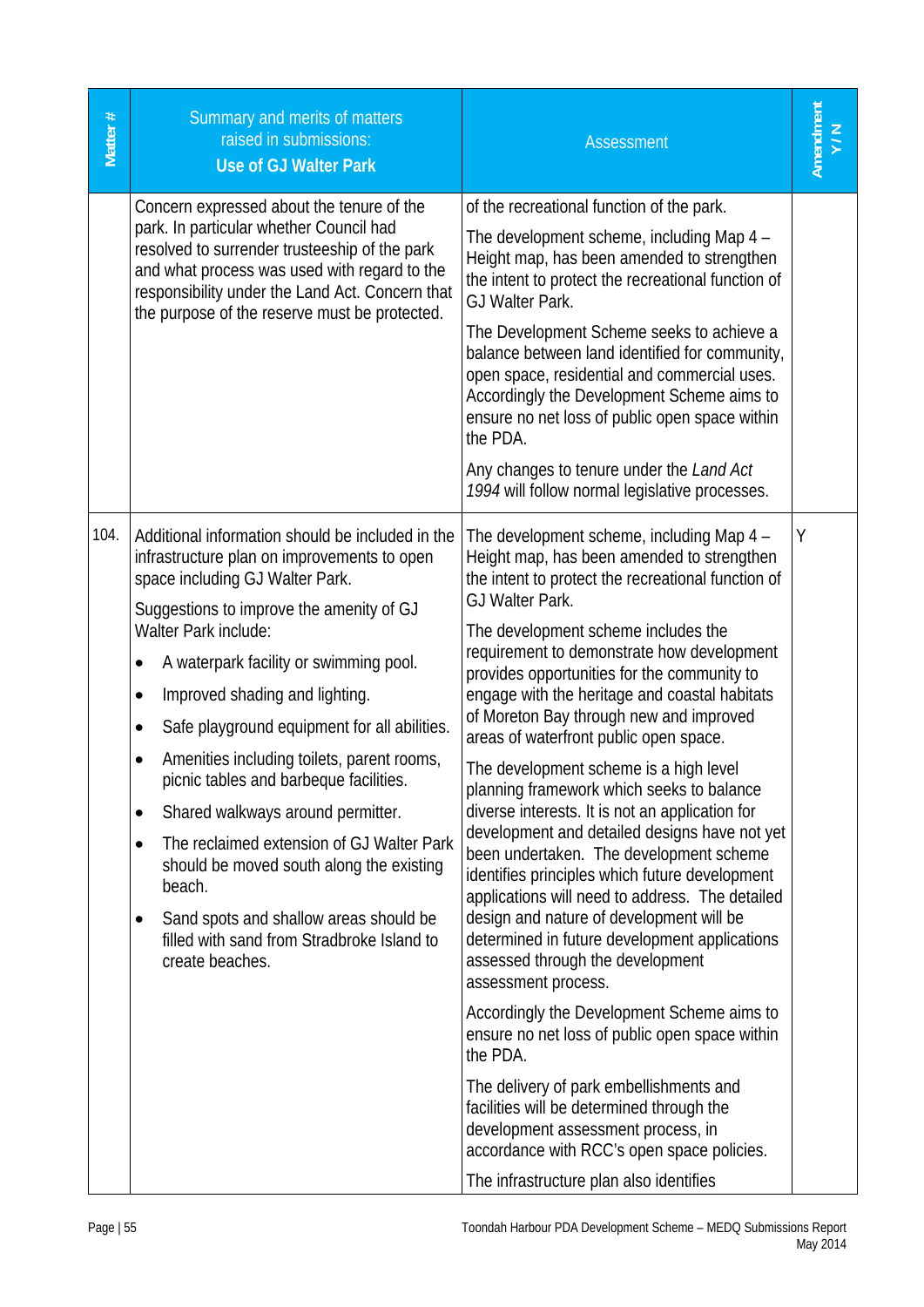| #<br>Matte <u>r</u> | Summary and merits of matters<br>raised in submissions:<br>Use of GJ Walter Park | Assessment                      |  |
|---------------------|----------------------------------------------------------------------------------|---------------------------------|--|
|                     |                                                                                  | improvements to GJ Walter Park. |  |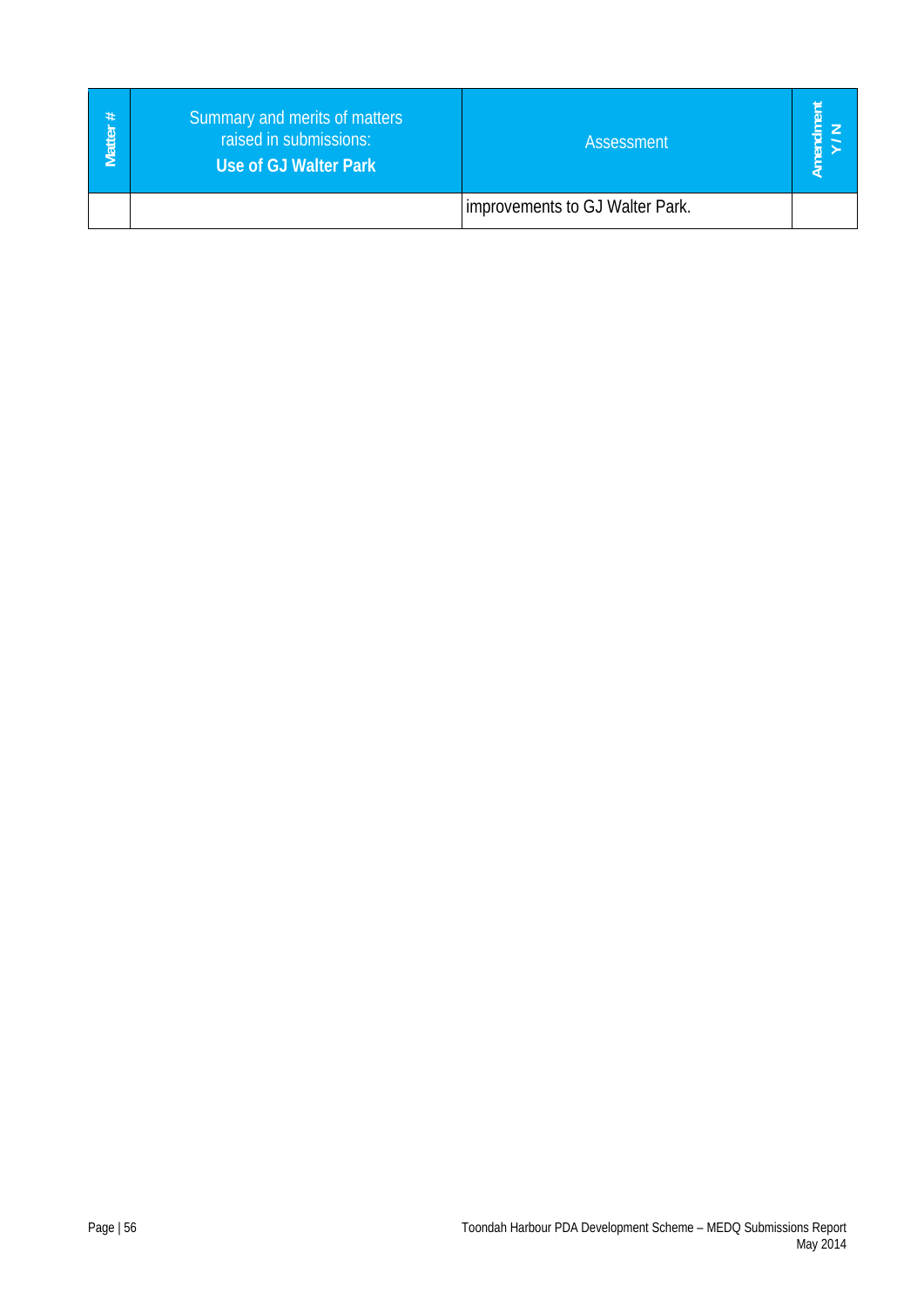| Matter # | Summary and merits of matters<br>raised in submissions:<br><b>Access to the waterfront</b>                                                                                                                                                                                                                                                                                                                                                                                                                                                                                                                                                                       | <b>Assessment</b>                                                                                                                                                                                                                                                                                                                                                                                                                                                                                                                                                                                                                                                                                                                                                                                                                                                                                                                                                                                                                                                                                                                                                                                                                                                                                                                                                                                                                                                                                                                                                                                                                                                                                                                    | Amendment<br>Y/N |
|----------|------------------------------------------------------------------------------------------------------------------------------------------------------------------------------------------------------------------------------------------------------------------------------------------------------------------------------------------------------------------------------------------------------------------------------------------------------------------------------------------------------------------------------------------------------------------------------------------------------------------------------------------------------------------|--------------------------------------------------------------------------------------------------------------------------------------------------------------------------------------------------------------------------------------------------------------------------------------------------------------------------------------------------------------------------------------------------------------------------------------------------------------------------------------------------------------------------------------------------------------------------------------------------------------------------------------------------------------------------------------------------------------------------------------------------------------------------------------------------------------------------------------------------------------------------------------------------------------------------------------------------------------------------------------------------------------------------------------------------------------------------------------------------------------------------------------------------------------------------------------------------------------------------------------------------------------------------------------------------------------------------------------------------------------------------------------------------------------------------------------------------------------------------------------------------------------------------------------------------------------------------------------------------------------------------------------------------------------------------------------------------------------------------------------|------------------|
|          | <b>Access to the waterfront</b>                                                                                                                                                                                                                                                                                                                                                                                                                                                                                                                                                                                                                                  |                                                                                                                                                                                                                                                                                                                                                                                                                                                                                                                                                                                                                                                                                                                                                                                                                                                                                                                                                                                                                                                                                                                                                                                                                                                                                                                                                                                                                                                                                                                                                                                                                                                                                                                                      |                  |
| 105.     | The development scheme should provide more<br>information to identify how access to the<br>waterfront will be impacted by development and<br>to emphasise the protection of the waterfront<br>for community use.<br>Some submitters believed the majority of<br>waterfront should be protected from<br>development and be primarily a publicly<br>accessible area.<br>Some submitters supported some retail and<br>commercial development provided it did not<br>prevent the public from accessing the<br>waterfront.<br>Concerned the construction of a boardwalk or<br>marina will disrupt views and public access,<br>resulting in environmental degradation. | The development scheme is a high level<br>planning framework which seeks to balance<br>diverse interests. The detailed design and<br>nature of development will be determined in<br>future development applications assessed<br>through the development assessment process.<br>The development scheme includes the<br>requirement to demonstrate how development<br>provides opportunities for the community to<br>engage with the heritage and coastal habitats<br>of Moreton Bay through new and improved<br>areas of waterfront public open space.<br>The document seeks to improve public access<br>and enjoyment of the waterfront through<br>maintaining and improving the recreational<br>function of GJ Walter park, as well as providing<br>a pedestrian/cycle path along the length of the<br>waterfront and promoting mixed use retail café<br>opportunities in an idyllic water front setting,<br>open to the public and residents alike This<br>will enhance opportunities for the community to<br>access and enjoy the water and bay through<br>both active and passive recreation.<br>The development scheme shows a new<br>pedestrian / cycle area and waterfront road<br>which will provide a buffer between<br>development and the foreshore, increase<br>activity and therefore safety and enhance<br>public access to the waterfront. Development<br>adjoining this public space and road would<br>provide opportunities for mixed use retail café<br>uses - further enhancing the public's<br>opportunity to enjoy the waterfront.<br>Map 2 – Structure plan has been amended to<br>clarify the intent for the waterfront promenade<br>to be a green open space connection which<br>promotes waterfront access. | Y                |
| 106.     | Support for the provision of a public pier,<br>including opportunities for walking and fishing.                                                                                                                                                                                                                                                                                                                                                                                                                                                                                                                                                                  | Noted.                                                                                                                                                                                                                                                                                                                                                                                                                                                                                                                                                                                                                                                                                                                                                                                                                                                                                                                                                                                                                                                                                                                                                                                                                                                                                                                                                                                                                                                                                                                                                                                                                                                                                                                               | N                |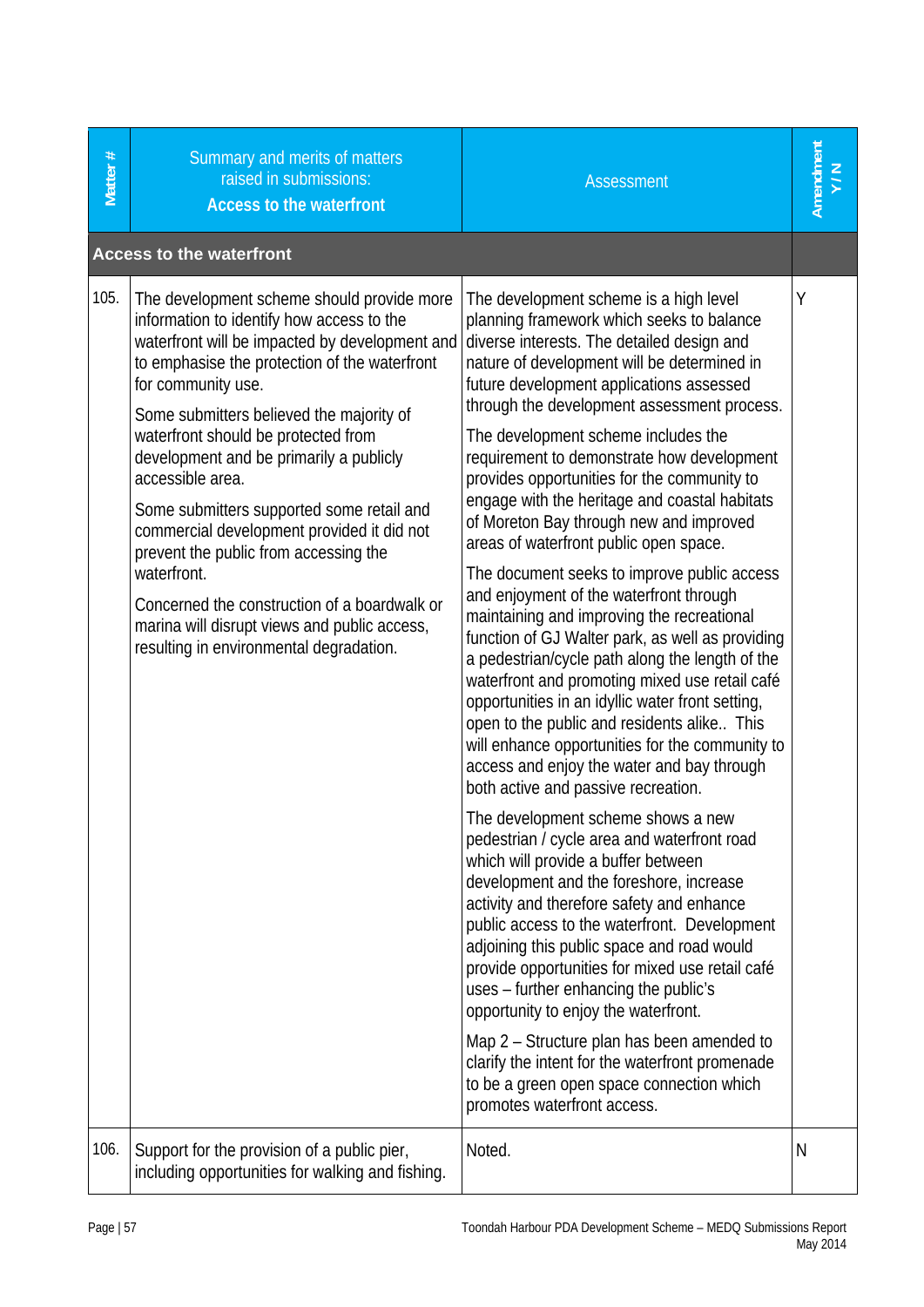| Matter # | Summary and merits of matters<br>raised in submissions:<br><b>Access to the waterfront</b>                                   | <b>Assessment</b>                                                                                                                                                        | Amend<br>V |
|----------|------------------------------------------------------------------------------------------------------------------------------|--------------------------------------------------------------------------------------------------------------------------------------------------------------------------|------------|
| 107.     | Suggest provisions be included for a jetty to be<br>built out towards Cassim Island together with<br>interlinked broadwalks. | Noted. The detailed design and nature of<br>development will be determined in future<br>development applications assessed through<br>the development assessment process. | N          |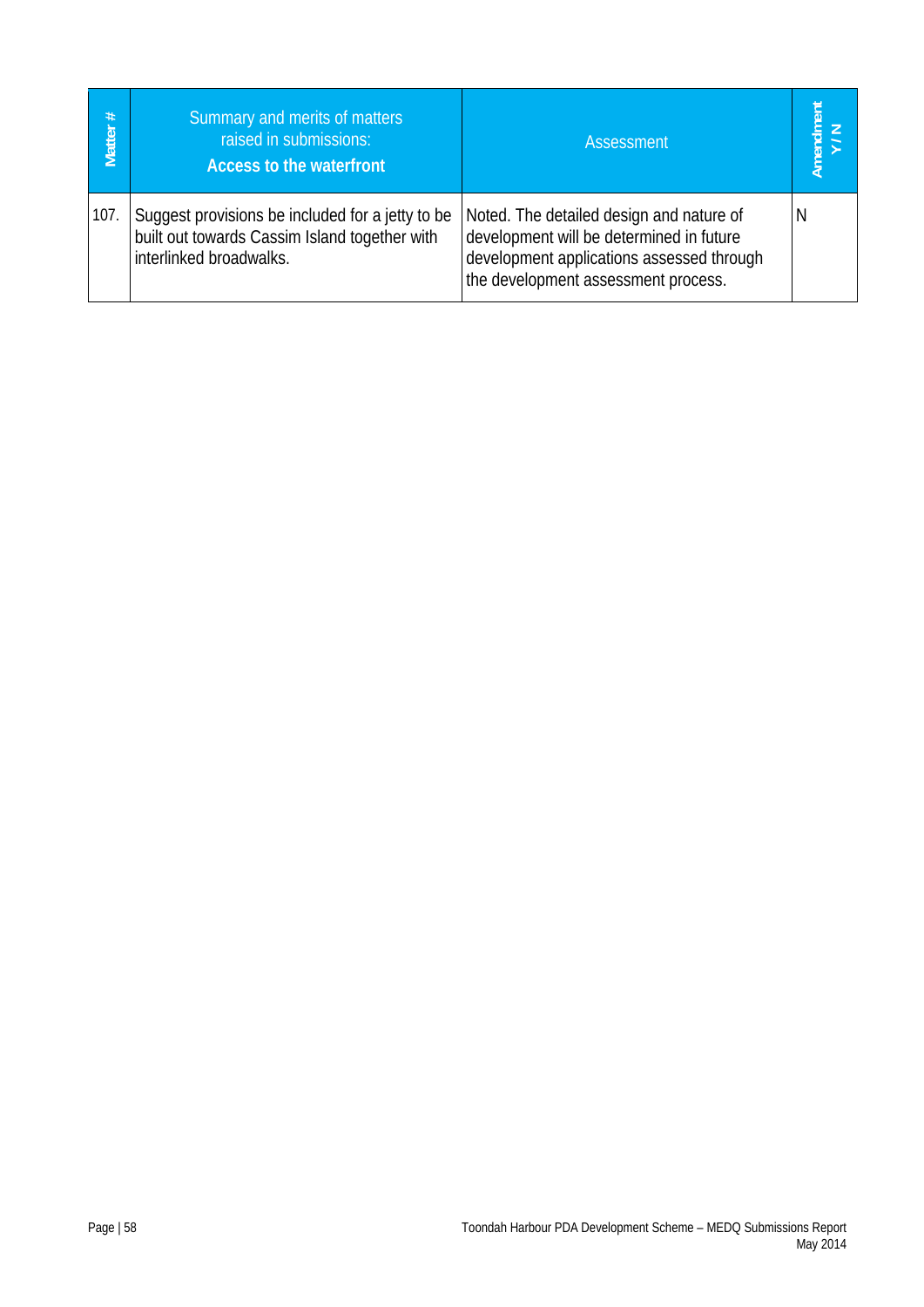# **4.7. Infrastructure, implementation and funding**

| Matter # | Summary and merits of matters<br>raised in submissions:<br>Development and infrastructure<br>funding and delivery                                                                     | <b>Assessment</b>                                                                                                                                                                                                | Amendment<br>Y/N |
|----------|---------------------------------------------------------------------------------------------------------------------------------------------------------------------------------------|------------------------------------------------------------------------------------------------------------------------------------------------------------------------------------------------------------------|------------------|
|          | Development and infrastructure funding and delivery                                                                                                                                   |                                                                                                                                                                                                                  |                  |
| 108.     | A number of concerns were raised about how<br>development and infrastructure would be<br>funded. Matters raised included:                                                             | Infrastructure and development will be funded<br>by development in the normal way, as it would<br>have been funded prior to a PDA being                                                                          | N                |
|          | Detailed information is required regarding<br>٠<br>costing and funding arrangements for<br>delivery and ongoing maintenance of<br>infrastructure.                                     | declared. The development scheme includes<br>an explanation that infrastructure charges will<br>be based on RCC's applicable infrastructure<br>charging document for the area or an<br>Infrastructure Agreement. |                  |
|          | The funding framework is vague with<br>$\bullet$<br>regard to the financing and commitments<br>from the state and developers.                                                         | There is no intention or indication in the<br>development scheme that levies or increased<br>rates will be used to fund infrastructure.                                                                          |                  |
|          | There are concerns that the cost of<br>$\bullet$<br>development and infrastructure will be<br>passed on to local residents and<br>businesses through increased housing<br>costs.      |                                                                                                                                                                                                                  |                  |
|          | State funded infrastructure upgrades<br>٠<br>should be investigated.                                                                                                                  |                                                                                                                                                                                                                  |                  |
|          | Upgrades to ferry facilities should be co-<br>٠<br>funded by operators and users.                                                                                                     |                                                                                                                                                                                                                  |                  |
|          | Developers should be required to meet all<br>$\bullet$<br>costs associated with infrastructure<br>connection, upgrades and augmentations<br>for the road, water and sewerage network. |                                                                                                                                                                                                                  |                  |
| 109.     | Infrastructure should be designed to<br>complement the existing natural environment.                                                                                                  | Noted.                                                                                                                                                                                                           | N                |
| 110.     | Existing schools are at capacity and will not be<br>able to service new residents from Toondah<br>Harbour.                                                                            | Noted.                                                                                                                                                                                                           | N                |
| 111.     | There are concerns that the proposed scheme<br>will result in public assets (i.e. GJ Walter Park<br>and parts of the Moreton Bay Marine Park)<br>being given to developers.           | The state government and RCC are committed<br>to efficiently utilising resources including public<br>land to achieve improvements for the<br>community.                                                          | Y                |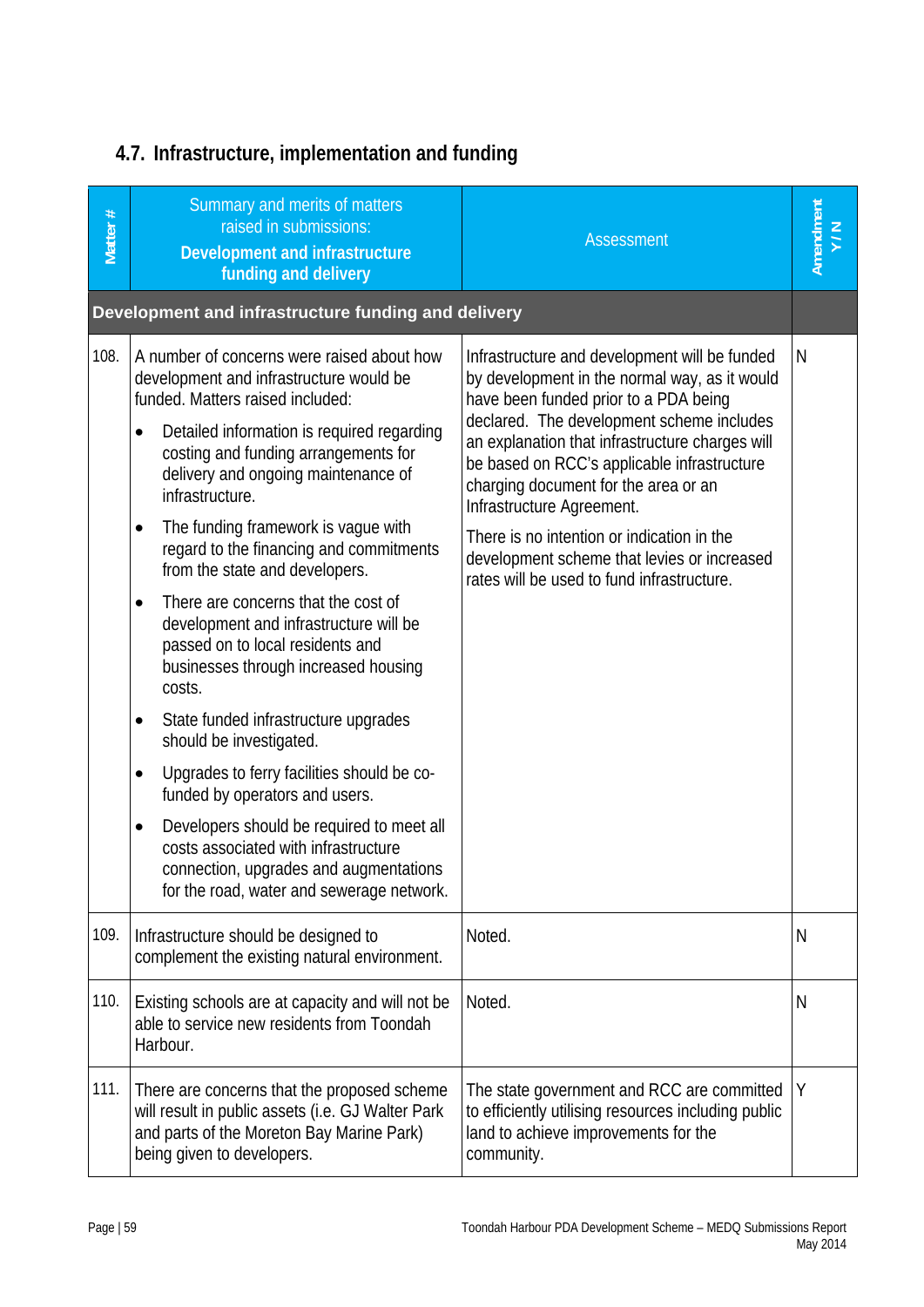| Matter # | Summary and merits of matters<br>raised in submissions:<br>Development and infrastructure<br>funding and delivery  | Assessment                                                                                                                                                                                                                         | Amendment<br>Y/N |
|----------|--------------------------------------------------------------------------------------------------------------------|------------------------------------------------------------------------------------------------------------------------------------------------------------------------------------------------------------------------------------|------------------|
|          |                                                                                                                    | The development scheme, including Map 4 -<br>Height map, has been amended to strengthen<br>the intent to protect the recreational function of<br>GJ Walter Park.                                                                   |                  |
| 112.     | Concerned there is insufficient infrastructure<br>capacity for the increased development and<br>population growth. | The preparation of the development scheme<br>was informed by specialist consultant advice<br>including advice on the capacity of trunk<br>infrastructure and whether any upgrades would<br>be required to accommodate development. | N                |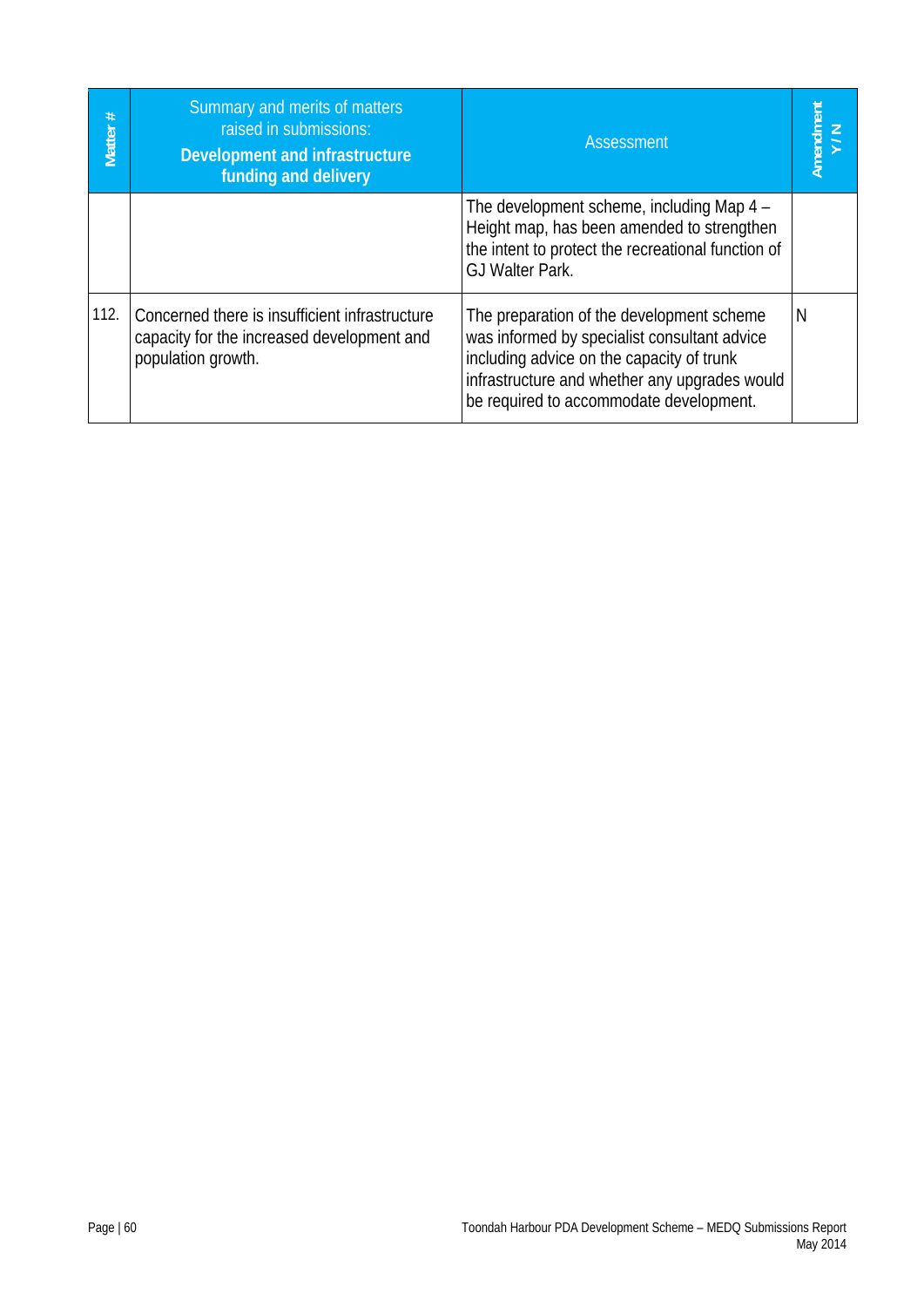| Matter # | Summary and merits of matters<br>raised in submissions:<br>Timing and implementation of development                                                                                                                                                                                                                                                                                                                                                                                           | <b>Assessment</b>                                                                                                                                                                                                                                                                                                       |              |
|----------|-----------------------------------------------------------------------------------------------------------------------------------------------------------------------------------------------------------------------------------------------------------------------------------------------------------------------------------------------------------------------------------------------------------------------------------------------------------------------------------------------|-------------------------------------------------------------------------------------------------------------------------------------------------------------------------------------------------------------------------------------------------------------------------------------------------------------------------|--------------|
|          | Timing and implementation of development                                                                                                                                                                                                                                                                                                                                                                                                                                                      |                                                                                                                                                                                                                                                                                                                         |              |
| 113.     | A number of comments were raised in relation<br>to staging of development. These included:<br>Concerned that if would be difficult to<br>$\bullet$<br>effectively stage development as it is<br>unclear when and how much private capital<br>will be provided. The scheme should<br>include information on capital raising<br>process.<br>Concerned development outcomes and<br>$\bullet$<br>staging will be fragmented and that this will<br>negatively impact the viability of the project. | The development scheme includes a<br>development staging strategy which identifies<br>the anticipated sequencing of development<br>throughout the PDA. However, the specific<br>timing of when development will occur will be<br>determined by market forces and the<br>Expression of Interest process.                 | N            |
| 114.     | Consideration should be given to minimising<br>the impacts of dust, noise and odour on the<br>existing community from construction activities.                                                                                                                                                                                                                                                                                                                                                | The development scheme requires developers<br>to minimise adverse impacts on amenity during<br>construction and must demonstrate how this<br>will be managed as part of the development<br>assessment process.                                                                                                          | N            |
| 115.     | The proposed redevelopment is not<br>commercially viable in the current market.<br>There is no demand for high density residential<br>development and there are a number of unit<br>developments in the area which are currently<br>vacant.<br>If development is vacant it will not be well<br>maintained and will decrease existing property<br>values.                                                                                                                                      | The development scheme seeks to create a<br>framework which balances diverse interests. It<br>is a long term plan for the area and<br>development completion may take many years<br>to be realised.<br>The timing and nature of development will be<br>determined by the private market and the<br>development process. | $\mathsf{N}$ |
| 116.     | There are concerns that new residential<br>development will compete with existing projects<br>yet to be completed due to poor uptake.                                                                                                                                                                                                                                                                                                                                                         | The development scheme seeks to create a<br>framework which balances diverse interests. It<br>is a long term plan for the area and<br>development completion may take many years<br>to be realised.<br>The timing and nature of development will be<br>determined by the private market and the<br>development process. | N            |
| 117.     | Question how capital works associated with the<br>redevelopment of the ferry will be funded.<br>Ferry providers should not be made to pay                                                                                                                                                                                                                                                                                                                                                     | Infrastructure will be funded by development in<br>the normal way, as it would have been funded<br>prior to a PDA being declared. The                                                                                                                                                                                   | N            |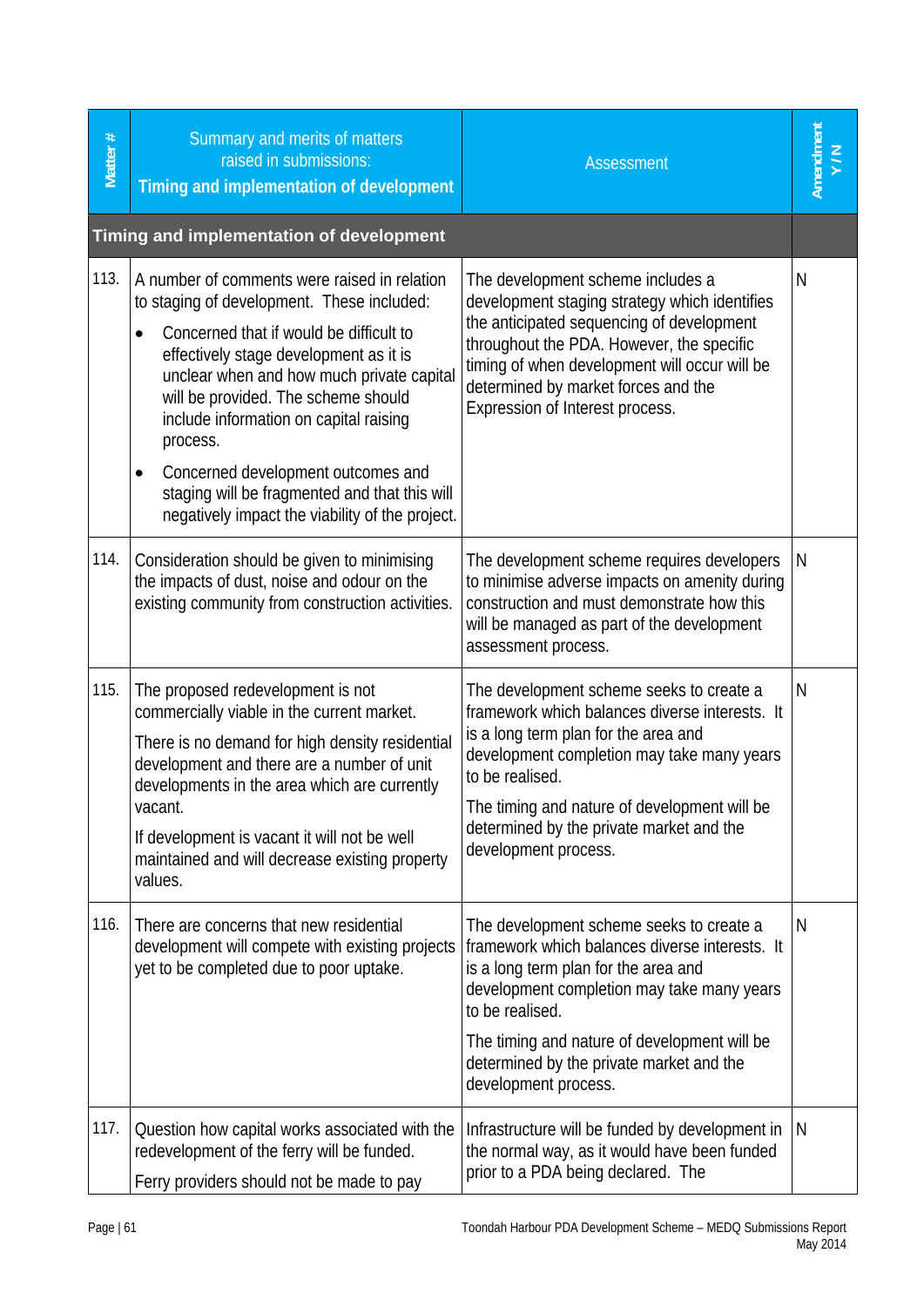| Matter # | Summary and merits of matters<br>raised in submissions:<br>Timing and implementation of development                                                                                                                         | <b>Assessment</b>                                                                                                                                                                                                                                                                                                                                                                                                                                                                                                                                                                                                                                                                                                                                       | Amendment<br>Y/N |
|----------|-----------------------------------------------------------------------------------------------------------------------------------------------------------------------------------------------------------------------------|---------------------------------------------------------------------------------------------------------------------------------------------------------------------------------------------------------------------------------------------------------------------------------------------------------------------------------------------------------------------------------------------------------------------------------------------------------------------------------------------------------------------------------------------------------------------------------------------------------------------------------------------------------------------------------------------------------------------------------------------------------|------------------|
|          | additional infrastructure charges or<br>contributions to upgrade the facilities.<br>Concerned this cost will be transferred to the<br>customer and result in increased fares or will<br>force the operator out of business. | development scheme includes an explanation<br>that Infrastructure charges will be based on<br>RCC's applicable infrastructure charging<br>document for the area or an Infrastructure<br>Agreement.<br>An Infrastructure agreement may provide for<br>alternative funding arrangements and take into<br>account matters such as value uplift, however<br>this would be negotiated with the developer<br>and would not rely on Council rates.<br>Further detailed levels of planning through the<br>development process will be the main tool for<br>negotiating infrastructure charges or an<br>infrastructure agreement to ensure<br>infrastructure is planned, funded and<br>developed in an integrated way with various<br>land uses and development. |                  |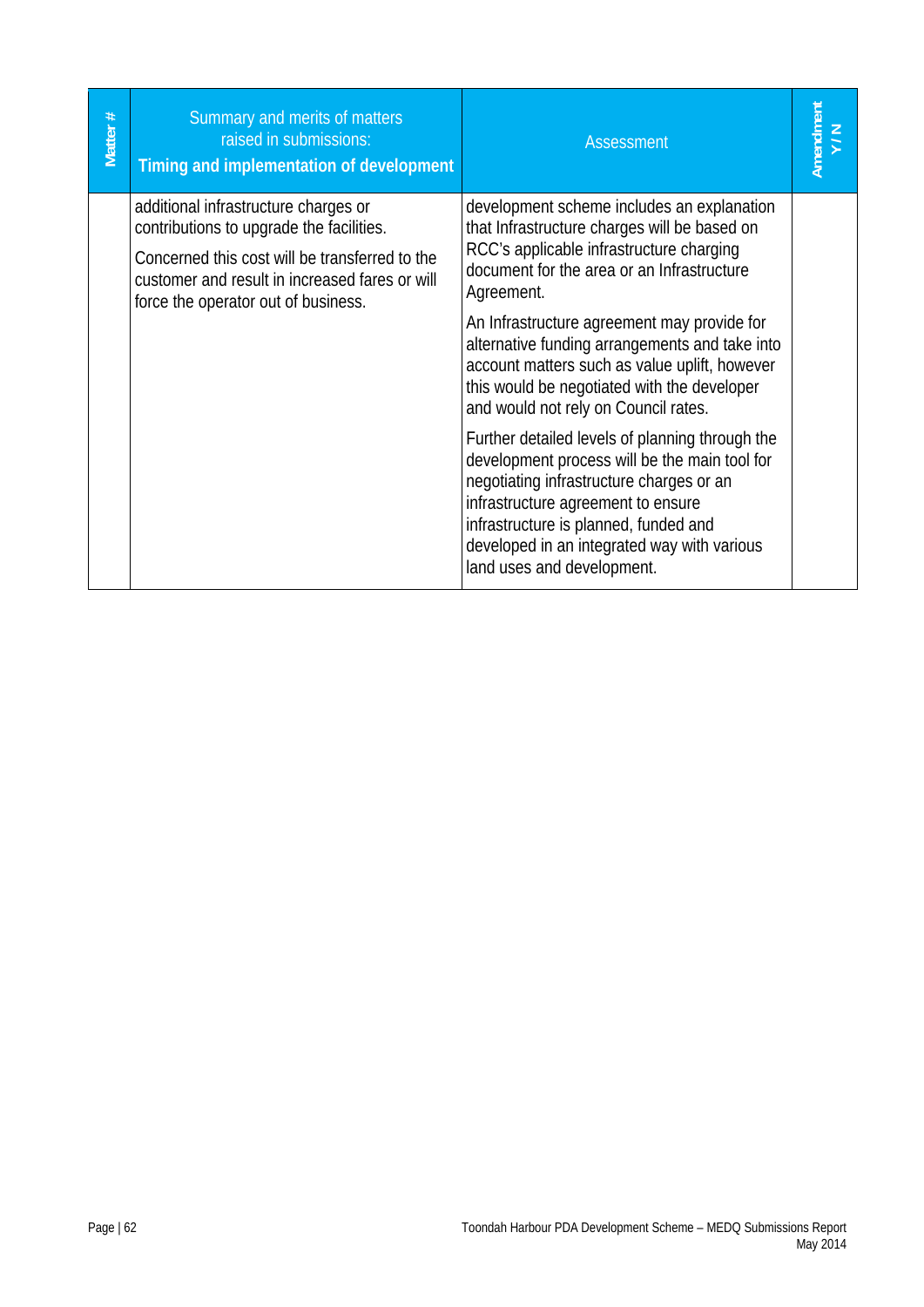#### **4.8. Other matters**

| Matter # | Summary and merits of matters<br>raised in submissions:<br>Plan making and public notices                                                                                                                                                                        | <b>Assessment</b>                                                                                                                                                                                                                                                                               | Amendment<br>Y/N |
|----------|------------------------------------------------------------------------------------------------------------------------------------------------------------------------------------------------------------------------------------------------------------------|-------------------------------------------------------------------------------------------------------------------------------------------------------------------------------------------------------------------------------------------------------------------------------------------------|------------------|
|          | Plan making and public notices                                                                                                                                                                                                                                   |                                                                                                                                                                                                                                                                                                 |                  |
| 118.     | A number of comments were raised in relation<br>to consultation timeframes and processes. Key<br>matters raised included:<br>Concerned that the scheme has not taken<br>$\bullet$                                                                                | A comprehensive community engagement<br>program has been carried out as part of the<br>preparation of the development scheme. This<br>program is outlined in section 2 of the<br>submissions report. Some amendments have<br>been made to the development scheme in<br>response to submissions. | Y                |
|          | into account the concerns and comments<br>raised by the community during previous<br>consultation. For example, a large portion<br>of the community supported low scale<br>redevelopment and an 800 berth marina as<br>preferred uses through this consultation. |                                                                                                                                                                                                                                                                                                 |                  |
|          | The scale of the plan does not enable<br>$\bullet$<br>individuals to provide informed feedback. It<br>is not possible to provide effective<br>feedback on a conceptualised plan.                                                                                 |                                                                                                                                                                                                                                                                                                 |                  |
|          | The consultation period did not provide<br>$\bullet$<br>sufficient time or information for the<br>community to provide effective feedback.                                                                                                                       |                                                                                                                                                                                                                                                                                                 |                  |
|          | There has been a lack of transparency and<br>$\bullet$<br>accountability in the consultation, planning<br>and design process.                                                                                                                                    |                                                                                                                                                                                                                                                                                                 |                  |
|          | Aspects of the community consultation and<br>$\bullet$<br>online submission forms were difficult to<br>interpret or complete making it unclear how<br>issues raised will be considered and<br>implemented in the final plan.                                     |                                                                                                                                                                                                                                                                                                 |                  |
|          | There are concerns that public submissions<br>$\bullet$<br>will not be taken into consideration in the<br>final scheme.                                                                                                                                          |                                                                                                                                                                                                                                                                                                 |                  |
|          | The final plan should be voted on by the<br>$\bullet$<br>local community.                                                                                                                                                                                        |                                                                                                                                                                                                                                                                                                 |                  |
|          | Concerned about the manner in which the<br>$\bullet$<br>public consultations were handled and run.                                                                                                                                                               |                                                                                                                                                                                                                                                                                                 |                  |
|          | Concerned the submission process does<br>$\bullet$<br>not disclose the final decisions.                                                                                                                                                                          |                                                                                                                                                                                                                                                                                                 |                  |
|          | The scheme has lacked consultation with<br>$\bullet$<br>local community and business.                                                                                                                                                                            |                                                                                                                                                                                                                                                                                                 |                  |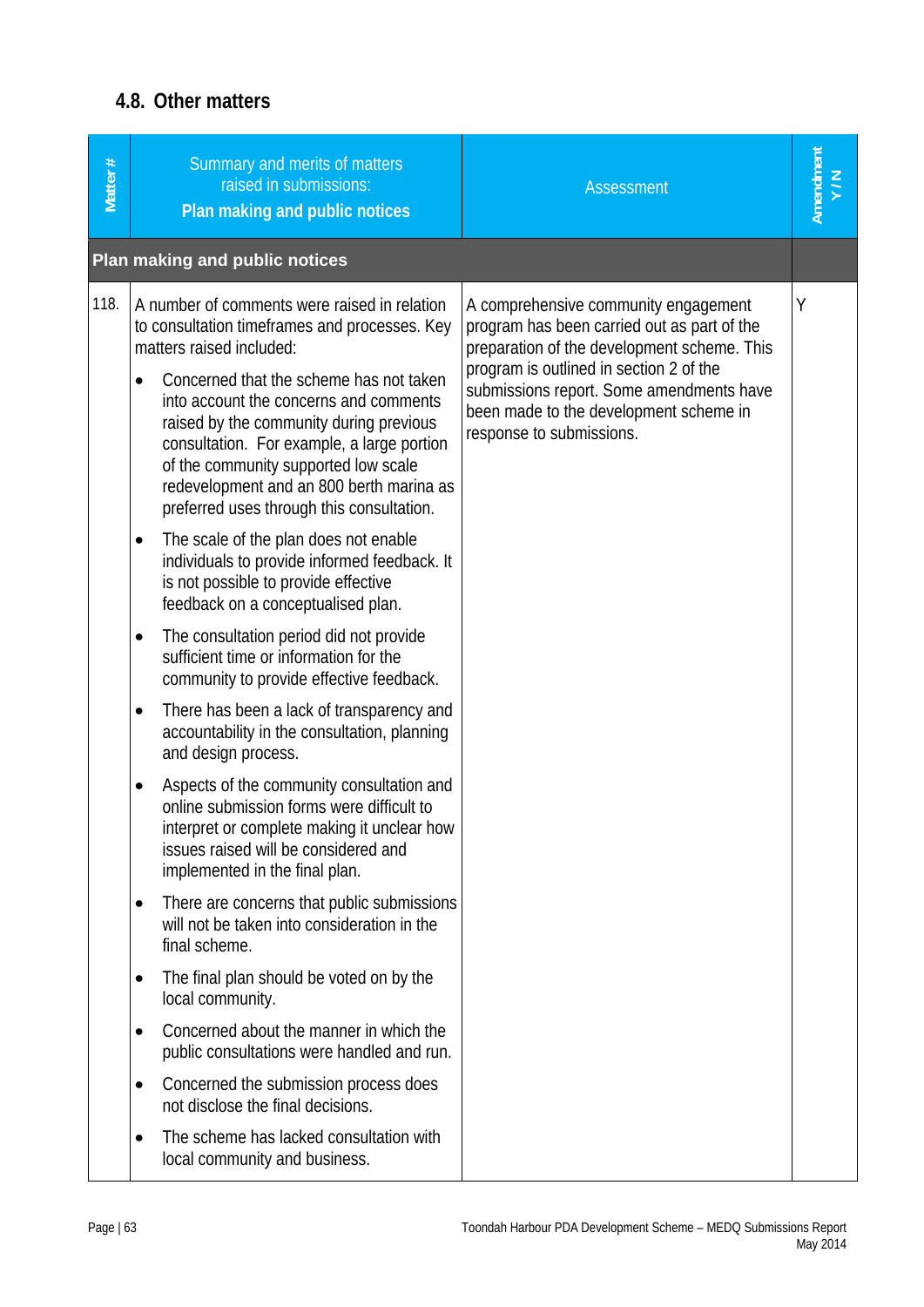| Matter # | Summary and merits of matters<br>raised in submissions:<br>Plan making and public notices                                                                                                                                                                                                                                                                                                                                                                                                                                                                                                                                                                           | <b>Assessment</b>                                                                                                                                                                                                                                                                                                                                                                                                                                                                                                                                                                                                                                                                                                                                                                                                                                                                                                                                                                                                                                                                                                                                                                                                                                                                                                                                                                                                                                                                                                              | Amendment |
|----------|---------------------------------------------------------------------------------------------------------------------------------------------------------------------------------------------------------------------------------------------------------------------------------------------------------------------------------------------------------------------------------------------------------------------------------------------------------------------------------------------------------------------------------------------------------------------------------------------------------------------------------------------------------------------|--------------------------------------------------------------------------------------------------------------------------------------------------------------------------------------------------------------------------------------------------------------------------------------------------------------------------------------------------------------------------------------------------------------------------------------------------------------------------------------------------------------------------------------------------------------------------------------------------------------------------------------------------------------------------------------------------------------------------------------------------------------------------------------------------------------------------------------------------------------------------------------------------------------------------------------------------------------------------------------------------------------------------------------------------------------------------------------------------------------------------------------------------------------------------------------------------------------------------------------------------------------------------------------------------------------------------------------------------------------------------------------------------------------------------------------------------------------------------------------------------------------------------------|-----------|
|          | Concerned the community will have no<br>further consultation once EOIs are<br>received.<br>Concerned that opposing opinions of<br>$\bullet$<br>different community groups will delay or<br>stop development.<br>Concerned that only the loudest are heard<br>$\bullet$<br>and that the loudest may not represent the<br>views of the community.                                                                                                                                                                                                                                                                                                                     |                                                                                                                                                                                                                                                                                                                                                                                                                                                                                                                                                                                                                                                                                                                                                                                                                                                                                                                                                                                                                                                                                                                                                                                                                                                                                                                                                                                                                                                                                                                                |           |
| 119.     | Some concerns were raised in relation to the<br>plan making process. Comments raised<br>included:<br>Believe the plan making process timeframe<br>$\bullet$<br>is inadequate and does not allow for the<br>correct investigations to occur.<br>Concerned that PDA legislation bypasses<br>$\bullet$<br>normal requirements for impact studies.<br>Studies undertaken to inform the<br>$\bullet$<br>development of the scheme should be<br>made publicly available.<br>Further analysis and emphasis of the<br>$\bullet$<br>economic benefits of Toondah Harbour as<br>a gateway to Bay Islands is required.<br>Private enterprise should undertake PDA<br>planning. | The development scheme is a high level<br>planning framework which seeks to balance<br>diverse interests. It is not an application for<br>development and detailed designs have not yet<br>been undertaken. The development scheme<br>identifies principles which future development<br>applications will need to address.<br>It is intended that RCC in partnership with the<br>state government, will undertake an Expression<br>of Interest process to identify a development<br>proponent or proponents to stage and deliver<br>key catalyst development and infrastructure.<br>Further detailed levels of planning through the<br>development process will be the main tool for<br>ensuring development, including parking and<br>the bus and ferry terminal is planned and<br>developed in an integrated way with various<br>land uses and infrastructure.<br>RCC and the state Government will continue to<br>provide information and updates to the<br>community on the EOI process and any<br>publicly notified development applications<br>within the PDA.<br>The preparation of the development scheme<br>was informed by specialist consultant advice<br>including civil engineering, economic,<br>environmental, stormwater management, traffic<br>engineering and urban design advice. This<br>information was then reinforced by advice from<br>Council and state agencies.<br>Background reports have now been made<br>available to the community to show how<br>specialist consultant advice has informed the | N         |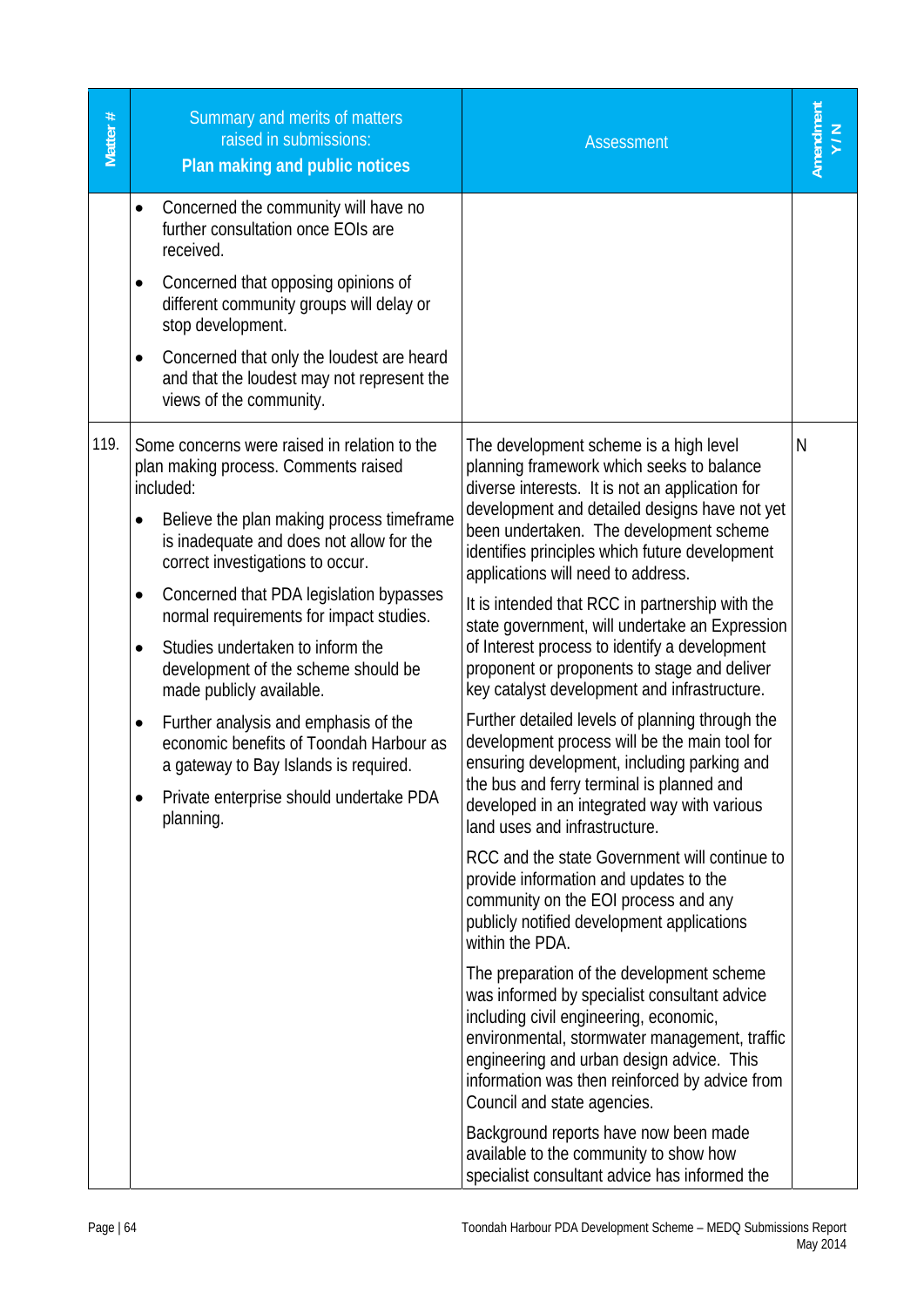| Matter # | Summary and merits of matters<br>raised in submissions:<br>Plan making and public notices                                                                                                                                                                                                                                                                                                                                                                                                                                                                                | <b>Assessment</b>                                                                                                                                                                                                                                                                                                                                                                                                                                                                                                                                                                                                                                                                                                                                                                                                                                                                                                                                                                                                                                                                                                            | Amendment |
|----------|--------------------------------------------------------------------------------------------------------------------------------------------------------------------------------------------------------------------------------------------------------------------------------------------------------------------------------------------------------------------------------------------------------------------------------------------------------------------------------------------------------------------------------------------------------------------------|------------------------------------------------------------------------------------------------------------------------------------------------------------------------------------------------------------------------------------------------------------------------------------------------------------------------------------------------------------------------------------------------------------------------------------------------------------------------------------------------------------------------------------------------------------------------------------------------------------------------------------------------------------------------------------------------------------------------------------------------------------------------------------------------------------------------------------------------------------------------------------------------------------------------------------------------------------------------------------------------------------------------------------------------------------------------------------------------------------------------------|-----------|
|          |                                                                                                                                                                                                                                                                                                                                                                                                                                                                                                                                                                          | preparation of the development scheme.                                                                                                                                                                                                                                                                                                                                                                                                                                                                                                                                                                                                                                                                                                                                                                                                                                                                                                                                                                                                                                                                                       |           |
| 120.     | Submissions raised concerns around project<br>governance. Comments raised included:<br>Concerned about statements made by<br>politicians regarding the community's<br>involvement in the preparation of the<br>scheme.<br>Concerned that the State Government and<br>Council are treating the proposed scheme<br>as a 'done deal'.<br>Concerned that Council has taken a hands-<br>٠<br>off approach to planning for the area.<br>Concerned that the development<br>assessment responsibility for the PDA has<br>been taken away from council and lacks<br>transparency. | The PDA was declared under the <i>Economic</i><br>Development Act 2012 at the request of RCC.<br>The commissioning of consultants was<br>undertaken by RCC and the drafting of the<br>development scheme was undertaken by the<br>state government in partnership with RCC and<br>utilising information provided from the specialist<br>consultants.<br>Development assessment powers are currently<br>delegated from the Minister for Economic<br>Development Queensland to RCC.<br>The Act's purpose is to facilitate economic<br>development and development for community<br>purposes. The development scheme therefore<br>seeks to support opportunities for economic<br>development which will provide new public<br>infrastructure and facilities that will benefit both<br>mainland and island communities.<br>It is intended that RCC in partnership with the<br>state government, will undertake an Expression<br>of Interest process to identify a development<br>proponent or proponents to stage and deliver<br>key catalyst development and infrastructure.<br>Further detailed levels of planning through the | N         |
|          |                                                                                                                                                                                                                                                                                                                                                                                                                                                                                                                                                                          | development process will be the main tool for<br>ensuring development, including parking and<br>the bus and ferry terminal is planned and<br>developed in an integrated way with various<br>land uses and infrastructure.                                                                                                                                                                                                                                                                                                                                                                                                                                                                                                                                                                                                                                                                                                                                                                                                                                                                                                    |           |
| 121.     | Concerns were raised about the legislative<br>process for PDAs, in particular:<br>The process and the Economic<br>Development Act 2012.<br>Concerned that the PDA process denies<br>٠<br>the public a normal right of appeal.<br>Concerned about the MEDQ acting as a<br>$\bullet$<br>'corporation sole'.                                                                                                                                                                                                                                                                | Allowing for appeal processes similar to those<br>under other planning legislation could lead to<br>substantial delays in the development of the<br>PDA, which undermines the objective of the<br>Economic Development Act 2012 in ensuring<br>economic development and development for<br>community purposes is completed in a timely<br>way.<br>However, opportunities for the public to<br>comment on publicly notified development<br>applications are provided for in the                                                                                                                                                                                                                                                                                                                                                                                                                                                                                                                                                                                                                                               | N         |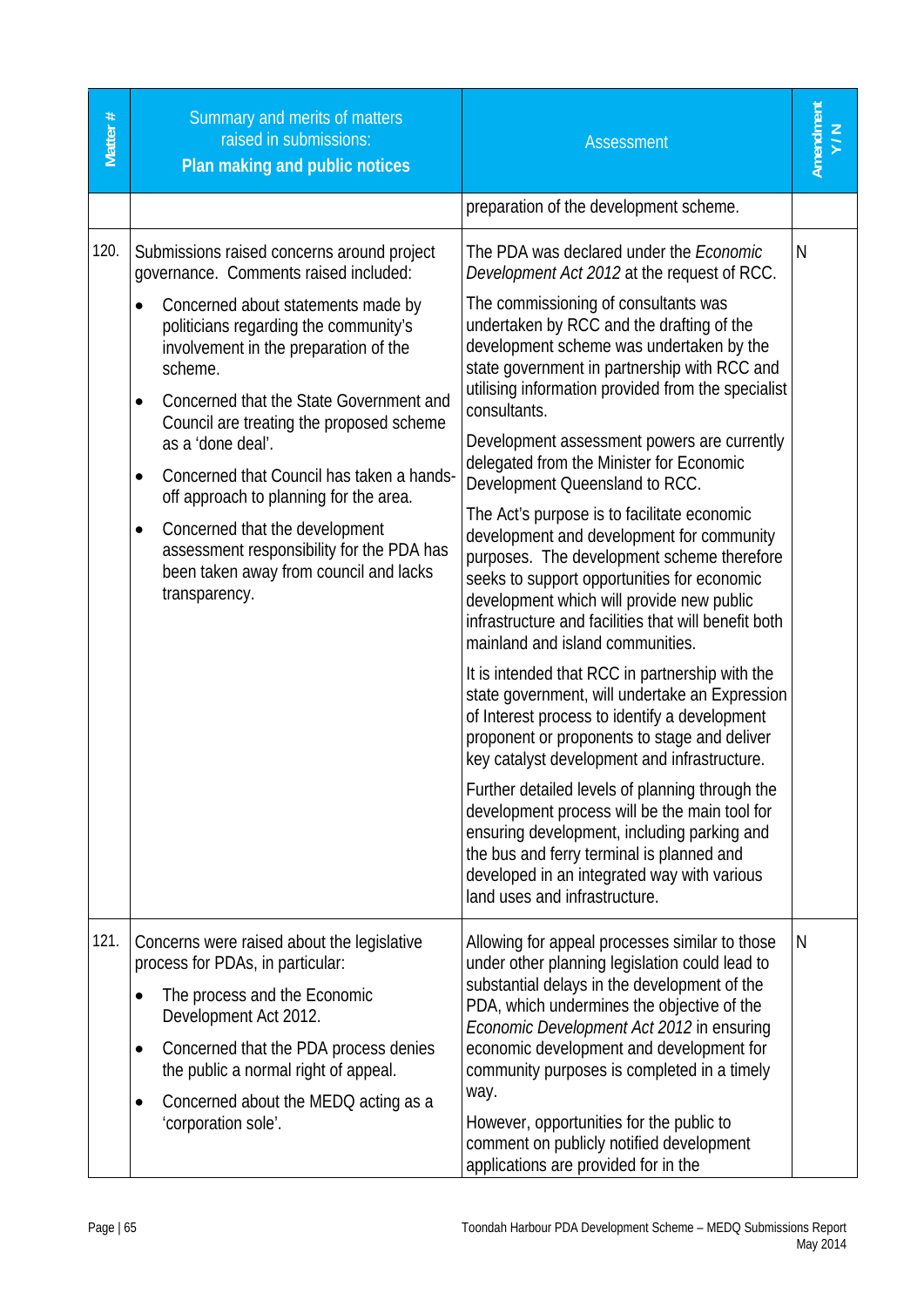| Matter # | Summary and merits of matters<br>raised in submissions:<br>Plan making and public notices                                                                                                                                                                                                                                                                                                                                                                                                                                                                                                                                                                                                                                              | <b>Assessment</b>                                                                                                                                                                                                                                                                                                                                                                                                                                                                                                                                                                                                                                                                                                                                                                                                                                                                                                                                                                                                                                                                                                                   | Amendment<br>Y/N |
|----------|----------------------------------------------------------------------------------------------------------------------------------------------------------------------------------------------------------------------------------------------------------------------------------------------------------------------------------------------------------------------------------------------------------------------------------------------------------------------------------------------------------------------------------------------------------------------------------------------------------------------------------------------------------------------------------------------------------------------------------------|-------------------------------------------------------------------------------------------------------------------------------------------------------------------------------------------------------------------------------------------------------------------------------------------------------------------------------------------------------------------------------------------------------------------------------------------------------------------------------------------------------------------------------------------------------------------------------------------------------------------------------------------------------------------------------------------------------------------------------------------------------------------------------------------------------------------------------------------------------------------------------------------------------------------------------------------------------------------------------------------------------------------------------------------------------------------------------------------------------------------------------------|------------------|
|          |                                                                                                                                                                                                                                                                                                                                                                                                                                                                                                                                                                                                                                                                                                                                        | development scheme.                                                                                                                                                                                                                                                                                                                                                                                                                                                                                                                                                                                                                                                                                                                                                                                                                                                                                                                                                                                                                                                                                                                 |                  |
| 122.     | There is concern that development approvals<br>will be granted for proposals that are<br>inconsistent with the PDA if there is sufficient<br>grounds for approval.                                                                                                                                                                                                                                                                                                                                                                                                                                                                                                                                                                     | A development application may propose<br>something which is different to the PDA-wide<br>criteria or Precinct provisions, as long as it is<br>not inconsistent with the vision.<br>This is intended to provide an appropriate<br>amount of flexibility for alternative options to be<br>lodged and considered. A development<br>application of this nature would need to be<br>publicly notified, provide sufficient justification<br>of a superior design outcome or overwhelming<br>community need to support the proposal.                                                                                                                                                                                                                                                                                                                                                                                                                                                                                                                                                                                                       | N                |
| 123.     | There were comments raised that planning and<br>development should be undertaken in<br>consultation with the Quandamooka people to<br>achieve place-specific landscape and building<br>design. Comments raised included:<br>Request that development be subjected to<br>٠<br>a tender process which incorporates further<br>consultation with the Quandamooka<br>people.<br>Concerned that Quandamooka people will<br>٠<br>be displaced from economic opportunities<br>which should be addressed in the scheme<br>and have not been adequately considered.<br>Suggests that the Queensland Aboriginal<br>$\bullet$<br>and Torres Strait Islander Economic<br>Participation Framework 2013 should be<br>implemented in the PDA process. | The development scheme is a high level<br>planning framework which seeks to balance<br>diverse interests. It is not an application for<br>development and detailed designs have not yet<br>been undertaken. Accordingly place specific<br>landscape and building design are not matters<br>considered in the document and will be<br>addressed through the development<br>assessment process.<br>The development scheme identifies principles<br>which future development applications will be<br>required to address. For Toondah Harbour this<br>includes delivering development which<br>considers indigenous heritage.<br>Key stakeholders including representatives of<br>the Quandamooka People were involved in the<br>design workshops as well as private meetings<br>to inform the preparation of the proposed<br>development scheme.<br>Further consultation and consideration of<br>cultural and Aboriginal heritage can occur as<br>part of the development assessment process.<br>The development scheme has been amended<br>to make further reference to consideration of<br>cultural and Aboriginal heritage issues. | Υ                |
| 124.     | Concerned that not all ideas put forward in the<br>plan will be built.                                                                                                                                                                                                                                                                                                                                                                                                                                                                                                                                                                                                                                                                 | The development scheme is a high level<br>planning framework which seeks to balance<br>diverse interests. It is not an application for<br>development and detailed designs have not yet                                                                                                                                                                                                                                                                                                                                                                                                                                                                                                                                                                                                                                                                                                                                                                                                                                                                                                                                             | N                |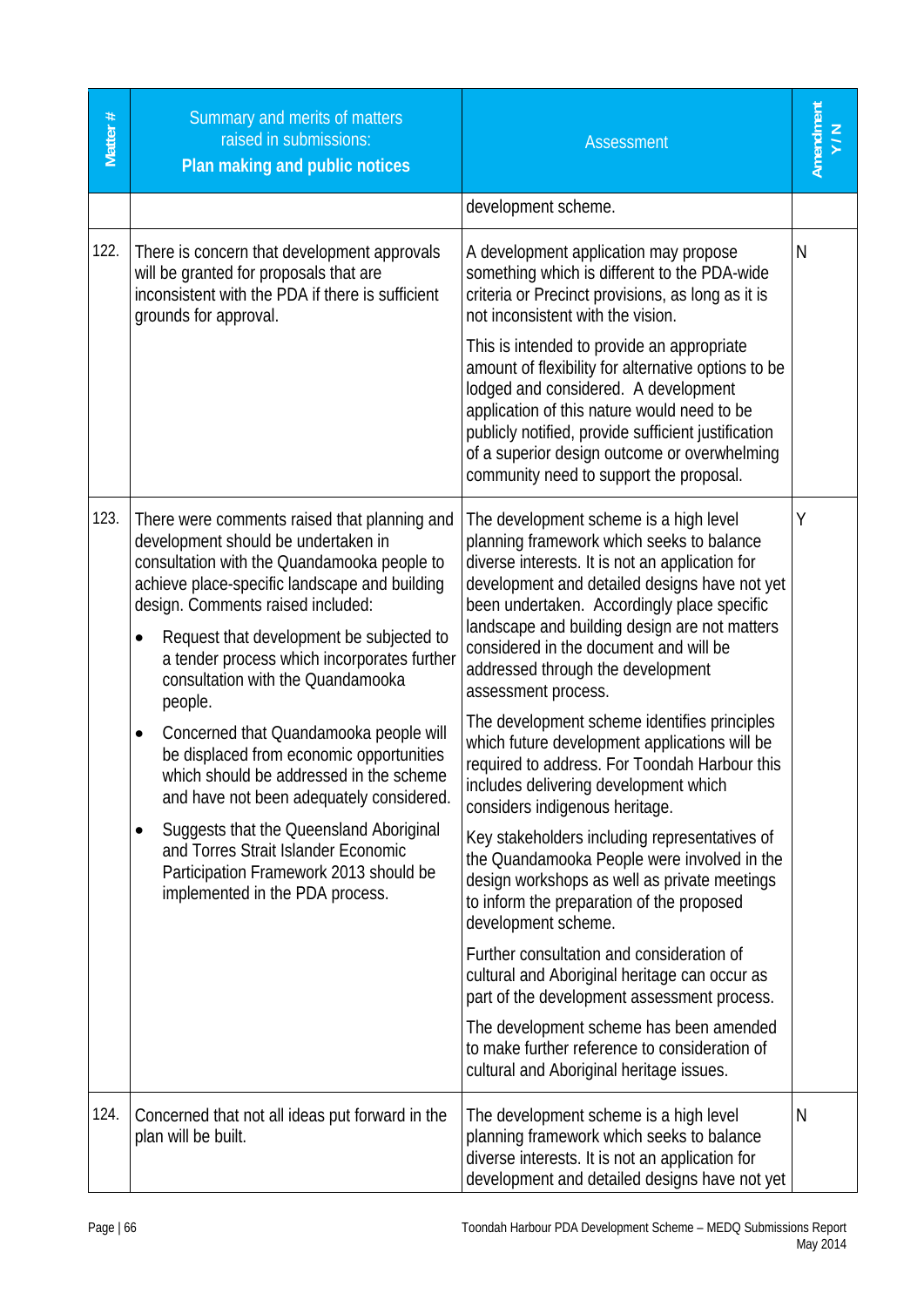| Matter# | Summary and merits of matters<br>raised in submissions:<br>Plan making and public notices | <b>Assessment</b>                                                                                                                                                                                                                                                                 | Amendment |
|---------|-------------------------------------------------------------------------------------------|-----------------------------------------------------------------------------------------------------------------------------------------------------------------------------------------------------------------------------------------------------------------------------------|-----------|
|         |                                                                                           | been undertaken. The development scheme<br>identifies principles which future development<br>applications will need to address and allows<br>sufficient flexibility for consideration of a variety<br>of development proposals where they are not<br>in conflict with the vision. |           |
|         |                                                                                           | It is intended that RCC in partnership with the<br>state government, will undertake an Expression<br>of Interest process to identify a development<br>proponent or proponents to stage and deliver<br>key catalyst development and infrastructure.                                |           |
|         |                                                                                           | Further detailed levels of planning through the<br>development process will be the main tool for<br>ensuring development, including parking and<br>the bus and ferry terminal is planned and<br>developed in an integrated way with various<br>land uses and infrastructure.      |           |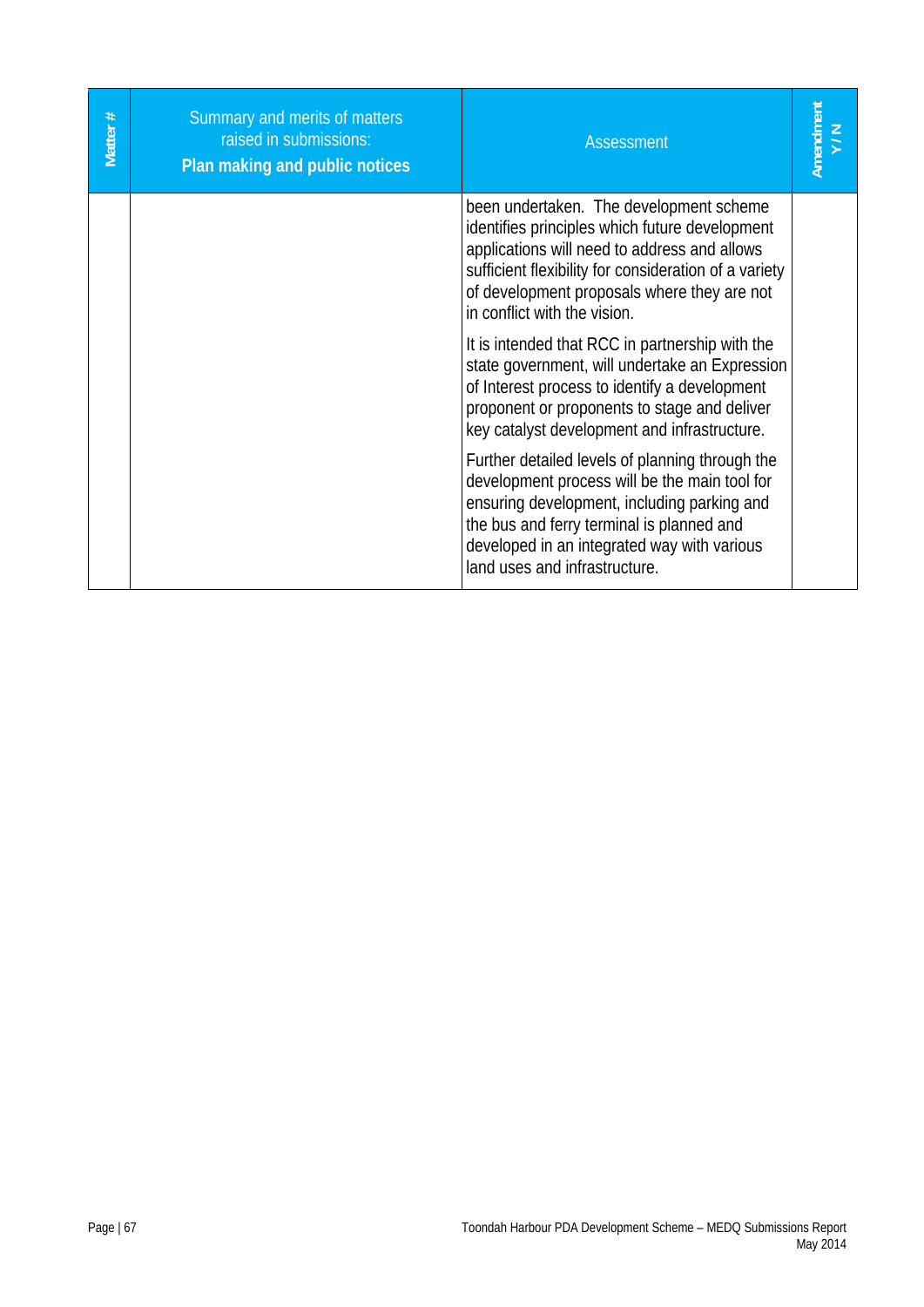| #<br><b>Matter</b> | Summary and merits of matters<br>raised in submissions:<br>Other concerns relating to Toondah<br><b>Harbour</b>                                                                                | <b>Assessment</b>                                                                                                                                                                      | Amendment<br>Y/N |
|--------------------|------------------------------------------------------------------------------------------------------------------------------------------------------------------------------------------------|----------------------------------------------------------------------------------------------------------------------------------------------------------------------------------------|------------------|
|                    | <b>Other concerns relating to Toondah Harbour</b>                                                                                                                                              |                                                                                                                                                                                        |                  |
| 125.               | A number of questions and comments were<br>received in relation to areas which were outside<br>of the PDA boundary or the scope of the<br>project. Matters raised include:                     | These matters have been noted by EDQ and<br>RCC and may be further investigated via other<br>government projects. They are not matters for<br>consideration in the development scheme. | N                |
|                    | Water speed limits are not enforced in the<br>$\bullet$<br>harbour.                                                                                                                            |                                                                                                                                                                                        |                  |
|                    | Consideration should be given to how<br>$\bullet$<br>Dunwich and One Mile will be integrated<br>into future development.                                                                       |                                                                                                                                                                                        |                  |
|                    | Planning issues in North Stradbroke should<br>٠<br>be the priority over Toondah Harbour.                                                                                                       |                                                                                                                                                                                        |                  |
|                    | There should be better connections<br>$\bullet$<br>between Stradbroke Island and public<br>transport opportunities on the mainland.                                                            |                                                                                                                                                                                        |                  |
|                    | Vehicle ferry services to other islands<br>٠<br>should also be improved.                                                                                                                       |                                                                                                                                                                                        |                  |
|                    | Suggests a complementary plan for the<br>development for the ferry terminals and<br>surrounds on the Stradbroke side.                                                                          |                                                                                                                                                                                        |                  |
|                    | Improved landscaping and shading should<br>be provided at Dunwich ferry terminal.                                                                                                              |                                                                                                                                                                                        |                  |
|                    | Ferry facilities at Dunwich should be<br>upgraded in parallel to any upgrades at<br>Toondah Harbour to provide a consistent<br>experience between the mainland and<br>North Stradbroke Island. |                                                                                                                                                                                        |                  |
|                    | The scheme does not include potential<br>development sites at Dunwich and North<br>Stradbroke Island.                                                                                          |                                                                                                                                                                                        |                  |
|                    | Provide a bridge connection to Cassim<br>Island.                                                                                                                                               |                                                                                                                                                                                        |                  |
|                    | Concerned that development will destroy<br>Cassim Island and Sandy Island and<br>impact adversely on Peel Island and<br>Banana Banks.                                                          |                                                                                                                                                                                        |                  |
|                    | Concerned Cassim Island will be reclaimed<br>and developed under the scheme.                                                                                                                   |                                                                                                                                                                                        |                  |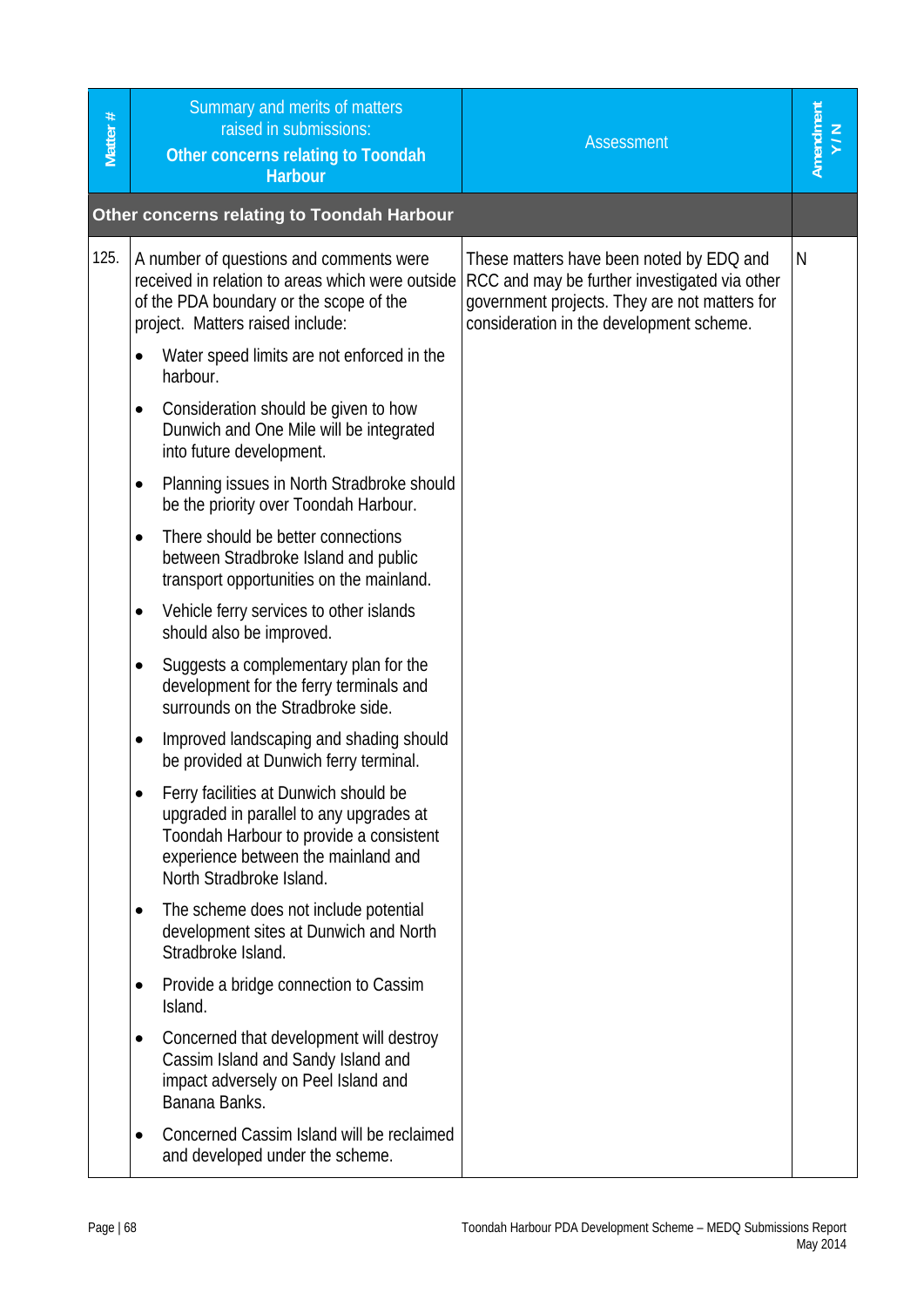| Amendment #    | <b>Section details</b>  | <b>Nature of amendment</b>                                                                                                                                                                                                                                                                                                                                                                                                                                                                                                                                                                                                                                                                                                                                                                                                                                                                                                                                                     | <b>Reason for amendment</b>                                                                                                                                                                   |
|----------------|-------------------------|--------------------------------------------------------------------------------------------------------------------------------------------------------------------------------------------------------------------------------------------------------------------------------------------------------------------------------------------------------------------------------------------------------------------------------------------------------------------------------------------------------------------------------------------------------------------------------------------------------------------------------------------------------------------------------------------------------------------------------------------------------------------------------------------------------------------------------------------------------------------------------------------------------------------------------------------------------------------------------|-----------------------------------------------------------------------------------------------------------------------------------------------------------------------------------------------|
| <b>General</b> |                         |                                                                                                                                                                                                                                                                                                                                                                                                                                                                                                                                                                                                                                                                                                                                                                                                                                                                                                                                                                                |                                                                                                                                                                                               |
| 1.             | Throughout the document | Amend the terminology through the document<br>from "proposed development scheme" to now<br>read "development scheme"                                                                                                                                                                                                                                                                                                                                                                                                                                                                                                                                                                                                                                                                                                                                                                                                                                                           | To reflect finalisation and<br>adoption of the scheme.                                                                                                                                        |
| 2.             | Front cover             | Amend the date of the cover from "January<br>2014" to "May 2014."                                                                                                                                                                                                                                                                                                                                                                                                                                                                                                                                                                                                                                                                                                                                                                                                                                                                                                              | To reflect the month the<br>scheme was adopted.                                                                                                                                               |
| 3.             | Back cover              | Amend the date of the back cover from<br>"January 2014" to "May 2014."                                                                                                                                                                                                                                                                                                                                                                                                                                                                                                                                                                                                                                                                                                                                                                                                                                                                                                         | To reflect the month the<br>scheme was adopted.                                                                                                                                               |
|                | 1.0 Introduction        |                                                                                                                                                                                                                                                                                                                                                                                                                                                                                                                                                                                                                                                                                                                                                                                                                                                                                                                                                                                |                                                                                                                                                                                               |
| 4.             | Introduction            | Insert a new section 1.5 "State interests" and<br>footnote to read as follows:<br>"Relevant matters of state interests have been<br>considered in the preparation of this<br>development <sup>1</sup> ."<br>The footnote is to read as follows:<br>iFor the purposes of addressing state interests<br>in development assessment, the State<br>Assessment and Referral Agency (SARA)<br>online mapping provides guidance in identifying<br>if a state interest is relevant to the assessment<br>of a PDA development application (refer to:<br>http://www.dsdip.qld.gov.au/about-<br>planning/sara-mapping-online-system.html).<br>Where the MEDQ delegates development<br>assessment functions and powers, applicants<br>and the delegate should also refer to<br>http://www.dsdip.qld.gov.au/resources/guidelin<br>e/pda/practice-note-14-state-interests.pdf<br>(note: the functions and powers of the MEDQ<br>under the definition of state interest are not<br>delegated)" | To clarify how state interests<br>have been considered in the<br>preparation of the<br>development scheme and<br>how they will be addressed<br>through the development<br>assessment process. |

#### **5. List of all amendments to the development scheme**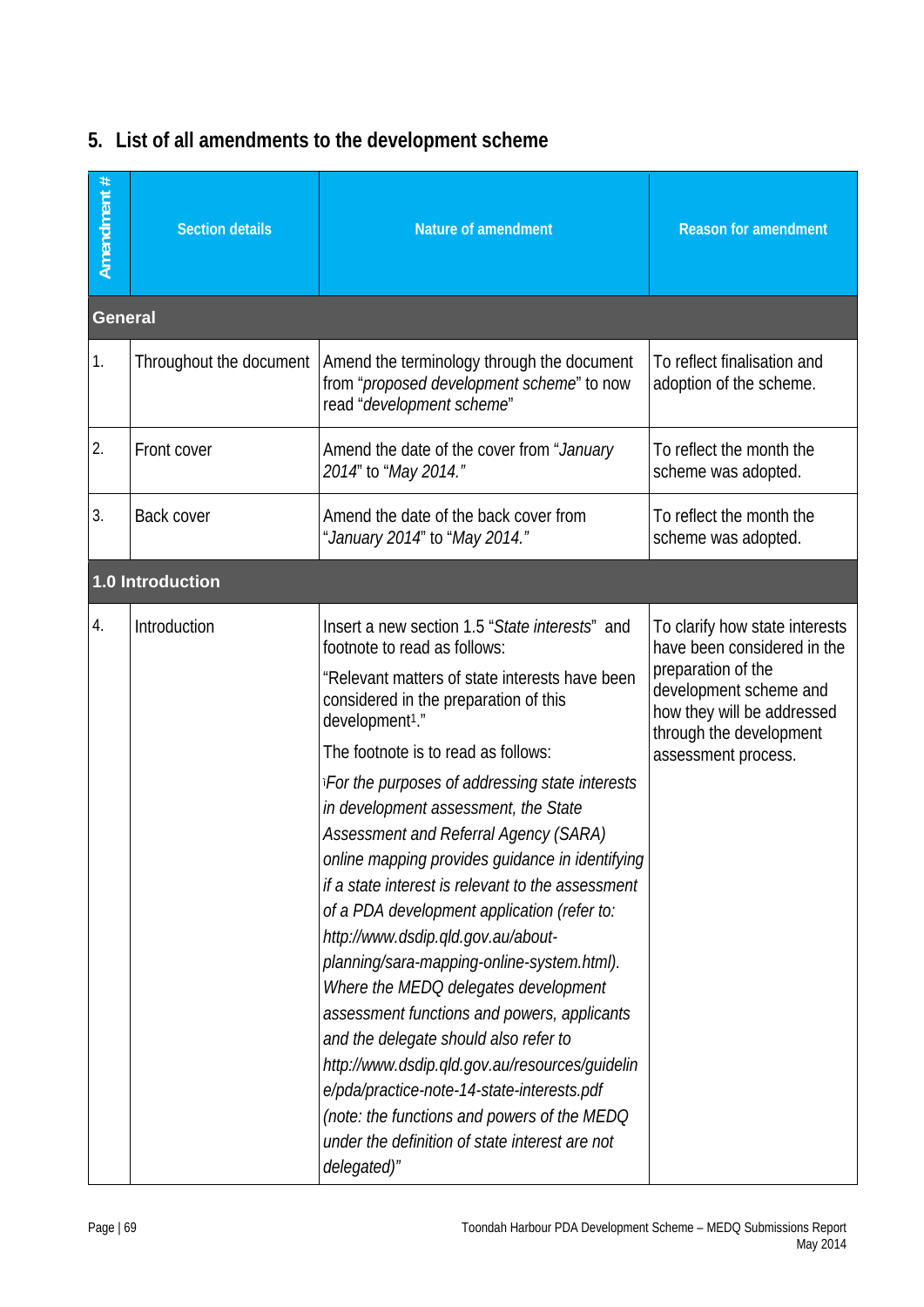| Amendment # | <b>Section details</b>                                                                                                  | <b>Nature of amendment</b>                                                                                                                                                                                                                                                                                                                                                                                                                                                                                                                                                                                                                                                                                   | <b>Reason for amendment</b>                            |
|-------------|-------------------------------------------------------------------------------------------------------------------------|--------------------------------------------------------------------------------------------------------------------------------------------------------------------------------------------------------------------------------------------------------------------------------------------------------------------------------------------------------------------------------------------------------------------------------------------------------------------------------------------------------------------------------------------------------------------------------------------------------------------------------------------------------------------------------------------------------------|--------------------------------------------------------|
|             | 2.0 Strategic context                                                                                                   |                                                                                                                                                                                                                                                                                                                                                                                                                                                                                                                                                                                                                                                                                                              |                                                        |
| 5.          | Section 2.1 Location                                                                                                    | Amend paragraph 3, first sentence from:<br>"Toondah Harbour acts as the main point of<br>departure and arrival for vehicular ferry and<br>water taxi services between the mainland and<br>North Stradbroke Island."<br>to now read:<br>"Toondah Harbour is the main point of<br>departure and arrival for vehicular ferry and<br>water taxi services between the mainland and<br>North Stradbroke Island."                                                                                                                                                                                                                                                                                                   | To improve readability of the<br>document.             |
|             | 3.0 Land use plan                                                                                                       |                                                                                                                                                                                                                                                                                                                                                                                                                                                                                                                                                                                                                                                                                                              |                                                        |
|             | 3.2 Development assessment                                                                                              |                                                                                                                                                                                                                                                                                                                                                                                                                                                                                                                                                                                                                                                                                                              |                                                        |
| 6.          | Section 3.2.3<br>Development approval                                                                                   | Delete" <i>footnote 3</i> " at end of paragraph 2.                                                                                                                                                                                                                                                                                                                                                                                                                                                                                                                                                                                                                                                           | To reflect finalisation and<br>adoption of the scheme. |
| 7.          | Section 3.2.5<br>Development inconsistent<br>with the scheme                                                            | Delete "footnote 4" in paragraph 1.                                                                                                                                                                                                                                                                                                                                                                                                                                                                                                                                                                                                                                                                          | To reflect finalisation and<br>adoption of the scheme. |
| 8.          | Section 3.2.6<br>Demonstrating<br>development is consistent<br>with the scheme, sub<br>heading: Preliminary<br>approval | Amend paragraph 2 from:<br>"In this regard preliminary approvals may<br>demonstrate how development achieves the<br>requirements of the scheme at an intermediate<br>level of spatial planning between the broad<br>spatial framework of the Structure plan and<br>Precinct provisions and the individual<br>development proposals and associated Plans<br>of Development (PoDs)."<br>to now read:<br>"In this regard Preliminary approvals may<br>demonstrate how development achieves the<br>requirements of the scheme within the broad<br>spatial framework of the Structure plan and<br>Precinct provisions and the individual<br>development proposals and associated Plans<br>of Development (PoDs)." | To improve readability of the<br>document.             |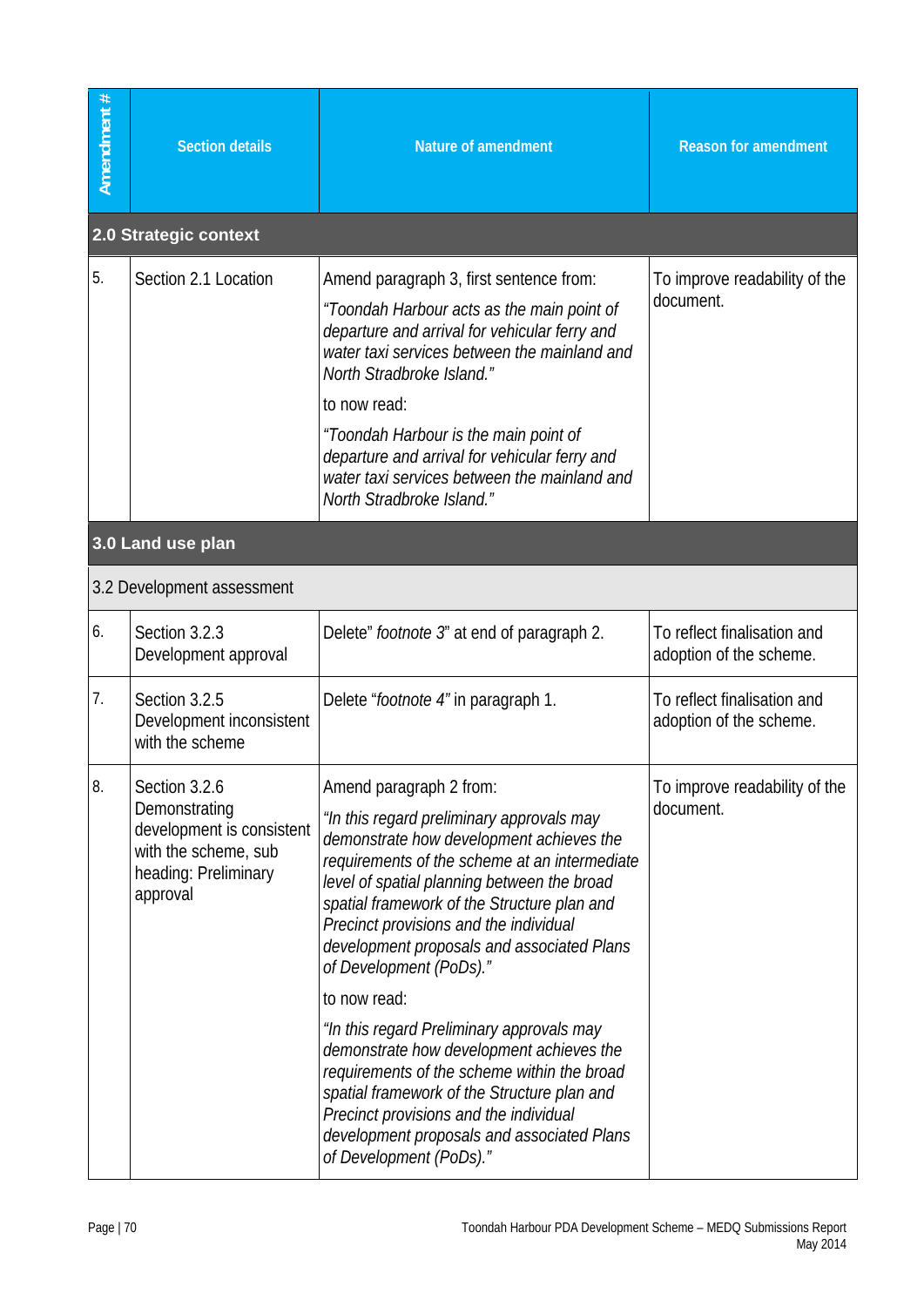| Amendment # | <b>Section details</b>                                                                                                 | <b>Nature of amendment</b>                                                                                                                                                                                                                                                                                                                                    | <b>Reason for amendment</b>                                  |
|-------------|------------------------------------------------------------------------------------------------------------------------|---------------------------------------------------------------------------------------------------------------------------------------------------------------------------------------------------------------------------------------------------------------------------------------------------------------------------------------------------------------|--------------------------------------------------------------|
| 9.          | Section 3.2.6<br>Demonstrating<br>development is consistent<br>with the scheme, sub<br>heading: Plan of<br>Development | Amend paragraph 2 from:<br>"A PoD is prepared by an applicant and may<br>include maps, graphics and text that<br>collectively demonstrate how proposed uses,<br>works and lots will contribute towards the<br>achievement of the vision and will be<br>consistent with the relevant PDA development<br>requirements and Precinct provisions."<br>to now read: | To improve readability of the<br>document.                   |
|             |                                                                                                                        | "A PoD is prepared by an applicant and may<br>include maps, graphics and text that<br>collectively demonstrate how proposed uses,<br>works and lots will contribute towards the<br>achievement of the vision. It should also be<br>consistent with the relevant PDA development<br>requirements and Precinct provisions."                                     |                                                              |
| 3.3 Vision  |                                                                                                                        |                                                                                                                                                                                                                                                                                                                                                               |                                                              |
| 10.         | Section 3.3 Vision - Map 2<br>- Structure plan                                                                         | Delete Map 2 – Structure plan and insert new<br>map with following amendments:                                                                                                                                                                                                                                                                                | To reflect changes made to<br>the text.                      |
|             |                                                                                                                        | removal of North South link<br>$\bullet$                                                                                                                                                                                                                                                                                                                      |                                                              |
|             |                                                                                                                        | waterfront promenade made more distinct                                                                                                                                                                                                                                                                                                                       |                                                              |
|             |                                                                                                                        | GJ Walter Park icon and Koala Corridor<br>removed and replaced with land area<br>graphic                                                                                                                                                                                                                                                                      |                                                              |
|             |                                                                                                                        | note added to legend to ensure plan is<br>٠<br>read in conjunction with Maps 3 and 4                                                                                                                                                                                                                                                                          |                                                              |
|             |                                                                                                                        | PDA boundary graphical treatment<br>$\bullet$<br>changed                                                                                                                                                                                                                                                                                                      |                                                              |
|             |                                                                                                                        | minor reduction to the extent of mixed use<br>$\bullet$<br>node.                                                                                                                                                                                                                                                                                              |                                                              |
| 11.         | Section 3.3 Vision                                                                                                     | Delete the words "and Map 2 - Structure Plan"<br>and amend wording in paragraph 1 to read:                                                                                                                                                                                                                                                                    | To clarify that Map 2 -<br>Structure plan is supporting      |
|             |                                                                                                                        | "The Toondah Harbour PDA vision describes<br>the overall outcomes to be achieved in the<br>PDA and is articulated through the vision<br>statement and the structural elements."                                                                                                                                                                               | information to the vision, but<br>is not part of the vision. |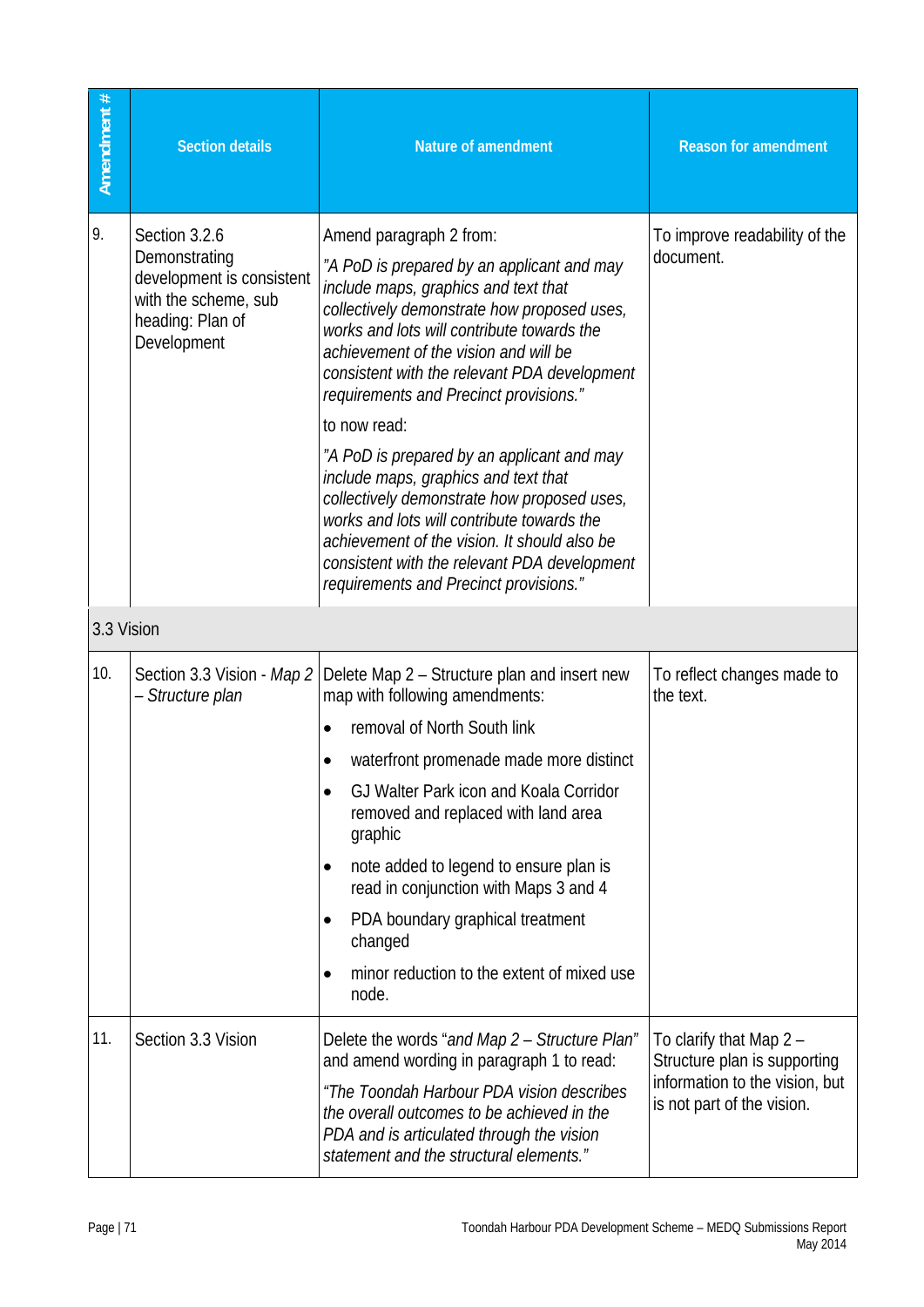| Amendment # | <b>Section details</b>             | <b>Nature of amendment</b>                                                                                                                                                                                                                                                                                                                                                                                                                                                                                                                                                                            | <b>Reason for amendment</b>                                                                                                                                                                                                       |
|-------------|------------------------------------|-------------------------------------------------------------------------------------------------------------------------------------------------------------------------------------------------------------------------------------------------------------------------------------------------------------------------------------------------------------------------------------------------------------------------------------------------------------------------------------------------------------------------------------------------------------------------------------------------------|-----------------------------------------------------------------------------------------------------------------------------------------------------------------------------------------------------------------------------------|
| 12.         | Section 3.3 Vision                 | Amend paragraph 2 to read:<br>" is articulated in Map 2 - Structure plan, the<br>PDA-wide criteria, Precinct provisions,<br>Infrastructure plan and Implementation<br>strategy."                                                                                                                                                                                                                                                                                                                                                                                                                      | To clarify that Map 2 -<br>Structure plan is supporting<br>information to the vision, but<br>is not part of the vision.                                                                                                           |
| 13.         | Section 3.3.1 Vision<br>statement, | Amend paragraph 1, second sentence from:<br>"Development establishes a strong community<br>identity which benefits from the amenity of<br>Moreton Bay and a mixture of residential, retail,<br>commercial and community uses."<br>to now read:<br>"Development establishes a strong community<br>identity which benefits from the indigenous<br>heritage and amenity of Moreton Bay and a<br>mixture of residential, retail, tourism,<br>commercial and community uses."                                                                                                                              | To clarify the intention to<br>respect indigenous heritage<br>through development of the<br>PDA.                                                                                                                                  |
| 14.         | 3.3.1 Vision statement             | Delete last sentence of paragraph 2: "The<br>existing southern channel is widened to<br>accommodate passenger and vehicle ferry<br>traffic."                                                                                                                                                                                                                                                                                                                                                                                                                                                          | To provide for the<br>consideration of alternative<br>water access routes in the<br>future, if it can be<br>demonstrated that they do<br>not conflict with the vision,<br>they are deliverable and<br>there is funding available. |
| 15.         | 3.3.1 Vision statement             | Amend paragraph 3, second sentence from:<br>"Development establishes Toondah Harbour as<br>a high quality urban environment that<br>capitalises on the high amenity of Moreton bay<br>and provides opportunities for a range of<br>activities including outdoor dining, residential,<br>commercial development, marina and a public<br>beach."<br>to now read:<br>"Development establishes Toondah Harbour as<br>a high quality urban environment that<br>capitalises on the high amenity of Moreton bay<br>and provides opportunities for a range of<br>activities including outdoor dining, tourism | To clarify the intent to<br>provide for tourism facilities<br>to locate in the PDA.                                                                                                                                               |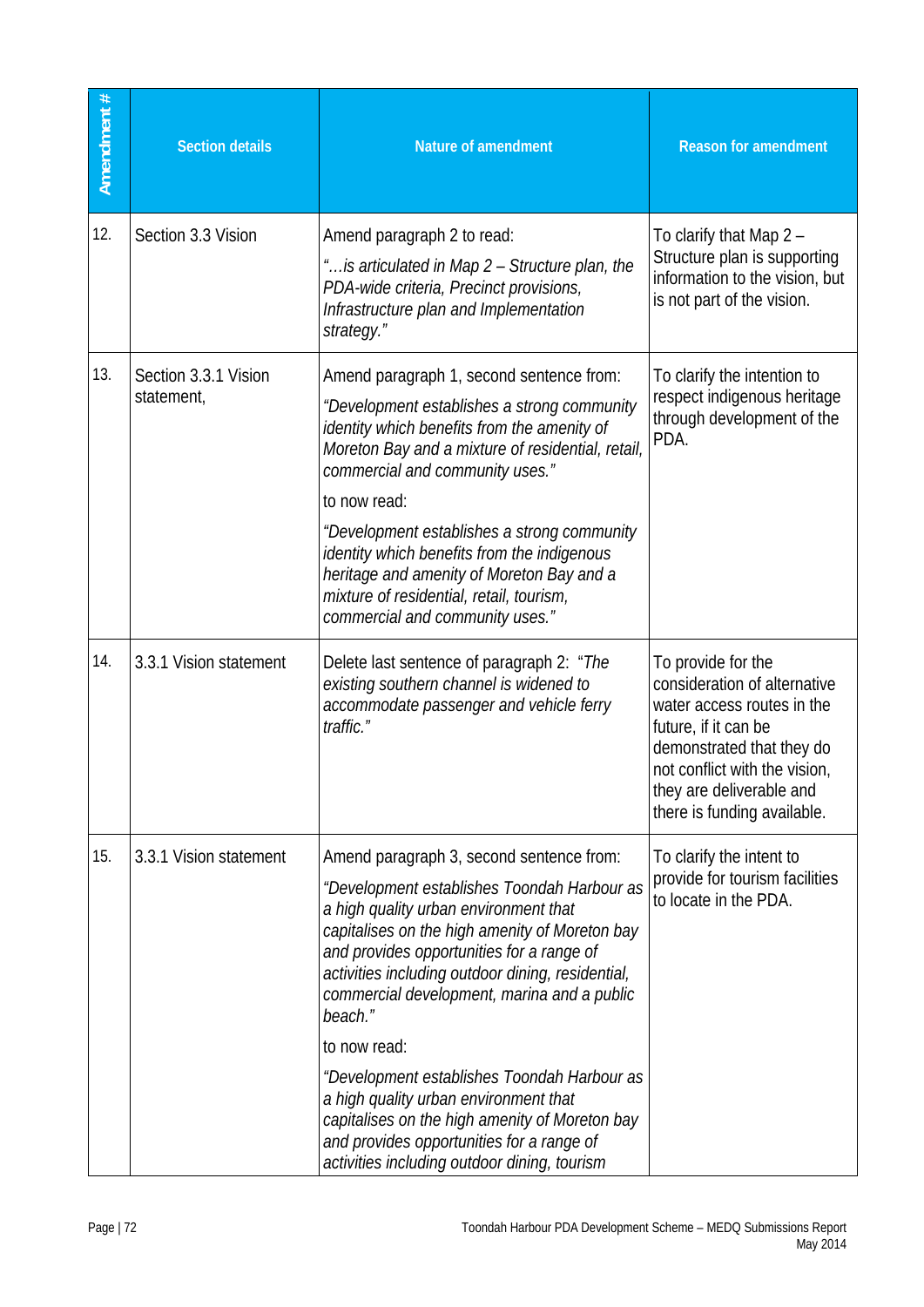| Amendment # | <b>Section details</b>               | <b>Nature of amendment</b>                                                                                                                                                                                                                                                                                         | <b>Reason for amendment</b>                                                                                                                                         |
|-------------|--------------------------------------|--------------------------------------------------------------------------------------------------------------------------------------------------------------------------------------------------------------------------------------------------------------------------------------------------------------------|---------------------------------------------------------------------------------------------------------------------------------------------------------------------|
|             |                                      | facilities, residential, commercial development,<br>marina and a public beach."                                                                                                                                                                                                                                    |                                                                                                                                                                     |
| 16.         | Section 3.3.1 Vision<br>statement    | Amend paragraph 4 to insert a new sentence<br>after the last sentence to read:<br>"The functioning of existing parks is protected<br>and there is no net loss of public open space<br>within the Toondah Harbour PDA, including GJ<br><b>Walter Park."</b>                                                         | To clarify the intent to ensure<br>there is no net loss of public<br>open space.                                                                                    |
| 17.         | Section 3.3.1 Vision<br>statement    | Amend paragraph 6 to insert a new sentence<br>after the last sentence to read:<br>"Adequate parking is provided to meet the<br>scale of development and anticipated growth."                                                                                                                                       | To clarify the intent to<br>provide sufficient parking<br>with consideration of<br>development and growth.                                                          |
| 18.         | Section 3.3.2 Structural<br>elements | Amend dot point 3 from:<br>"creating a mixed use node incorporating<br>medium density residential development,<br>commercial offices, tourist accommodation<br>including a boutique hotel, restaurants, cafes<br>and shops"                                                                                        | To clarify the intent to<br>provide for cultural facilities<br>to locate in the PDA.                                                                                |
|             |                                      | to now read:<br>"creating a mixed use node incorporating<br>medium density residential development,<br>commercial offices, cultural facilities, tourist<br>accommodation including a boutique hotel,<br>restaurants, cafes and shops"                                                                              |                                                                                                                                                                     |
| 19.         | Section 3.3.2 Structural<br>elements | Amend dot point 4 from:<br>"improving access to the waterfront and public<br>open space through pedestrian waterfront links<br>and a new waterfront promenade connecting<br>the harbour to GJ Walter Park which is safe,<br>protects coastal resources and establishes<br>connections north and south of the PDA." | To clarify the intent for the<br>waterfront pedestrian and<br>cycle link to be designed and<br>delivered in a way that<br>contributes to the open<br>space network. |
|             |                                      | to now read:<br>"improving access to the waterfront and public<br>open space through pedestrian waterfront links<br>and a new waterfront promenade connecting<br>the harbour to GJ Walter Park which is safe,<br>contributes to the open space network, protects                                                   |                                                                                                                                                                     |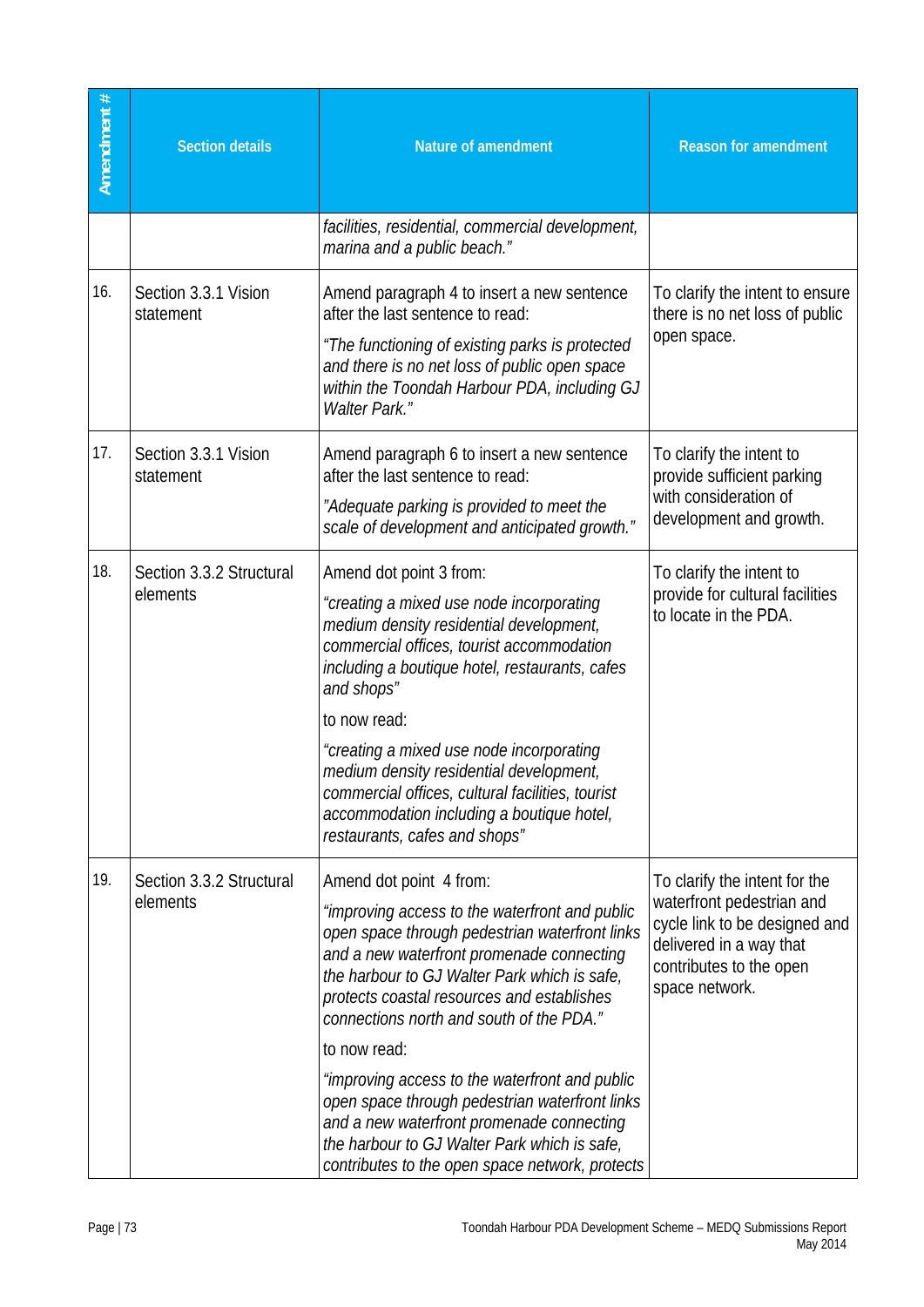| Amendment # | <b>Section details</b>               | <b>Nature of amendment</b>                                                                                                                                                                                                                                                                                                                                                                        | <b>Reason for amendment</b>                                                                                                                                                                                         |
|-------------|--------------------------------------|---------------------------------------------------------------------------------------------------------------------------------------------------------------------------------------------------------------------------------------------------------------------------------------------------------------------------------------------------------------------------------------------------|---------------------------------------------------------------------------------------------------------------------------------------------------------------------------------------------------------------------|
|             |                                      | coastal resources and establishes connections<br>north and south of the PDA."                                                                                                                                                                                                                                                                                                                     |                                                                                                                                                                                                                     |
| 20.         | Section 3.3.2 Structural<br>elements | Amend dot point 5 from:<br>"providing for passenger ferry operations in<br>proximity to the mixed use plaza"<br>To now read:<br>"providing for passenger ferry operations in<br>proximity to a mixed use plaza"                                                                                                                                                                                   | To clarify that the location of<br>the mixed use plaza on Map<br>2 - Structure plan is<br>indicative and may ultimately<br>be located in an alternative<br>location where it is not in<br>conflict with the vision. |
| 21.         | Section 3.3.2 Structural<br>elements | Amend dot point 6 from:<br>"providing for vehicle ferry services to operate<br>in the south of the PDA where vehicle and<br>vessel traffic conflicts can be minimised"<br>to now read:<br>"providing for vehicle ferry services to operate<br>where vehicle and vessel traffic conflicts can<br>be minimised"                                                                                     | To clarify that the location of<br>the vehicle ferry on Map 2 -<br>Structure plan is indicative<br>and may ultimately be<br>located in an alternative<br>location where it is not in<br>conflict with the vision.   |
| 22.         | Section 3.3.2 Structural<br>elements | Amend dot point 9 from:<br>"establishing a vegetated corridor providing for<br>koala habitat and movement<br>to now read:<br>"establishing a vegetated corridor for wildlife<br>habitat and provide for koalas and their safe<br>movement"                                                                                                                                                        | To clarify intent and improve<br>readability of the document.                                                                                                                                                       |
|             | 3.4 PDA-wide criteria                |                                                                                                                                                                                                                                                                                                                                                                                                   |                                                                                                                                                                                                                     |
| 23.         | Section 3.4.1 Urban<br>design        | Amend dot point 3 from:<br>"create an active place characterised by a high<br>quality public realm and safe, attractive<br>pedestrian areas which encourage community<br>interaction and support active, healthy<br>lifestyles"<br>to now read:<br>"create an active place characterised by a high<br>quality public realm and safe pedestrian areas<br>which encourage community interaction and | To improve readability of the<br>document.                                                                                                                                                                          |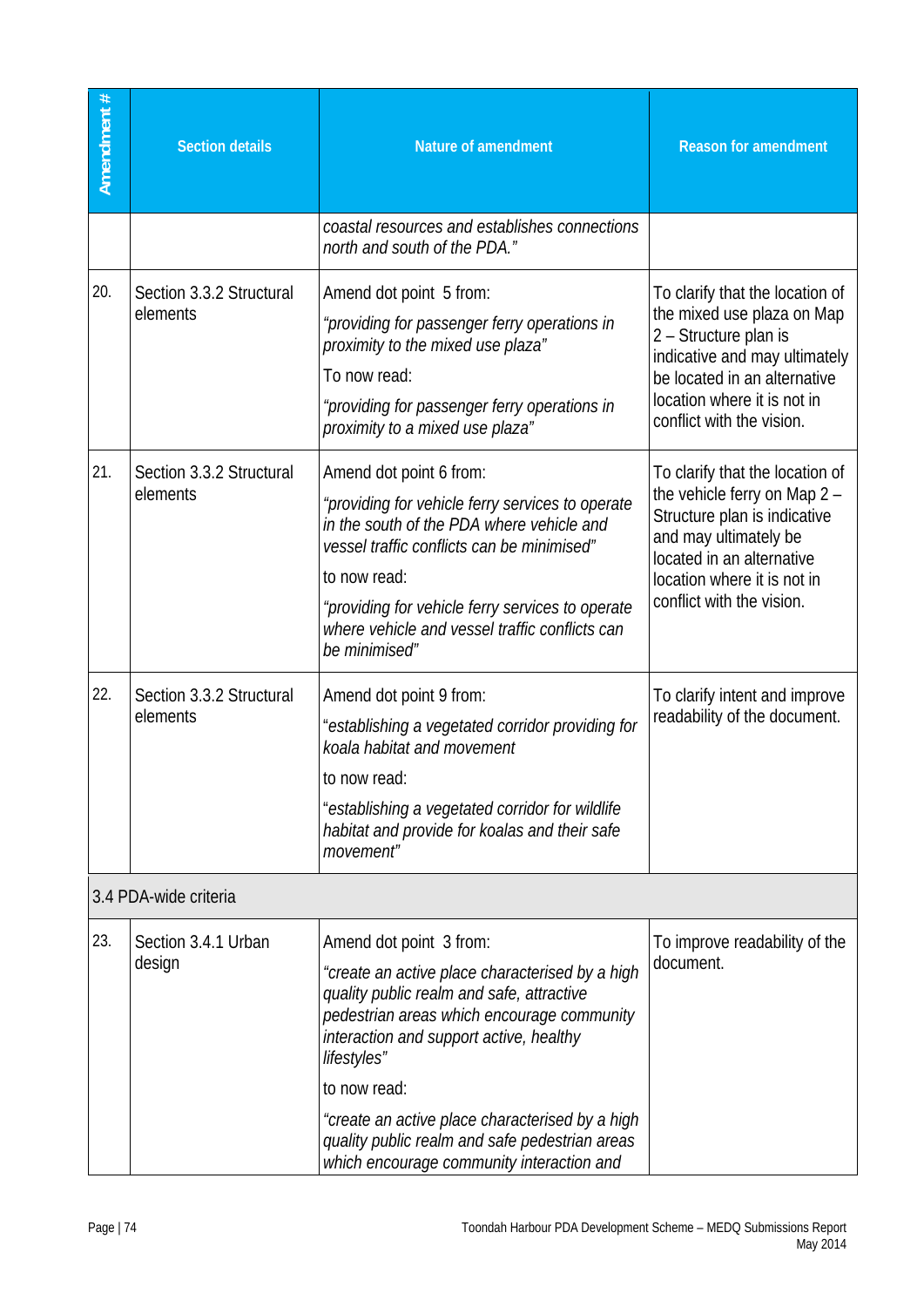| Amendment # | <b>Section details</b>        | <b>Nature of amendment</b>                                                                                                                                                                                                                                                                                                                                                                                                                                                                                                                                                   | <b>Reason for amendment</b>                                                                                                                                           |
|-------------|-------------------------------|------------------------------------------------------------------------------------------------------------------------------------------------------------------------------------------------------------------------------------------------------------------------------------------------------------------------------------------------------------------------------------------------------------------------------------------------------------------------------------------------------------------------------------------------------------------------------|-----------------------------------------------------------------------------------------------------------------------------------------------------------------------|
|             |                               | support healthy lifestyles"                                                                                                                                                                                                                                                                                                                                                                                                                                                                                                                                                  |                                                                                                                                                                       |
| 24.         | Section 3.4.1 Urban<br>design | Delete dot point 5:<br>"are integrated with or complement<br>development in neighbouring sites and<br>precincts, having regard to the marina and<br>potential filling or land reclamation"<br>and replace with:<br>"appropriately interfaces with existing<br>residential development within and adjoining<br>the PDA boundary and mitigates impacts from<br>density or height by providing:<br>visual buffers and setbacks or graduation<br>in height<br>appropriate access arrangements, and<br>complementary uses."                                                       | To improve readability of the<br>document and clarify the<br>intent for development to<br>have an appropriate interface<br>with adjoining residential<br>development. |
| 25.         | Section 3.4.1 Urban<br>design | Amend dot point 7 from:<br>"are designed to enhance the relationship with<br>the waterfront"<br>to now read:<br>"enhance the relationship with the waterfront"                                                                                                                                                                                                                                                                                                                                                                                                               | To improve readability of the<br>document.                                                                                                                            |
| 26.         | Section 3.4.1 Urban<br>design | Delete dot point 9 which currently reads:<br>"responds to and conserve local site<br>characteristics, settlings, places of heritage<br>significance, landmarks and views, and uses<br>built form and natural features to provide<br>specific identity and character, by avoiding or<br>minimising impacts and considering the nature<br>and scale of development that may impact<br>cultural heritage"<br>and replace with new dot point that reads:<br>"conserve local site characteristics, settings,<br>places of heritage significance, landmarks,<br>breezes and views" | To improve readability of the<br>document and clarify intent<br>for development to also have<br>regard to breezes in its<br>design.                                   |
| 27.         | Section 3.4.1 Urban<br>design | Insert new dot point after dot point 9 to read:<br>"uses built form and natural features to provide                                                                                                                                                                                                                                                                                                                                                                                                                                                                          | To improve readability of the<br>document.                                                                                                                            |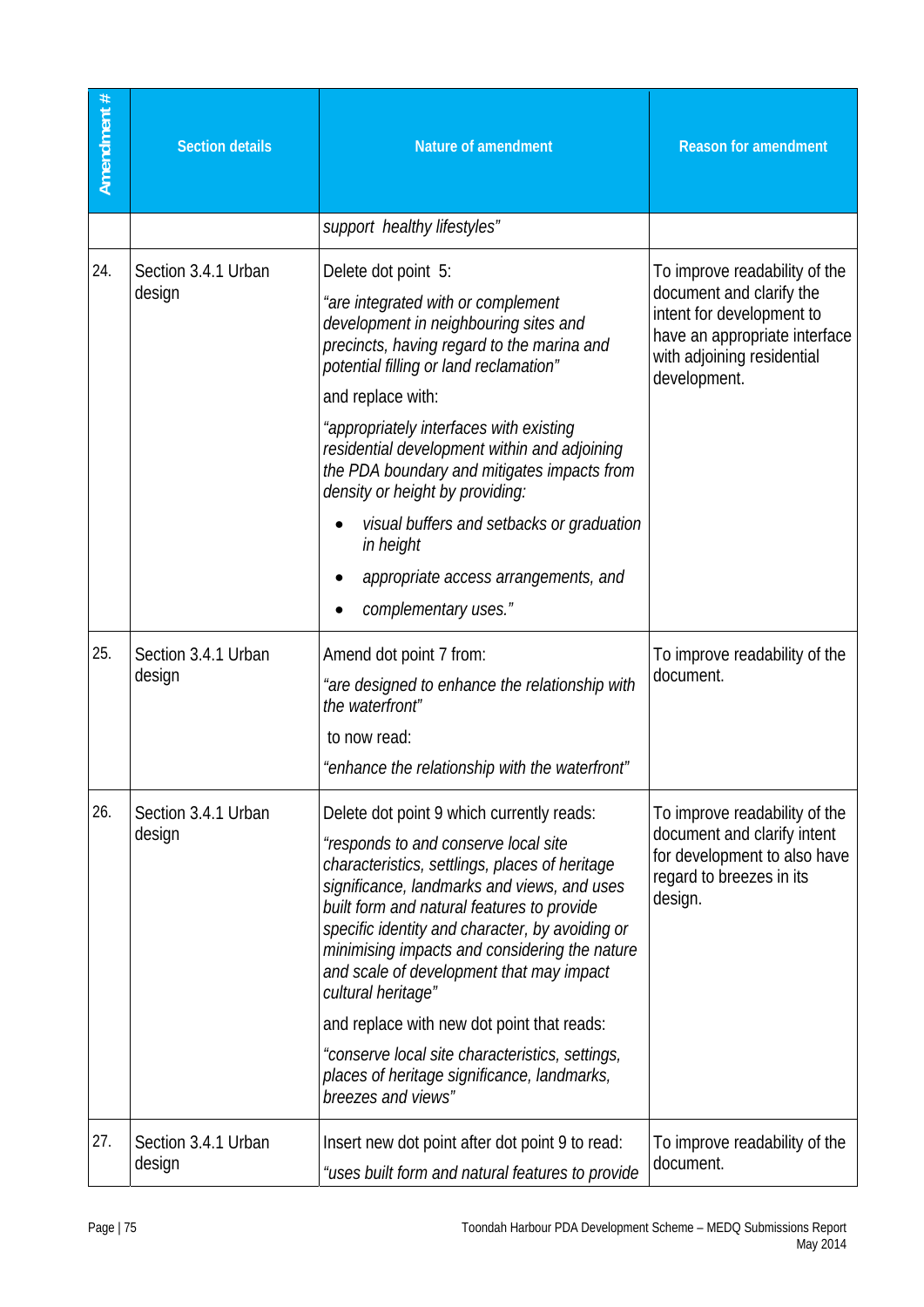| Amendment # | <b>Section details</b>               | <b>Nature of amendment</b>                                                                                                                                                                                                                                                                                                                                            | <b>Reason for amendment</b>                                                                                                                                         |
|-------------|--------------------------------------|-----------------------------------------------------------------------------------------------------------------------------------------------------------------------------------------------------------------------------------------------------------------------------------------------------------------------------------------------------------------------|---------------------------------------------------------------------------------------------------------------------------------------------------------------------|
|             |                                      | specific identity, which complements existing<br>local character and cultural heritage"                                                                                                                                                                                                                                                                               |                                                                                                                                                                     |
| 28.         | Section 3.4.4 Natural<br>environment | Amend dot point 3 from:<br>"establishes linear corridors through the PDA<br>which support fauna movement and open<br>space connections between community focal<br>points"<br>to now read:<br>"establishes vegetated corridors through the<br>PDA which support wildlife habitat, safe fauna<br>movement and open space connections<br>between community focal points" | To clarify intent and improve<br>readability of the document.                                                                                                       |
| 29.         | Section 3.4.5 Open space             | Amend paragraph 1 and insert two new dot<br>points to read:<br>"protects the functioning of existing parks and<br>ensures no net loss of public open space"<br>and<br>"protects the recreational function of GJ Walter<br>Park as an area of open space"                                                                                                              | To clarify the intent to protect<br>the recreational function of<br>GJ Walter Park.                                                                                 |
| 30.         | Section 3.4.5 Open space             | Amend dot point 3 from:<br>"provide opportunities to connect to open<br>space areas within and adjoining the PDA and<br>delivers parks identified in Map 2"<br>to now read:<br>"provide opportunities to connect to open<br>space areas within and adjoining the PDA and<br>delivers parks identified in Map 2 - Structure<br>plan"                                   | To improve readability of the<br>document.                                                                                                                          |
| 31.         | Section 3.4.5 Open space             | Amend dot point 6 from:<br>"ensures the waterfront promenade is designed<br>to provide opportunities for the public to access<br>and enjoy the waterfront"<br>to now read:<br>"ensures the waterfront promenade is designed<br>to contribute to the open space network and<br>provide opportunities for the public to access                                          | To clarify the intent for the<br>waterfront pedestrian and<br>cycle link to be designed and<br>delivered in a way that<br>contributes to the open<br>space network. |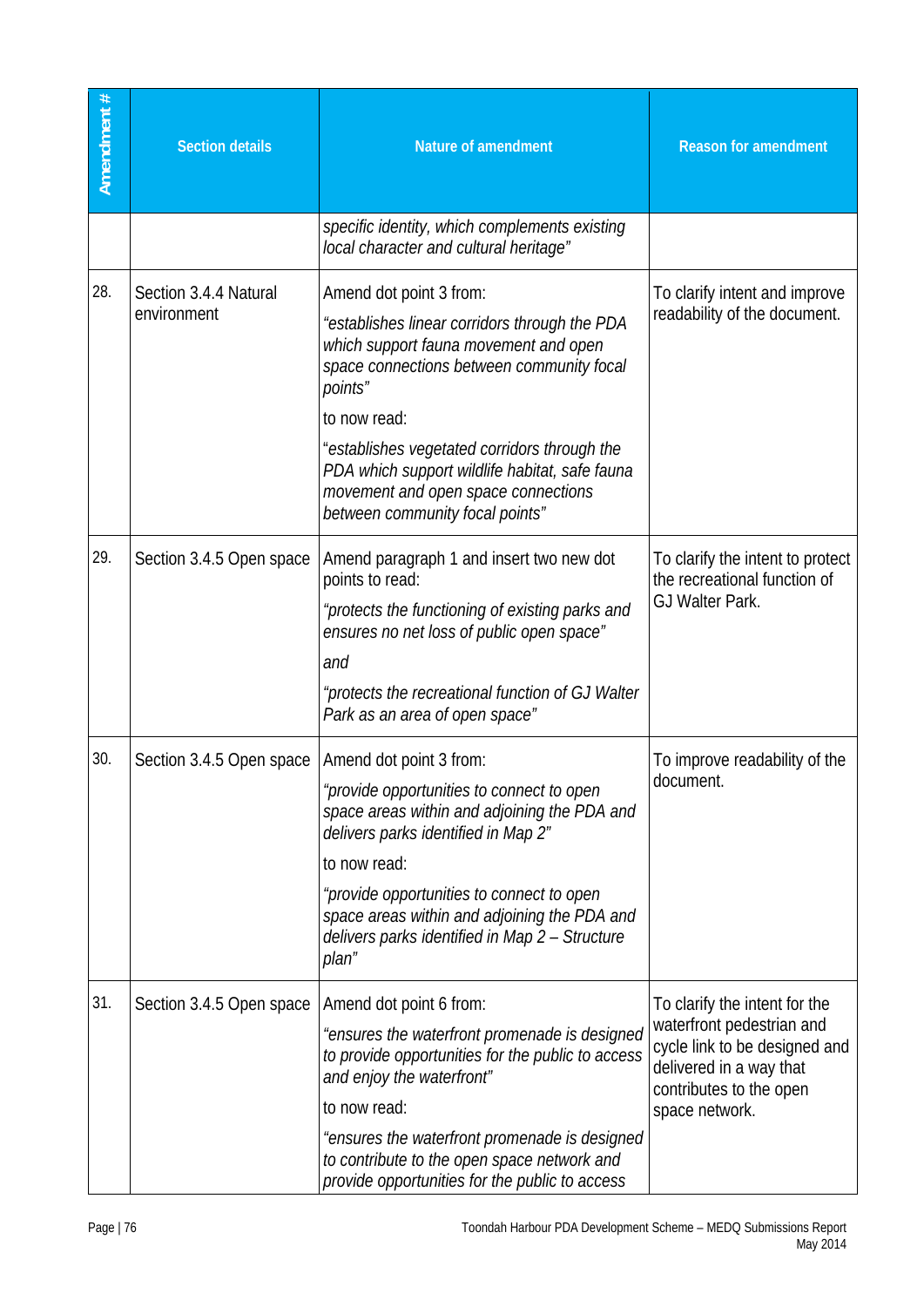| Amendment # | <b>Section details</b>                                                                                               | <b>Nature of amendment</b>                                                                                                                                                                                                                                                                                                                                                                                                       | <b>Reason for amendment</b>                                                         |
|-------------|----------------------------------------------------------------------------------------------------------------------|----------------------------------------------------------------------------------------------------------------------------------------------------------------------------------------------------------------------------------------------------------------------------------------------------------------------------------------------------------------------------------------------------------------------------------|-------------------------------------------------------------------------------------|
|             |                                                                                                                      | and enjoy the waterfront"                                                                                                                                                                                                                                                                                                                                                                                                        |                                                                                     |
| 32.         | Section 3.4.5 Open space                                                                                             | Amend dot point 7 from:<br>"retain existing significant areas and<br>incorporate existing natural features to the<br>greatest extent possible having regard to the<br>achievement of natural environment criteria in<br>Section 3.4.4"<br>to now read:<br>"incorporate existing natural features to the<br>greatest extent possible having regard to the<br>achievement of the natural environment criteria<br>in Section 3.4.4" | To improve readability of the<br>document.                                          |
| 33.         | Section 3.4.6 Community<br>safety and development<br>constraints                                                     | Amend dot point 2 from:<br>"have regard to and mitigate impacts from<br>erosion prone areas"<br>to now read:<br>"mitigate impacts from erosion prone areas"                                                                                                                                                                                                                                                                      | To improve readability of the<br>document.                                          |
| 34.         | Section 3.4.6 Community<br>safety and development<br>constraints                                                     | Amend dot point 3 from:<br>"have regard to and mitigate impacts from<br>contaminated land"<br>to now read:<br>"mitigate impacts from contaminated land"                                                                                                                                                                                                                                                                          | To improve readability of the<br>document.                                          |
|             | 3.5 Precinct provisions                                                                                              |                                                                                                                                                                                                                                                                                                                                                                                                                                  |                                                                                     |
| 35.         | Section 3.5.2 Precinct 1 -<br>Mixed use village, sub<br>heading Residential<br>development and the<br>mixed use node | Amend paragraph 2, dot point 3 from:<br>"support the creation of the mixed use node<br>where active commercial or retail uses are<br>focused, providing convenience retail and<br>commercial uses"<br>to now read:<br>"support the creation of the mixed use node<br>where active commercial or retail uses are<br>focused, providing convenience retail, tourist<br>and commercial uses"                                        | To clarify the intent to<br>provide for tourism facilities<br>to locate in the PDA. |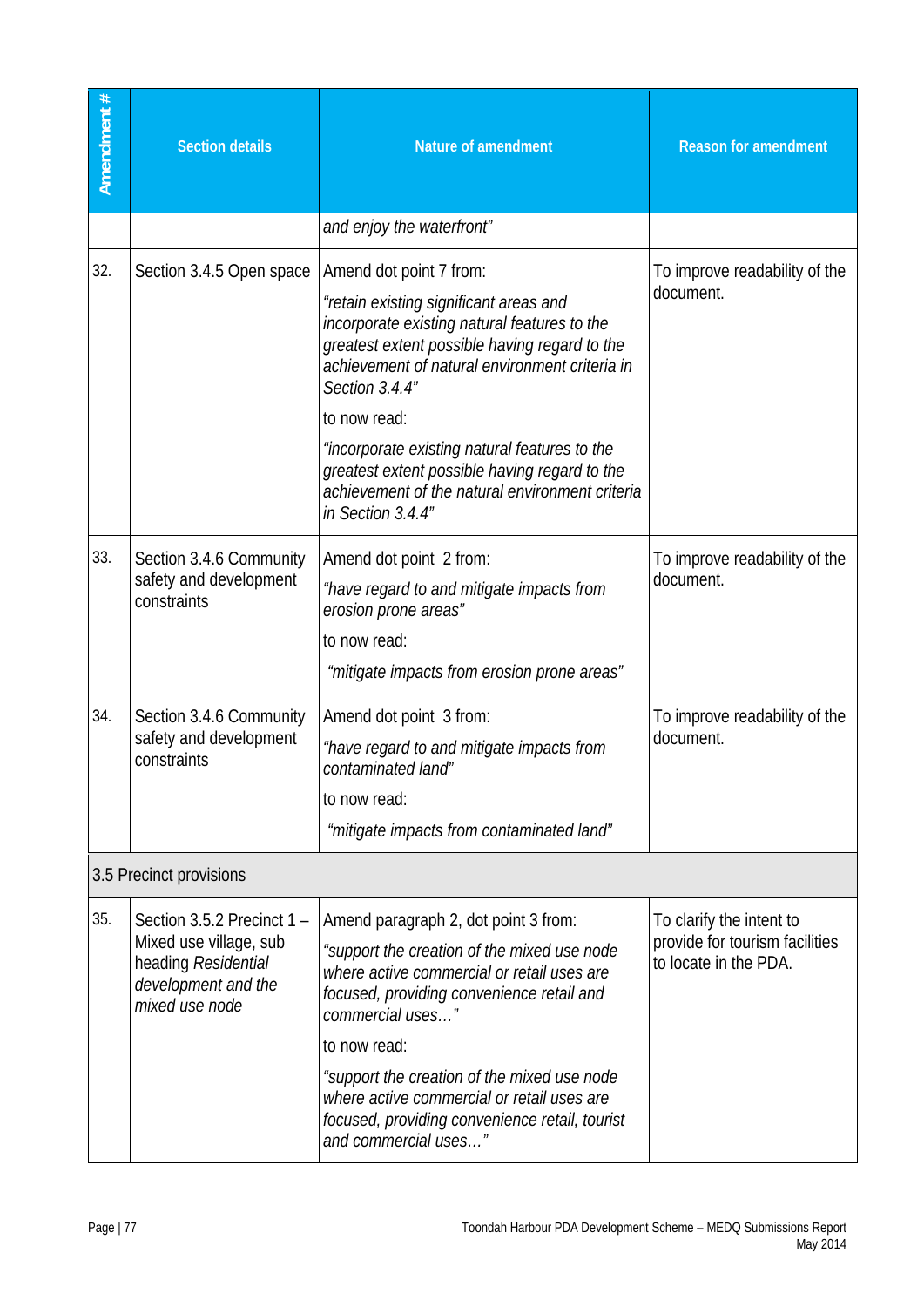| Amendment # | <b>Section details</b>                                                                         | <b>Nature of amendment</b>                                                                                                                                                                                                                                                                                                                                                                                                                                                                                                                                                     | <b>Reason for amendment</b>                                                                                                                                                                                                          |
|-------------|------------------------------------------------------------------------------------------------|--------------------------------------------------------------------------------------------------------------------------------------------------------------------------------------------------------------------------------------------------------------------------------------------------------------------------------------------------------------------------------------------------------------------------------------------------------------------------------------------------------------------------------------------------------------------------------|--------------------------------------------------------------------------------------------------------------------------------------------------------------------------------------------------------------------------------------|
| 36.         | Section 3.5.2 Precinct 1 -<br>Mixed use village, sub<br>heading Open space                     | Amend paragraph 1 which currently reads:<br>"Development in Precinct 1 will contribute to<br>reconfiguring GJ Walter Park to improve overall<br>access to the waterfront within the PDA and<br>protect key activities within the remaining open<br>space area. Development will also contribute to<br>establishing a waterfront promenade along the<br>eastern length of Precinct 1 which will form part<br>of the movement network, but be designed to<br>enhance public access and enjoyment of the<br>waterfront."                                                          | To clarify the intent to protect<br>the recreational function of<br>GJ Walter Park and for the<br>waterfront pedestrian and<br>cycle link to be designed and<br>delivered in a way that<br>contributes to the open<br>space network. |
|             |                                                                                                | to now read:<br>"Development in Precinct 1 will improve overall<br>access to the waterfront within the PDA.<br>Development will protect the recreational<br>function of GJ Walter Park as an area of public<br>open space. Development will also contribute<br>to establishing a waterfront promenade along<br>the eastern length of Precinct 1 which will form<br>part of the open space and movement network,<br>but be designed to enhance public access and<br>enjoyment of the waterfront. Development in<br>Precinct 1 will ensure no net loss of public<br>open space." |                                                                                                                                                                                                                                      |
| 37.         | Section 3.5.2 Precinct 1 -<br>Mixed use village, sub<br>heading Street and<br>movement network | Delete dot point 4 under paragraph 3 which<br>read:<br>"provides a new road connection to the south<br>of GJ Walter Park along the western boundary<br>of the precinct, extending from Shore Street<br>East to connect to Middle Street which has<br>regards to the protection of the koala corridor<br>and seeks to minimise impacts to flora and<br>fauna while servicing development to the east<br>and improving connectively through the PDA"                                                                                                                             | To protect the recreational<br>function of GJ Walter Park.                                                                                                                                                                           |
| 38.         | Section 3.5.2 Precinct 1 -<br>Mixed use village, sub<br>heading Preferred land<br>uses         | Delete dot point 9 from "Hostel" and replace<br>with "Hotel"                                                                                                                                                                                                                                                                                                                                                                                                                                                                                                                   | To amend an error.                                                                                                                                                                                                                   |
| 39.         | Section 3.5.5 Precinct 4 -<br>Marina and water based                                           | Amend dot point 1 from:                                                                                                                                                                                                                                                                                                                                                                                                                                                                                                                                                        | To improve readability of the                                                                                                                                                                                                        |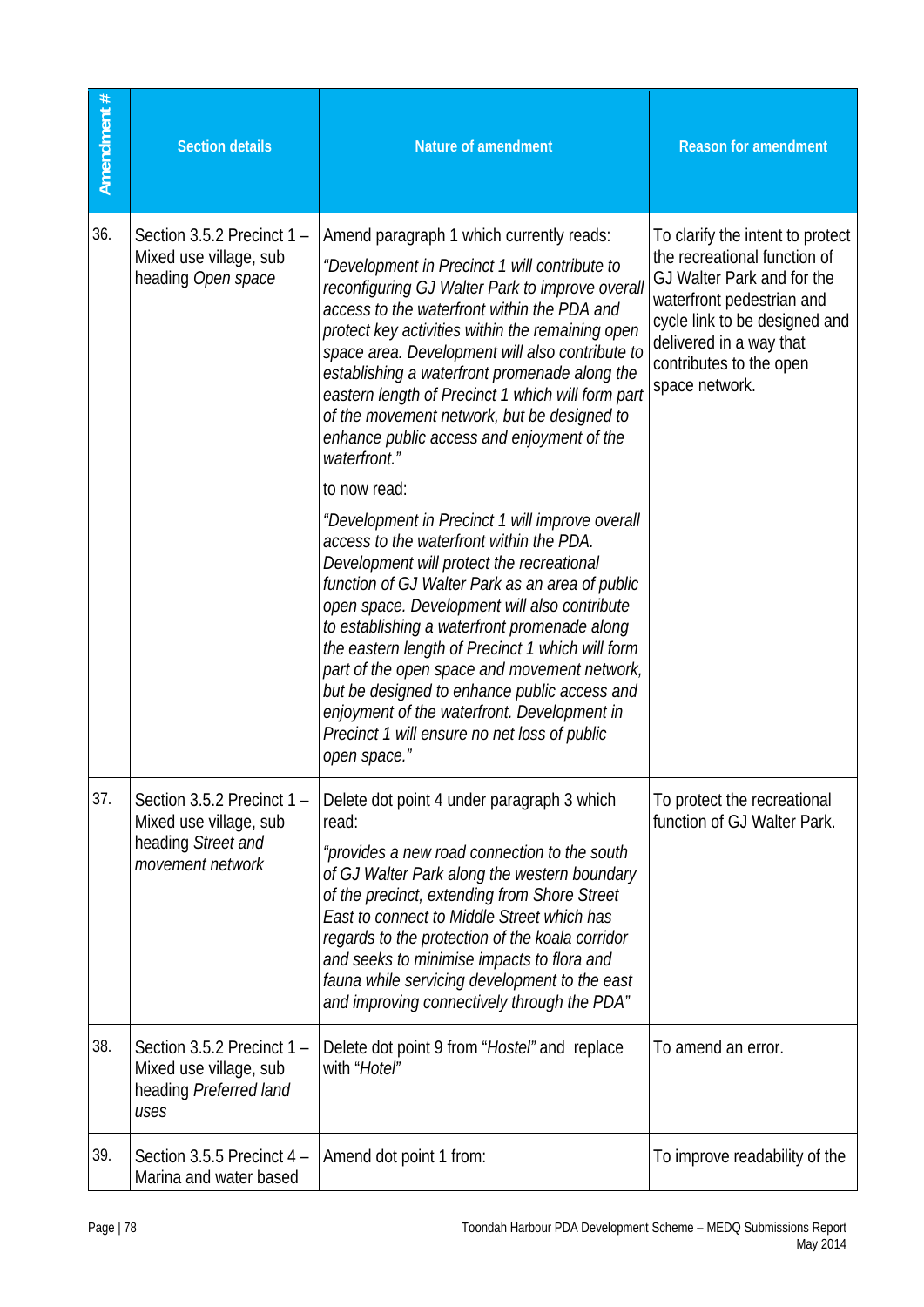| Amendment # | <b>Section details</b>                                                                                     | <b>Nature of amendment</b>                                                                                                                                                                                                                                                                                                                                                               | <b>Reason for amendment</b>                                                                                                         |
|-------------|------------------------------------------------------------------------------------------------------------|------------------------------------------------------------------------------------------------------------------------------------------------------------------------------------------------------------------------------------------------------------------------------------------------------------------------------------------------------------------------------------------|-------------------------------------------------------------------------------------------------------------------------------------|
|             | development, sub heading<br><b>Precinct intent</b>                                                         | "avoiding conflict between recreational and<br>commercial boating activity and the safety of all<br>boating movements"<br>to now read:<br>"avoiding conflict between recreational and<br>commercial boating activity and ensuring the<br>safety of all boating movements"                                                                                                                | document.                                                                                                                           |
| 40.         | Section 3.5.5 Precinct 4 -<br>Marina and water based<br>development, sub heading<br><b>Precinct intent</b> | Under dot point "a marina which", amend sub<br>dot point 3 from:<br>" is designed to enable gradual expansion up<br>to 800 berths"<br>to now read:<br>" is designed to enable gradual expansion up<br>to 400 berths"                                                                                                                                                                     | To reduce the intended<br>maximum size of the marina.                                                                               |
| 41.         | Section 3.5.5 Precinct 4 -<br>Marina and water based<br>development, sub heading<br><b>Precinct intent</b> | Under dot point "a mixed use pier / land<br>reclamation area which", amend sub dot point<br>4 from:<br>"supports high density mixed-use development<br>with a focus on marine associated business<br>and residential development"<br>to now read:<br>"supports high density mixed-use development<br>with a focus on marine associated business,<br>tourist and residential development" | To clarify the intent to<br>provide for tourism facilities<br>to locate in the precinct.                                            |
| 42.         | Section 3.5 Precinct<br>provisions - Table 1 -<br>levels of assessment                                     | Delete 'extractive industry" from Column 3B.                                                                                                                                                                                                                                                                                                                                             | To clarify that dredging may<br>be proposed within the PDA.                                                                         |
| 43.         | Section 3.5 Precinct<br>provisions - Map 3 -<br>Precinct plan                                              | Delete Map 3 - Precinct plan and insert new<br>map with following amendments:<br>Removal of north south link.<br>$\bullet$                                                                                                                                                                                                                                                               | To reflect changes made to<br>the text.                                                                                             |
| 44.         | Section 3.5 Precinct<br>provisions – Map 4 –<br>Precinct plan                                              | Delete Map 4 - Height plan and insert new<br>map with following amendments:<br>reduce 15 storeys control to 10 storeys<br>$\bullet$<br>control<br>graphical changes to reflect extent of                                                                                                                                                                                                 | To reflect the reduction of<br>maximum building heights<br>and to protect the<br>recreational function of GJ<br><b>Walter Park.</b> |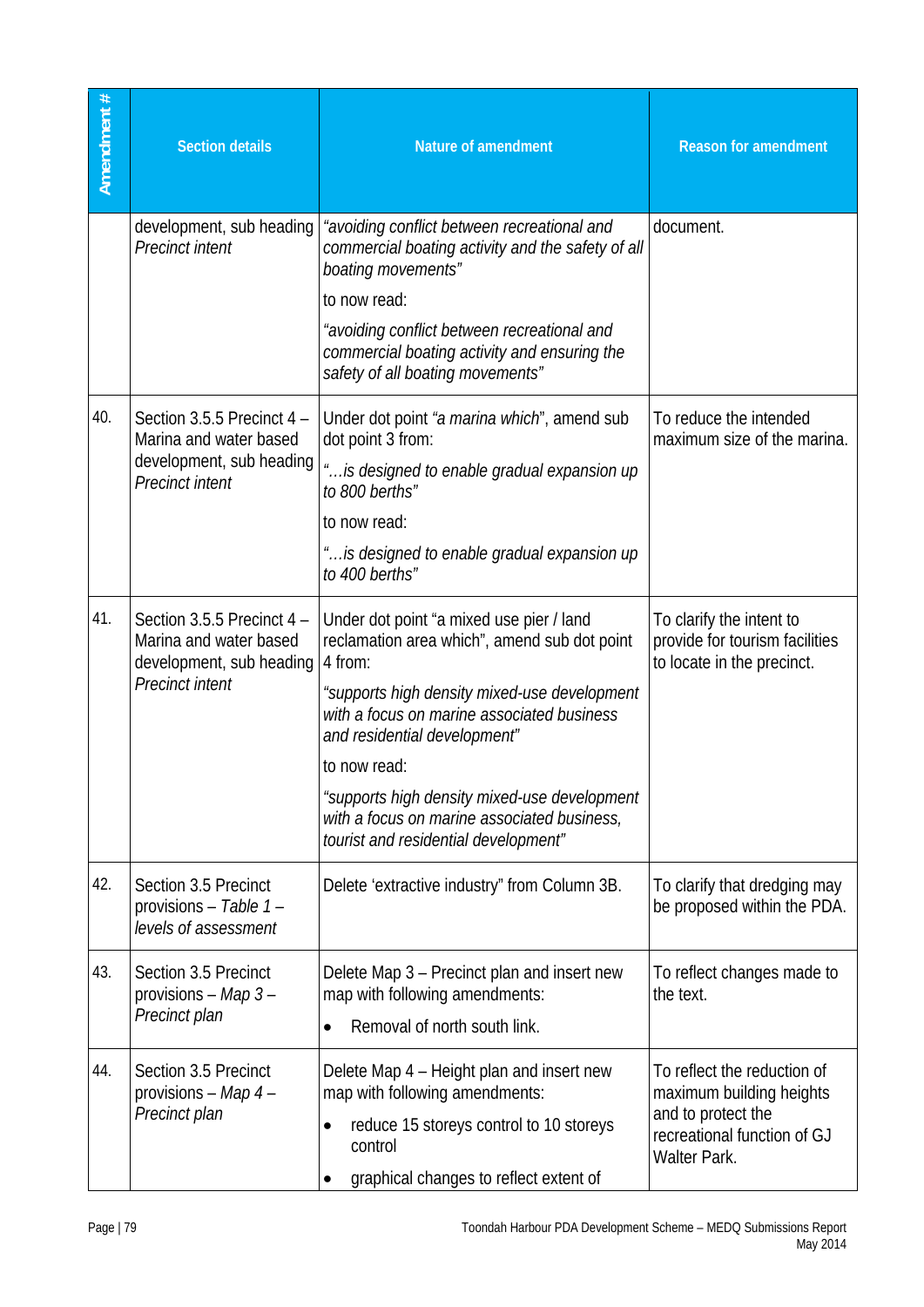| Amendment # | <b>Section details</b>                          | <b>Nature of amendment</b>                                                                                                                                                                                                                                                                                                                                                                                                                                                                                                                                                                                            | <b>Reason for amendment</b>                                                                                                                                         |
|-------------|-------------------------------------------------|-----------------------------------------------------------------------------------------------------------------------------------------------------------------------------------------------------------------------------------------------------------------------------------------------------------------------------------------------------------------------------------------------------------------------------------------------------------------------------------------------------------------------------------------------------------------------------------------------------------------------|---------------------------------------------------------------------------------------------------------------------------------------------------------------------|
|             |                                                 | developable land.                                                                                                                                                                                                                                                                                                                                                                                                                                                                                                                                                                                                     |                                                                                                                                                                     |
|             | 4.0 Infrastructure Plan                         |                                                                                                                                                                                                                                                                                                                                                                                                                                                                                                                                                                                                                       |                                                                                                                                                                     |
| 45.         | Section 4.0 Infrastructure<br>plan table        | Amend first row grouped under Pedestrian /<br>cycle networks from:<br>"Establish pedestrian and cycle connections<br>that provides safe and convenient access<br>along the waterfront, between the harbour to<br>GJ Walter Park, within and between precincts<br>and linking the PDA to the broader network."<br>to now read:<br>"Establish pedestrian and cycle connections"<br>that contribute to the open space network and<br>provides safe and convenient access along the<br>waterfront, between the harbour to GJ Walter<br>Park, within and between precincts and linking<br>the PDA to the broader network." | To clarify the intent for the<br>waterfront pedestrian and<br>cycle link to be designed and<br>delivered in a way that<br>contributes to the open<br>space network. |
| 46.         | Section 4.0 Infrastructure<br>plan table        | Amend first row grouped under Roads and<br>transport from:<br>"Make adequate provision for the nature and<br>number of vehicles expected including"<br>to now read:<br>"Make adequate provision for the nature and<br>number of vehicles expected having regard to<br>projected population growth including"                                                                                                                                                                                                                                                                                                          | To clarify intent for<br>development to have regard<br>to population growth in the<br>provision of future car<br>parking.                                           |
| 47.         | Section 4.0 Infrastructure<br>plan table        | Delete fourth row grouped under Roads and<br>transport which read:<br>"Deliver a new north south road link connects<br>Middle Street in Precinct 1 to Shore Street<br>east.                                                                                                                                                                                                                                                                                                                                                                                                                                           | To protect the recreational<br>function of GJ Walter Park.                                                                                                          |
|             | <b>5.0 Implementation Strategy</b>              |                                                                                                                                                                                                                                                                                                                                                                                                                                                                                                                                                                                                                       |                                                                                                                                                                     |
| 48.         | Section 5.2<br>Implementation strategy<br>table | Delete second point in "Desired outcomes"<br>column, first row under short term header.                                                                                                                                                                                                                                                                                                                                                                                                                                                                                                                               | To clarify intent to provide for<br>more fauna movement.                                                                                                            |
| 49.         | Section 5.2<br>Implementation strategy          | Delete first dot point in " <i>The actions</i> " column,                                                                                                                                                                                                                                                                                                                                                                                                                                                                                                                                                              | To protect the recreational                                                                                                                                         |